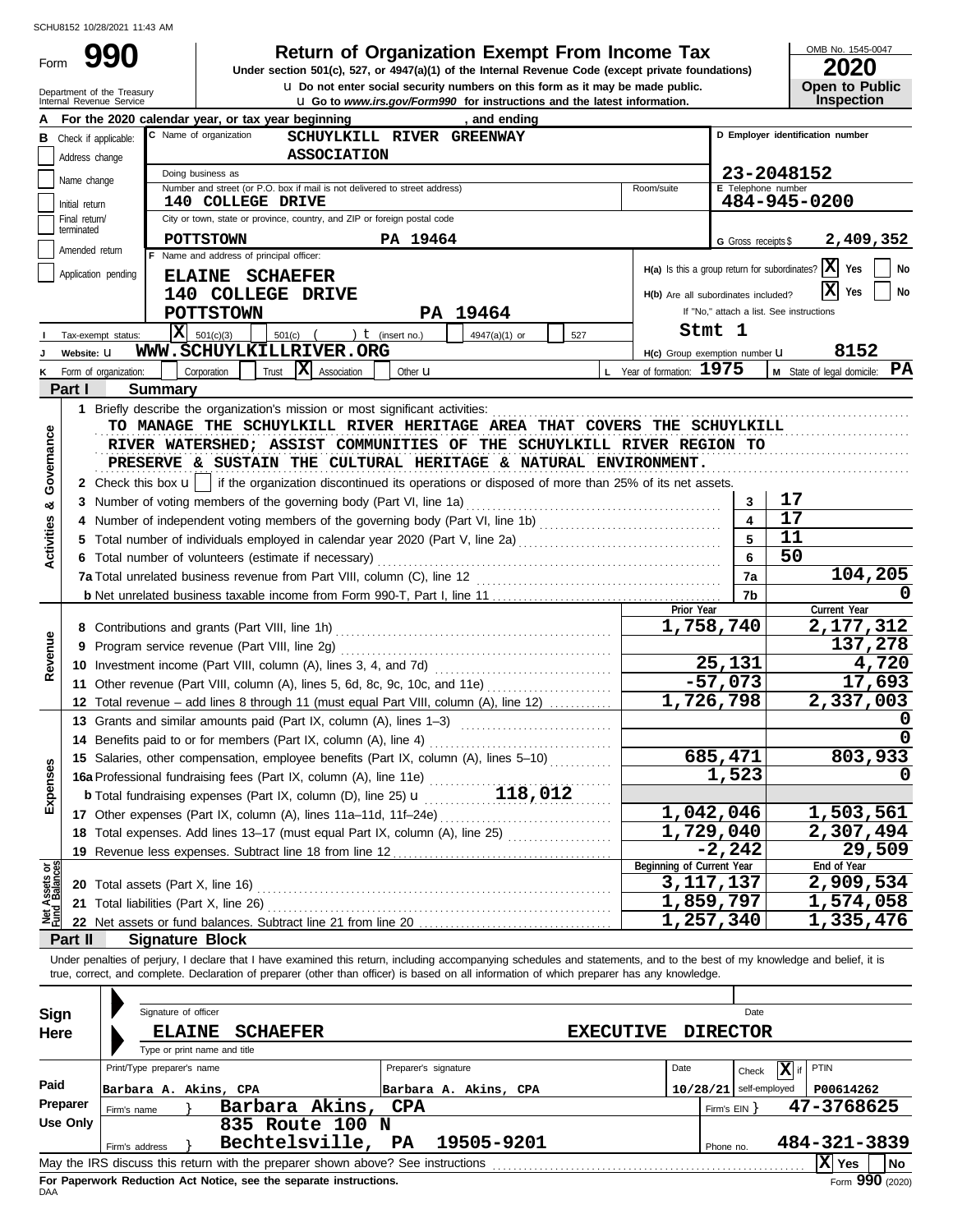| Form 990 (2020) SCHUYLKILL RIVER GREENWAY<br>Part III       | <b>Statement of Program Service Accomplishments</b>                                                                                                                                                           | 23-2048152<br>Page 2                                                                                     |
|-------------------------------------------------------------|---------------------------------------------------------------------------------------------------------------------------------------------------------------------------------------------------------------|----------------------------------------------------------------------------------------------------------|
|                                                             | Check if Schedule O contains a response or note to any line in this Part III                                                                                                                                  | $ \mathbf{x} $                                                                                           |
| Briefly describe the organization's mission:<br>1.          |                                                                                                                                                                                                               |                                                                                                          |
| See Schedule O                                              |                                                                                                                                                                                                               |                                                                                                          |
|                                                             |                                                                                                                                                                                                               |                                                                                                          |
|                                                             |                                                                                                                                                                                                               |                                                                                                          |
| $\mathbf{2}$<br>prior Form 990 or 990-EZ?                   | Did the organization undertake any significant program services during the year which were not listed on the                                                                                                  | $ \mathbf{x} $<br>Yes<br>No                                                                              |
| If "Yes," describe these new services on Schedule O.        |                                                                                                                                                                                                               |                                                                                                          |
| 3                                                           | Did the organization cease conducting, or make significant changes in how it conducts, any program                                                                                                            |                                                                                                          |
| services?                                                   |                                                                                                                                                                                                               | Yes $ X $ No                                                                                             |
| If "Yes," describe these changes on Schedule O.             |                                                                                                                                                                                                               |                                                                                                          |
| 4                                                           | Describe the organization's program service accomplishments for each of its three largest program services, as measured by                                                                                    |                                                                                                          |
|                                                             | expenses. Section 501(c)(3) and 501(c)(4) organizations are required to report the amount of grants and allocations to others,<br>the total expenses, and revenue, if any, for each program service reported. |                                                                                                          |
|                                                             |                                                                                                                                                                                                               |                                                                                                          |
| 4a (Code:<br>) (Expenses \$                                 | 1,765,832 including grants of \$<br>THE ORGANIZATION ADMINISTERS MUNICIPAL, COUNTY AND STATE<br>PROGRAMS TO ENHANCE ECONOMIC DEVELOPMENT, PARTNERSHIPS,                                                       | ) (Revenue \$<br><b>FUNDED GRANT</b><br><b>CULTURAL</b>                                                  |
| THROUGHOUT                                                  | THE SCHUYLKILL RIVER HERITAGE AREA.<br>FUNDS FOR RESOURCE CONSERVATION AND ENHANCEMENT; EDUCATION AND                                                                                                         | CONSERVATION, RECREATION AND OPEN SPACE, AND EDUCATION AND INTERPRETATION<br>IT ALSO ADMINISTERS FEDERAI |
| INTERPRETATION; RECREATION; AND                             |                                                                                                                                                                                                               | COMMUNITY REVITALIZATION.                                                                                |
|                                                             | THE ORGANIZATION IS RESPONSIBLE FOR THE CONSTRUCTION, SIGNAGE AND                                                                                                                                             |                                                                                                          |
| MAINTENANCE OF LAND AND WATER                               |                                                                                                                                                                                                               | TRAILS WITHIN THE SCHUYLKILL RIVER HERITAGE                                                              |
|                                                             |                                                                                                                                                                                                               |                                                                                                          |
| <b>AREA.</b>                                                | PROGRAMS ALSO INCLUDE<br>THE DEVELOPMENT,                                                                                                                                                                     | PRODUCTION AND PROMOTION OF                                                                              |
| <b>MULTI-MEDIA TOURIST</b>                                  | INFORMATION RESOURCES AND GUIDES FOR SITES                                                                                                                                                                    | <b>THROUGHOUT</b>                                                                                        |
|                                                             | THE SCHUYLKILL RIVER HERITAGE AREA.                                                                                                                                                                           |                                                                                                          |
| 4b (Code:<br>) (Expenses \$<br>TAKE<br>IT<br><b>SHUTTLE</b> | 113,576 including grants of \$<br>OUTDOORS ADVENTURES PROVIDES BOAT RENTALS, A FREE BIKE SHARE,<br>SERVIES AND EDUCATIONAL PROGRAMMING.                                                                       | ) (Revenue \$                                                                                            |
|                                                             |                                                                                                                                                                                                               |                                                                                                          |
|                                                             |                                                                                                                                                                                                               |                                                                                                          |
|                                                             |                                                                                                                                                                                                               |                                                                                                          |
|                                                             |                                                                                                                                                                                                               |                                                                                                          |
|                                                             |                                                                                                                                                                                                               |                                                                                                          |
|                                                             |                                                                                                                                                                                                               |                                                                                                          |
|                                                             |                                                                                                                                                                                                               |                                                                                                          |
|                                                             |                                                                                                                                                                                                               |                                                                                                          |
| $(1)$ (Expenses \$                                          |                                                                                                                                                                                                               |                                                                                                          |
| N/A                                                         |                                                                                                                                                                                                               |                                                                                                          |
|                                                             |                                                                                                                                                                                                               |                                                                                                          |
|                                                             |                                                                                                                                                                                                               |                                                                                                          |
|                                                             |                                                                                                                                                                                                               |                                                                                                          |
|                                                             |                                                                                                                                                                                                               |                                                                                                          |
|                                                             |                                                                                                                                                                                                               |                                                                                                          |
|                                                             |                                                                                                                                                                                                               |                                                                                                          |
|                                                             |                                                                                                                                                                                                               |                                                                                                          |
| 4c (Code:                                                   |                                                                                                                                                                                                               |                                                                                                          |
|                                                             |                                                                                                                                                                                                               |                                                                                                          |

| :xpenses                                             | arants<br>including<br>: of Si | (Revenue |  |
|------------------------------------------------------|--------------------------------|----------|--|
| ⊺otai<br>expenses ${\bf u}$<br>program service<br>4е | $\sim$ $\sim$<br>7٥<br>. .     |          |  |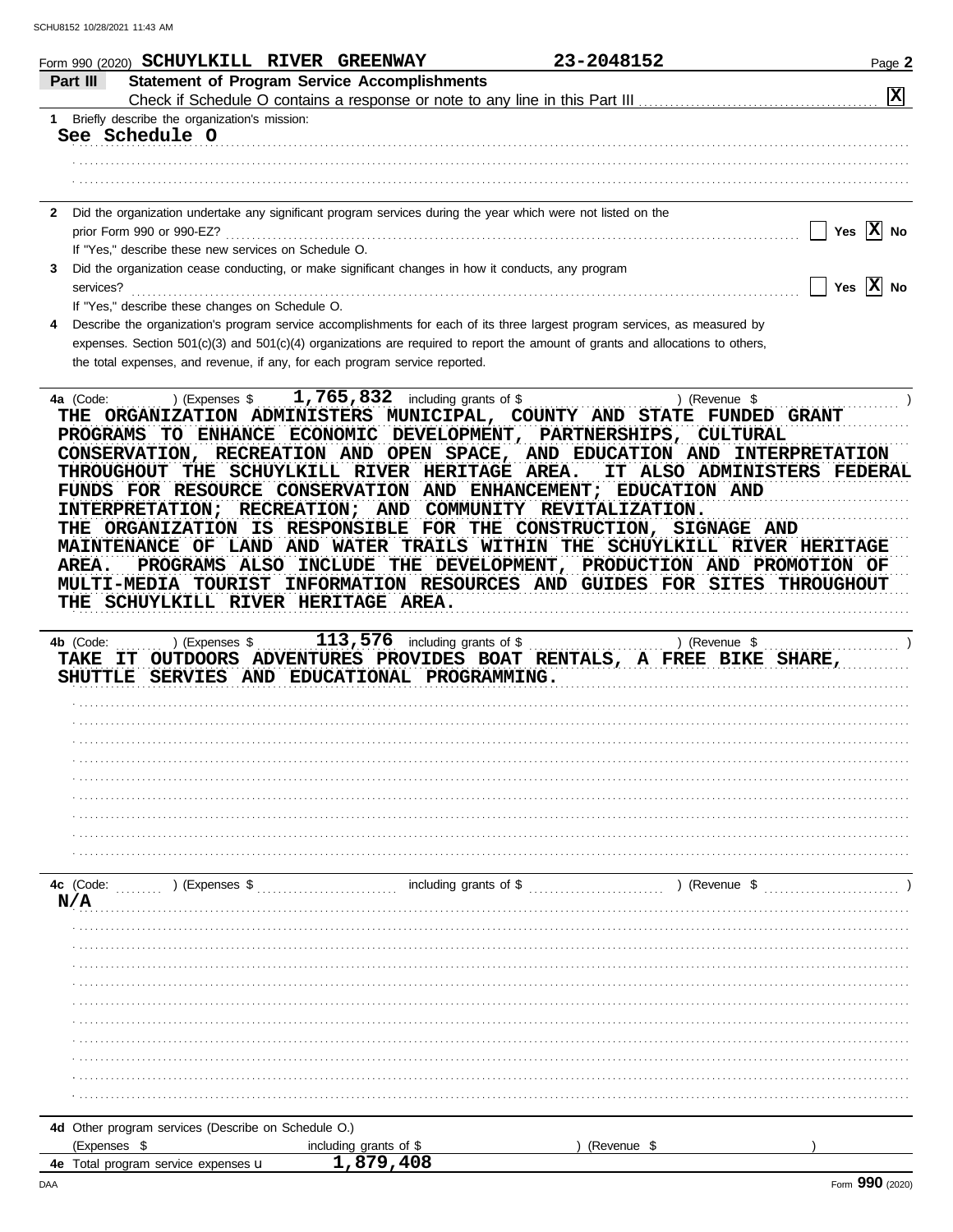|         | Form 990 (2020) SCHUYLKILL RIVER       | <b>GREENWAY</b> | $-2048152$ | Page 3 |
|---------|----------------------------------------|-----------------|------------|--------|
| Part IV | <b>Checklist of Required Schedules</b> |                 |            |        |

|     |                                                                                                                                              |                 | Yes         | No          |
|-----|----------------------------------------------------------------------------------------------------------------------------------------------|-----------------|-------------|-------------|
| 1   | Is the organization described in section $501(c)(3)$ or $4947(a)(1)$ (other than a private foundation)? If "Yes,"                            |                 |             |             |
|     | complete Schedule A                                                                                                                          | 1               | X           |             |
| 2   |                                                                                                                                              | $\mathbf{2}$    | $\mathbf x$ |             |
| 3   | Did the organization engage in direct or indirect political campaign activities on behalf of or in opposition to                             |                 |             |             |
|     |                                                                                                                                              | 3               |             | x           |
| 4   | Section 501(c)(3) organizations. Did the organization engage in lobbying activities, or have a section 501(h)                                |                 |             |             |
|     |                                                                                                                                              | 4               | X           |             |
| 5   | Is the organization a section $501(c)(4)$ , $501(c)(5)$ , or $501(c)(6)$ organization that receives membership dues,                         |                 |             |             |
|     | assessments, or similar amounts as defined in Revenue Procedure 98-19? If "Yes," complete Schedule C, Part III                               | 5               |             | x           |
| 6   | Did the organization maintain any donor advised funds or any similar funds or accounts for which donors                                      |                 |             |             |
|     | have the right to provide advice on the distribution or investment of amounts in such funds or accounts? If                                  |                 |             |             |
|     | "Yes," complete Schedule D, Part I                                                                                                           | 6               |             | X           |
| 7   | Did the organization receive or hold a conservation easement, including easements to preserve open space,                                    |                 |             |             |
|     | the environment, historic land areas, or historic structures? If "Yes," complete Schedule D, Part II                                         | 7               |             | X           |
| 8   | Did the organization maintain collections of works of art, historical treasures, or other similar assets? If "Yes,"                          |                 |             |             |
|     |                                                                                                                                              | 8               |             | X           |
| 9   | Did the organization report an amount in Part X, line 21, for escrow or custodial account liability, serve as a                              |                 |             |             |
|     | custodian for amounts not listed in Part X; or provide credit counseling, debt management, credit repair, or                                 |                 |             |             |
|     | debt negotiation services? If "Yes," complete Schedule D, Part IV                                                                            | 9               |             | x           |
| 10  | Did the organization, directly or through a related organization, hold assets in donor-restricted endowments                                 |                 |             |             |
|     | or in quasi endowments? If "Yes," complete Schedule D, Part V                                                                                | 10              | х           |             |
| 11  | If the organization's answer to any of the following questions is "Yes," then complete Schedule D, Parts VI,                                 |                 |             |             |
|     | VII, VIII, IX, or X as applicable.<br>Did the organization report an amount for land, buildings, and equipment in Part X, line 10? If "Yes," |                 |             |             |
| a   | complete Schedule D, Part VI                                                                                                                 | 11a             | х           |             |
|     | <b>b</b> Did the organization report an amount for investments—other securities in Part X, line 12, that is 5% or more                       |                 |             |             |
|     |                                                                                                                                              | 11b             | X           |             |
|     | c Did the organization report an amount for investments—program related in Part X, line 13, that is 5% or more                               |                 |             |             |
|     |                                                                                                                                              | 11c             |             | X           |
|     | d Did the organization report an amount for other assets in Part X, line 15, that is 5% or more of its total assets                          |                 |             |             |
|     | reported in Part X, line 16? If "Yes," complete Schedule D, Part IX                                                                          | 11d             |             | х           |
| e   |                                                                                                                                              | 11e             |             | $\mathbf x$ |
| f   | Did the organization's separate or consolidated financial statements for the tax year include a footnote that addresses                      |                 |             |             |
|     | the organization's liability for uncertain tax positions under FIN 48 (ASC 740)? If "Yes," complete Schedule D, Part X                       | 11f             | X           |             |
| 12a | Did the organization obtain separate, independent audited financial statements for the tax year? If "Yes," complete                          |                 |             |             |
|     |                                                                                                                                              | 12a             | X           |             |
| b   | Was the organization included in consolidated, independent audited financial statements for the tax year? If                                 |                 |             |             |
|     | "Yes," and if the organization answered "No" to line 12a, then completing Schedule D, Parts XI and XII is optional                           | 12 <sub>b</sub> | X           |             |
| 13  |                                                                                                                                              | 13              |             | X           |
| 14a |                                                                                                                                              | 14a             |             | X           |
| b   | Did the organization have aggregate revenues or expenses of more than \$10,000 from grantmaking,                                             |                 |             |             |
|     | fundraising, business, investment, and program service activities outside the United States, or aggregate                                    |                 |             |             |
|     |                                                                                                                                              | 14b             |             | X           |
| 15  | Did the organization report on Part IX, column (A), line 3, more than \$5,000 of grants or other assistance to or                            |                 |             |             |
|     | for any foreign organization? If "Yes," complete Schedule F, Parts II and IV                                                                 | 15              |             | X           |
| 16  | Did the organization report on Part IX, column (A), line 3, more than \$5,000 of aggregate grants or other                                   |                 |             |             |
|     |                                                                                                                                              | 16              |             | X           |
| 17  | Did the organization report a total of more than \$15,000 of expenses for professional fundraising services on                               | 17              |             | x           |
| 18  | Did the organization report more than \$15,000 total of fundraising event gross income and contributions on                                  |                 |             |             |
|     |                                                                                                                                              | 18              | X           |             |
| 19  | Did the organization report more than \$15,000 of gross income from gaming activities on Part VIII, line 9a?                                 |                 |             |             |
|     |                                                                                                                                              | 19              |             | х           |
| 20a |                                                                                                                                              | <b>20a</b>      |             | $\mathbf x$ |
| b   |                                                                                                                                              | 20b             |             |             |
| 21  | Did the organization report more than \$5,000 of grants or other assistance to any domestic organization or                                  |                 |             |             |
|     |                                                                                                                                              | 21              |             | X           |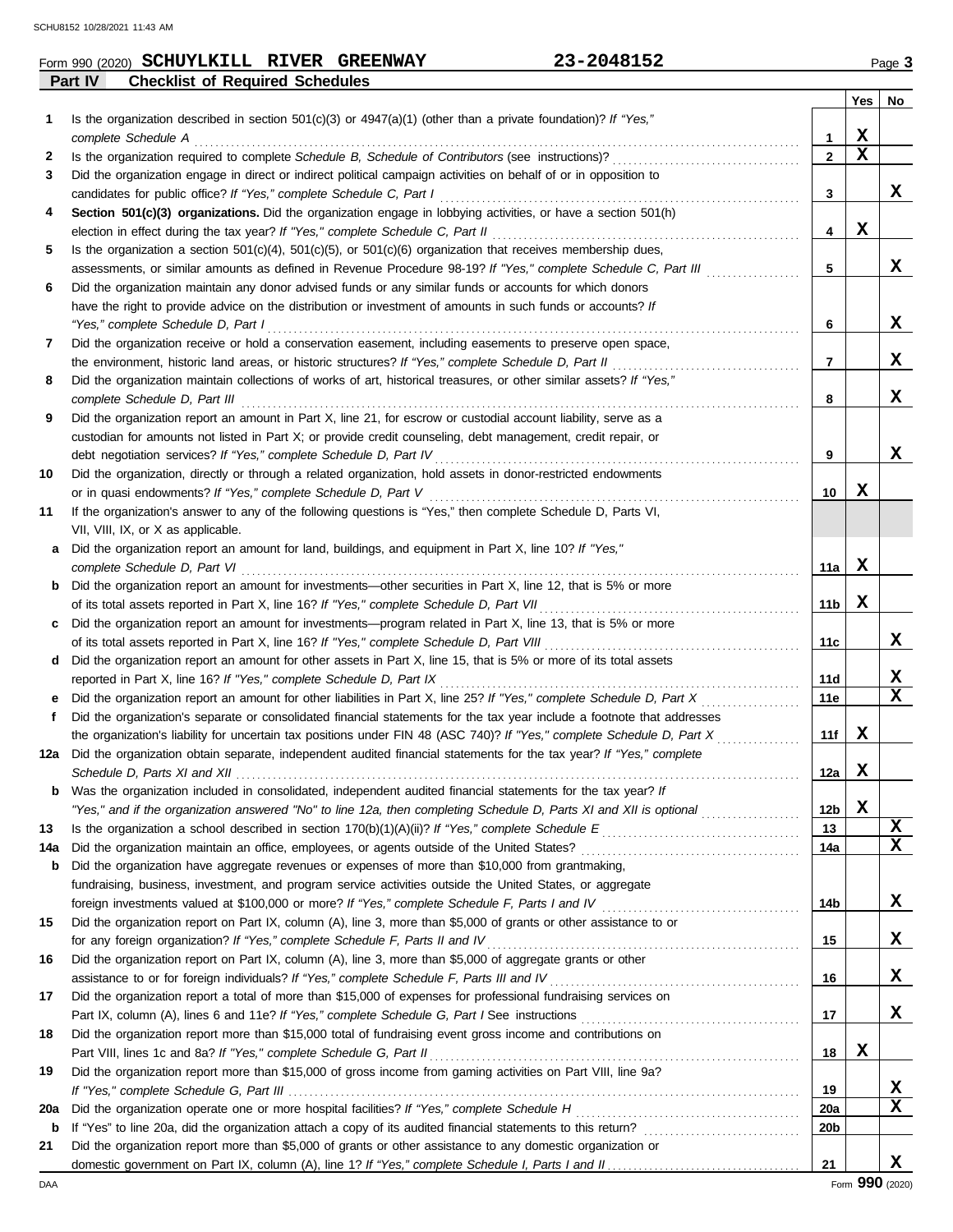|     | 23-2048152<br>Form 990 (2020) SCHUYLKILL RIVER GREENWAY                                                                                                                         |                |                |                 |     | Page 4                  |
|-----|---------------------------------------------------------------------------------------------------------------------------------------------------------------------------------|----------------|----------------|-----------------|-----|-------------------------|
|     | <b>Checklist of Required Schedules (continued)</b><br>Part IV                                                                                                                   |                |                |                 |     |                         |
|     |                                                                                                                                                                                 |                |                |                 | Yes | No                      |
| 22  | Did the organization report more than \$5,000 of grants or other assistance to or for domestic individuals on                                                                   |                |                |                 |     |                         |
|     | Part IX, column (A), line 2? If "Yes," complete Schedule I, Parts I and III                                                                                                     |                |                | 22              |     | X                       |
| 23  | Did the organization answer "Yes" to Part VII, Section A, line 3, 4, or 5 about compensation of the                                                                             |                |                |                 |     |                         |
|     | organization's current and former officers, directors, trustees, key employees, and highest compensated<br>employees? If "Yes," complete Schedule J                             |                |                | 23              |     | X                       |
|     | 24a Did the organization have a tax-exempt bond issue with an outstanding principal amount of more than                                                                         |                |                |                 |     |                         |
|     | \$100,000 as of the last day of the year, that was issued after December 31, 2002? If "Yes," answer lines 24b                                                                   |                |                |                 |     |                         |
|     | through 24d and complete Schedule K. If "No," go to line 25a                                                                                                                    |                |                | 24a             |     | x                       |
| b   | Did the organization invest any proceeds of tax-exempt bonds beyond a temporary period exception?                                                                               |                |                | 24b             |     |                         |
| с   | Did the organization maintain an escrow account other than a refunding escrow at any time during the year                                                                       |                |                |                 |     |                         |
|     | to defease any tax-exempt bonds?                                                                                                                                                |                |                | 24c             |     |                         |
| d   | Did the organization act as an "on behalf of" issuer for bonds outstanding at any time during the year?                                                                         |                |                | 24d             |     |                         |
|     | 25a Section 501(c)(3), 501(c)(4), and 501(c)(29) organizations. Did the organization engage in an excess benefit                                                                |                |                |                 |     |                         |
|     | transaction with a disqualified person during the year? If "Yes," complete Schedule L, Part I                                                                                   |                |                | 25a             |     | x                       |
| b   | Is the organization aware that it engaged in an excess benefit transaction with a disqualified person in a prior                                                                |                |                |                 |     |                         |
|     | year, and that the transaction has not been reported on any of the organization's prior Forms 990 or 990-EZ?                                                                    |                |                |                 |     |                         |
|     | If "Yes," complete Schedule L, Part I                                                                                                                                           |                |                | 25 <sub>b</sub> |     | X                       |
| 26  | Did the organization report any amount on Part X, line 5 or 22, for receivables from or payables to any current                                                                 |                |                |                 |     |                         |
|     | or former officer, director, trustee, key employee, creator or founder, substantial contributor, or 35%                                                                         |                |                |                 |     |                         |
|     | controlled entity or family member of any of these persons? If "Yes," complete Schedule L, Part II                                                                              |                |                | 26              |     | X                       |
| 27  | Did the organization provide a grant or other assistance to any current or former officer, director, trustee, key                                                               |                |                |                 |     |                         |
|     | employee, creator or founder, substantial contributor or employee thereof, a grant selection committee                                                                          |                |                |                 |     |                         |
|     | member, or to a 35% controlled entity (including an employee thereof) or family member of any of these                                                                          |                |                |                 |     |                         |
|     | persons? If "Yes," complete Schedule L, Part III                                                                                                                                |                |                | 27              | X   |                         |
| 28  | Was the organization a party to a business transaction with one of the following parties (see Schedule L, Part                                                                  |                |                |                 |     |                         |
|     | IV instructions, for applicable filing thresholds, conditions, and exceptions):                                                                                                 |                |                |                 |     |                         |
| а   | A current or former officer, director, trustee, key employee, creator or founder, or substantial contributor? If                                                                |                |                |                 |     |                         |
|     | "Yes," complete Schedule L, Part IV                                                                                                                                             |                |                | 28a             |     | X                       |
| b   | A family member of any individual described in line 28a? If "Yes," complete Schedule L, Part IV                                                                                 |                |                | 28b             |     | $\mathbf x$             |
| c   | A 35% controlled entity of one or more individuals and/or organizations described in lines 28a or 28b? If                                                                       |                |                |                 |     |                         |
|     | "Yes," complete Schedule L, Part IV                                                                                                                                             |                |                | 28c             |     | X<br>$\mathbf x$        |
| 29  | Did the organization receive more than \$25,000 in non-cash contributions? If "Yes," complete Schedule M                                                                        |                |                | 29              |     |                         |
| 30  | Did the organization receive contributions of art, historical treasures, or other similar assets, or qualified                                                                  |                |                | 30              |     | X                       |
| 31  | conservation contributions? If "Yes," complete Schedule M<br>Did the organization liquidate, terminate, or dissolve and cease operations? If "Yes," complete Schedule N, Part I |                |                | 31              |     | $\overline{\mathbf{x}}$ |
| 32  | Did the organization sell, exchange, dispose of, or transfer more than 25% of its net assets? If "Yes,"                                                                         |                |                |                 |     |                         |
|     | complete Schedule N, Part II                                                                                                                                                    |                |                | 32              |     | X                       |
| 33  | Did the organization own 100% of an entity disregarded as separate from the organization under Regulations                                                                      |                |                |                 |     |                         |
|     | sections 301.7701-2 and 301.7701-3? If "Yes," complete Schedule R, Part I                                                                                                       |                |                | 33              |     | X                       |
| 34  | Was the organization related to any tax-exempt or taxable entity? If "Yes," complete Schedule R, Part II, III,                                                                  |                |                |                 |     |                         |
|     | or IV, and Part V, line 1                                                                                                                                                       |                |                | 34              |     | X                       |
| 35a | Did the organization have a controlled entity within the meaning of section 512(b)(13)?                                                                                         |                |                | 35a             |     | $\mathbf x$             |
| b   | If "Yes" to line 35a, did the organization receive any payment from or engage in any transaction with a                                                                         |                |                |                 |     |                         |
|     | controlled entity within the meaning of section 512(b)(13)? If "Yes," complete Schedule R, Part V, line 2                                                                       |                |                | 35 <sub>b</sub> |     |                         |
| 36  | Section 501(c)(3) organizations. Did the organization make any transfers to an exempt non-charitable                                                                            |                |                |                 |     |                         |
|     | related organization? If "Yes," complete Schedule R, Part V, line 2                                                                                                             |                |                | 36              |     | X                       |
| 37  | Did the organization conduct more than 5% of its activities through an entity that is not a related organization                                                                |                |                |                 |     |                         |
|     | and that is treated as a partnership for federal income tax purposes? If "Yes," complete Schedule R, Part VI                                                                    |                |                | 37              |     | X                       |
| 38  | Did the organization complete Schedule O and provide explanations in Schedule O for Part VI, lines 11b and                                                                      |                |                |                 |     |                         |
|     | 19? Note: All Form 990 filers are required to complete Schedule O.                                                                                                              |                |                | 38              | X   |                         |
|     | Statements Regarding Other IRS Filings and Tax Compliance<br>Part V                                                                                                             |                |                |                 |     |                         |
|     |                                                                                                                                                                                 |                |                |                 |     |                         |
|     |                                                                                                                                                                                 |                |                |                 | Yes | No                      |
| 1a  | Enter the number reported in Box 3 of Form 1096. Enter -0- if not applicable                                                                                                    | 1a             | $17$           |                 |     |                         |
| b   | Enter the number of Forms W-2G included in line 1a. Enter -0- if not applicable                                                                                                 | 1 <sub>b</sub> | $\overline{0}$ |                 |     |                         |
| c   | Did the organization comply with backup withholding rules for reportable payments to vendors and                                                                                |                |                |                 |     |                         |
|     |                                                                                                                                                                                 |                |                | 1с              | X   |                         |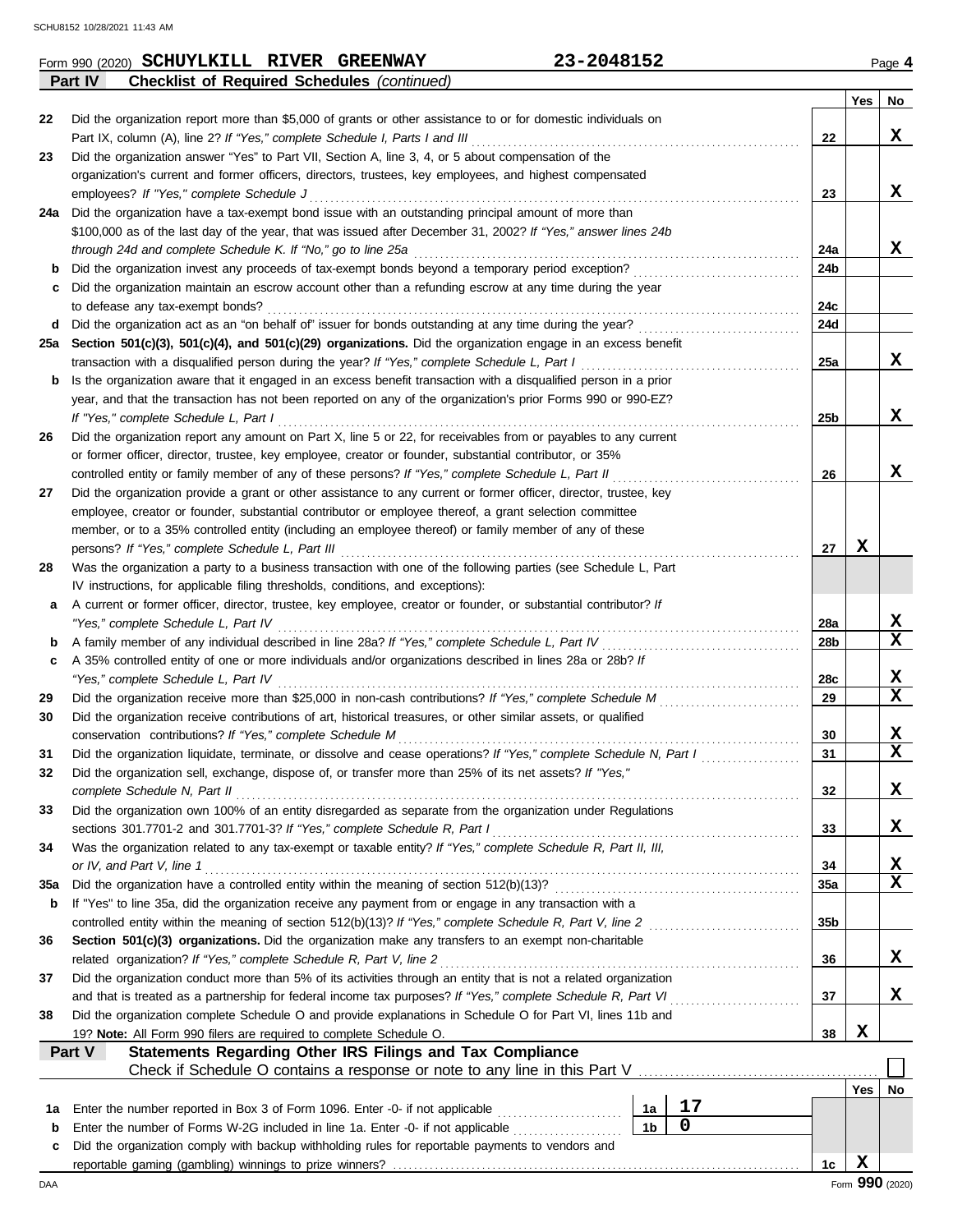|     | Statements Regarding Other IRS Filings and Tax Compliance (continued)<br>Part V                                                       |                        |    |          |        |    |  |  |  |  |
|-----|---------------------------------------------------------------------------------------------------------------------------------------|------------------------|----|----------|--------|----|--|--|--|--|
|     |                                                                                                                                       |                        |    |          | Yes    | No |  |  |  |  |
| 2a  | Enter the number of employees reported on Form W-3, Transmittal of Wage and Tax                                                       |                        |    |          |        |    |  |  |  |  |
|     | Statements, filed for the calendar year ending with or within the year covered by this return                                         | 2a                     | 11 |          |        |    |  |  |  |  |
| b   | If at least one is reported on line 2a, did the organization file all required federal employment tax returns?                        |                        |    | 2b       | X      |    |  |  |  |  |
|     | Note: If the sum of lines 1a and 2a is greater than 250, you may be required to e-file (see instructions)                             |                        |    |          |        |    |  |  |  |  |
| за  | Did the organization have unrelated business gross income of \$1,000 or more during the year?                                         |                        |    | 3a       | X<br>X |    |  |  |  |  |
| b   | If "Yes," has it filed a Form 990-T for this year? If "No" to line 3b, provide an explanation on Schedule O                           |                        |    |          |        |    |  |  |  |  |
| 4a  | At any time during the calendar year, did the organization have an interest in, or a signature or other authority over,               |                        |    |          |        |    |  |  |  |  |
|     | a financial account in a foreign country (such as a bank account, securities account, or other financial account)?                    |                        |    | 4a       |        | x  |  |  |  |  |
| b   | If "Yes," enter the name of the foreign country <b>u</b>                                                                              |                        |    |          |        |    |  |  |  |  |
|     | See instructions for filing requirements for FinCEN Form 114, Report of Foreign Bank and Financial Accounts (FBAR).                   |                        |    |          |        |    |  |  |  |  |
| 5а  | Was the organization a party to a prohibited tax shelter transaction at any time during the tax year?                                 |                        |    | 5a       |        | X  |  |  |  |  |
| b   | Did any taxable party notify the organization that it was or is a party to a prohibited tax shelter transaction?                      |                        |    | 5b       |        | X  |  |  |  |  |
| c   | If "Yes" to line 5a or 5b, did the organization file Form 8886-T?                                                                     |                        |    | 5c       |        |    |  |  |  |  |
| 6а  | Does the organization have annual gross receipts that are normally greater than \$100,000, and did the                                |                        |    |          |        |    |  |  |  |  |
|     | organization solicit any contributions that were not tax deductible as charitable contributions?                                      |                        |    | 6a       |        | X  |  |  |  |  |
| b   | If "Yes," did the organization include with every solicitation an express statement that such contributions or                        |                        |    |          |        |    |  |  |  |  |
|     | gifts were not tax deductible?                                                                                                        |                        |    | 6b       |        |    |  |  |  |  |
| 7   | Organizations that may receive deductible contributions under section 170(c).                                                         |                        |    |          |        |    |  |  |  |  |
| а   | Did the organization receive a payment in excess of \$75 made partly as a contribution and partly for goods                           |                        |    |          |        |    |  |  |  |  |
|     | and services provided to the payor?                                                                                                   |                        |    | 7a       |        |    |  |  |  |  |
| b   |                                                                                                                                       |                        |    | 7b       |        |    |  |  |  |  |
| c   | Did the organization sell, exchange, or otherwise dispose of tangible personal property for which it was                              |                        |    |          |        |    |  |  |  |  |
|     |                                                                                                                                       |                        |    | 7c       |        |    |  |  |  |  |
| d   |                                                                                                                                       | 7d                     |    |          |        |    |  |  |  |  |
| е   | Did the organization receive any funds, directly or indirectly, to pay premiums on a personal benefit contract?                       |                        |    | 7e<br>7f |        |    |  |  |  |  |
|     | Did the organization, during the year, pay premiums, directly or indirectly, on a personal benefit contract?<br>f                     |                        |    |          |        |    |  |  |  |  |
|     | If the organization received a contribution of qualified intellectual property, did the organization file Form 8899 as required?<br>g |                        |    |          |        |    |  |  |  |  |
| h   | If the organization received a contribution of cars, boats, airplanes, or other vehicles, did the organization file a Form 1098-C?    |                        |    | 7h       |        |    |  |  |  |  |
| 8   | Sponsoring organizations maintaining donor advised funds. Did a donor advised fund maintained by the                                  |                        |    |          |        |    |  |  |  |  |
|     | sponsoring organization have excess business holdings at any time during the year?                                                    |                        |    | 8        |        |    |  |  |  |  |
| 9   | Sponsoring organizations maintaining donor advised funds.                                                                             |                        |    |          |        |    |  |  |  |  |
| а   | Did the sponsoring organization make any taxable distributions under section 4966?                                                    |                        |    | 9а       |        |    |  |  |  |  |
| b   |                                                                                                                                       |                        |    | 9b       |        |    |  |  |  |  |
| 10  | Section 501(c)(7) organizations. Enter:                                                                                               |                        |    |          |        |    |  |  |  |  |
| a   |                                                                                                                                       | 10a                    |    |          |        |    |  |  |  |  |
|     | Gross receipts, included on Form 990, Part VIII, line 12, for public use of club facilities                                           | 10 <sub>b</sub>        |    |          |        |    |  |  |  |  |
| 11  | Section 501(c)(12) organizations. Enter:                                                                                              |                        |    |          |        |    |  |  |  |  |
| a   | Gross income from members or shareholders                                                                                             | 11a                    |    |          |        |    |  |  |  |  |
| b   | Gross income from other sources (Do not net amounts due or paid to other sources                                                      |                        |    |          |        |    |  |  |  |  |
|     | against amounts due or received from them.)                                                                                           | 11b                    |    |          |        |    |  |  |  |  |
| 12a | Section 4947(a)(1) non-exempt charitable trusts. Is the organization filing Form 990 in lieu of Form 1041?                            |                        |    | 12a      |        |    |  |  |  |  |
| b   | If "Yes," enter the amount of tax-exempt interest received or accrued during the year                                                 | 12b                    |    |          |        |    |  |  |  |  |
| 13  | Section 501(c)(29) qualified nonprofit health insurance issuers.                                                                      |                        |    |          |        |    |  |  |  |  |
| а   | Is the organization licensed to issue qualified health plans in more than one state?                                                  |                        |    | 13а      |        |    |  |  |  |  |
|     | Note: See the instructions for additional information the organization must report on Schedule O.                                     |                        |    |          |        |    |  |  |  |  |
| b   | Enter the amount of reserves the organization is required to maintain by the states in which                                          |                        |    |          |        |    |  |  |  |  |
|     |                                                                                                                                       | 13 <sub>b</sub><br>13c |    |          |        |    |  |  |  |  |
| c   | Enter the amount of reserves on hand<br>Did the organization receive any payments for indoor tanning services during the tax year?    |                        |    | 14a      |        | x  |  |  |  |  |
| 14a |                                                                                                                                       |                        |    | 14b      |        |    |  |  |  |  |
| b   | If "Yes," has it filed a Form 720 to report these payments? If "No," provide an explanation on Schedule O                             |                        |    |          |        |    |  |  |  |  |
| 15  | Is the organization subject to the section 4960 tax on payment(s) of more than \$1,000,000 in remuneration or                         |                        |    | 15       |        | x  |  |  |  |  |
|     | excess parachute payment(s) during the year?                                                                                          |                        |    |          |        |    |  |  |  |  |
| 16  | If "Yes," see instructions and file Form 4720, Schedule N.                                                                            |                        |    | 16       |        | X  |  |  |  |  |
|     | Is the organization an educational institution subject to the section 4968 excise tax on net investment income?                       |                        |    |          |        |    |  |  |  |  |
|     | If "Yes," complete Form 4720, Schedule O.                                                                                             |                        |    |          |        |    |  |  |  |  |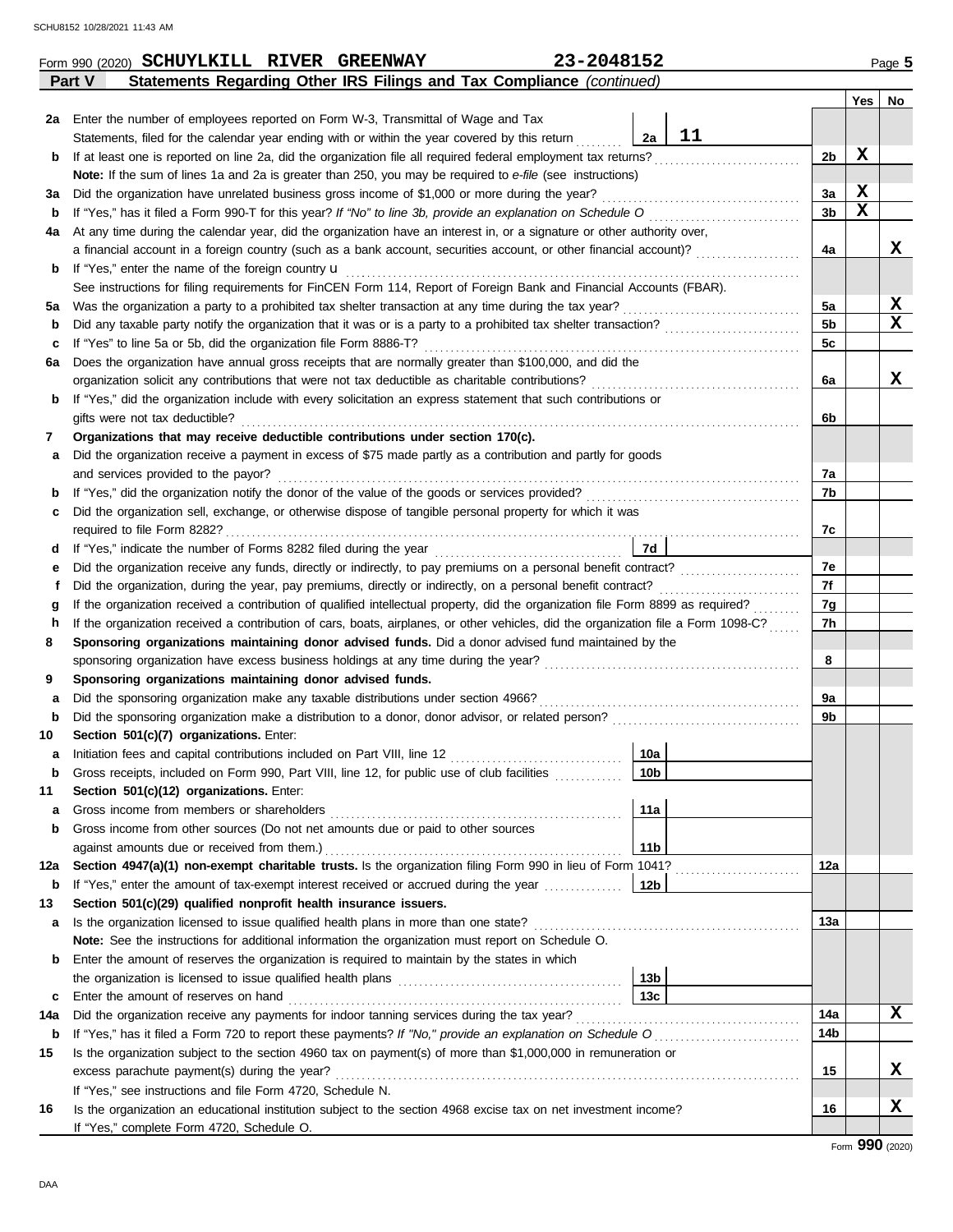|             | Part VI<br>Governance, Management, and Disclosure For each "Yes" response to lines 2 through 7b below, and for a "No"               |                 |             |                 |
|-------------|-------------------------------------------------------------------------------------------------------------------------------------|-----------------|-------------|-----------------|
|             | response to line 8a, 8b, or 10b below, describe the circumstances, processes, or changes on Schedule O. See instructions.           |                 |             |                 |
|             |                                                                                                                                     |                 |             | ΙXΙ             |
|             | Section A. Governing Body and Management                                                                                            |                 |             |                 |
|             |                                                                                                                                     |                 | Yes         | No              |
| 1а          | 17<br>Enter the number of voting members of the governing body at the end of the tax year<br>1a                                     |                 |             |                 |
|             | If there are material differences in voting rights among members of the governing body, or                                          |                 |             |                 |
|             | if the governing body delegated broad authority to an executive committee or similar                                                |                 |             |                 |
|             | committee, explain on Schedule O.                                                                                                   |                 |             |                 |
| b           | 17<br>1b<br>Enter the number of voting members included on line 1a, above, who are independent                                      |                 |             |                 |
| 2           | Did any officer, director, trustee, or key employee have a family relationship or a business relationship with                      |                 |             |                 |
|             | any other officer, director, trustee, or key employee?                                                                              | 2               | х           |                 |
| 3           | Did the organization delegate control over management duties customarily performed by or under the direct                           |                 |             |                 |
|             | supervision of officers, directors, trustees, or key employees to a management company or other person?<br>.                        | 3               |             | X               |
| 4           | Did the organization make any significant changes to its governing documents since the prior Form 990 was filed?                    | 4               |             | $\mathbf x$     |
| 5           | Did the organization become aware during the year of a significant diversion of the organization's assets?                          | 5               |             | X               |
| 6           | Did the organization have members or stockholders?                                                                                  | 6               |             | $\mathbf x$     |
| 7a          | Did the organization have members, stockholders, or other persons who had the power to elect or appoint                             |                 |             |                 |
|             | one or more members of the governing body?                                                                                          | 7a              |             | X               |
| b           | Are any governance decisions of the organization reserved to (or subject to approval by) members,                                   |                 |             |                 |
|             | stockholders, or persons other than the governing body?                                                                             | 7b              |             | x               |
| 8           | Did the organization contemporaneously document the meetings held or written actions undertaken during the year by the following:   |                 |             |                 |
| а           | The governing body?                                                                                                                 | 8a              | X           |                 |
| $\mathbf b$ | Each committee with authority to act on behalf of the governing body?                                                               | 8b              | x           |                 |
| 9           | Is there any officer, director, trustee, or key employee listed in Part VII, Section A, who cannot be reached at                    |                 |             |                 |
|             |                                                                                                                                     | 9               |             | x               |
|             | Section B. Policies (This Section B requests information about policies not required by the Internal Revenue Code.)                 |                 |             |                 |
|             |                                                                                                                                     |                 | Yes         | No              |
| 10a         | Did the organization have local chapters, branches, or affiliates?                                                                  | 10a             |             | X               |
|             | If "Yes," did the organization have written policies and procedures governing the activities of such chapters,                      |                 |             |                 |
| b           |                                                                                                                                     |                 |             |                 |
|             | affiliates, and branches to ensure their operations are consistent with the organization's exempt purposes?                         | 10b             | х           |                 |
| 11a         | Has the organization provided a complete copy of this Form 990 to all members of its governing body before filing the form?         | 11a             |             |                 |
| b           | Describe in Schedule O the process, if any, used by the organization to review this Form 990.                                       |                 |             |                 |
| 12a         | Did the organization have a written conflict of interest policy? If "No," go to line 13                                             | 12a             | X           |                 |
| b           | Were officers, directors, or trustees, and key employees required to disclose annually interests that could give rise to conflicts? | 12 <sub>b</sub> | х           |                 |
| с           | Did the organization regularly and consistently monitor and enforce compliance with the policy? If "Yes,"                           |                 |             |                 |
|             | describe in Schedule O how this was done                                                                                            | 12c             | X           |                 |
| 13          | Did the organization have a written whistleblower policy?                                                                           | 13              | $\mathbf x$ |                 |
| 14          | Did the organization have a written document retention and destruction policy?                                                      | 14              |             | $\mathbf x$     |
| 15          | Did the process for determining compensation of the following persons include a review and approval by                              |                 |             |                 |
|             | independent persons, comparability data, and contemporaneous substantiation of the deliberation and decision?                       |                 |             |                 |
| а           |                                                                                                                                     | 15a             |             | X               |
| b           | Other officers or key employees of the organization                                                                                 | 15b             |             | X               |
|             | If "Yes" to line 15a or 15b, describe the process in Schedule O (see instructions).                                                 |                 |             |                 |
| 16a         | Did the organization invest in, contribute assets to, or participate in a joint venture or similar arrangement                      |                 |             |                 |
|             | with a taxable entity during the year?                                                                                              | 16a             |             | x               |
| b           | If "Yes," did the organization follow a written policy or procedure requiring the organization to evaluate its                      |                 |             |                 |
|             | participation in joint venture arrangements under applicable federal tax law, and take steps to safeguard the                       |                 |             |                 |
|             |                                                                                                                                     | 16b             |             |                 |
|             | <b>Section C. Disclosure</b>                                                                                                        |                 |             |                 |
| 17          | List the states with which a copy of this Form 990 is required to be filed $\mathbf{u}$ PA                                          |                 |             |                 |
| 18          | Section 6104 requires an organization to make its Forms 1023 (1024 or 1024-A, if applicable), 990, and 990-T (Section 501(c)        |                 |             |                 |
|             | (3)s only) available for public inspection. Indicate how you made these available. Check all that apply.                            |                 |             |                 |
|             | $ \mathbf{X} $ Other (explain on Schedule O)<br>$ \mathbf{X} $ Another's website $ \mathbf{X} $ Upon request<br>Own website         |                 |             |                 |
| 19          | Describe on Schedule O whether (and if so, how) the organization made its governing documents, conflict of interest policy, and     |                 |             |                 |
|             | financial statements available to the public during the tax year.                                                                   |                 |             |                 |
| 20          | State the name, address, and telephone number of the person who possesses the organization's books and records u                    |                 |             |                 |
|             | 140 COLLEGE DRIVE<br><b>ORGANIZATION</b>                                                                                            |                 |             |                 |
|             | PA 19464<br><b>POTTSTOWN</b>                                                                                                        | 484-945-0200    |             |                 |
| DAA         |                                                                                                                                     |                 |             | Form 990 (2020) |
|             |                                                                                                                                     |                 |             |                 |

**SCHUYLKILL RIVER GREENWAY 23-2048152**

Form 990 (2020) **SCHUYLKILL RIVER GREENWAY** 23-2048152 Page 6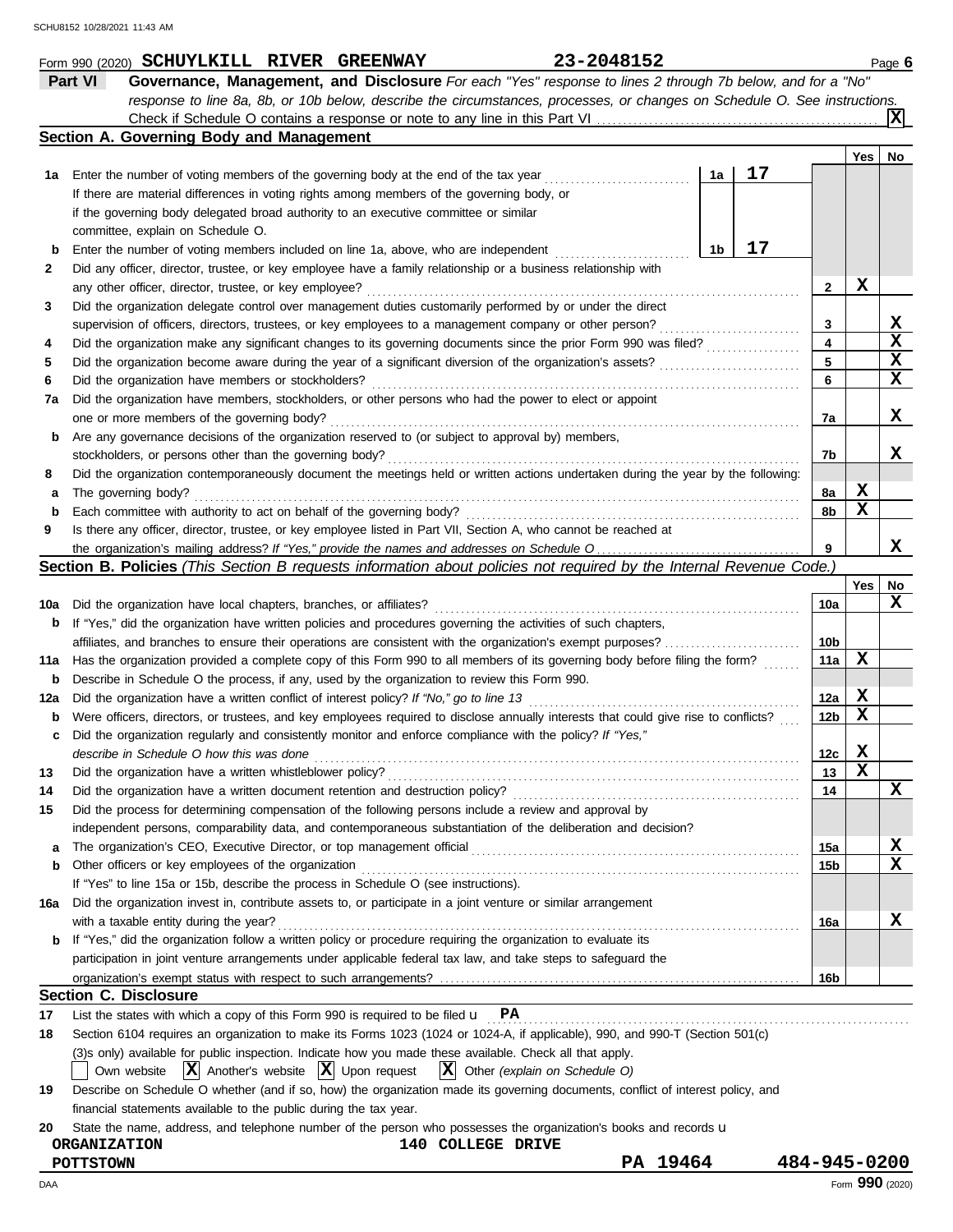**(1) ELAINE SCHAEFER**

**(3) DODSON DIETRICH**

**(5) MANDY FITZPATRICK**

. . . . . . . . . . . . . . . . . . . . . . . . . . . . . . . . . . . . . . . . . . . . . . . . . . . . . . . **0.50**

. . . . . . . . . . . . . . . . . . . . . . . . . . . . . . . . . . . . . . . . . . . . . . . . . . . . . . . **0.50**

VICE PRESIDENT 0.00

. . . . . . . . . . . . . . . . . . . . . . . . . . . . . . . . . . . . . . . . . . . . . . . . . . . . . . . **0.50**

. . . . . . . . . . . . . . . . . . . . . . . . . . . . . . . . . . . . . . . . . . . . . . . . . . . . . . . **0.50**

. . . . . . . . . . . . . . . . . . . . . . . . . . . . . . . . . . . . . . . . . . . . . . . . . . . . . . . **1.00**

**EXECUTIVE DIRECTOR 0.00** 

**28.00**

**0.50**

**1.00**

**1.00**

 $\frac{37.58}{0.00}$ 

**(6) JOHN KOURY, JR.**

**(8) DAVID LANDRECHT**

**(10) J. MANLY PARKS**

**(11) CARL RARING**

**(9) DOMINIKE MERLE-JOHNSON**

. . . . . . . . . . . . . . . . . . . . . . . . . . . . . . . . . . . . . . . . . . . . . . . . . . . . . . . **0.50**

. . . . . . . . . . . . . . . . . . . . . . . . . . . . . . . . . . . . . . . . . . . . . . . . . . . . . . . **1.00**

**EXECUTIVE COMMITTEE**  $0.00$ 

**(7) ROB KUHLMAN**

**(4) JAMES FISHER**

**SECRETARY**

**MEMBER**

**MEMBER**

**MEMBER**

**MEMBER**

**MEMBER**

**MEMBER**

**PRESIDENT**

**(2) CHRISTOPHER ANDERSON**

| Form 990 (2020) SCHUYLKILL RIVER GREENWAY                                                                                                                                                                                                                                                                                     |                                                                                                                    |                                                                  |                                                                                                                                                                                               | 23-2048152                                                                                       |                                                                                       | Page 7                                                                                                       |  |  |  |  |
|-------------------------------------------------------------------------------------------------------------------------------------------------------------------------------------------------------------------------------------------------------------------------------------------------------------------------------|--------------------------------------------------------------------------------------------------------------------|------------------------------------------------------------------|-----------------------------------------------------------------------------------------------------------------------------------------------------------------------------------------------|--------------------------------------------------------------------------------------------------|---------------------------------------------------------------------------------------|--------------------------------------------------------------------------------------------------------------|--|--|--|--|
| <b>Part VII</b>                                                                                                                                                                                                                                                                                                               |                                                                                                                    |                                                                  |                                                                                                                                                                                               | Compensation of Officers, Directors, Trustees, Key Employees, Highest Compensated Employees, and |                                                                                       |                                                                                                              |  |  |  |  |
| <b>Independent Contractors</b>                                                                                                                                                                                                                                                                                                |                                                                                                                    |                                                                  |                                                                                                                                                                                               |                                                                                                  |                                                                                       |                                                                                                              |  |  |  |  |
|                                                                                                                                                                                                                                                                                                                               |                                                                                                                    |                                                                  |                                                                                                                                                                                               |                                                                                                  |                                                                                       |                                                                                                              |  |  |  |  |
| Officers, Directors, Trustees, Key Employees, and Highest Compensated Employees<br>Section A.                                                                                                                                                                                                                                 |                                                                                                                    |                                                                  |                                                                                                                                                                                               |                                                                                                  |                                                                                       |                                                                                                              |  |  |  |  |
| 1a Complete this table for all persons required to be listed. Report compensation for the calendar year ending with or within the<br>organization's tax year.                                                                                                                                                                 |                                                                                                                    |                                                                  |                                                                                                                                                                                               |                                                                                                  |                                                                                       |                                                                                                              |  |  |  |  |
| • List all of the organization's <b>current</b> officers, directors, trustees (whether individuals or organizations), regardless of amount of<br>compensation. Enter -0- in columns $(D)$ , $(E)$ , and $(F)$ if no compensation was paid.                                                                                    |                                                                                                                    |                                                                  |                                                                                                                                                                                               |                                                                                                  |                                                                                       |                                                                                                              |  |  |  |  |
| • List all of the organization's <b>current</b> key employees, if any. See instructions for definition of "key employee."                                                                                                                                                                                                     |                                                                                                                    |                                                                  |                                                                                                                                                                                               |                                                                                                  |                                                                                       |                                                                                                              |  |  |  |  |
| • List the organization's five current highest compensated employees (other than an officer, director, trustee, or key employee)<br>who received reportable compensation (Box 5 of Form W-2 and/or Box 7 of Form 1099-MISC) of more than \$100,000 from the<br>organization and any related organizations.                    |                                                                                                                    |                                                                  |                                                                                                                                                                                               |                                                                                                  |                                                                                       |                                                                                                              |  |  |  |  |
| • List all of the organization's former officers, key employees, and highest compensated employees who received more than<br>\$100,000 of reportable compensation from the organization and any related organizations.                                                                                                        |                                                                                                                    |                                                                  |                                                                                                                                                                                               |                                                                                                  |                                                                                       |                                                                                                              |  |  |  |  |
| • List all of the organization's former directors or trustees that received, in the capacity as a former director or trustee of the<br>organization, more than \$10,000 of reportable compensation from the organization and any related organizations.<br>See instructions for the order in which to list the persons above. |                                                                                                                    |                                                                  |                                                                                                                                                                                               |                                                                                                  |                                                                                       |                                                                                                              |  |  |  |  |
| Check this box if neither the organization nor any related organization compensated any current officer, director, or trustee.                                                                                                                                                                                                |                                                                                                                    |                                                                  |                                                                                                                                                                                               |                                                                                                  |                                                                                       |                                                                                                              |  |  |  |  |
| (A)<br>Name and title                                                                                                                                                                                                                                                                                                         | (B)<br>Average<br>hours<br>per week<br>(list any<br>hours for<br>related<br>organizations<br>below<br>dotted line) | Individual<br>or director<br>Institutional<br>trustee<br>trustee | (C)<br>Position<br>(do not check more than one<br>box, unless person is both an<br>officer and a director/trustee)<br>Officer<br>Highest compensated<br>employee<br>Former<br>Ķey<br>employee | (D)<br>Reportable<br>compensation<br>from the<br>organization<br>(W-2/1099-MISC)                 | (E)<br>Reportable<br>compensation<br>from related<br>organizations<br>(W-2/1099-MISC) | (F)<br>Estimated amount<br>of other<br>compensation<br>from the<br>organization and<br>related organizations |  |  |  |  |

**0.00 X X 99,951 0 2,005**

**0.00 X X 0 0 0**

**0.00 X 0 0 0**

**0.00 X 0 0 0**

**0.00 X 0 0 0**

**0.00 X 0 0 0**

**0.00 X X 0 0 0**

**0.00 X 0 0 0**

**0.00 X 0 0 0**

**0.00 X X 0 0 0**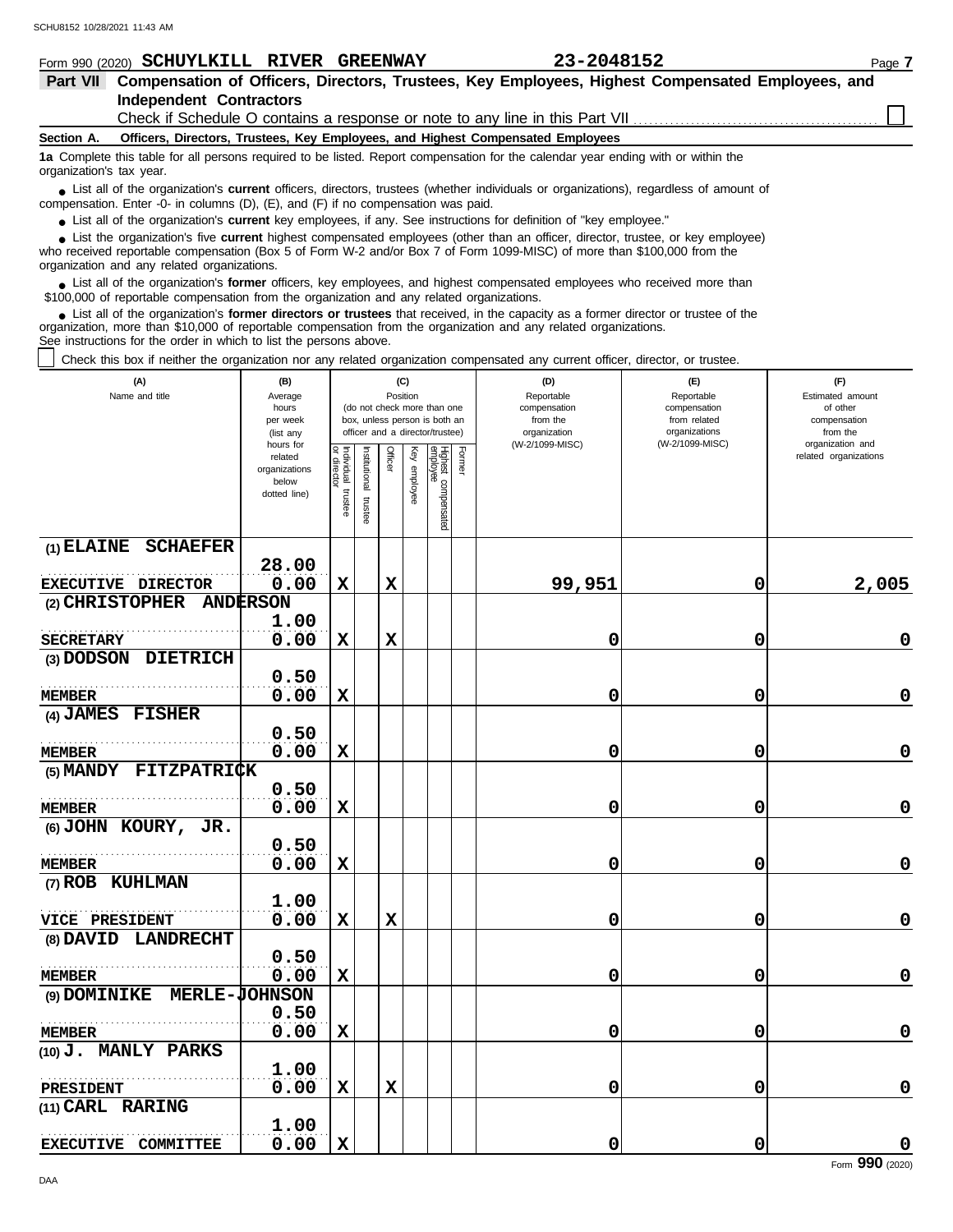| SCHU8152 10/28/2021 11:43 AM<br>Form 990 (2020) SCHUYLKILL RIVER GREENWAY                                                                                                                                                                                                                                |                                                                                                                                                                        |                                   |                         |         |                 |                                 |              | 23-2048152                                                                                             |                                                                    | Page 8                                                          |
|----------------------------------------------------------------------------------------------------------------------------------------------------------------------------------------------------------------------------------------------------------------------------------------------------------|------------------------------------------------------------------------------------------------------------------------------------------------------------------------|-----------------------------------|-------------------------|---------|-----------------|---------------------------------|--------------|--------------------------------------------------------------------------------------------------------|--------------------------------------------------------------------|-----------------------------------------------------------------|
| <b>Part VII</b>                                                                                                                                                                                                                                                                                          |                                                                                                                                                                        |                                   |                         |         |                 |                                 |              | Section A. Officers, Directors, Trustees, Key Employees, and Highest Compensated Employees (continued) |                                                                    |                                                                 |
| (A)<br>Name and title                                                                                                                                                                                                                                                                                    | (C)<br>(B)<br>Position<br>Average<br>(do not check more than one<br>hours<br>box, unless person is both an<br>per week<br>officer and a director/trustee)<br>(list any |                                   |                         |         |                 |                                 |              | (D)<br>Reportable<br>compensation<br>from the<br>organization                                          | (E)<br>Reportable<br>compensation<br>from related<br>organizations | (F)<br>Estimated amount<br>of other<br>compensation<br>from the |
|                                                                                                                                                                                                                                                                                                          | hours for<br>related<br>organizations<br>below<br>dotted line)                                                                                                         | Individual trustee<br>or director | nstitutional<br>trustee | Officer | Ķey<br>employee | Highest compensated<br>employee | Former       | (W-2/1099-MISC)                                                                                        | (W-2/1099-MISC)                                                    | organization and<br>related organizations                       |
| SHEAN-HAMMOND<br>(12)<br><b>EDIE</b>                                                                                                                                                                                                                                                                     | 1.00                                                                                                                                                                   |                                   |                         |         |                 |                                 |              |                                                                                                        |                                                                    |                                                                 |
| <b>TREASURER</b>                                                                                                                                                                                                                                                                                         | 0.00                                                                                                                                                                   | X                                 |                         | X       |                 |                                 |              | 0                                                                                                      | 0                                                                  | 0                                                               |
| FRANK STURNIQLO<br>(13)                                                                                                                                                                                                                                                                                  | 0.50                                                                                                                                                                   |                                   |                         |         |                 |                                 |              |                                                                                                        |                                                                    |                                                                 |
| <b>MEMBER</b>                                                                                                                                                                                                                                                                                            | 0.00                                                                                                                                                                   | X                                 |                         |         |                 |                                 |              | 0                                                                                                      | 0                                                                  | 0                                                               |
| <b>DAVID</b><br><b>THUN</b><br>(14)                                                                                                                                                                                                                                                                      | 0.50                                                                                                                                                                   |                                   |                         |         |                 |                                 |              |                                                                                                        |                                                                    |                                                                 |
| <b>MEMBER</b>                                                                                                                                                                                                                                                                                            | 0.00                                                                                                                                                                   | X                                 |                         |         |                 |                                 |              | 0                                                                                                      | 0                                                                  | 0                                                               |
| MARY S.<br><b>TIMPANY</b><br>(15)                                                                                                                                                                                                                                                                        | 0.50                                                                                                                                                                   |                                   |                         |         |                 |                                 |              |                                                                                                        |                                                                    |                                                                 |
| <b>MEMBER</b><br>(16)<br>HELEN<br>WENDI                                                                                                                                                                                                                                                                  | 0.00<br><b>WHEELER</b>                                                                                                                                                 | X                                 |                         |         |                 |                                 |              | 0                                                                                                      | 0                                                                  | 0                                                               |
|                                                                                                                                                                                                                                                                                                          | 1.00                                                                                                                                                                   |                                   |                         |         |                 |                                 |              |                                                                                                        |                                                                    |                                                                 |
| EXECUTIVE COMMITTEE                                                                                                                                                                                                                                                                                      | 0.00                                                                                                                                                                   | X                                 |                         |         |                 |                                 |              | 0                                                                                                      | 0                                                                  | 0                                                               |
| (17)<br><b>JOHN WOLFE</b>                                                                                                                                                                                                                                                                                | 0.50                                                                                                                                                                   |                                   |                         |         |                 |                                 |              |                                                                                                        |                                                                    |                                                                 |
| <b>MEMBER</b>                                                                                                                                                                                                                                                                                            | 0.00                                                                                                                                                                   | x                                 |                         |         |                 |                                 |              | 0                                                                                                      | 0                                                                  | 0                                                               |
| (18)<br>DEBBY WYATT                                                                                                                                                                                                                                                                                      |                                                                                                                                                                        |                                   |                         |         |                 |                                 |              |                                                                                                        |                                                                    |                                                                 |
| <b>MEMBER</b>                                                                                                                                                                                                                                                                                            | 0.50<br>0.00                                                                                                                                                           | X                                 |                         |         |                 |                                 |              | 0                                                                                                      | 0                                                                  | 0                                                               |
|                                                                                                                                                                                                                                                                                                          |                                                                                                                                                                        |                                   |                         |         |                 |                                 |              |                                                                                                        |                                                                    |                                                                 |
| Subtotal<br>1b                                                                                                                                                                                                                                                                                           |                                                                                                                                                                        |                                   |                         |         |                 |                                 | u            | 99,951                                                                                                 |                                                                    | 2,005                                                           |
| <b>Total from continuation sheets to Part VII, Section A</b><br>c                                                                                                                                                                                                                                        |                                                                                                                                                                        |                                   |                         |         |                 |                                 | u            |                                                                                                        |                                                                    |                                                                 |
| d                                                                                                                                                                                                                                                                                                        |                                                                                                                                                                        |                                   |                         |         |                 |                                 | $\mathbf{u}$ | 99,951                                                                                                 |                                                                    | 2,005                                                           |
| Total number of individuals (including but not limited to those listed above) who received more than \$100,000 of<br>$\mathbf{2}$<br>reportable compensation from the organization $\bf{u}$ 0                                                                                                            |                                                                                                                                                                        |                                   |                         |         |                 |                                 |              |                                                                                                        |                                                                    |                                                                 |
| Did the organization list any <b>former</b> officer, director, trustee, key employee, or highest compensated<br>3                                                                                                                                                                                        |                                                                                                                                                                        |                                   |                         |         |                 |                                 |              |                                                                                                        |                                                                    | Yes<br>No                                                       |
|                                                                                                                                                                                                                                                                                                          |                                                                                                                                                                        |                                   |                         |         |                 |                                 |              |                                                                                                        |                                                                    | x<br>3                                                          |
| For any individual listed on line 1a, is the sum of reportable compensation and other compensation from the<br>4<br>organization and related organizations greater than \$150,000? If "Yes," complete Schedule J for such                                                                                |                                                                                                                                                                        |                                   |                         |         |                 |                                 |              |                                                                                                        |                                                                    |                                                                 |
| Did any person listed on line 1a receive or accrue compensation from any unrelated organization or individual<br>5                                                                                                                                                                                       |                                                                                                                                                                        |                                   |                         |         |                 |                                 |              |                                                                                                        |                                                                    | X<br>4                                                          |
|                                                                                                                                                                                                                                                                                                          |                                                                                                                                                                        |                                   |                         |         |                 |                                 |              |                                                                                                        |                                                                    | X<br>5                                                          |
| <b>Section B. Independent Contractors</b><br>Complete this table for your five highest compensated independent contractors that received more than \$100,000 of<br>1<br>compensation from the organization. Report compensation for the calendar year ending with or within the organization's tax year. |                                                                                                                                                                        |                                   |                         |         |                 |                                 |              |                                                                                                        |                                                                    |                                                                 |
|                                                                                                                                                                                                                                                                                                          | (A)<br>Name and business address                                                                                                                                       |                                   |                         |         |                 |                                 |              |                                                                                                        | (B)<br>Description of services                                     | (C)<br>Compensation                                             |
| WILSON CONSULTING GROUP, PC                                                                                                                                                                                                                                                                              |                                                                                                                                                                        |                                   |                         |         |                 |                                 |              | 100 OLD SCHOOLHOUSE LN                                                                                 |                                                                    |                                                                 |
| <b>MECHANICSBURG</b>                                                                                                                                                                                                                                                                                     |                                                                                                                                                                        |                                   | PA 17055                |         |                 |                                 |              | <b>ENGINEERING</b>                                                                                     |                                                                    | 237,901                                                         |
|                                                                                                                                                                                                                                                                                                          |                                                                                                                                                                        |                                   |                         |         |                 |                                 |              |                                                                                                        |                                                                    |                                                                 |
|                                                                                                                                                                                                                                                                                                          |                                                                                                                                                                        |                                   |                         |         |                 |                                 |              |                                                                                                        |                                                                    |                                                                 |
|                                                                                                                                                                                                                                                                                                          |                                                                                                                                                                        |                                   |                         |         |                 |                                 |              |                                                                                                        |                                                                    |                                                                 |
| Total number of independent contractors (including but not limited to those listed above) who<br>$\mathbf{2}$<br>received more than \$100,000 of compensation from the organization <b>u</b>                                                                                                             |                                                                                                                                                                        |                                   |                         |         |                 |                                 |              |                                                                                                        | 1                                                                  |                                                                 |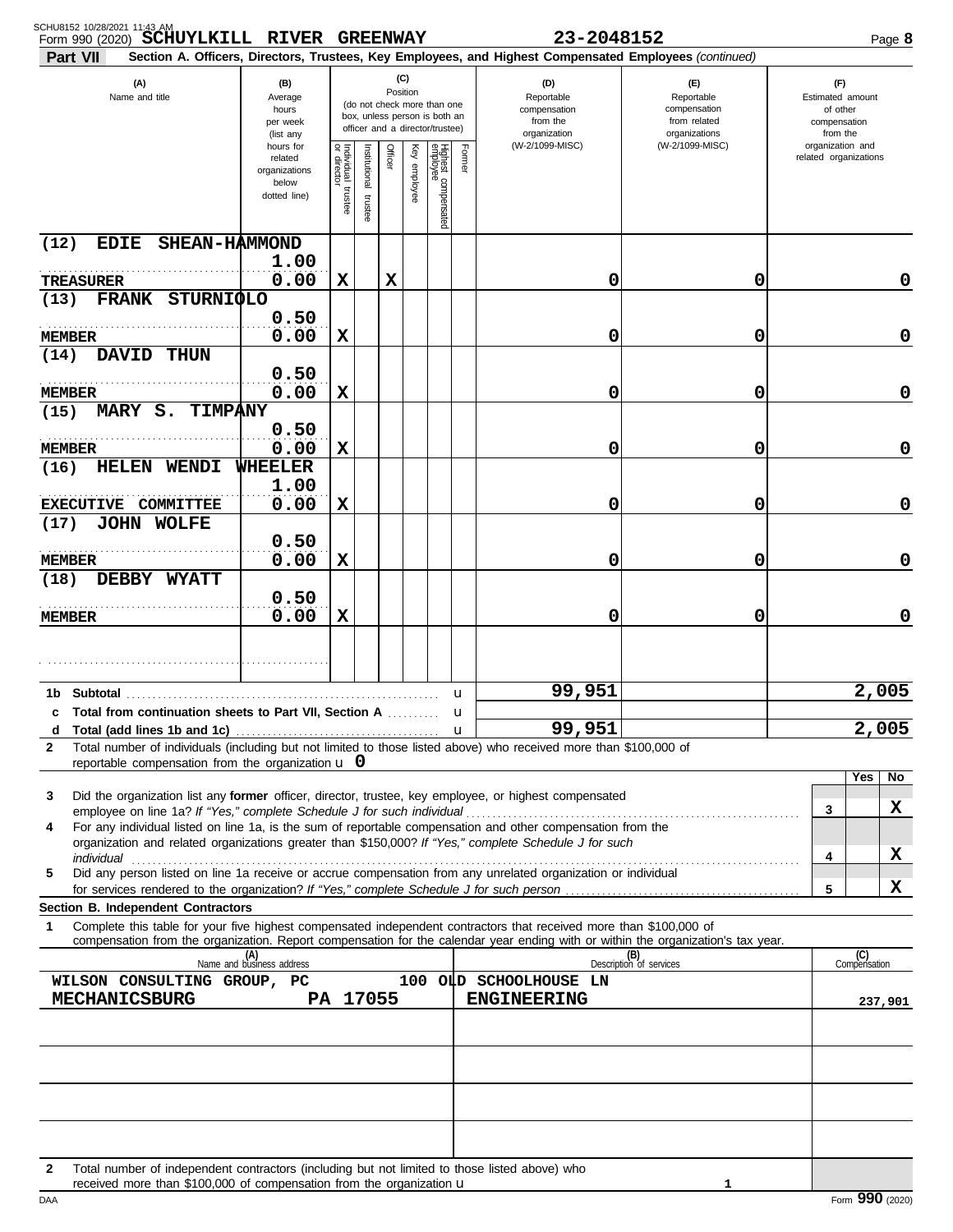## Form 990 (2020) Page **9 SCHUYLKILL RIVER GREENWAY 23-2048152**

**Part VIII Statement of Revenue**

|                                                           | ган үш  |                                                                                                                                   |    | <b>OLALGITIGHT OF IVEREITHE</b>                    |                  |                      |                      |                                              |                                      |                                                               |
|-----------------------------------------------------------|---------|-----------------------------------------------------------------------------------------------------------------------------------|----|----------------------------------------------------|------------------|----------------------|----------------------|----------------------------------------------|--------------------------------------|---------------------------------------------------------------|
|                                                           |         |                                                                                                                                   |    |                                                    |                  |                      | (A)<br>Total revenue | (B)<br>Related or exempt<br>function revenue | (C)<br>Unrelated<br>business revenue | (D)<br>Revenue excluded<br>from tax under<br>sections 512-514 |
|                                                           |         | 1a Federated campaigns                                                                                                            |    |                                                    | 1a               |                      |                      |                                              |                                      |                                                               |
| Contributions, Gifts, Grants<br>and Other Similar Amounts |         | <b>b</b> Membership dues <i>[[1]</i> [1] Membership dues <i>[1]</i> [1] Membership dues <i>[1]</i> [1] Membership dues <b>11]</b> |    |                                                    | 1 <sub>b</sub>   | 51,316               |                      |                                              |                                      |                                                               |
|                                                           |         | c Fundraising events                                                                                                              |    |                                                    | 1 <sub>c</sub>   | 31,925               |                      |                                              |                                      |                                                               |
|                                                           |         | d Related organizations                                                                                                           |    |                                                    | 1 <sub>d</sub>   |                      |                      |                                              |                                      |                                                               |
|                                                           |         | e Government grants (contributions)                                                                                               |    | <u> 1986 - Jan Barat, político de la pro</u>       | 1e               | 994,279              |                      |                                              |                                      |                                                               |
|                                                           |         | f All other contributions, gifts, grants,                                                                                         |    |                                                    |                  |                      |                      |                                              |                                      |                                                               |
|                                                           |         | and similar amounts not included above                                                                                            |    |                                                    | 1f               | 1,099,792            |                      |                                              |                                      |                                                               |
|                                                           |         | <b>g</b> Noncash contributions included in lines 1a-1f                                                                            |    |                                                    | 1g $\frac{1}{3}$ |                      |                      |                                              |                                      |                                                               |
|                                                           |         |                                                                                                                                   |    |                                                    |                  |                      | 2, 177, 312          |                                              |                                      |                                                               |
|                                                           |         |                                                                                                                                   |    |                                                    |                  | <b>Business Code</b> |                      |                                              |                                      |                                                               |
|                                                           |         |                                                                                                                                   |    |                                                    |                  | 713990               | 104,205              |                                              | 104,205                              |                                                               |
|                                                           | 2a<br>b | TIO, LLC<br>PROGRAMS                                                                                                              |    |                                                    |                  |                      | 33,073               | 33,073                                       |                                      |                                                               |
|                                                           |         |                                                                                                                                   |    |                                                    |                  |                      |                      |                                              |                                      |                                                               |
|                                                           |         |                                                                                                                                   |    |                                                    |                  |                      |                      |                                              |                                      |                                                               |
| Program Service<br>Revenue                                |         |                                                                                                                                   |    |                                                    |                  |                      |                      |                                              |                                      |                                                               |
|                                                           |         | f All other program service revenue                                                                                               |    |                                                    |                  |                      |                      |                                              |                                      |                                                               |
|                                                           |         |                                                                                                                                   |    |                                                    |                  |                      | 137,278              |                                              |                                      |                                                               |
|                                                           |         | 3 Investment income (including dividends, interest, and                                                                           |    |                                                    |                  |                      |                      |                                              |                                      |                                                               |
|                                                           |         | other similar amounts)                                                                                                            |    |                                                    |                  | u                    | 4,720                |                                              |                                      | 4,720                                                         |
|                                                           | 4       | Income from investment of tax-exempt bond proceeds                                                                                |    |                                                    |                  | u                    |                      |                                              |                                      |                                                               |
|                                                           | 5       |                                                                                                                                   |    |                                                    |                  |                      |                      |                                              |                                      |                                                               |
|                                                           |         |                                                                                                                                   |    | (i) Real                                           |                  | (ii) Personal        |                      |                                              |                                      |                                                               |
|                                                           |         | 6a Gross rents                                                                                                                    | 6a |                                                    |                  |                      |                      |                                              |                                      |                                                               |
|                                                           |         | <b>b</b> Less: rental expenses                                                                                                    | 6b |                                                    |                  |                      |                      |                                              |                                      |                                                               |
|                                                           |         | C Rental inc. or (loss)                                                                                                           | 6c |                                                    |                  |                      |                      |                                              |                                      |                                                               |
|                                                           |         |                                                                                                                                   |    |                                                    |                  |                      |                      |                                              |                                      |                                                               |
|                                                           |         | <b>7a</b> Gross amount from                                                                                                       |    | (i) Securities                                     |                  | (ii) Other           |                      |                                              |                                      |                                                               |
|                                                           |         | sales of assets                                                                                                                   | 7а |                                                    |                  |                      |                      |                                              |                                      |                                                               |
|                                                           |         | other than inventory<br><b>b</b> Less: cost or other                                                                              |    |                                                    |                  |                      |                      |                                              |                                      |                                                               |
| Revenue                                                   |         | basis and sales exps.                                                                                                             | 7b |                                                    |                  |                      |                      |                                              |                                      |                                                               |
|                                                           |         | c Gain or (loss)                                                                                                                  | 7c |                                                    |                  |                      |                      |                                              |                                      |                                                               |
|                                                           |         |                                                                                                                                   |    |                                                    |                  |                      |                      |                                              |                                      |                                                               |
| Other                                                     |         | 8a Gross income from fundraising events                                                                                           |    |                                                    |                  |                      |                      |                                              |                                      |                                                               |
|                                                           |         | (not including \$                                                                                                                 |    | 31,925                                             |                  |                      |                      |                                              |                                      |                                                               |
|                                                           |         | of contributions reported on line 1c).                                                                                            |    |                                                    |                  |                      |                      |                                              |                                      |                                                               |
|                                                           |         | See Part IV, line 18                                                                                                              |    | <u>.</u><br>1980 - Johann Land, amerikansk politik | 8а               | 77,082               |                      |                                              |                                      |                                                               |
|                                                           |         | <b>b</b> Less: direct expenses                                                                                                    |    |                                                    | 8b               | 72,349               |                      |                                              |                                      |                                                               |
|                                                           |         |                                                                                                                                   |    |                                                    |                  |                      | 4,733                |                                              |                                      | 4,733                                                         |
|                                                           |         | 9a Gross income from gaming activities.                                                                                           |    |                                                    |                  |                      |                      |                                              |                                      |                                                               |
|                                                           |         | See Part IV, line 19                                                                                                              |    |                                                    | 9а               |                      |                      |                                              |                                      |                                                               |
|                                                           |         | <b>b</b> Less: direct expenses                                                                                                    |    |                                                    | 9b               |                      |                      |                                              |                                      |                                                               |
|                                                           |         |                                                                                                                                   |    |                                                    |                  |                      |                      |                                              |                                      |                                                               |
|                                                           |         | 10a Gross sales of inventory, less                                                                                                |    |                                                    |                  |                      |                      |                                              |                                      |                                                               |
|                                                           |         | returns and allowances                                                                                                            |    |                                                    | 10a              | 10,440               |                      |                                              |                                      |                                                               |
|                                                           |         | <b>b</b> Less: cost of goods sold                                                                                                 |    |                                                    | 10 <sub>b</sub>  |                      |                      |                                              |                                      |                                                               |
|                                                           |         |                                                                                                                                   |    |                                                    |                  | $\mathbf{u}$         | 10,440               | 10,440                                       |                                      |                                                               |
|                                                           |         |                                                                                                                                   |    |                                                    |                  | <b>Business Code</b> |                      |                                              |                                      |                                                               |
|                                                           | 11a     |                                                                                                                                   |    |                                                    |                  |                      | 2,520                | 2,520                                        |                                      |                                                               |
|                                                           | b       |                                                                                                                                   |    |                                                    |                  |                      |                      |                                              |                                      |                                                               |
|                                                           | c       |                                                                                                                                   |    |                                                    |                  |                      |                      |                                              |                                      |                                                               |
| Miscellaneous<br>Revenue                                  |         |                                                                                                                                   |    |                                                    |                  |                      |                      |                                              |                                      |                                                               |
|                                                           |         |                                                                                                                                   |    |                                                    |                  |                      | 2,520                |                                              |                                      |                                                               |
|                                                           |         | 12 Total revenue. See instructions                                                                                                |    |                                                    |                  | $\mathbf{u}$         | 2,337,003            | 46,033                                       | 104,205                              | 9,453                                                         |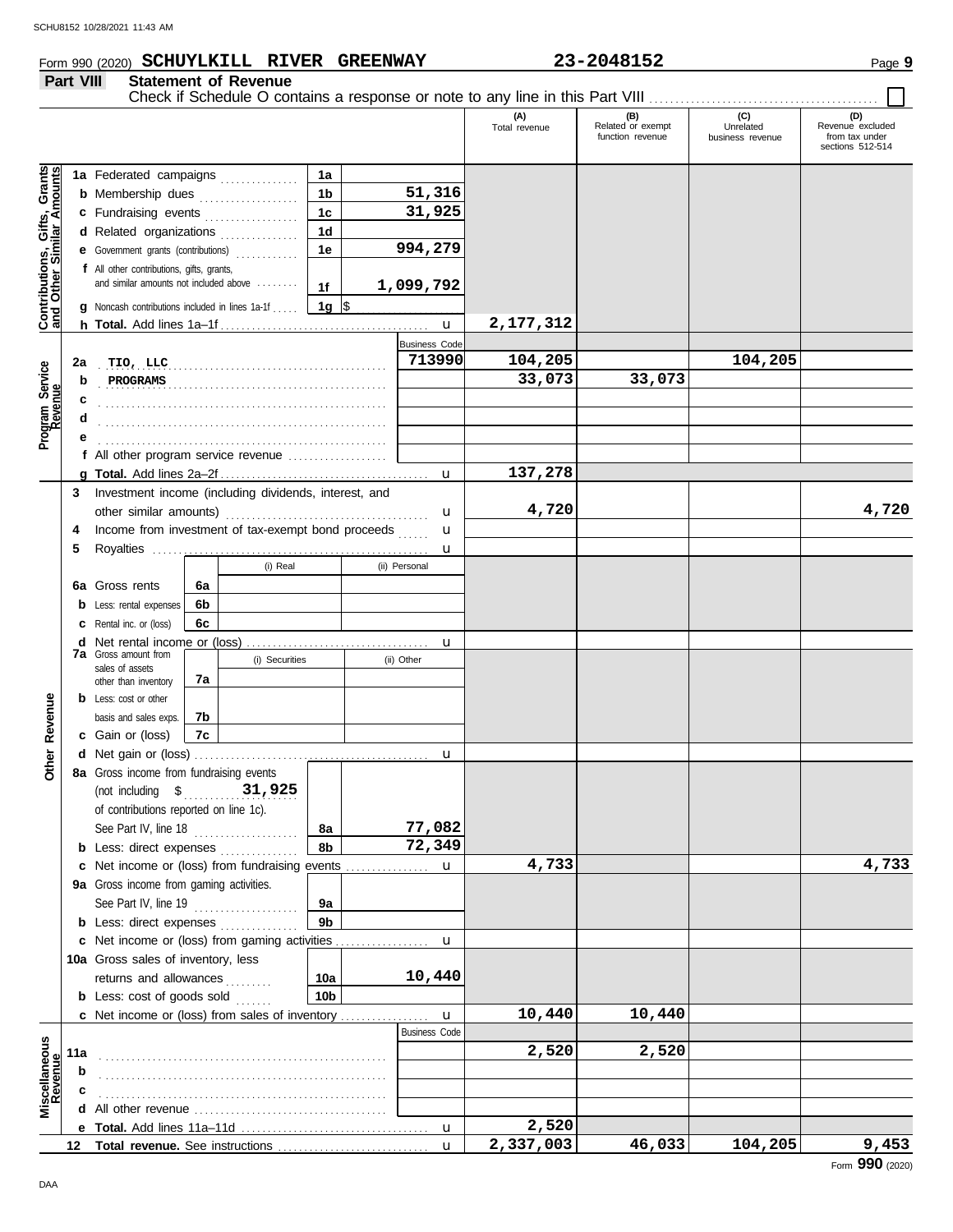## **Part IX Statement of Functional Expenses Form 990 (2020) SCHUYLKILL RIVER GREENWAY 23-2048152** Page 10

|              | Section 501(c)(3) and 501(c)(4) organizations must complete all columns. All other organizations must complete column (A).<br>Check if Schedule O contains a response or note to any line in this Part IX |                    |                             |                                    | $\overline{\mathbf{x}}$ |
|--------------|-----------------------------------------------------------------------------------------------------------------------------------------------------------------------------------------------------------|--------------------|-----------------------------|------------------------------------|-------------------------|
|              | Do not include amounts reported on lines 6b,                                                                                                                                                              | (A)                | (B)                         | (C)                                | (D)                     |
|              | 7b, 8b, 9b, and 10b of Part VIII.                                                                                                                                                                         | Total expenses     | Program service<br>expenses | Management and<br>general expenses | Fundraising<br>expenses |
|              | 1 Grants and other assistance to domestic organizations                                                                                                                                                   |                    |                             |                                    |                         |
|              | and domestic governments. See Part IV, line 21                                                                                                                                                            |                    |                             |                                    |                         |
| $\mathbf{2}$ | Grants and other assistance to domestic                                                                                                                                                                   |                    |                             |                                    |                         |
|              | individuals. See Part IV, line 22                                                                                                                                                                         |                    |                             |                                    |                         |
| 3            | Grants and other assistance to foreign                                                                                                                                                                    |                    |                             |                                    |                         |
|              | organizations, foreign governments, and foreign                                                                                                                                                           |                    |                             |                                    |                         |
|              | individuals. See Part IV, lines 15 and 16                                                                                                                                                                 |                    |                             |                                    |                         |
| 4            | Benefits paid to or for members                                                                                                                                                                           |                    |                             |                                    |                         |
| 5.           | Compensation of current officers, directors,                                                                                                                                                              |                    |                             |                                    |                         |
|              | trustees, and key employees                                                                                                                                                                               | 99,950             | 9,995                       | 64,968                             | 24,987                  |
| 6            | Compensation not included above to disqualified                                                                                                                                                           |                    |                             |                                    |                         |
|              | persons (as defined under section 4958(f)(1)) and                                                                                                                                                         |                    |                             |                                    |                         |
|              | persons described in section 4958(c)(3)(B)                                                                                                                                                                |                    |                             |                                    |                         |
| 7            | Other salaries and wages                                                                                                                                                                                  | 581,186            | 396,523                     | 125,001                            | 59,662                  |
| 8            | Pension plan accruals and contributions (include                                                                                                                                                          |                    |                             |                                    |                         |
|              | section 401(k) and 403(b) employer contributions)                                                                                                                                                         | 12,063             | 6,799                       | 3,642                              | 1,622                   |
| 9            | Other employee benefits                                                                                                                                                                                   | 56,726             | 45,932                      | 5,986                              | 4,808                   |
| 10           | Payroll taxes                                                                                                                                                                                             | 54,008             | 32,593                      | 14,814                             | 6,601                   |
| 11           | Fees for services (nonemployees):                                                                                                                                                                         |                    |                             |                                    |                         |
| a            |                                                                                                                                                                                                           |                    |                             |                                    |                         |
| b            | Legal                                                                                                                                                                                                     | $\overline{5,305}$ |                             | 5,305                              |                         |
|              |                                                                                                                                                                                                           | 11,050             |                             | 11,050                             |                         |
| d            | Lobbying                                                                                                                                                                                                  |                    |                             |                                    |                         |
| е            | Professional fundraising services. See Part IV, line 17                                                                                                                                                   |                    |                             |                                    |                         |
| f            | Investment management fees                                                                                                                                                                                | 5,507              |                             | 5,507                              |                         |
| a            | Other. (If line 11g amount exceeds 10% of line 25, column                                                                                                                                                 |                    |                             |                                    |                         |
|              | (A) amount, list line 11g expenses on Schedule O.)                                                                                                                                                        | 247,179<br>26,478  | 245,560<br>20,929           | 1,619<br>3,856                     |                         |
| 12           | Advertising and promotion                                                                                                                                                                                 | 17,720             | 7,499                       | 6,848                              | $\frac{1,693}{3,373}$   |
| 13           |                                                                                                                                                                                                           |                    |                             |                                    |                         |
| 14           | Information technology                                                                                                                                                                                    |                    |                             |                                    |                         |
| 15<br>16     |                                                                                                                                                                                                           | 45,391             | 26,390                      | 11,401                             | 7,600                   |
| 17           | Travel                                                                                                                                                                                                    | 11,661             | 11,661                      |                                    |                         |
|              | Payments of travel or entertainment expenses                                                                                                                                                              |                    |                             |                                    |                         |
|              | for any federal, state, or local public officials                                                                                                                                                         |                    |                             |                                    |                         |
| 19           | Conferences, conventions, and meetings                                                                                                                                                                    | 10,000             | 9,756                       | 244                                |                         |
| 20           | Interest                                                                                                                                                                                                  |                    |                             |                                    |                         |
| 21           |                                                                                                                                                                                                           |                    |                             |                                    |                         |
| 22           | Depreciation, depletion, and amortization                                                                                                                                                                 | 18,487             | 11,745                      | 4,495                              |                         |
| 23           |                                                                                                                                                                                                           | 41,123             | 15,434                      | 25,370                             | $\frac{2,247}{319}$     |
| 24           | Other expenses. Itemize expenses not covered                                                                                                                                                              |                    |                             |                                    |                         |
|              | above (List miscellaneous expenses on line 24e. If                                                                                                                                                        |                    |                             |                                    |                         |
|              | line 24e amount exceeds 10% of line 25, column                                                                                                                                                            |                    |                             |                                    |                         |
|              | (A) amount, list line 24e expenses on Schedule O.)                                                                                                                                                        |                    |                             |                                    |                         |
| a            | PROJECT EXPENSES                                                                                                                                                                                          | 899,631            | 899,631                     |                                    |                         |
| b            | TRAIL MTC/AMBASSADORS                                                                                                                                                                                     | 74,194             | 74,194                      |                                    |                         |
| c            | EQUIPMENT RENTAL & MTC                                                                                                                                                                                    | 38,904             | 24,363                      | 9,694                              | 4,847                   |
| d            | <b>SUPPLIES</b>                                                                                                                                                                                           | 30, 333            | 30,333                      |                                    |                         |
| е            | All other expenses                                                                                                                                                                                        | 20,598             | 10,071                      | 10,274                             | 253                     |
| 25           | Total functional expenses. Add lines 1 through 24e                                                                                                                                                        | 2,307,494          | 1,879,408                   | 310,074                            | 118,012                 |
| 26           | Joint costs. Complete this line only if the                                                                                                                                                               |                    |                             |                                    |                         |
|              | organization reported in column (B) joint costs<br>from a combined educational campaign and                                                                                                               |                    |                             |                                    |                         |
|              | fundraising solicitation. Check here $\mathbf{u}$<br>if                                                                                                                                                   |                    |                             |                                    |                         |
|              | following SOP 98-2 (ASC 958-720)                                                                                                                                                                          |                    |                             |                                    |                         |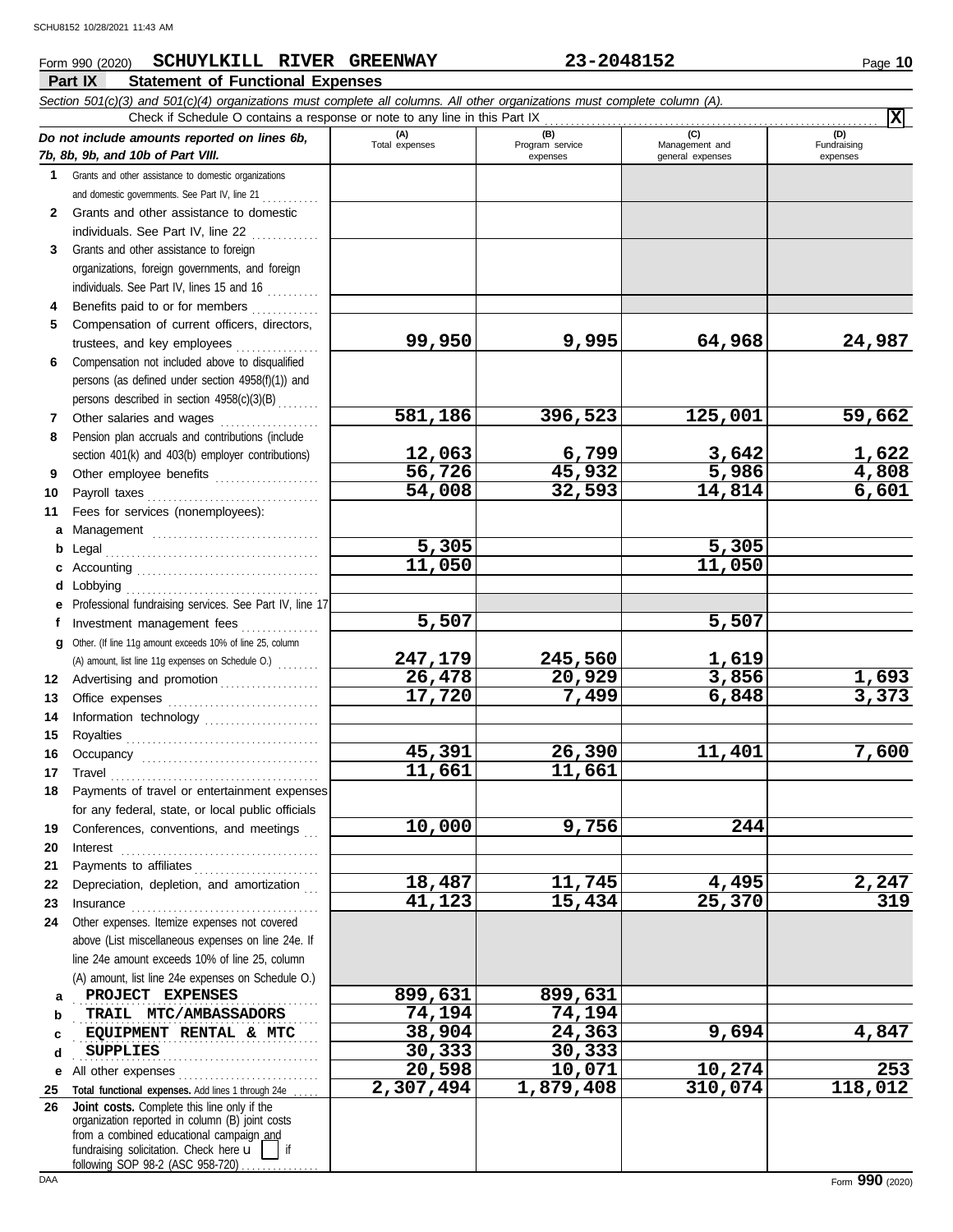**Part X Balance Sheet**

## **Form 990 (2020) SCHUYLKILL RIVER GREENWAY** 23-2048152 Page 11

|                         |    | Check if Schedule O contains a response or note to any line in this Part X   |                 |         |                   |                         |               |
|-------------------------|----|------------------------------------------------------------------------------|-----------------|---------|-------------------|-------------------------|---------------|
|                         |    |                                                                              |                 |         | (A)               |                         | (B)           |
|                         |    |                                                                              |                 |         | Beginning of year |                         | End of year   |
|                         | 1  | Cash-non-interest-bearing                                                    |                 |         | 48,604            | $\overline{1}$          | 221,297       |
|                         | 2  |                                                                              |                 |         | 1,888,544         | $\overline{\mathbf{2}}$ | 1,557,598     |
|                         | 3  |                                                                              |                 |         | 382,750           | $\mathbf{3}$            | 262,475       |
|                         | 4  | Accounts receivable, net                                                     |                 | 4       | 4,650             |                         |               |
|                         | 5  | Loans and other receivables from any current or former officer, director,    |                 |         |                   |                         |               |
|                         |    | trustee, key employee, creator or founder, substantial contributor, or 35%   |                 |         |                   |                         |               |
|                         |    | controlled entity or family member of any of these persons                   |                 |         |                   | 5                       |               |
|                         | 6  | Loans and other receivables from other disqualified persons (as defined      |                 |         |                   |                         |               |
|                         |    | under section 4958(f)(1)), and persons described in section 4958(c)(3)(B)    |                 | 6       |                   |                         |               |
| Assets                  | 7  |                                                                              |                 |         |                   | $\overline{7}$          |               |
|                         | 8  | Inventories for sale or use                                                  |                 |         | 12,447            | 8                       | <u>15,205</u> |
|                         | 9  | Prepaid expenses and deferred charges                                        |                 |         | 5,449             | 9                       | 9,169         |
|                         |    | 10a Land, buildings, and equipment: cost or other                            |                 |         |                   |                         |               |
|                         |    |                                                                              |                 | 390,714 |                   |                         |               |
|                         | b  | Less: accumulated depreciation                                               | 10 <sub>b</sub> | 205,950 | 176, 142          | 10 <sub>c</sub>         | 184,764       |
|                         | 11 |                                                                              |                 |         | $26,108$ 11       |                         | 27,532        |
|                         | 12 | Investments-other securities. See Part IV, line 11                           |                 |         | 576,443           | $\vert$ 12              | 625,194       |
|                         | 13 |                                                                              |                 | 13      |                   |                         |               |
|                         | 14 | Intangible assets                                                            |                 | 14      |                   |                         |               |
|                         | 15 | Other assets. See Part IV, line 11                                           |                 |         | 650               | 15                      | <u>1,650</u>  |
|                         | 16 |                                                                              |                 |         | 3,117,137         | 16                      | 2,909,534     |
|                         | 17 |                                                                              |                 |         | 220,230           | 17                      | 157,428       |
|                         | 18 | Grants payable                                                               |                 | 18      |                   |                         |               |
|                         | 19 | Deferred revenue                                                             |                 |         | 1,639,567         | 19                      | 1,398,555     |
|                         | 20 | Tax-exempt bond liabilities                                                  |                 |         |                   | 20                      |               |
|                         | 21 | Escrow or custodial account liability. Complete Part IV of Schedule D        |                 |         |                   | 21                      |               |
|                         | 22 | Loans and other payables to any current or former officer, director,         |                 |         |                   |                         |               |
| Liabilities             |    | trustee, key employee, creator or founder, substantial contributor, or 35%   |                 |         |                   |                         |               |
|                         |    | controlled entity or family member of any of these persons                   |                 |         |                   | 22                      |               |
|                         | 23 | Secured mortgages and notes payable to unrelated third parties               |                 |         |                   | 23                      | 18,075        |
|                         | 24 | Unsecured notes and loans payable to unrelated third parties                 |                 |         |                   | 24                      |               |
|                         | 25 | Other liabilities (including federal income tax, payables to related third   |                 |         |                   |                         |               |
|                         |    | parties, and other liabilities not included on lines 17-24). Complete Part X |                 |         |                   |                         |               |
|                         |    | of Schedule D                                                                |                 |         |                   | 25                      |               |
|                         | 26 |                                                                              |                 |         | 1,859,797         | 26                      | 1,574,058     |
|                         |    | Organizations that follow FASB ASC 958, check here $\mathbf{u} \times$       |                 |         |                   |                         |               |
|                         |    | and complete lines 27, 28, 32, and 33.                                       |                 |         |                   |                         |               |
|                         | 27 | Net assets without donor restrictions                                        |                 |         | 1,180,054         | 27                      | 1,258,190     |
|                         | 28 | Net assets with donor restrictions                                           |                 |         | 77,286            | 28                      | 77,286        |
|                         |    | Organizations that do not follow FASB ASC 958, check here u                  |                 |         |                   |                         |               |
|                         |    | and complete lines 29 through 33.                                            |                 |         |                   |                         |               |
| Assets or Fund Balances | 29 | Capital stock or trust principal, or current funds                           |                 |         |                   | 29                      |               |
|                         | 30 | Paid-in or capital surplus, or land, building, or equipment fund             |                 |         |                   | 30                      |               |
|                         | 31 | Retained earnings, endowment, accumulated income, or other funds             |                 |         |                   | 31                      |               |
| <b>Net</b>              | 32 | Total net assets or fund balances                                            |                 |         | 1,257,340         | 32                      | 1,335,476     |
|                         | 33 |                                                                              |                 |         | 3,117,137         | 33                      | 2,909,534     |

Form **990** (2020)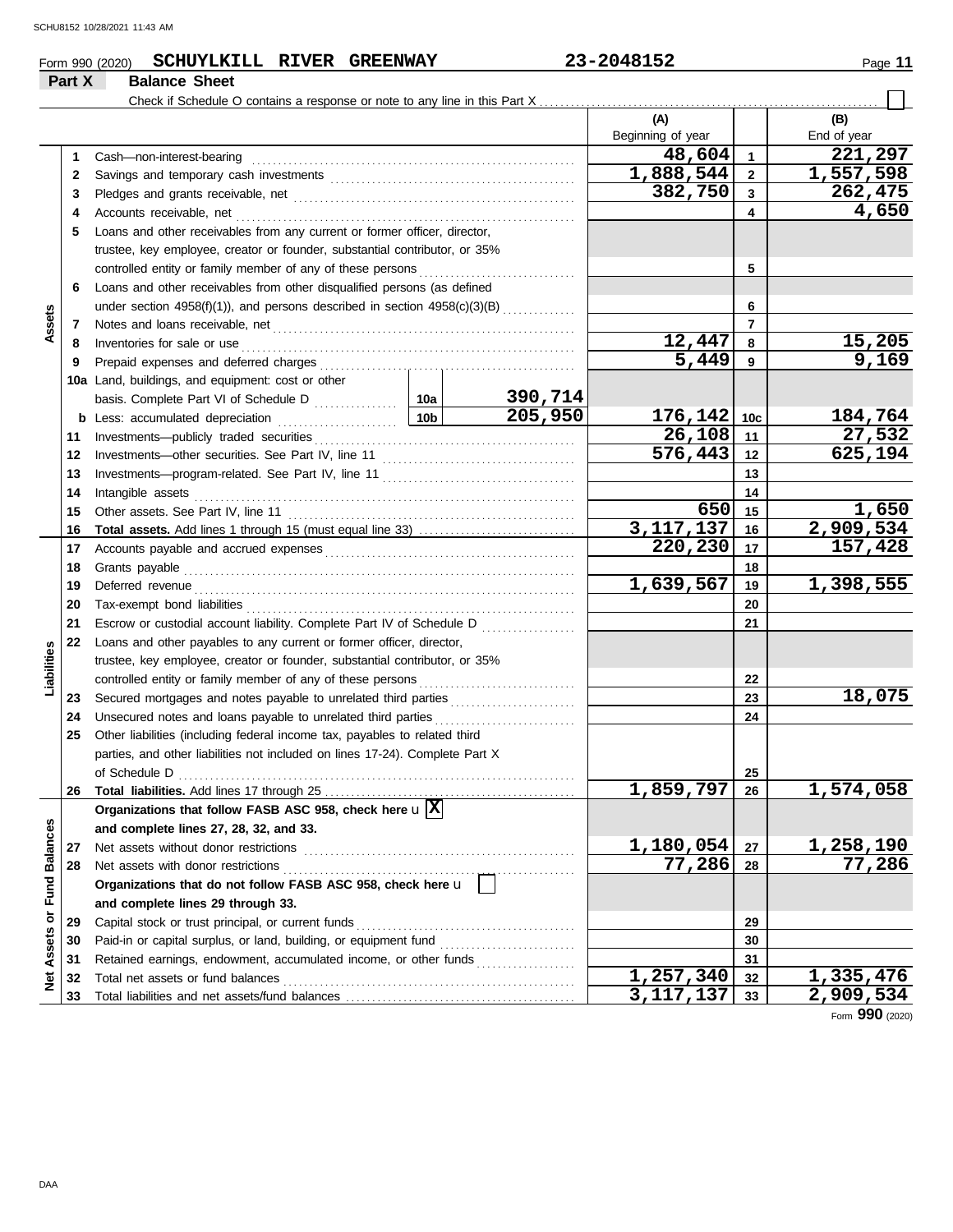|    | 23-2048152<br>Form 990 (2020) SCHUYLKILL RIVER GREENWAY                                                                                                                                                                        |                |                        |             | Page 12 |
|----|--------------------------------------------------------------------------------------------------------------------------------------------------------------------------------------------------------------------------------|----------------|------------------------|-------------|---------|
|    | <b>Reconciliation of Net Assets</b><br>Part XI                                                                                                                                                                                 |                |                        |             |         |
|    |                                                                                                                                                                                                                                |                |                        |             |         |
| 1  |                                                                                                                                                                                                                                | $\mathbf{1}$   | $\overline{2,337,003}$ |             |         |
| 2  |                                                                                                                                                                                                                                | $\overline{2}$ | 2,307,494              |             |         |
| 3  | Revenue less expenses. Subtract line 2 from line 1                                                                                                                                                                             | 3              |                        | 29,509      |         |
| 4  | Net assets or fund balances at beginning of year (must equal Part X, line 32, column (A)) [[[[[[[[[[[[[[[[[[[                                                                                                                  | $\overline{4}$ | 1,257,340              |             |         |
| 5  |                                                                                                                                                                                                                                | 5              |                        | 66,336      |         |
| 6  |                                                                                                                                                                                                                                | 6              |                        |             |         |
| 7  |                                                                                                                                                                                                                                | $\overline{7}$ |                        |             |         |
| 8  | Prior period adjustments contains and a series of the contact of the contact of the contact of the contact of the contact of the contact of the contact of the contact of the contact of the contact of the contact of the con | 8              |                        | $-17,709$   |         |
| 9  |                                                                                                                                                                                                                                | 9              |                        |             |         |
| 10 | Net assets or fund balances at end of year. Combine lines 3 through 9 (must equal Part X, line                                                                                                                                 |                |                        |             |         |
|    |                                                                                                                                                                                                                                | 10             | 1,335,476              |             |         |
|    | <b>Financial Statements and Reporting</b><br>Part XII                                                                                                                                                                          |                |                        |             |         |
|    |                                                                                                                                                                                                                                |                |                        |             |         |
|    |                                                                                                                                                                                                                                |                |                        | <b>Yes</b>  | No      |
| 1  | <b>x</b><br>Accounting method used to prepare the Form 990:<br>Cash<br>Accrual<br>Other                                                                                                                                        |                |                        |             |         |
|    | If the organization changed its method of accounting from a prior year or checked "Other," explain in                                                                                                                          |                |                        |             |         |
|    | Schedule O.                                                                                                                                                                                                                    |                |                        |             |         |
|    | 2a Were the organization's financial statements compiled or reviewed by an independent accountant?                                                                                                                             |                | 2a                     |             | х       |
|    | If "Yes," check a box below to indicate whether the financial statements for the year were compiled or                                                                                                                         |                |                        |             |         |
|    | reviewed on a separate basis, consolidated basis, or both:                                                                                                                                                                     |                |                        |             |         |
|    | Separate basis<br>Consolidated basis<br>Both consolidated and separate basis<br>$\Box$                                                                                                                                         |                |                        |             |         |
|    | <b>b</b> Were the organization's financial statements audited by an independent accountant?                                                                                                                                    |                | 2b                     | X           |         |
|    | If "Yes," check a box below to indicate whether the financial statements for the year were audited on a                                                                                                                        |                |                        |             |         |
|    | separate basis, consolidated basis, or both:                                                                                                                                                                                   |                |                        |             |         |
|    | $ \mathbf{X} $ Consolidated basis<br>Separate basis<br>  Both consolidated and separate basis                                                                                                                                  |                |                        |             |         |
|    | c If "Yes" to line 2a or 2b, does the organization have a committee that assumes responsibility for oversight of                                                                                                               |                |                        |             |         |
|    | the audit, review, or compilation of its financial statements and selection of an independent accountant?                                                                                                                      |                | 2c                     | $\mathbf x$ |         |
|    | If the organization changed either its oversight process or selection process during the tax year, explain on                                                                                                                  |                |                        |             |         |
|    | Schedule O.                                                                                                                                                                                                                    |                |                        |             |         |
|    | 3a As a result of a federal award, was the organization required to undergo an audit or audits as set forth in the                                                                                                             |                |                        |             |         |
|    | Single Audit Act and OMB Circular A-133?                                                                                                                                                                                       |                | За                     |             | x       |
|    | <b>b</b> If "Yes," did the organization undergo the required audit or audits? If the organization did not undergo the                                                                                                          |                |                        |             |         |
|    |                                                                                                                                                                                                                                |                | 3b                     |             |         |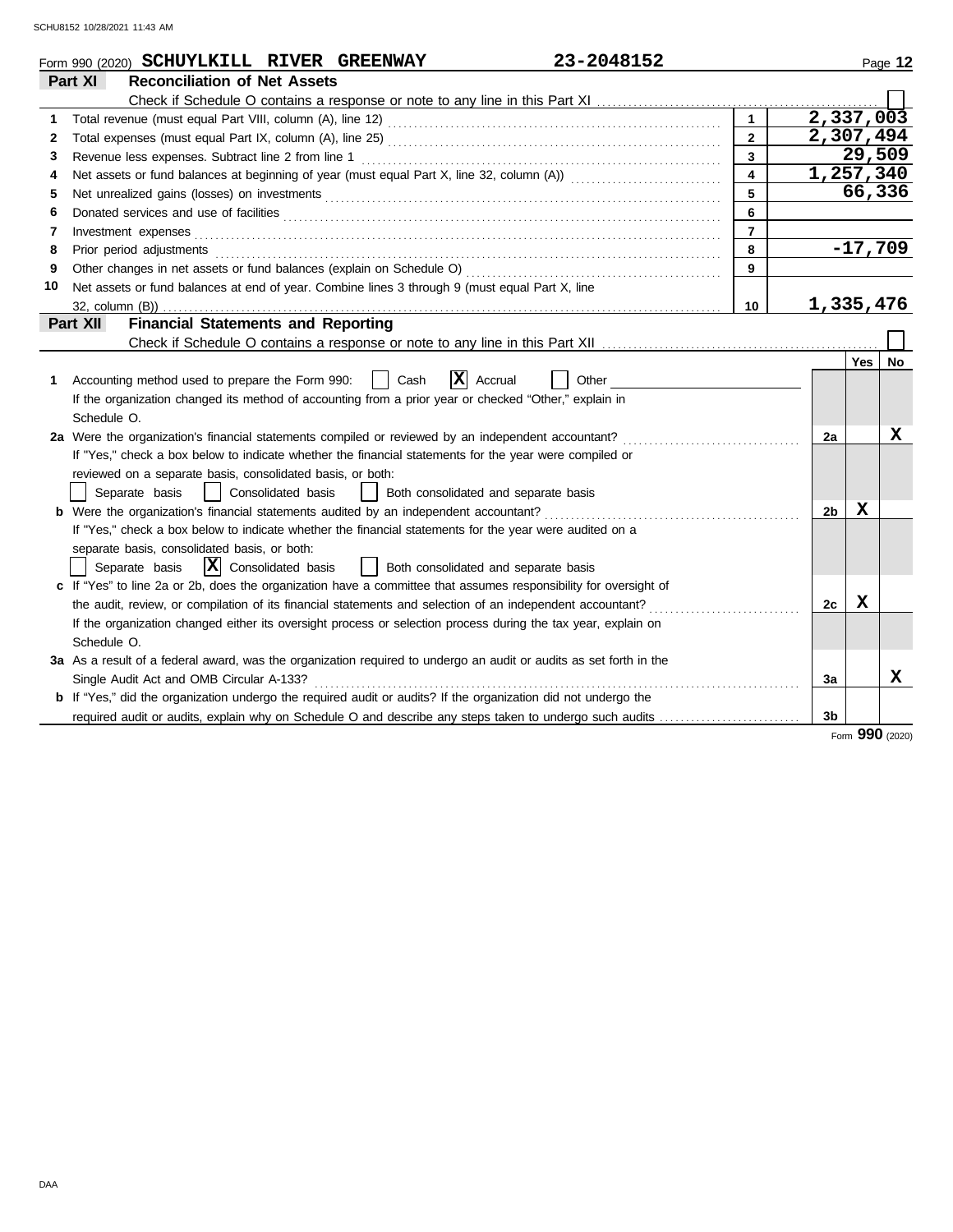**Statement 1 - Form 990, Page 1, Line H - Subordinates Included in Group Return**

PA 19464

Business Name **EIN** TIO, LLC 140 COLLEGE DR. 85-1374935 POTTSTOWN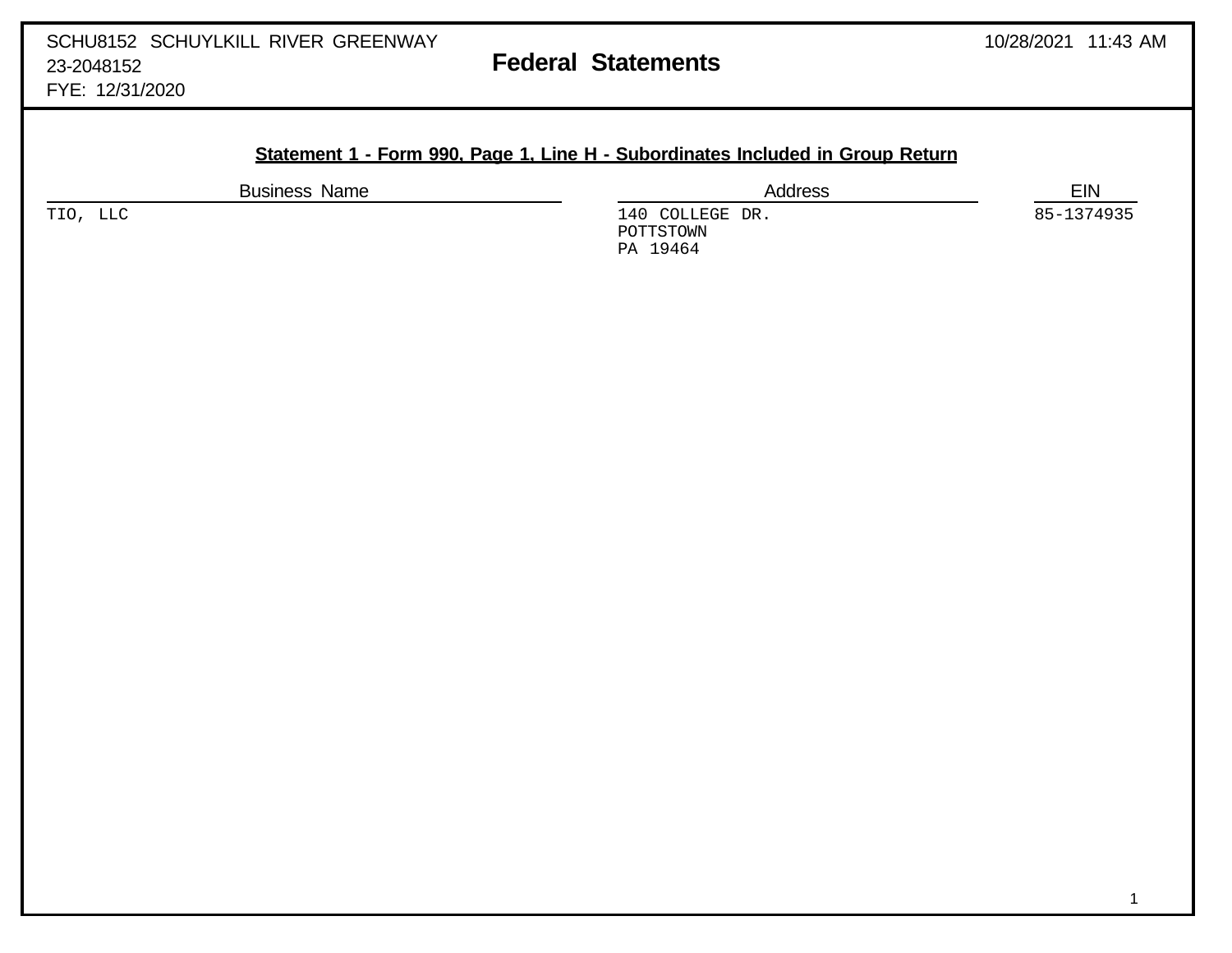| <b>SCHEDULE A</b>                     |                                                            | <b>Public Charity Status and Public Support</b>                                                                                                                                                                                                                                                                  |                                                                                                                                                                                                                                                                 |    |                                        | OMB No. 1545-0047                    |  |  |  |
|---------------------------------------|------------------------------------------------------------|------------------------------------------------------------------------------------------------------------------------------------------------------------------------------------------------------------------------------------------------------------------------------------------------------------------|-----------------------------------------------------------------------------------------------------------------------------------------------------------------------------------------------------------------------------------------------------------------|----|----------------------------------------|--------------------------------------|--|--|--|
| (Form 990 or 990-EZ)                  |                                                            | <b>2020</b><br>Complete if the organization is a section 501(c)(3) organization or a section 4947(a)(1) nonexempt charitable trust.                                                                                                                                                                              |                                                                                                                                                                                                                                                                 |    |                                        |                                      |  |  |  |
| Department of the Treasury            |                                                            | La Attach to Form 990 or Form 990-EZ.                                                                                                                                                                                                                                                                            |                                                                                                                                                                                                                                                                 |    |                                        | Open to Public                       |  |  |  |
| Internal Revenue Service              |                                                            | <b>u</b> Go to www.irs.gov/Form990 for instructions and the latest information.                                                                                                                                                                                                                                  |                                                                                                                                                                                                                                                                 |    |                                        | <b>Inspection</b>                    |  |  |  |
| Name of the organization              | <b>ASSOCIATION</b>                                         | SCHUYLKILL RIVER GREENWAY                                                                                                                                                                                                                                                                                        |                                                                                                                                                                                                                                                                 |    | 23-2048152                             | Employer identification number       |  |  |  |
| Part I                                |                                                            | Reason for Public Charity Status. (All organizations must complete this part.) See instructions.                                                                                                                                                                                                                 |                                                                                                                                                                                                                                                                 |    |                                        |                                      |  |  |  |
|                                       |                                                            | The organization is not a private foundation because it is: (For lines 1 through 12, check only one box.)                                                                                                                                                                                                        |                                                                                                                                                                                                                                                                 |    |                                        |                                      |  |  |  |
| 1                                     |                                                            | A church, convention of churches, or association of churches described in section 170(b)(1)(A)(i).                                                                                                                                                                                                               |                                                                                                                                                                                                                                                                 |    |                                        |                                      |  |  |  |
| $\mathbf 2$                           |                                                            | A school described in section 170(b)(1)(A)(ii). (Attach Schedule E (Form 990 or 990-EZ).)                                                                                                                                                                                                                        |                                                                                                                                                                                                                                                                 |    |                                        |                                      |  |  |  |
| 3<br>4                                |                                                            | A hospital or a cooperative hospital service organization described in section 170(b)(1)(A)(iii).<br>A medical research organization operated in conjunction with a hospital described in section 170(b)(1)(A)(iii). Enter the hospital's name,                                                                  |                                                                                                                                                                                                                                                                 |    |                                        |                                      |  |  |  |
| city, and state:                      |                                                            |                                                                                                                                                                                                                                                                                                                  |                                                                                                                                                                                                                                                                 |    |                                        |                                      |  |  |  |
| 5                                     |                                                            | An organization operated for the benefit of a college or university owned or operated by a governmental unit described in                                                                                                                                                                                        |                                                                                                                                                                                                                                                                 |    |                                        |                                      |  |  |  |
|                                       | section 170(b)(1)(A)(iv). (Complete Part II.)              |                                                                                                                                                                                                                                                                                                                  |                                                                                                                                                                                                                                                                 |    |                                        |                                      |  |  |  |
| 6                                     |                                                            | A federal, state, or local government or governmental unit described in section 170(b)(1)(A)(v).                                                                                                                                                                                                                 |                                                                                                                                                                                                                                                                 |    |                                        |                                      |  |  |  |
| x<br>7                                | described in section 170(b)(1)(A)(vi). (Complete Part II.) | An organization that normally receives a substantial part of its support from a governmental unit or from the general public                                                                                                                                                                                     |                                                                                                                                                                                                                                                                 |    |                                        |                                      |  |  |  |
| 8                                     |                                                            | A community trust described in section 170(b)(1)(A)(vi). (Complete Part II.)                                                                                                                                                                                                                                     |                                                                                                                                                                                                                                                                 |    |                                        |                                      |  |  |  |
| 9<br>university:                      |                                                            | An agricultural research organization described in section 170(b)(1)(A)(ix) operated in conjunction with a land-grant college<br>or university or a non-land-grant college of agriculture (see instructions). Enter the name, city, and state of the college or                                                  |                                                                                                                                                                                                                                                                 |    |                                        |                                      |  |  |  |
| 10                                    |                                                            | An organization that normally receives: (1) more than 33 1/3% of its support from contributions, membership fees, and gross                                                                                                                                                                                      |                                                                                                                                                                                                                                                                 |    |                                        |                                      |  |  |  |
|                                       |                                                            | receipts from activities related to its exempt functions, subject to certain exceptions; and (2) no more than 331/3% of its<br>support from gross investment income and unrelated business taxable income (less section 511 tax) from businesses                                                                 |                                                                                                                                                                                                                                                                 |    |                                        |                                      |  |  |  |
|                                       |                                                            | acquired by the organization after June 30, 1975. See section 509(a)(2). (Complete Part III.)                                                                                                                                                                                                                    |                                                                                                                                                                                                                                                                 |    |                                        |                                      |  |  |  |
| 11                                    |                                                            | An organization organized and operated exclusively to test for public safety. See section 509(a)(4).                                                                                                                                                                                                             |                                                                                                                                                                                                                                                                 |    |                                        |                                      |  |  |  |
| 12                                    |                                                            |                                                                                                                                                                                                                                                                                                                  | An organization organized and operated exclusively for the benefit of, to perform the functions of, or to carry out the purposes<br>of one or more publicly supported organizations described in section 509(a)(1) or section 509(a)(2). See section 509(a)(3). |    |                                        |                                      |  |  |  |
|                                       |                                                            | Check the box in lines 12a through 12d that describes the type of supporting organization and complete lines 12e, 12f, and 12g.                                                                                                                                                                                  |                                                                                                                                                                                                                                                                 |    |                                        |                                      |  |  |  |
| a                                     |                                                            | Type I. A supporting organization operated, supervised, or controlled by its supported organization(s), typically by giving<br>the supported organization(s) the power to regularly appoint or elect a majority of the directors or trustees of the                                                              |                                                                                                                                                                                                                                                                 |    |                                        |                                      |  |  |  |
|                                       |                                                            | supporting organization. You must complete Part IV, Sections A and B.                                                                                                                                                                                                                                            |                                                                                                                                                                                                                                                                 |    |                                        |                                      |  |  |  |
| b                                     |                                                            | Type II. A supporting organization supervised or controlled in connection with its supported organization(s), by having<br>control or management of the supporting organization vested in the same persons that control or manage the supported<br>organization(s). You must complete Part IV, Sections A and C. |                                                                                                                                                                                                                                                                 |    |                                        |                                      |  |  |  |
| c                                     |                                                            | Type III functionally integrated. A supporting organization operated in connection with, and functionally integrated with,                                                                                                                                                                                       |                                                                                                                                                                                                                                                                 |    |                                        |                                      |  |  |  |
|                                       |                                                            | its supported organization(s) (see instructions). You must complete Part IV, Sections A, D, and E.                                                                                                                                                                                                               |                                                                                                                                                                                                                                                                 |    |                                        |                                      |  |  |  |
| d                                     |                                                            | Type III non-functionally integrated. A supporting organization operated in connection with its supported organization(s)<br>that is not functionally integrated. The organization generally must satisfy a distribution requirement and an attentiveness                                                        |                                                                                                                                                                                                                                                                 |    |                                        |                                      |  |  |  |
|                                       |                                                            | requirement (see instructions). You must complete Part IV, Sections A and D, and Part V.                                                                                                                                                                                                                         |                                                                                                                                                                                                                                                                 |    |                                        |                                      |  |  |  |
| е                                     |                                                            | Check this box if the organization received a written determination from the IRS that it is a Type I, Type II, Type III<br>functionally integrated, or Type III non-functionally integrated supporting organization.                                                                                             |                                                                                                                                                                                                                                                                 |    |                                        |                                      |  |  |  |
| f                                     | Enter the number of supported organizations                |                                                                                                                                                                                                                                                                                                                  |                                                                                                                                                                                                                                                                 |    |                                        |                                      |  |  |  |
| g                                     |                                                            | Provide the following information about the supported organization(s).                                                                                                                                                                                                                                           |                                                                                                                                                                                                                                                                 |    |                                        |                                      |  |  |  |
| (i) Name of supported<br>organization | (ii) EIN                                                   | (iii) Type of organization<br>(described on lines 1-10                                                                                                                                                                                                                                                           | (iv) Is the organization<br>listed in your governing                                                                                                                                                                                                            |    | (v) Amount of monetary<br>support (see | (vi) Amount of<br>other support (see |  |  |  |
|                                       |                                                            | above (see instructions))                                                                                                                                                                                                                                                                                        | document?                                                                                                                                                                                                                                                       |    | instructions)                          | instructions)                        |  |  |  |
| (A)                                   |                                                            |                                                                                                                                                                                                                                                                                                                  | Yes                                                                                                                                                                                                                                                             | No |                                        |                                      |  |  |  |
|                                       |                                                            |                                                                                                                                                                                                                                                                                                                  |                                                                                                                                                                                                                                                                 |    |                                        |                                      |  |  |  |
| (B)                                   |                                                            |                                                                                                                                                                                                                                                                                                                  |                                                                                                                                                                                                                                                                 |    |                                        |                                      |  |  |  |
| (C)                                   |                                                            |                                                                                                                                                                                                                                                                                                                  |                                                                                                                                                                                                                                                                 |    |                                        |                                      |  |  |  |
| (D)                                   |                                                            |                                                                                                                                                                                                                                                                                                                  |                                                                                                                                                                                                                                                                 |    |                                        |                                      |  |  |  |
| (E)                                   |                                                            |                                                                                                                                                                                                                                                                                                                  |                                                                                                                                                                                                                                                                 |    |                                        |                                      |  |  |  |
| Total                                 |                                                            |                                                                                                                                                                                                                                                                                                                  |                                                                                                                                                                                                                                                                 |    |                                        |                                      |  |  |  |
|                                       |                                                            | For Paperwork Reduction Act Notice, see the Instructions for Form 990 or 990-EZ.                                                                                                                                                                                                                                 |                                                                                                                                                                                                                                                                 |    |                                        | Schedule A (Form 990 or 990-EZ) 2020 |  |  |  |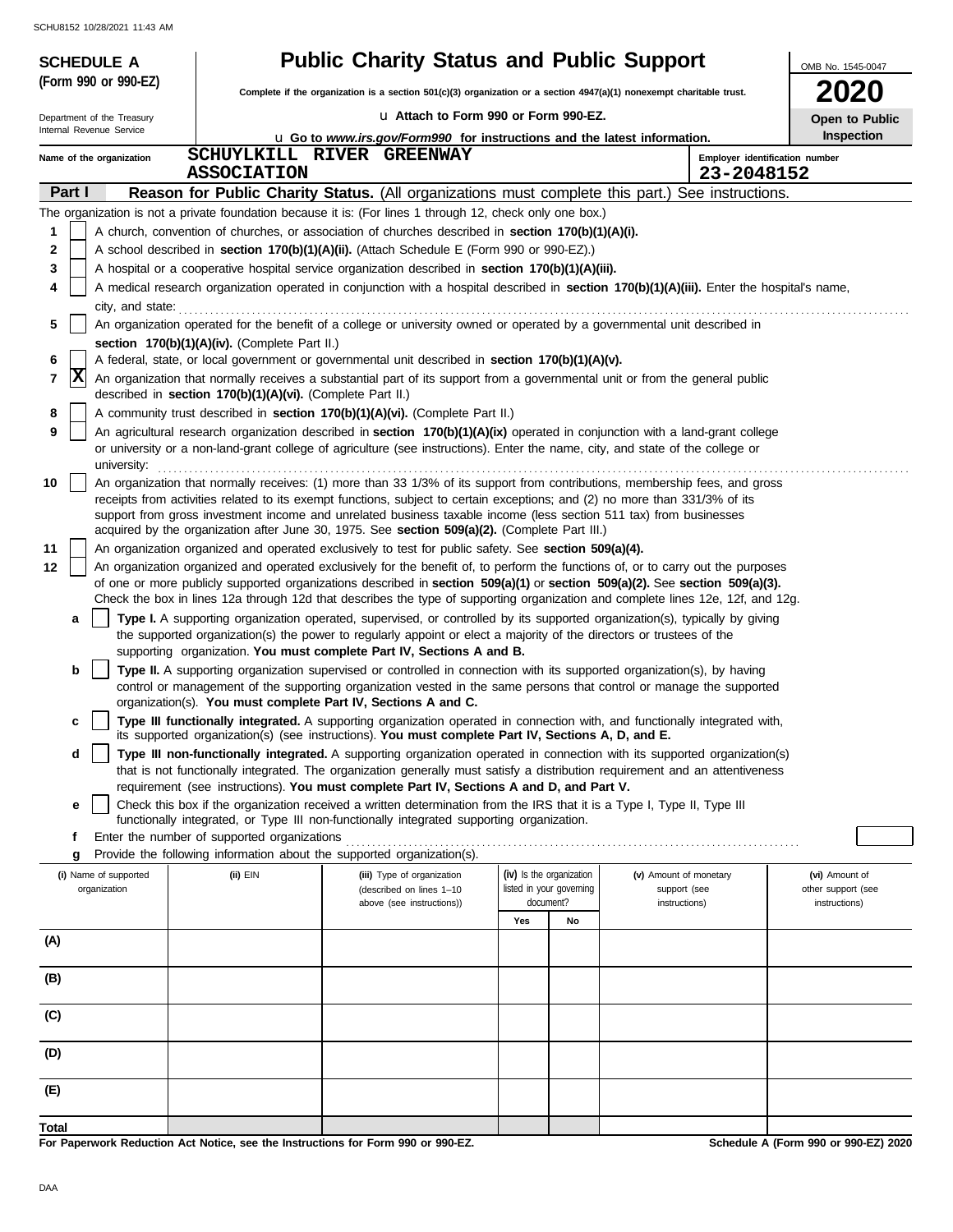|              | Schedule A (Form 990 or 990-EZ) 2020                                                                                                                                                               | SCHUYLKILL RIVER GREENWAY |            |            |            | 23-2048152 | Page 2                                      |
|--------------|----------------------------------------------------------------------------------------------------------------------------------------------------------------------------------------------------|---------------------------|------------|------------|------------|------------|---------------------------------------------|
|              | Support Schedule for Organizations Described in Sections 170(b)(1)(A)(iv) and 170(b)(1)(A)(vi)<br>Part II                                                                                          |                           |            |            |            |            |                                             |
|              | (Complete only if you checked the box on line 5, 7, or 8 of Part I or if the organization failed to qualify under                                                                                  |                           |            |            |            |            |                                             |
|              | Part III. If the organization fails to qualify under the tests listed below, please complete Part III.)                                                                                            |                           |            |            |            |            |                                             |
|              | Section A. Public Support                                                                                                                                                                          |                           |            |            |            |            |                                             |
|              | Calendar year (or fiscal year beginning in)<br>$\mathbf{u}$                                                                                                                                        | (a) 2016                  | (b) 2017   | $(c)$ 2018 | $(d)$ 2019 | (e) 2020   | (f) Total                                   |
| $\mathbf{1}$ | Gifts, grants, contributions, and<br>membership fees received. (Do not                                                                                                                             |                           |            |            |            |            |                                             |
|              | include any "unusual grants.")                                                                                                                                                                     | 1,585,362                 | 1,581,336  | 2,027,187  | 1,758,740  | 2,177,312  | 9,129,937                                   |
| $\mathbf{2}$ | Tax revenues levied for the<br>organization's benefit and either paid<br>to or expended on its behalf                                                                                              |                           |            |            |            |            |                                             |
| 3            | The value of services or facilities<br>furnished by a governmental unit to the<br>organization without charge                                                                                      |                           |            |            |            |            |                                             |
| 4            | Total. Add lines 1 through 3                                                                                                                                                                       | 1,585,362                 | 1,581,336  | 2,027,187  | 1,758,740  | 2,177,312  | 9,129,937                                   |
| 5            | The portion of total contributions by<br>each person (other than a<br>governmental unit or publicly<br>supported organization) included on<br>line 1 that exceeds 2% of the amount                 |                           |            |            |            |            |                                             |
| 6            | shown on line 11, column (f) $\ldots$<br>Public support. Subtract line 5 from line 4                                                                                                               |                           |            |            |            |            | 2,608,659                                   |
|              | <b>Section B. Total Support</b>                                                                                                                                                                    |                           |            |            |            |            | 6,521,278                                   |
|              | Calendar year (or fiscal year beginning in)<br>$\mathbf{u}$                                                                                                                                        | (a) 2016                  | (b) $2017$ | $(c)$ 2018 | $(d)$ 2019 | (e) 2020   | (f) Total                                   |
| 7            | Amounts from line 4                                                                                                                                                                                | 1,585,362                 | 1,581,336  | 2,027,187  | 1,758,740  | 2,177,312  | 9,129,937                                   |
| 8            | Gross income from interest, dividends,<br>payments received on securities loans,                                                                                                                   |                           |            |            |            |            |                                             |
|              | rents, royalties, and income from<br>similar sources                                                                                                                                               | 4,559                     | 6,164      | 17,340     | 25,131     | 4,720      | 57,914                                      |
| 9            | Net income from unrelated business<br>activities, whether or not the business<br>is regularly carried on                                                                                           |                           |            |            |            |            |                                             |
| 10           | Other income. Do not include gain or                                                                                                                                                               |                           |            |            |            |            |                                             |
|              | loss from the sale of capital assets                                                                                                                                                               |                           |            |            |            |            |                                             |
|              | (Explain in Part VI.)                                                                                                                                                                              | 102,773                   | 132,113    | 94,031     | 95,887     | 77,082     | 501,886                                     |
| 11           | Total support. Add lines 7 through 10                                                                                                                                                              |                           |            |            |            |            | 9,689,737                                   |
| 12<br>13     | Gross receipts from related activities, etc. (see instructions)<br>First 5 years. If the Form 990 is for the organization's first, second, third, fourth, or fifth tax year as a section 501(c)(3) |                           |            |            |            | 12         | 60,275                                      |
|              | organization, check this box and stop here                                                                                                                                                         |                           |            |            |            |            |                                             |
|              | Section C. Computation of Public Support Percentage                                                                                                                                                |                           |            |            |            |            |                                             |
| 14           | Public support percentage for 2020 (line 6, column (f) divided by line 11, column (f)) [[[[[[[[[[[[[[[[[[[[[[                                                                                      |                           |            |            |            | 14         | 67.30%                                      |
| 15           | Public support percentage from 2019 Schedule A, Part II, line 14                                                                                                                                   |                           |            |            |            | 15         | 75.42%                                      |
| 16a          | 33 1/3% support test-2020. If the organization did not check the box on line 13, and line 14 is 33 1/3% or more, check this                                                                        |                           |            |            |            |            |                                             |
|              | box and stop here. The organization qualifies as a publicly supported organization                                                                                                                 |                           |            |            |            |            | $\blacktriangleright \overline{\mathbf{X}}$ |
| b            | 33 1/3% support test-2019. If the organization did not check a box on line 13 or 16a, and line 15 is 33 1/3% or more, check                                                                        |                           |            |            |            |            |                                             |
|              | this box and stop here. The organization qualifies as a publicly supported organization                                                                                                            |                           |            |            |            |            |                                             |
| 17a          | 10%-facts-and-circumstances test-2020. If the organization did not check a box on line 13, 16a, or 16b, and line 14 is                                                                             |                           |            |            |            |            |                                             |
|              | 10% or more, and if the organization meets the "facts-and-circumstances" test, check this box and stop here. Explain in                                                                            |                           |            |            |            |            |                                             |
|              | Part VI how the organization meets the "facts-and-circumstances" test. The organization qualifies as a publicly supported                                                                          |                           |            |            |            |            |                                             |
|              | organization                                                                                                                                                                                       |                           |            |            |            |            |                                             |
| b            | 10%-facts-and-circumstances test-2019. If the organization did not check a box on line 13, 16a, 16b, or 17a, and line                                                                              |                           |            |            |            |            |                                             |
|              | 15 is 10% or more, and if the organization meets the "facts-and-circumstances" test, check this box and stop here. Explain                                                                         |                           |            |            |            |            |                                             |
|              | in Part VI how the organization meets the "facts-and-circumstances" test. The organization qualifies as a publicly supported                                                                       |                           |            |            |            |            |                                             |
|              | organization                                                                                                                                                                                       |                           |            |            |            |            |                                             |
| 18           | Private foundation. If the organization did not check a box on line 13, 16a, 16b, 17a, or 17b, check this box and see<br>instructions                                                              |                           |            |            |            |            |                                             |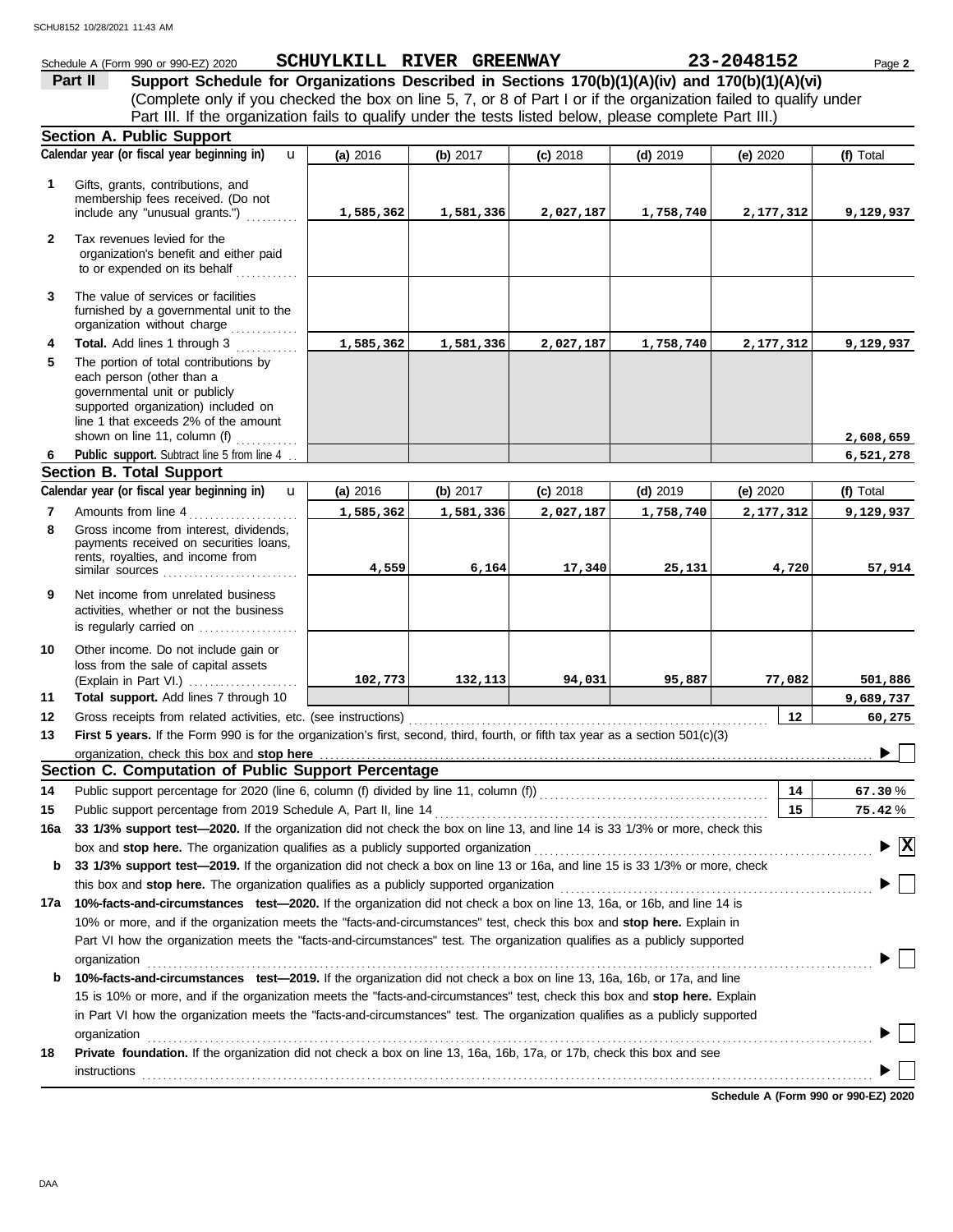## Schedule A (Form 990 or 990-EZ) 2020 Page **3 SCHUYLKILL RIVER GREENWAY 23-2048152**

**Part III Support Schedule for Organizations Described in Section 509(a)(2)** (Complete only if you checked the box on line 10 of Part I or if the organization failed to qualify under Part II. If the organization fails to qualify under the tests listed below, please complete Part II.)

|              | <b>Section A. Public Support</b>                                                                                                                                                  |            |          |            |            |            |          |           |
|--------------|-----------------------------------------------------------------------------------------------------------------------------------------------------------------------------------|------------|----------|------------|------------|------------|----------|-----------|
| $\mathbf{1}$ | Calendar year (or fiscal year beginning in)<br>u<br>Gifts, grants, contributions, and membership fees                                                                             | (a) 2016   | (b) 2017 | $(c)$ 2018 | $(d)$ 2019 | (e) $2020$ |          | (f) Total |
|              | received. (Do not include any "unusual grants.")<br>.                                                                                                                             |            |          |            |            |            |          |           |
| 2            | Gross receipts from admissions, merchandise<br>sold or services performed, or facilities<br>furnished in any activity that is related to the<br>organization's fax-exempt purpose |            |          |            |            |            |          |           |
| 3            | Gross receipts from activities that are not an<br>unrelated trade or business under section 513                                                                                   |            |          |            |            |            |          |           |
| 4            | Tax revenues levied for the<br>organization's benefit and either paid<br>to or expended on its behalf                                                                             |            |          |            |            |            |          |           |
| 5            | The value of services or facilities<br>furnished by a governmental unit to the<br>organization without charge                                                                     |            |          |            |            |            |          |           |
| 6            | Total. Add lines 1 through 5<br>. <b>.</b> .                                                                                                                                      |            |          |            |            |            |          |           |
|              | <b>7a</b> Amounts included on lines 1, 2, and 3<br>received from disqualified persons                                                                                             |            |          |            |            |            |          |           |
| b            | Amounts included on lines 2 and 3<br>received from other than disqualified<br>persons that exceed the greater of \$5,000<br>or 1% of the amount on line 13 for the year $\ldots$  |            |          |            |            |            |          |           |
| c            | Add lines 7a and 7b                                                                                                                                                               |            |          |            |            |            |          |           |
| 8            | Public support. (Subtract line 7c from                                                                                                                                            |            |          |            |            |            |          |           |
|              | line $6.$ )<br><b>Section B. Total Support</b>                                                                                                                                    |            |          |            |            |            |          |           |
|              | Calendar year (or fiscal year beginning in)<br>$\mathbf{u}$                                                                                                                       | (a) $2016$ | (b) 2017 | $(c)$ 2018 | $(d)$ 2019 | (e) $2020$ |          | (f) Total |
| 9            | Amounts from line 6                                                                                                                                                               |            |          |            |            |            |          |           |
| 10a          | Gross income from interest, dividends,<br>payments received on securities loans, rents,<br>royalties, and income from similar sources                                             |            |          |            |            |            |          |           |
|              | Unrelated business taxable income (less<br>section 511 taxes) from businesses<br>acquired after June 30, 1975                                                                     |            |          |            |            |            |          |           |
| c            | Add lines 10a and 10b                                                                                                                                                             |            |          |            |            |            |          |           |
| 11           | Net income from unrelated business<br>activities not included in line 10b, whether<br>or not the business is regularly carried on                                                 |            |          |            |            |            |          |           |
| 12           | Other income. Do not include gain or<br>loss from the sale of capital assets<br>(Explain in Part VI.)                                                                             |            |          |            |            |            |          |           |
| 13           | Total support. (Add lines 9, 10c, 11,                                                                                                                                             |            |          |            |            |            |          |           |
|              | and 12.)                                                                                                                                                                          |            |          |            |            |            |          |           |
| 14           | First 5 years. If the Form 990 is for the organization's first, second, third, fourth, or fifth tax year as a section 501(c)(3)                                                   |            |          |            |            |            |          |           |
|              | organization, check this box and stop here                                                                                                                                        |            |          |            |            |            |          |           |
|              | Section C. Computation of Public Support Percentage                                                                                                                               |            |          |            |            |            |          |           |
| 15<br>16     |                                                                                                                                                                                   |            |          |            |            |            | 15<br>16 | %<br>%    |
|              | Section D. Computation of Investment Income Percentage                                                                                                                            |            |          |            |            |            |          |           |
| 17           | Investment income percentage for 2020 (line 10c, column (f), divided by line 13, column (f)) [[[[[[[[[[[[[[[[                                                                     |            |          |            |            |            | 17       | %         |
| 18           | Investment income percentage from 2019 Schedule A, Part III, line 17                                                                                                              |            |          |            |            |            | 18       | %         |
| 19a          | 33 1/3% support tests-2020. If the organization did not check the box on line 14, and line 15 is more than 33 1/3%, and line                                                      |            |          |            |            |            |          |           |
|              | 17 is not more than 33 1/3%, check this box and stop here. The organization qualifies as a publicly supported organization                                                        |            |          |            |            |            |          |           |
| b            | 33 1/3% support tests-2019. If the organization did not check a box on line 14 or line 19a, and line 16 is more than 33 1/3%, and                                                 |            |          |            |            |            |          |           |
|              | line 18 is not more than 33 1/3%, check this box and stop here. The organization qualifies as a publicly supported organization                                                   |            |          |            |            |            |          |           |
| 20           |                                                                                                                                                                                   |            |          |            |            |            |          |           |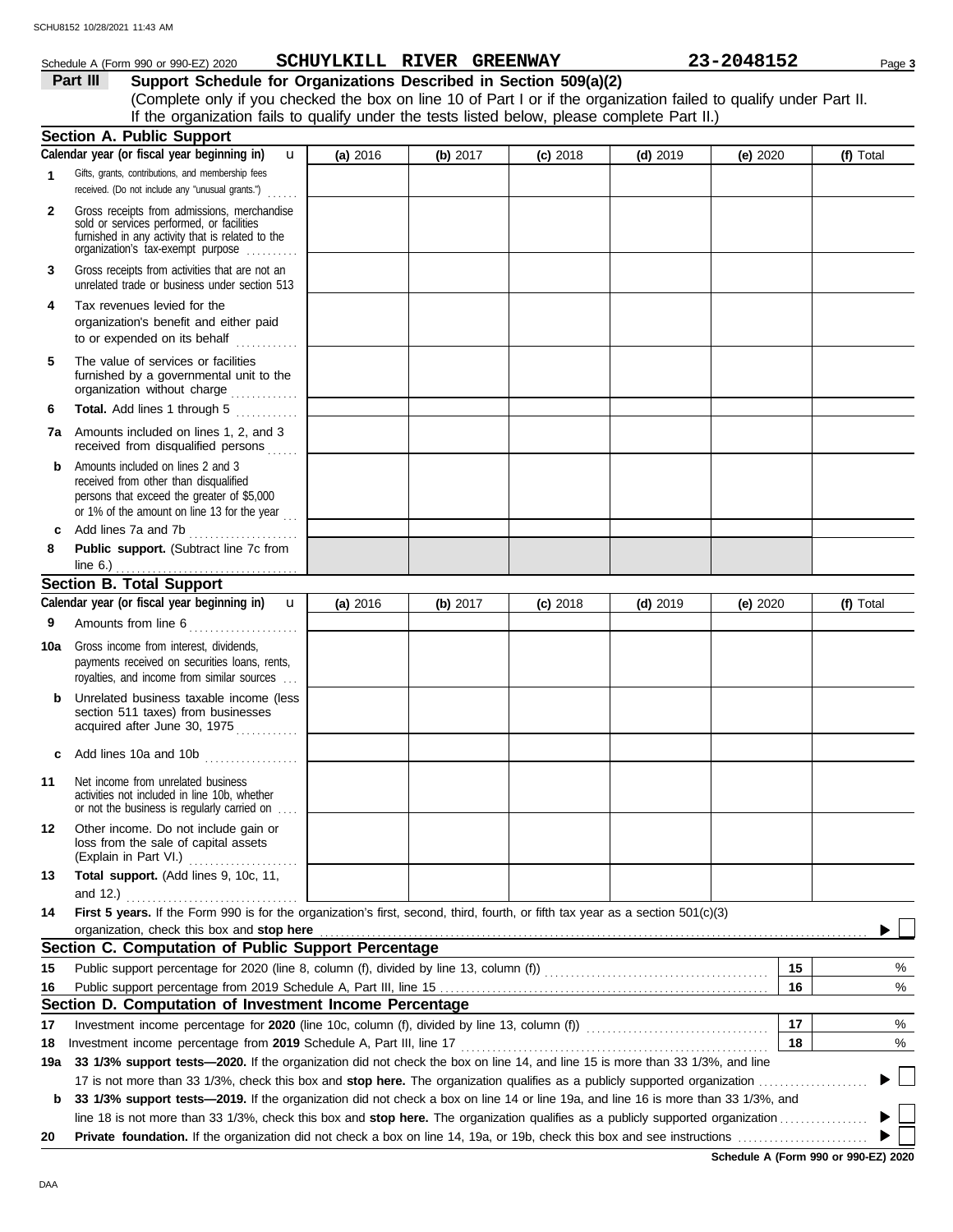|     | SCHUYLKILL RIVER GREENWAY<br>Schedule A (Form 990 or 990-EZ) 2020                                                        | 23-2048152                                  |     | Page 4 |
|-----|--------------------------------------------------------------------------------------------------------------------------|---------------------------------------------|-----|--------|
|     | Part IV<br><b>Supporting Organizations</b>                                                                               |                                             |     |        |
|     | (Complete only if you checked a box in line 12 on Part I. If you checked box 12a, Part I, complete Sections A            |                                             |     |        |
|     | and B. If you checked box 12b, Part I, complete Sections A and C. If you checked box 12c, Part I, complete               |                                             |     |        |
|     | Sections A, D, and E. If you checked box 12d, Part I, complete Sections A and D, and complete Part V.)                   |                                             |     |        |
|     | Section A. All Supporting Organizations                                                                                  |                                             |     |        |
|     |                                                                                                                          |                                             | Yes | No     |
| 1   | Are all of the organization's supported organizations listed by name in the organization's governing                     |                                             |     |        |
|     | documents? If "No," describe in Part VI how the supported organizations are designated. If designated by                 |                                             |     |        |
|     | class or purpose, describe the designation. If historic and continuing relationship, explain.                            | $\mathbf 1$                                 |     |        |
| 2   | Did the organization have any supported organization that does not have an IRS determination of status                   |                                             |     |        |
|     | under section 509(a)(1) or (2)? If "Yes," explain in Part VI how the organization determined that the supported          |                                             |     |        |
|     | organization was described in section 509(a)(1) or (2).                                                                  | 2                                           |     |        |
| За  | Did the organization have a supported organization described in section $501(c)(4)$ , (5), or (6)? If "Yes," answer      |                                             |     |        |
|     | lines 3b and 3c below.                                                                                                   | За                                          |     |        |
| b   | Did the organization confirm that each supported organization qualified under section $501(c)(4)$ , $(5)$ , or $(6)$ and |                                             |     |        |
|     | satisfied the public support tests under section 509(a)(2)? If "Yes," describe in Part VI when and how the               |                                             |     |        |
|     | organization made the determination.                                                                                     | 3b                                          |     |        |
| c   | Did the organization ensure that all support to such organizations was used exclusively for section $170(c)(2)(B)$       |                                             |     |        |
|     | purposes? If "Yes," explain in Part VI what controls the organization put in place to ensure such use.                   | 3c                                          |     |        |
| 4a  | Was any supported organization not organized in the United States ("foreign supported organization")? If                 |                                             |     |        |
|     | "Yes," and if you checked 12a or 12b in Part I, answer (b) and (c) below.                                                | 4a                                          |     |        |
| b   | Did the organization have ultimate control and discretion in deciding whether to make grants to the foreign              |                                             |     |        |
|     | supported organization? If "Yes," describe in Part VI how the organization had such control and discretion               |                                             |     |        |
|     | despite being controlled or supervised by or in connection with its supported organizations.                             | 4b                                          |     |        |
| c   | Did the organization support any foreign supported organization that does not have an IRS determination                  |                                             |     |        |
|     | under sections $501(c)(3)$ and $509(a)(1)$ or (2)? If "Yes," explain in Part VI what controls the organization used      |                                             |     |        |
|     | to ensure that all support to the foreign supported organization was used exclusively for section $170(c)(2)(B)$         |                                             |     |        |
|     | purposes.                                                                                                                | 4c                                          |     |        |
| 5a  | Did the organization add, substitute, or remove any supported organizations during the tax year? If "Yes,"               |                                             |     |        |
|     | answer lines 5b and 5c below (if applicable). Also, provide detail in Part VI, including (i) the names and EIN           |                                             |     |        |
|     | numbers of the supported organizations added, substituted, or removed; (ii) the reasons for each such action;            |                                             |     |        |
|     | (iii) the authority under the organization's organizing document authorizing such action; and (iv) how the action        |                                             |     |        |
|     | was accomplished (such as by amendment to the organizing document).                                                      | 5a                                          |     |        |
| b   | Type I or Type II only. Was any added or substituted supported organization part of a class already                      |                                             |     |        |
|     | designated in the organization's organizing document?                                                                    | 5b                                          |     |        |
| c   | Substitutions only. Was the substitution the result of an event beyond the organization's control?                       | 5 <sub>c</sub>                              |     |        |
| 6   | Did the organization provide support (whether in the form of grants or the provision of services or facilities) to       |                                             |     |        |
|     | anyone other than (i) its supported organizations, (ii) individuals that are part of the charitable class benefited      |                                             |     |        |
|     | by one or more of its supported organizations, or (iii) other supporting organizations that also support or              |                                             |     |        |
|     | benefit one or more of the filing organization's supported organizations? If "Yes," provide detail in Part VI.           | 6                                           |     |        |
| 7   | Did the organization provide a grant, loan, compensation, or other similar payment to a substantial contributor          |                                             |     |        |
|     | (as defined in section $4958(c)(3)(C)$ ), a family member of a substantial contributor, or a 35% controlled entity       |                                             |     |        |
|     | with regard to a substantial contributor? If "Yes," complete Part I of Schedule L (Form 990 or 990-EZ).                  | 7                                           |     |        |
| 8   | Did the organization make a loan to a disqualified person (as defined in section 4958) not described in line 7?          |                                             |     |        |
|     | If "Yes," complete Part I of Schedule L (Form 990 or 990-EZ).                                                            | 8                                           |     |        |
| 9а  | Was the organization controlled directly or indirectly at any time during the tax year by one or more                    |                                             |     |        |
|     | disqualified persons, as defined in section 4946 (other than foundation managers and organizations                       |                                             |     |        |
|     | described in section 509(a)(1) or (2))? If "Yes," provide detail in Part VI.                                             | 9а                                          |     |        |
| b   | Did one or more disqualified persons (as defined in line 9a) hold a controlling interest in any entity in which          |                                             |     |        |
|     | the supporting organization had an interest? If "Yes," provide detail in Part VI.                                        | 9b                                          |     |        |
|     | Did a disqualified person (as defined in line 9a) have an ownership interest in, or derive any personal benefit          |                                             |     |        |
| c   | from, assets in which the supporting organization also had an interest? If "Yes," provide detail in Part VI.             | 9c                                          |     |        |
| 10a | Was the organization subject to the excess business holdings rules of section 4943 because of section                    |                                             |     |        |
|     | 4943(f) (regarding certain Type II supporting organizations, and all Type III non-functionally integrated                |                                             |     |        |
|     |                                                                                                                          |                                             |     |        |
|     | supporting organizations)? If "Yes," answer line 10b below.                                                              | 10a                                         |     |        |
| b   | Did the organization have any excess business holdings in the tax year? (Use Schedule C, Form 4720, to                   |                                             |     |        |
|     | determine whether the organization had excess business holdings.)                                                        | 10b<br>Schedule A (Form 990 or 990-F7) 2020 |     |        |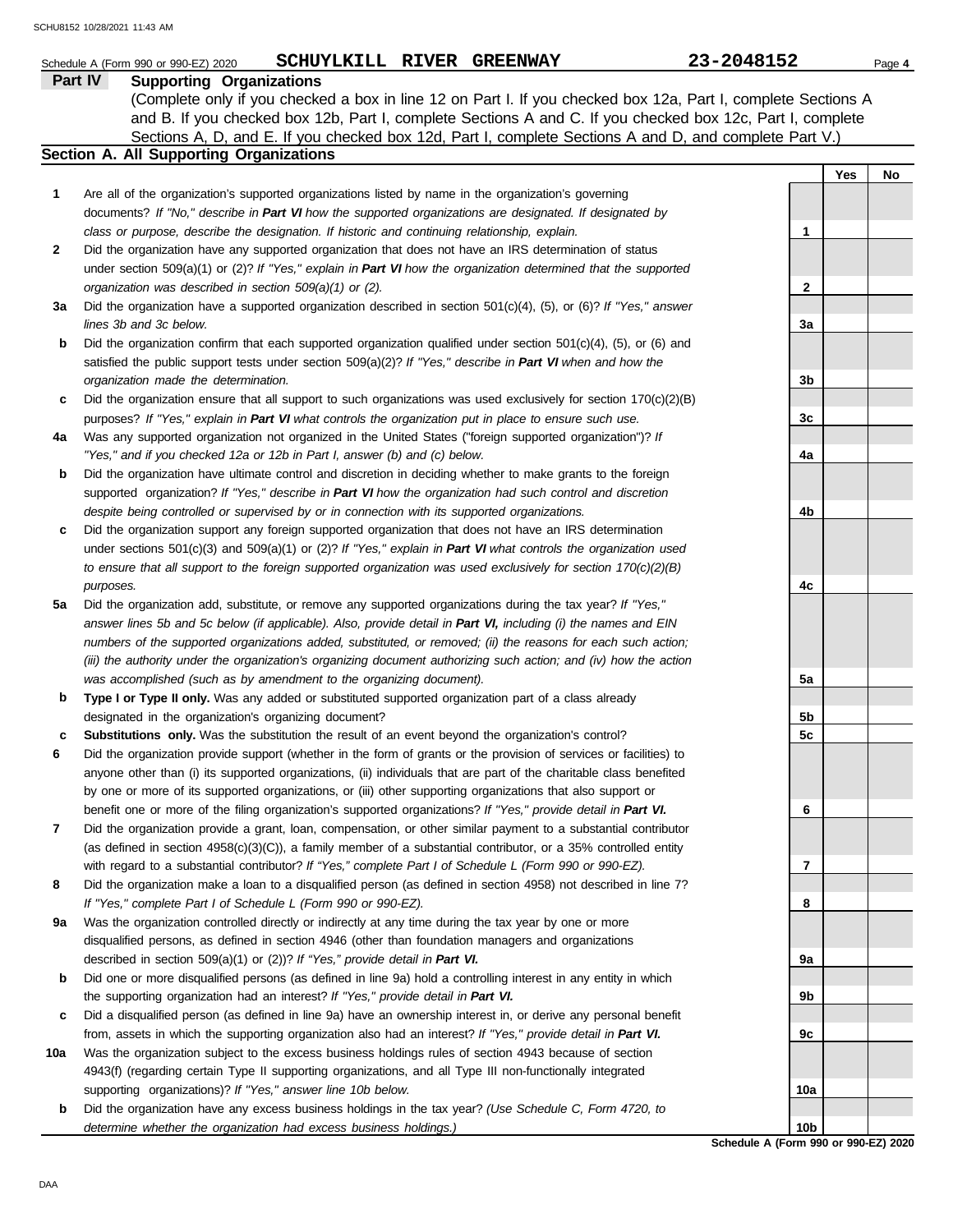|    | 23-2048152<br>SCHUYLKILL RIVER GREENWAY<br>Schedule A (Form 990 or 990-EZ) 2020                                                   |                 |     | Page 5 |
|----|-----------------------------------------------------------------------------------------------------------------------------------|-----------------|-----|--------|
|    | <b>Supporting Organizations (continued)</b><br>Part IV                                                                            |                 |     |        |
|    |                                                                                                                                   |                 | Yes | No     |
| 11 | Has the organization accepted a gift or contribution from any of the following persons?                                           |                 |     |        |
| а  | A person who directly or indirectly controls, either alone or together with persons described in lines 11b and                    | 11a             |     |        |
|    | 11c below, the governing body of a supported organization?<br>A family member of a person described in line 11a above?            | 11 <sub>b</sub> |     |        |
| b  | A 35% controlled entity of a person described in line 11a or 11b above? If "Yes" to line 11a, 11b, or 11c, provide                |                 |     |        |
| c  | detail in Part VI.                                                                                                                | 11c             |     |        |
|    | Section B. Type I Supporting Organizations                                                                                        |                 |     |        |
|    |                                                                                                                                   |                 | Yes | No     |
| 1  | Did the governing body, members of the governing body, officers acting in their official capacity, or membership of one or        |                 |     |        |
|    | more supported organizations have the power to regularly appoint or elect at least a majority of the organization's officers,     |                 |     |        |
|    | directors, or trustees at all times during the tax year? If "No," describe in Part VI how the supported organization(s)           |                 |     |        |
|    | effectively operated, supervised, or controlled the organization's activities. If the organization had more than one supported    |                 |     |        |
|    | organization, describe how the powers to appoint and/or remove officers, directors, or trustees were allocated among the          |                 |     |        |
|    | supported organizations and what conditions or restrictions, if any, applied to such powers during the tax year.                  | 1               |     |        |
| 2  | Did the organization operate for the benefit of any supported organization other than the supported                               |                 |     |        |
|    | organization(s) that operated, supervised, or controlled the supporting organization? If "Yes," explain in Part                   |                 |     |        |
|    | VI how providing such benefit carried out the purposes of the supported organization(s) that operated,                            |                 |     |        |
|    | supervised, or controlled the supporting organization.                                                                            | $\mathbf{2}$    |     |        |
|    | Section C. Type II Supporting Organizations                                                                                       |                 |     |        |
|    |                                                                                                                                   |                 | Yes | No     |
| 1  | Were a majority of the organization's directors or trustees during the tax year also a majority of the directors                  |                 |     |        |
|    | or trustees of each of the organization's supported organization(s)? If "No," describe in Part VI how control                     |                 |     |        |
|    | or management of the supporting organization was vested in the same persons that controlled or managed                            |                 |     |        |
|    | the supported organization(s).                                                                                                    | 1               |     |        |
|    | Section D. All Type III Supporting Organizations                                                                                  |                 |     |        |
|    |                                                                                                                                   |                 | Yes | No     |
| 1  | Did the organization provide to each of its supported organizations, by the last day of the fifth month of the                    |                 |     |        |
|    | organization's tax year, (i) a written notice describing the type and amount of support provided during the prior tax             |                 |     |        |
|    | year, (ii) a copy of the Form 990 that was most recently filed as of the date of notification, and (iii) copies of the            |                 |     |        |
|    | organization's governing documents in effect on the date of notification, to the extent not previously provided?                  | 1               |     |        |
| 2  | Were any of the organization's officers, directors, or trustees either (i) appointed or elected by the supported                  |                 |     |        |
|    | organization(s) or (ii) serving on the governing body of a supported organization? If "No," explain in Part VI how                |                 |     |        |
|    | the organization maintained a close and continuous working relationship with the supported organization(s).                       | 2               |     |        |
| 3  | By reason of the relationship described in line 2, above, did the organization's supported organizations have                     |                 |     |        |
|    | a significant voice in the organization's investment policies and in directing the use of the organization's                      |                 |     |        |
|    | income or assets at all times during the tax year? If "Yes," describe in Part VI the role the organization's                      |                 |     |        |
|    | supported organizations played in this regard.                                                                                    | 3               |     |        |
|    | Section E. Type III Functionally-Integrated Supporting Organizations                                                              |                 |     |        |
| 1  | Check the box next to the method that the organization used to satisfy the Integral Part Test during the year (see instructions). |                 |     |        |
| а  | The organization satisfied the Activities Test. Complete line 2 below.                                                            |                 |     |        |
| b  | The organization is the parent of each of its supported organizations. Complete line 3 below.                                     |                 |     |        |
| c  | The organization supported a governmental entity. Describe in Part VI how you supported a governmental entity (see instructions). |                 |     |        |
| 2  | Activities Test. Answer lines 2a and 2b below.                                                                                    |                 | Yes | No     |
| а  | Did substantially all of the organization's activities during the tax year directly further the exempt purposes of                |                 |     |        |
|    | the supported organization(s) to which the organization was responsive? If "Yes," then in Part VI identify                        |                 |     |        |
|    | those supported organizations and explain how these activities directly furthered their exempt purposes,                          |                 |     |        |
|    | how the organization was responsive to those supported organizations, and how the organization determined                         |                 |     |        |
|    | that these activities constituted substantially all of its activities.                                                            | 2a              |     |        |

| <b>b</b> Did the activities described in line 2a, above, constitute activities that, but for the organization's involvement, |
|------------------------------------------------------------------------------------------------------------------------------|
| one or more of the organization's supported organization(s) would have been engaged in? If "Yes," explain in                 |
| Part VI the reasons for the organization's position that its supported organization(s) would have engaged in                 |
| these activities but for the organization's involvement.                                                                     |

- **3** Parent of Supported Organizations. *Answer lines 3a and 3b below.*
	- **a** Did the organization have the power to regularly appoint or elect a majority of the officers, directors, or trustees of each of the supported organizations? *If "Yes" or "No," provide details in Part VI.*
	- **b** Did the organization exercise a substantial degree of direction over the policies, programs, and activities of each of its supported organizations? *If "Yes," describe in Part VI the role played by the organization in this regard.*

DAA **Schedule A (Form 990 or 990-EZ) 2020 3b**

**2b**

**3a**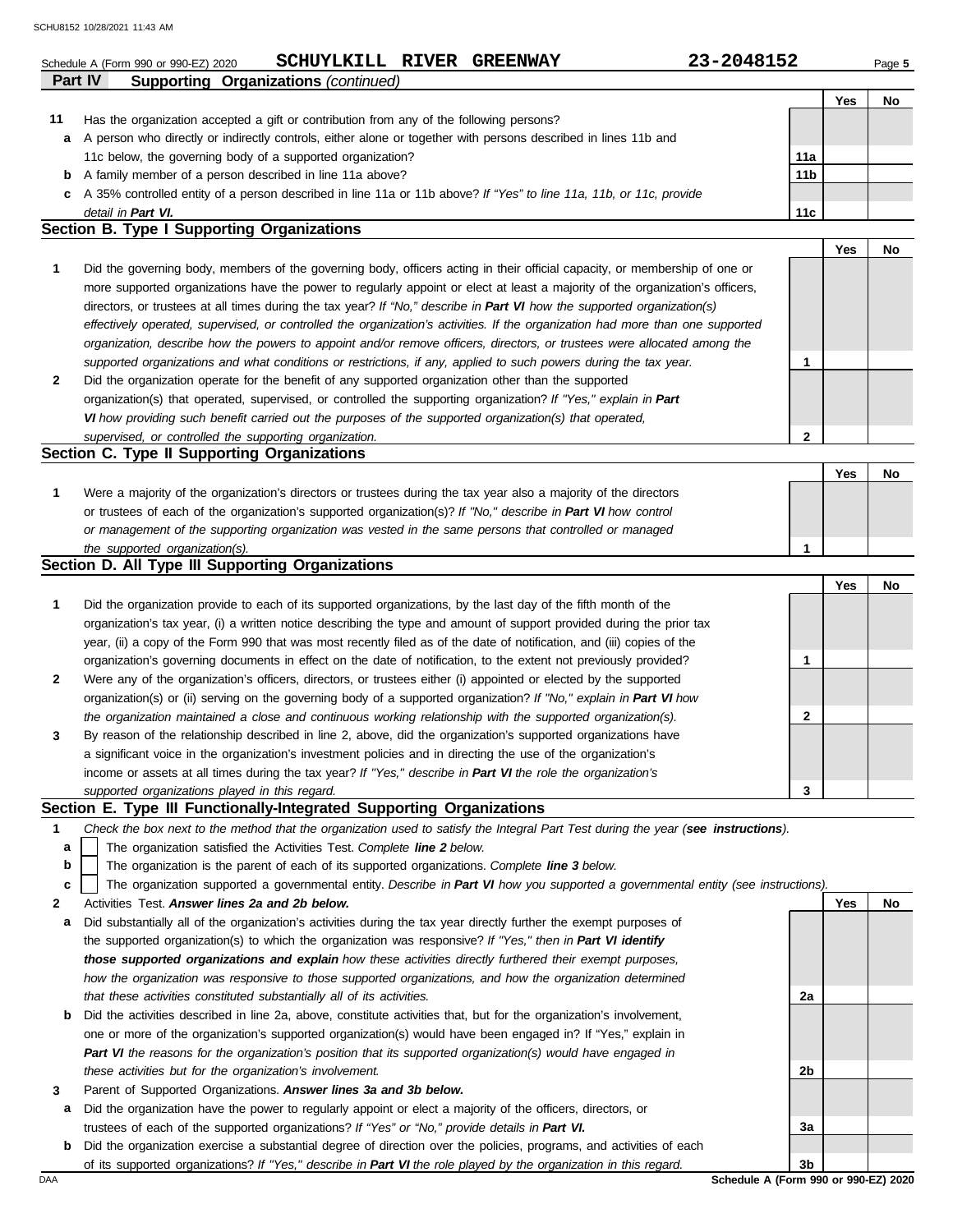|                                                   | SCHUYLKILL RIVER GREENWAY<br>Schedule A (Form 990 or 990-EZ) 2020                                                                |                | 23-2048152     | Page 6                         |  |
|---------------------------------------------------|----------------------------------------------------------------------------------------------------------------------------------|----------------|----------------|--------------------------------|--|
| <b>Part V</b>                                     | Type III Non-Functionally Integrated 509(a)(3) Supporting Organizations                                                          |                |                |                                |  |
| $\mathbf{1}$                                      | Check here if the organization satisfied the Integral Part Test as a qualifying trust on Nov. 20, 1970 (explain in Part VI). See |                |                |                                |  |
|                                                   | instructions. All other Type III non-functionally integrated supporting organizations must complete Sections A through E.        |                |                |                                |  |
| Section A - Adjusted Net Income<br>(A) Prior Year |                                                                                                                                  |                |                |                                |  |
| 1                                                 | Net short-term capital gain                                                                                                      | 1              |                |                                |  |
| $\mathbf{2}$                                      | Recoveries of prior-year distributions                                                                                           | $\mathbf{2}$   |                |                                |  |
| 3                                                 | Other gross income (see instructions)                                                                                            | 3              |                |                                |  |
| 4                                                 | Add lines 1 through 3.                                                                                                           | 4              |                |                                |  |
| 5                                                 | Depreciation and depletion                                                                                                       | 5              |                |                                |  |
| 6                                                 | Portion of operating expenses paid or incurred for production or collection of                                                   |                |                |                                |  |
|                                                   | gross income or for management, conservation, or maintenance of property                                                         |                |                |                                |  |
|                                                   | held for production of income (see instructions)                                                                                 | 6              |                |                                |  |
| 7                                                 | Other expenses (see instructions)                                                                                                | $\overline{7}$ |                |                                |  |
| 8                                                 | Adjusted Net Income (subtract lines 5, 6, and 7 from line 4)                                                                     | 8              |                |                                |  |
|                                                   | Section B - Minimum Asset Amount                                                                                                 |                | (A) Prior Year | (B) Current Year<br>(optional) |  |
| 1                                                 | Aggregate fair market value of all non-exempt-use assets (see                                                                    |                |                |                                |  |
|                                                   | instructions for short tax year or assets held for part of year):                                                                |                |                |                                |  |
|                                                   | a Average monthly value of securities                                                                                            | 1a             |                |                                |  |
|                                                   | <b>b</b> Average monthly cash balances                                                                                           | 1 <sub>b</sub> |                |                                |  |
|                                                   | c Fair market value of other non-exempt-use assets                                                                               | 1 <sub>c</sub> |                |                                |  |
|                                                   | d Total (add lines 1a, 1b, and 1c)                                                                                               | 1 <sub>d</sub> |                |                                |  |
|                                                   | e Discount claimed for blockage or other factors                                                                                 |                |                |                                |  |
|                                                   | (explain in detail in Part VI):                                                                                                  |                |                |                                |  |
| $\mathbf{2}$                                      | Acquisition indebtedness applicable to non-exempt-use assets                                                                     | $\mathbf{2}$   |                |                                |  |
| 3                                                 | Subtract line 2 from line 1d.                                                                                                    | 3              |                |                                |  |
| 4                                                 | Cash deemed held for exempt use. Enter 0.015 of line 3 (for greater amount,                                                      |                |                |                                |  |
|                                                   | see instructions).                                                                                                               | 4              |                |                                |  |
| 5.                                                | Net value of non-exempt-use assets (subtract line 4 from line 3)                                                                 | 5              |                |                                |  |
| 6                                                 | Multiply line 5 by 0.035.                                                                                                        | 6              |                |                                |  |
| 7                                                 | Recoveries of prior-year distributions                                                                                           | $\overline{7}$ |                |                                |  |
| 8                                                 | Minimum Asset Amount (add line 7 to line 6)                                                                                      | 8              |                |                                |  |
|                                                   | Section C - Distributable Amount                                                                                                 |                |                | <b>Current Year</b>            |  |
| 1.                                                | Adjusted net income for prior year (from Section A, line 8, column A)                                                            | 1              |                |                                |  |
|                                                   | 2 Enter 0.85 of line 1.                                                                                                          | $\mathbf 2$    |                |                                |  |
| 3                                                 | Minimum asset amount for prior year (from Section B, line 8, column A)                                                           | 3              |                |                                |  |
| 4                                                 | Enter greater of line 2 or line 3.                                                                                               | 4              |                |                                |  |
| 5                                                 | Income tax imposed in prior year                                                                                                 | 5              |                |                                |  |
| 6                                                 | Distributable Amount. Subtract line 5 from line 4, unless subject to                                                             |                |                |                                |  |
|                                                   | emergency temporary reduction (see instructions).                                                                                | 6              |                |                                |  |
| $\overline{7}$                                    | Check here if the current year is the organization's first as a non-functionally integrated Type III supporting organization     |                |                |                                |  |

(see instructions).

**Schedule A (Form 990 or 990-EZ) 2020**

DAA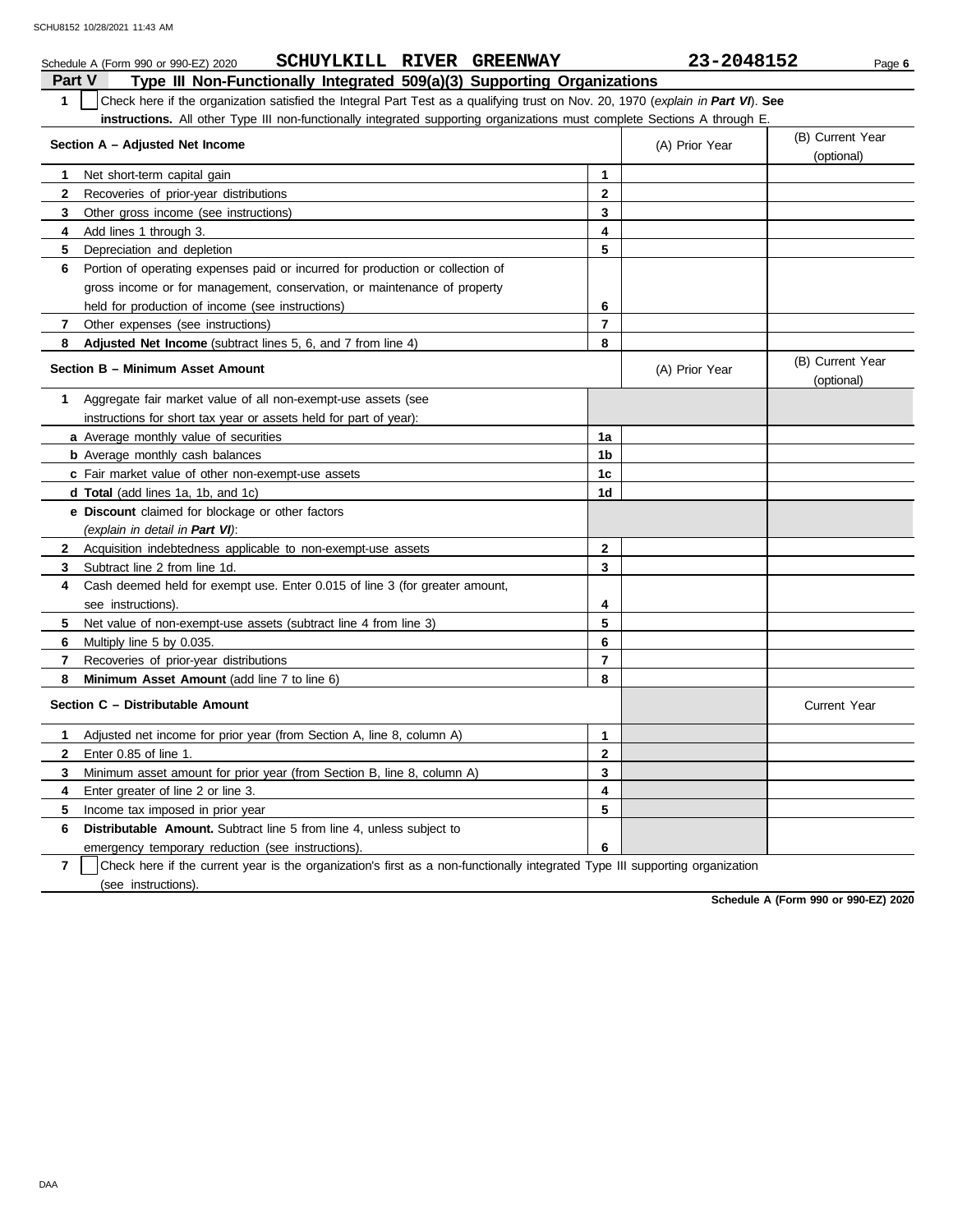|              | SCHUYLKILL RIVER GREENWAY<br>Schedule A (Form 990 or 990-EZ) 2020                          |                             | 23-2048152                            | Page 7                                  |
|--------------|--------------------------------------------------------------------------------------------|-----------------------------|---------------------------------------|-----------------------------------------|
| Part V       | Type III Non-Functionally Integrated 509(a)(3) Supporting Organizations (continued)        |                             |                                       |                                         |
|              | Section D - Distributions                                                                  |                             |                                       | <b>Current Year</b>                     |
| 1            | Amounts paid to supported organizations to accomplish exempt purposes                      |                             |                                       |                                         |
| $\mathbf{2}$ | Amounts paid to perform activity that directly furthers exempt purposes of supported       |                             |                                       |                                         |
|              | organizations, in excess of income from activity                                           |                             |                                       |                                         |
| 3            | Administrative expenses paid to accomplish exempt purposes of supported organizations      |                             |                                       |                                         |
| 4            | Amounts paid to acquire exempt-use assets                                                  |                             |                                       |                                         |
| 5            | Qualified set-aside amounts (prior IRS approval required—provide details in Part VI)       |                             |                                       |                                         |
| 6            | Other distributions (describe in Part VI). See instructions.                               |                             |                                       |                                         |
| 7            | Total annual distributions. Add lines 1 through 6.                                         |                             |                                       |                                         |
| 8            | Distributions to attentive supported organizations to which the organization is responsive |                             |                                       |                                         |
|              | (provide details in Part VI). See instructions.                                            |                             |                                       |                                         |
| 9            | Distributable amount for 2020 from Section C, line 6                                       |                             |                                       |                                         |
| 10           | Line 8 amount divided by line 9 amount                                                     |                             |                                       |                                         |
|              |                                                                                            | (i)                         | (ii)                                  | (iii)                                   |
|              | <b>Section E - Distribution Allocations (see instructions)</b>                             | <b>Excess Distributions</b> | <b>Underdistributions</b><br>Pre-2020 | <b>Distributable</b><br>Amount for 2020 |
| 1            | Distributable amount for 2020 from Section C, line 6                                       |                             |                                       |                                         |
| $\mathbf{2}$ | Underdistributions, if any, for years prior to 2020                                        |                             |                                       |                                         |
|              | (reasonable cause required-explain in Part VI). See                                        |                             |                                       |                                         |
|              | instructions.                                                                              |                             |                                       |                                         |
| 3            | Excess distributions carryover, if any, to 2020                                            |                             |                                       |                                         |
|              |                                                                                            |                             |                                       |                                         |
|              |                                                                                            |                             |                                       |                                         |
|              |                                                                                            |                             |                                       |                                         |
|              |                                                                                            |                             |                                       |                                         |
|              |                                                                                            |                             |                                       |                                         |
|              | f Total of lines 3a through 3e                                                             |                             |                                       |                                         |
|              | g Applied to underdistributions of prior years                                             |                             |                                       |                                         |
|              | h Applied to 2020 distributable amount                                                     |                             |                                       |                                         |
| Ť.           | Carryover from 2015 not applied (see instructions)                                         |                             |                                       |                                         |
|              | Remainder. Subtract lines 3g, 3h, and 3i from line 3f.                                     |                             |                                       |                                         |
| 4            | Distributions for 2020 from                                                                |                             |                                       |                                         |
|              | Section D, line 7:<br>\$                                                                   |                             |                                       |                                         |
|              | a Applied to underdistributions of prior years                                             |                             |                                       |                                         |
|              | <b>b</b> Applied to 2020 distributable amount                                              |                             |                                       |                                         |
|              | c Remainder. Subtract lines 4a and 4b from line 4.                                         |                             |                                       |                                         |
| 5            | Remaining underdistributions for years prior to 2020, if                                   |                             |                                       |                                         |
|              | any. Subtract lines 3g and 4a from line 2. For result                                      |                             |                                       |                                         |
|              | greater than zero, explain in Part VI. See instructions.                                   |                             |                                       |                                         |
| 6            | Remaining underdistributions for 2020 Subtract lines 3h                                    |                             |                                       |                                         |
|              | and 4b from line 1. For result greater than zero, explain in                               |                             |                                       |                                         |
|              | Part VI. See instructions.                                                                 |                             |                                       |                                         |
| 7            | Excess distributions carryover to 2021. Add lines 3j                                       |                             |                                       |                                         |
|              | and 4c.                                                                                    |                             |                                       |                                         |
| 8            | Breakdown of line 7:                                                                       |                             |                                       |                                         |
|              |                                                                                            |                             |                                       |                                         |
|              | <b>b</b> Excess from 2017                                                                  |                             |                                       |                                         |
|              |                                                                                            |                             |                                       |                                         |
|              |                                                                                            |                             |                                       |                                         |
|              | e Excess from 2020                                                                         |                             |                                       |                                         |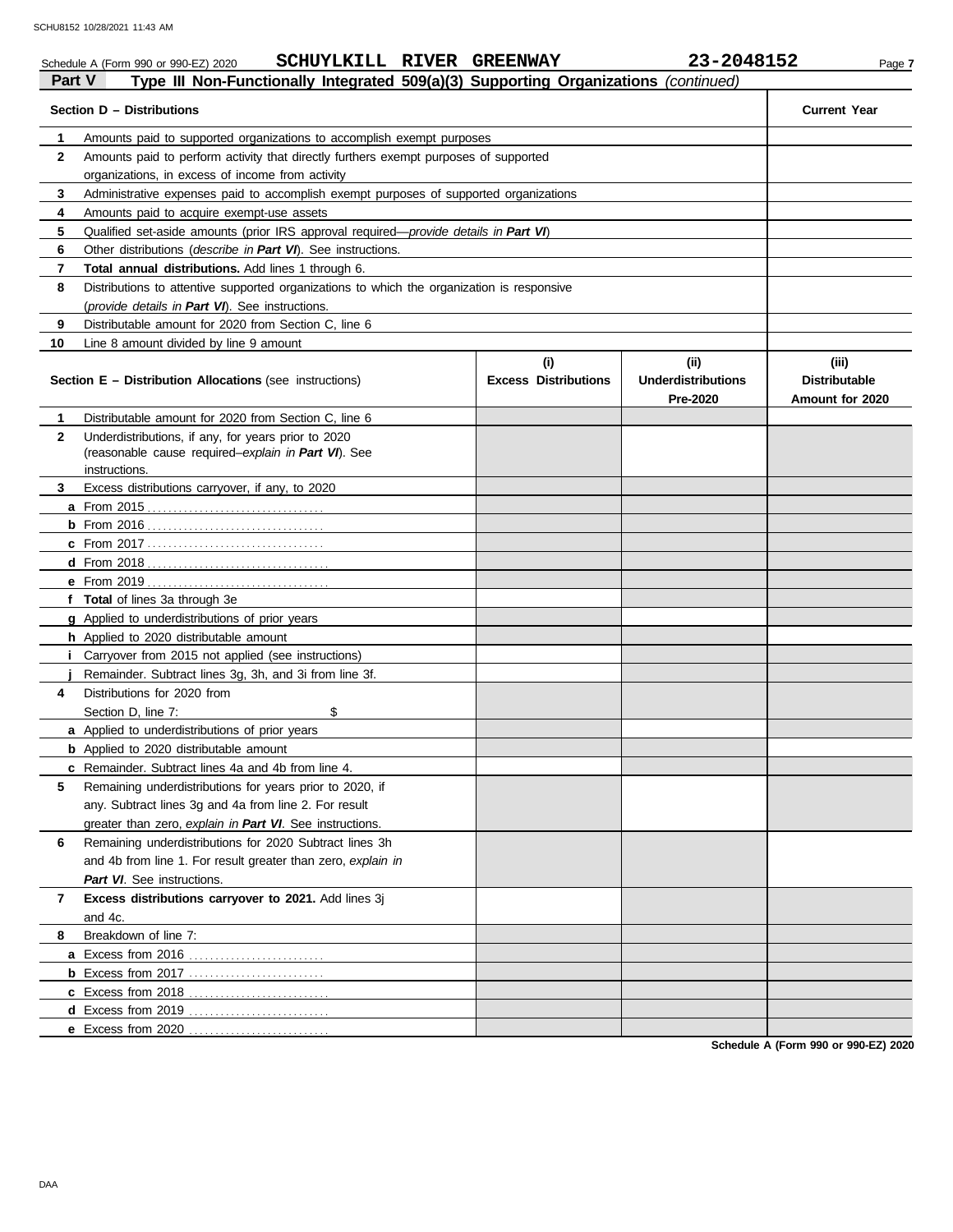|         | Schedule A (Form 990 or 990-EZ) 2020   | SCHUYLKILL RIVER GREENWAY |     |                                                                                                | 23-2048152                                                                                                                                                                                                                                                                                                                                                        | Page 8 |
|---------|----------------------------------------|---------------------------|-----|------------------------------------------------------------------------------------------------|-------------------------------------------------------------------------------------------------------------------------------------------------------------------------------------------------------------------------------------------------------------------------------------------------------------------------------------------------------------------|--------|
| Part VI |                                        |                           |     |                                                                                                | Supplemental Information. Provide the explanations required by Part II, line 10; Part II, line 17a or 17b; Part<br>III, line 12; Part IV, Section A, lines 1, 2, 3b, 3c, 4b, 4c, 5a, 6, 9a, 9b, 9c, 11a, 11b, and 11c; Part IV, Section<br>B, lines 1 and 2; Part IV, Section C, line 1; Part IV, Section D, lines 2 and 3; Part IV, Section E, lines 1c, 2a, 2b, |        |
|         |                                        |                           |     | lines 2, 5, and 6. Also complete this part for any additional information. (See instructions.) | 3a, and 3b; Part V, line 1; Part V, Section B, line 1e; Part V, Section D, lines 5, 6, and 8; and Part V, Section E,                                                                                                                                                                                                                                              |        |
|         | Part II, Line 10 - Other Income Detail |                           |     |                                                                                                |                                                                                                                                                                                                                                                                                                                                                                   |        |
|         |                                        |                           |     |                                                                                                |                                                                                                                                                                                                                                                                                                                                                                   |        |
|         |                                        |                           | \$. | 424,804                                                                                        |                                                                                                                                                                                                                                                                                                                                                                   |        |
|         |                                        |                           |     |                                                                                                |                                                                                                                                                                                                                                                                                                                                                                   |        |
|         |                                        |                           |     |                                                                                                |                                                                                                                                                                                                                                                                                                                                                                   |        |
|         |                                        |                           |     |                                                                                                |                                                                                                                                                                                                                                                                                                                                                                   |        |
|         |                                        |                           |     |                                                                                                |                                                                                                                                                                                                                                                                                                                                                                   |        |
|         |                                        |                           |     |                                                                                                |                                                                                                                                                                                                                                                                                                                                                                   |        |
|         |                                        |                           |     |                                                                                                |                                                                                                                                                                                                                                                                                                                                                                   |        |
|         |                                        |                           |     |                                                                                                |                                                                                                                                                                                                                                                                                                                                                                   |        |
|         |                                        |                           |     |                                                                                                |                                                                                                                                                                                                                                                                                                                                                                   |        |
|         |                                        |                           |     |                                                                                                |                                                                                                                                                                                                                                                                                                                                                                   |        |
|         |                                        |                           |     |                                                                                                |                                                                                                                                                                                                                                                                                                                                                                   |        |
|         |                                        |                           |     |                                                                                                |                                                                                                                                                                                                                                                                                                                                                                   |        |
|         |                                        |                           |     |                                                                                                |                                                                                                                                                                                                                                                                                                                                                                   |        |
|         |                                        |                           |     |                                                                                                |                                                                                                                                                                                                                                                                                                                                                                   |        |
|         |                                        |                           |     |                                                                                                |                                                                                                                                                                                                                                                                                                                                                                   |        |
|         |                                        |                           |     |                                                                                                |                                                                                                                                                                                                                                                                                                                                                                   |        |
|         |                                        |                           |     |                                                                                                |                                                                                                                                                                                                                                                                                                                                                                   |        |
|         |                                        |                           |     |                                                                                                |                                                                                                                                                                                                                                                                                                                                                                   |        |
|         |                                        |                           |     |                                                                                                |                                                                                                                                                                                                                                                                                                                                                                   |        |
|         |                                        |                           |     |                                                                                                |                                                                                                                                                                                                                                                                                                                                                                   |        |
|         |                                        |                           |     |                                                                                                |                                                                                                                                                                                                                                                                                                                                                                   |        |
|         |                                        |                           |     |                                                                                                |                                                                                                                                                                                                                                                                                                                                                                   |        |
|         |                                        |                           |     |                                                                                                |                                                                                                                                                                                                                                                                                                                                                                   |        |
|         |                                        |                           |     |                                                                                                |                                                                                                                                                                                                                                                                                                                                                                   |        |
|         |                                        |                           |     |                                                                                                |                                                                                                                                                                                                                                                                                                                                                                   |        |
|         |                                        |                           |     |                                                                                                |                                                                                                                                                                                                                                                                                                                                                                   |        |
|         |                                        |                           |     |                                                                                                |                                                                                                                                                                                                                                                                                                                                                                   |        |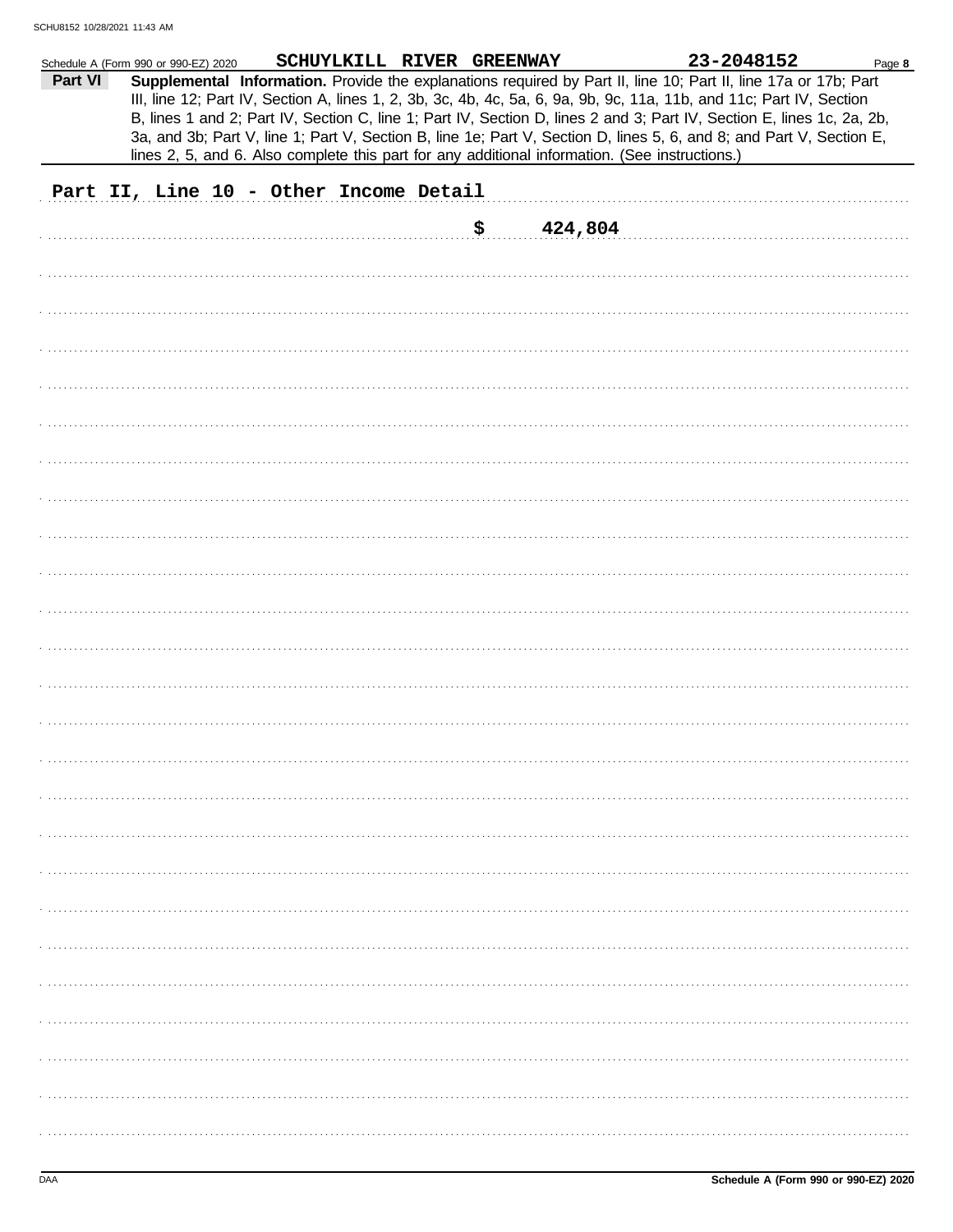# **Schedule of Contributors Schedule B**

**or 990-PF)** u **Attach to Form 990, Form 990-EZ, or Form 990-PF.** u **Go to** *www.irs.gov/Form990* **for the latest information.** OMB No. 1545-0047

**2020**

Name of the organization

**ASSOCIATION 23-2048152**

Department of the Treasury Internal Revenue Service

**(Form 990, 990-EZ,**

### **SCHUYLKILL RIVER GREENWAY**

**Employer identification number**

| 23-2048152 |  |  |  |
|------------|--|--|--|
|------------|--|--|--|

**Organization type** (check one):

| Filers of:         | Section:                                                                  |
|--------------------|---------------------------------------------------------------------------|
| Form 990 or 990-EZ | $ \mathbf{X} $ 501(c)( $3$ ) (enter number) organization                  |
|                    | 4947(a)(1) nonexempt charitable trust not treated as a private foundation |
|                    | 527 political organization                                                |
| Form 990-PF        | 501(c)(3) exempt private foundation                                       |
|                    | 4947(a)(1) nonexempt charitable trust treated as a private foundation     |
|                    | 501(c)(3) taxable private foundation                                      |

Check if your organization is covered by the **General Rule** or a **Special Rule. Note:** Only a section 501(c)(7), (8), or (10) organization can check boxes for both the General Rule and a Special Rule. See instructions.

### **General Rule**

For an organization filing Form 990, 990-EZ, or 990-PF that received, during the year, contributions totaling \$5,000 or more (in money or property) from any one contributor. Complete Parts I and II. See instructions for determining a contributor's total contributions.

#### **Special Rules**

| $X$ For an organization described in section 501(c)(3) filing Form 990 or 990-EZ that met the 33 <sup>1</sup> /3% support test of the |
|---------------------------------------------------------------------------------------------------------------------------------------|
| regulations under sections 509(a)(1) and 170(b)(1)(A)(vi), that checked Schedule A (Form 990 or 990-EZ), Part II, line                |
| 13, 16a, or 16b, and that received from any one contributor, during the year, total contributions of the greater of (1)               |
| \$5,000; or (2) 2% of the amount on (i) Form 990, Part VIII, line 1h; or (ii) Form 990-EZ, line 1. Complete Parts I and II.           |

literary, or educational purposes, or for the prevention of cruelty to children or animals. Complete Parts I (entering For an organization described in section 501(c)(7), (8), or (10) filing Form 990 or 990-EZ that received from any one contributor, during the year, total contributions of more than \$1,000 *exclusively* for religious, charitable, scientific, "N/A" in column (b) instead of the contributor name and address), II, and III.

For an organization described in section 501(c)(7), (8), or (10) filing Form 990 or 990-EZ that received from any one contributor, during the year, contributions *exclusively* for religious, charitable, etc., purposes, but no such contributions totaled more than \$1,000. If this box is checked, enter here the total contributions that were received during the year for an *exclusively* religious, charitable, etc., purpose. Don't complete any of the parts unless the **General Rule** applies to this organization because it received *nonexclusively* religious, charitable, etc., contributions totaling \$5,000 or more during the year . . . . . . . . . . . . . . . . . . . . . . . . . . . . . . . . . . . . . . . . . . . . . . . . . . . . . . . . . . . . . . . . . . . . . . . . . . . . . . . .

990-EZ, or 990-PF), but it **must** answer "No" on Part IV, line 2, of its Form 990; or check the box on line H of its Form 990-EZ or on its Form 990-PF, Part I, line 2, to certify that it doesn't meet the filing requirements of Schedule B (Form 990, 990-EZ, or 990-PF). **Caution:** An organization that isn't covered by the General Rule and/or the Special Rules doesn't file Schedule B (Form 990,

**For Paperwork Reduction Act Notice, see the instructions for Form 990, 990-EZ, or 990-PF.**

\$ . . . . . . . . . . . . . . . . . . . . . . . . . . .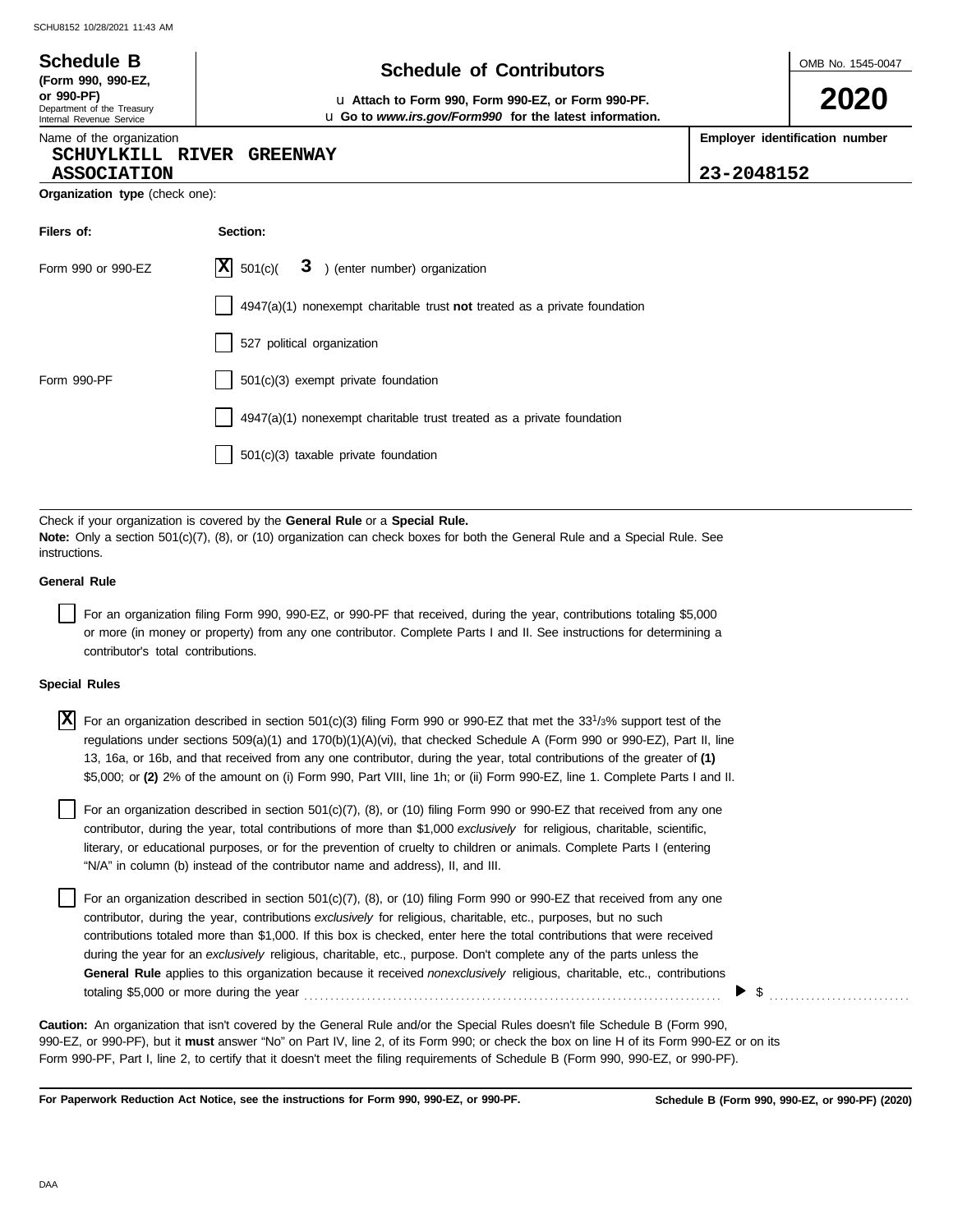Schedule B (Form 990, 990-EZ, or 990-PF) (2020) Name of organization **Employer identification number** Page **2 SCHUYLKILL RIVER GREENWAY Page 1 of 2 23-2048152**

**Part I Type of contribution Person Payroll Noncash (a) (b) (c) (d) No. Name, address, and ZIP + 4 Type of contribution Person Payroll Noncash (a) (b) (c) (d) No. Name, address, and ZIP + 4 Type of contribution Person Payroll Noncash (a) (b) (c) (d) No. Name, address, and ZIP + 4 Type of contribution Person Payroll Noncash** \$ . . . . . . . . . . . . . . . . . . . . . . . . . . . . **339,220** (Complete Part II for noncash contributions.) \$ . . . . . . . . . . . . . . . . . . . . . . . . . . . . **479,433** (Complete Part II for noncash contributions.) \$ . . . . . . . . . . . . . . . . . . . . . . . . . . . . **244,371** (Complete Part II for noncash contributions.) \$ . . . . . . . . . . . . . . . . . . . . . . . . . . . . **74,275** (Complete Part II for noncash contributions.) \$ . . . . . . . . . . . . . . . . . . . . . . . . . . . . **467,960** (Complete Part II for noncash contributions.) \$ . . . . . . . . . . . . . . . . . . . . . . . . . . . . **133,782** (Complete Part II for noncash contributions.) **Contributors** (see instructions). Use duplicate copies of Part I if additional space is needed. **(a) (b) (c) (d) No. Name, address, and ZIP + 4 Total contributions Type of contribution Person Payroll Noncash (a) (b) (c) (d) No. Name, address, and ZIP + 4 Type of contribution Person Payroll Noncash (a) (b) (c) (d) No. Name, address, and ZIP + 4**  $\mathbf{1}$ ....  $2_{\ldots}$ . . . . . . . **3**  $4$ ...  $5$ .... . 6<sub>. . . .</sub> . . . . . . . . . . . . . . . . . . . . . . . . . . . . . . . . . . . . . . . . . . . . . . . . . . . . . . . . . . . . . . . . . . . . . . . . . . . . . . . . . . . . . . . . . . . . . . . . . . . . . . . . . . . . . . . . . . . . . . . . . . . . . . . . . . . . . . . . . . . . . . . . . . . . . . . . . . **POTTSTOWN PA 19464** . . . . . . . . . . . . . . . . . . . . . . . . . . . . . . . . . . . . . . . . . . . . . . . . . . . . . . . . . . . . . . . . . . . . . . . . . . . . . **FOUNDATION 5 WILLIAM PENN FOUNDATION** . . . . . . . . . . . . . . . . . . . . . . . . . . . . . . . . . . . . . . . . . . . . . . . . . . . . . . . . . . . . . . . . . . . . . . . . . . . . . . . . . . . . . . . . . . . . . . . . . . . . . . . . . . . . . . . . . . . . . . . . . . . . . . . . . . . . . . . . . . . . . . . . . . . . . . . . . . **PHILADELPHIA PA 19103-2757** . . . . . . . . . . . . . . . . . . . . . . . . . . . . . . . . . . . . . . . . . . . . . . . . . . . . . . . . . . . . . . . . . . . . . . . . . . . . . **PHILADELPHIA PA 19107** . . . . . . . . . . . . . . . . . . . . . . . . . . . . . . . . . . . . . . . . . . . . . . . . . . . . . . . . . . . . . . . . . . . . . . . . . . . . .  $\frac{4}{4}$  PHILADELPHIA WATER DEPARTMENT . . . . . . . . . . . . . . . . . . . . . . . . . . . . . . . . . . . . . . . . . . . . . . . . . . . . . . . . . . . . . . . . . . . . . . . . . . . . . . . . . . . . . . . . . . . . . . . . . . . . . . . . . . . . . . . . . . . . . . . . . . . . . . . . . . . . . . . . . . . . . . . . . . . . . . . . . . . . . . . . . . . . . . . . . . . . . . . . . . . . . . . . . . . . . . . . . . . . . . . . . . . . . . . . . . . . . . . . . . . . . . . . . . . . . . . **HARRISBURG PA 17120** PA 19107 . . . . . . . . . . . . . . . . . . . . . . . . . . . . . . . . . . . . . . . . . . . . . . . . . . . . . . . . . . . . . . . . . . . . . . . . . . . . . . . . . . . . . . . . . . . . . . . . . . . . . . . . . . . . . . . . . . . . . . . . . . . . . . . . . . . . . . . . . . . . . . . . . . . . . . . . . . **2 NATIONAL PARK SERVICE** 1 **EXELON CORPORATION** . . . . . . . . . . . . . . . . . . . . . . . . . . . . . . . . . . . . . . . . . . . . . . . . . . . . . . . . . . . . . . . . . . . . . . . . . . . . . . . . . . . . . . . . . . . . . . . . . . . . . . . . . . . . . . . . . . . . . . . . . . . . . . . . . . . . . . . . . . . . . . . . . . . . . . . . . . **CHICAGO IL 60680 Total contributions Total contributions Total contributions Total contributions Total contributions PO BOX 805388 X 1234 MARKET STREET, 20TH FLOOR PHILADELPHIA PA 19107 X PA DEPT OF CONSERVATION & NATURAL RESOURCES PO BOX 8475 X 1101 MARKET STREET, 4TH FLOOR X TWO LOGAN SQUARE, 11TH FLOOR X POTTSTOWN AREA HEALTH & WELLNESS 152 E HIGH ST, SUITE 500 X**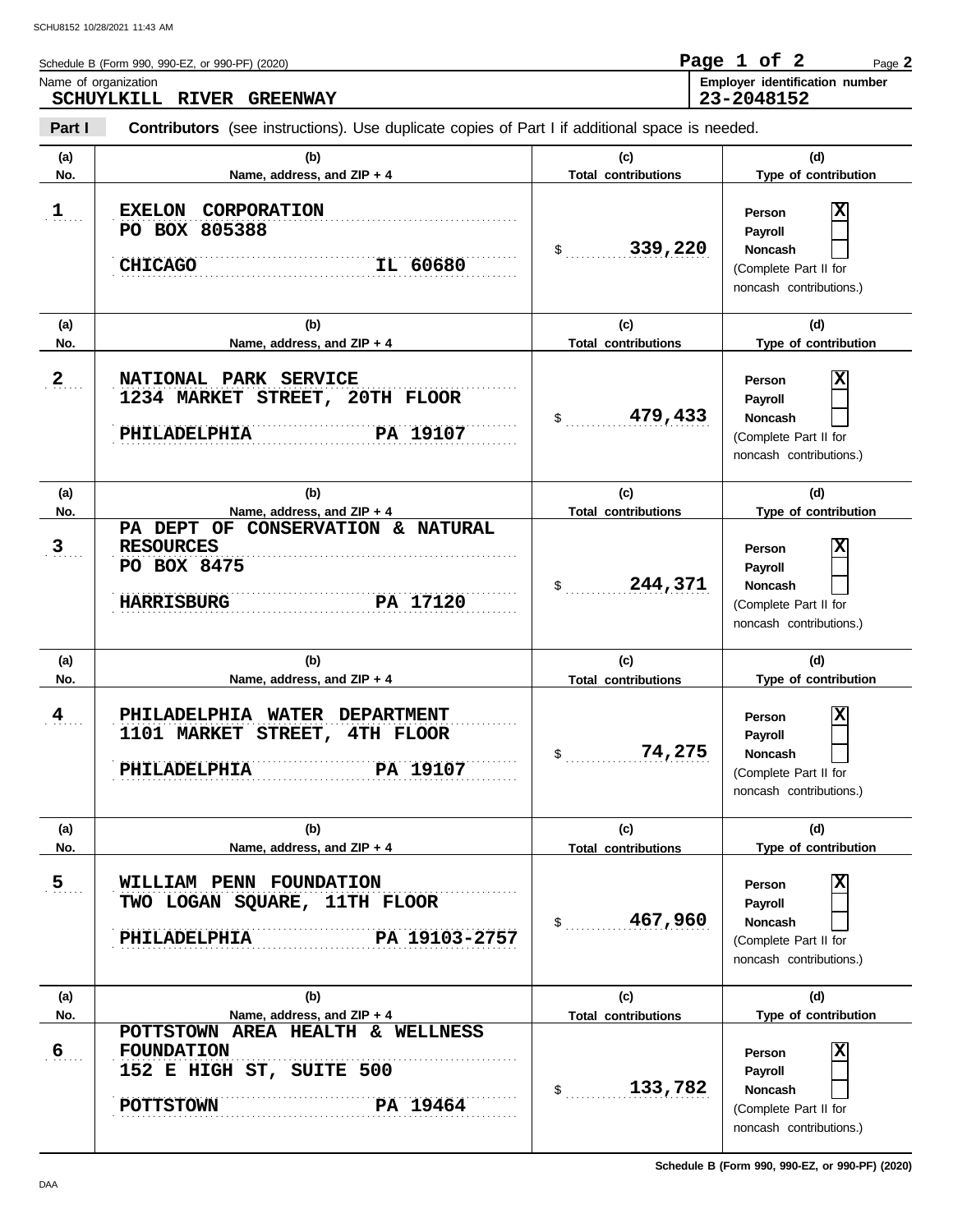| Schedule B (Form 990, 990-EZ, or 990-PF) (2020)   | Page 2 of 2 |  | Page 2                                |
|---------------------------------------------------|-------------|--|---------------------------------------|
| Name of organization<br>SCHUYLKILL RIVER GREENWAY | 23-2048152  |  | <b>Employer identification number</b> |
|                                                   |             |  |                                       |

**Part I Contributors** (see instructions). Use duplicate copies of Part I if additional space is needed.

| (a)<br>No. | (b)<br>Name, address, and ZIP + 4                                                  | (c)<br><b>Total contributions</b> | (d)<br>Type of contribution                                                                  |
|------------|------------------------------------------------------------------------------------|-----------------------------------|----------------------------------------------------------------------------------------------|
| 7          | SCHUYLKILL HEADWATERS<br>PO BOX 1385<br>PA 17901<br><b>POTTSVILLE</b>              | 74,275<br>$\sim$                  | X<br>Person<br>Payroll<br>Noncash<br>(Complete Part II for<br>noncash contributions.)        |
| (a)<br>No. | (b)<br>Name, address, and ZIP + 4                                                  | (c)<br><b>Total contributions</b> | (d)<br>Type of contribution                                                                  |
| 8          | U.S. SMALL BUSINESS ASSOCIATION<br>409 3RD ST, SW<br>DC 20416<br><b>WASHINGTON</b> | 110,900<br>\$                     | X<br>Person<br>Payroll<br><b>Noncash</b><br>(Complete Part II for<br>noncash contributions.) |
| (a)        | (b)                                                                                | (c)                               | (d)                                                                                          |
| No.        | Name, address, and ZIP + 4                                                         | <b>Total contributions</b>        | Type of contribution                                                                         |
|            |                                                                                    | $\$\$                             | Person<br>Payroll<br><b>Noncash</b><br>(Complete Part II for<br>noncash contributions.)      |
| (a)<br>No. | (b)<br>Name, address, and ZIP + 4                                                  | (c)<br><b>Total contributions</b> | (d)<br>Type of contribution                                                                  |
|            |                                                                                    | \$                                | Person<br>Payroll<br><b>Noncash</b><br>(Complete Part II for<br>noncash contributions.)      |
| (a)        | (b)                                                                                | (c)                               | (d)                                                                                          |
| No.        | Name, address, and ZIP + 4                                                         | <b>Total contributions</b>        | Type of contribution                                                                         |
|            |                                                                                    | $$^{\circ}$                       | Person<br>Payroll<br>Noncash<br>(Complete Part II for<br>noncash contributions.)             |
| (a)        | (b)                                                                                | (c)                               | (d)                                                                                          |
| No.        | Name, address, and ZIP + 4                                                         | <b>Total contributions</b>        | Type of contribution                                                                         |
|            |                                                                                    | \$                                | Person<br>Payroll<br>Noncash<br>(Complete Part II for<br>noncash contributions.)             |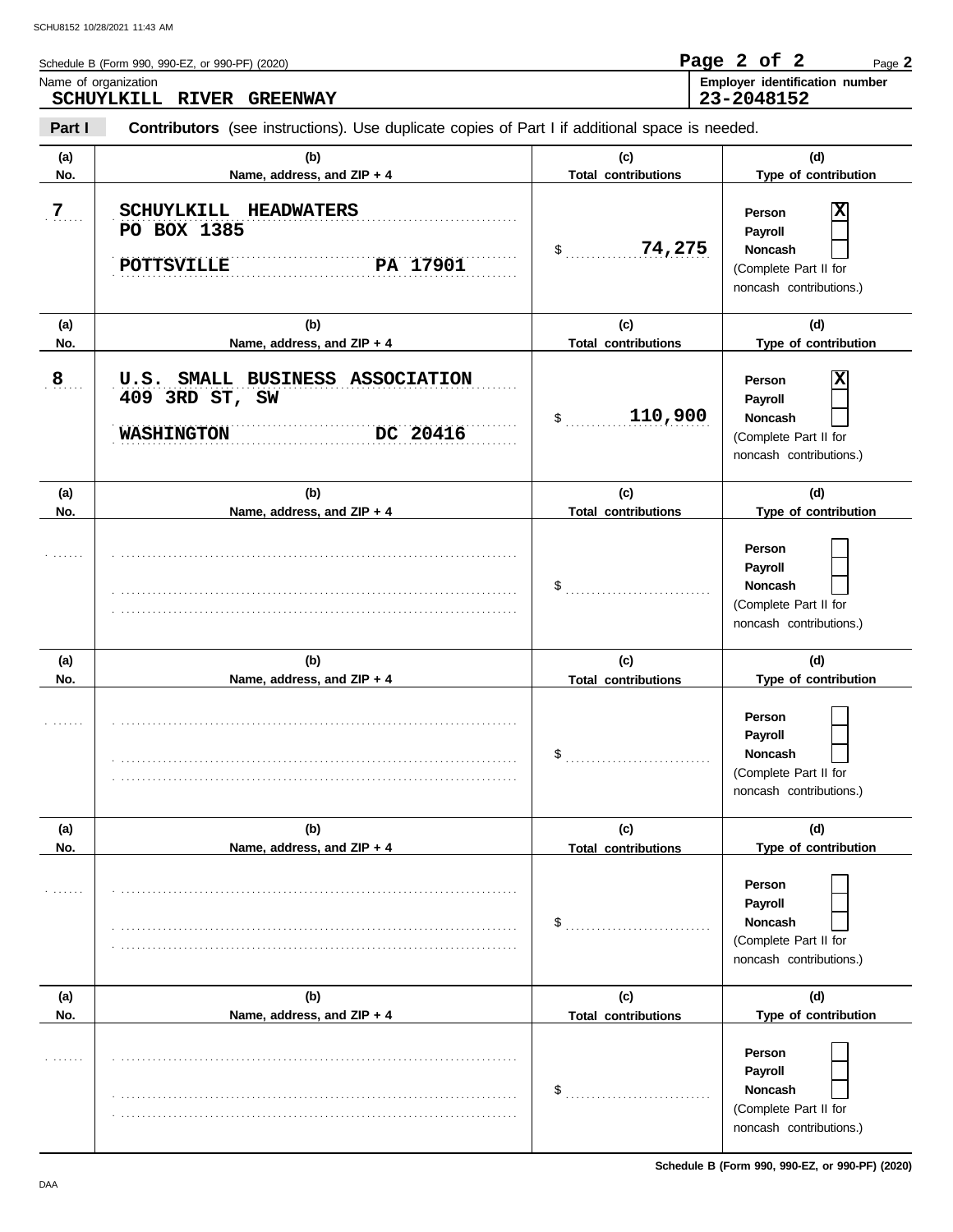| <b>SCHEDULE C</b>                                                                                                                                             |                                                                                                                                                                                                                                                                                                     | <b>Political Campaign and Lobbying Activities</b> |           |                                                                             | OMB No. 1545-0047                                                                                                                                           |  |  |  |  |  |
|---------------------------------------------------------------------------------------------------------------------------------------------------------------|-----------------------------------------------------------------------------------------------------------------------------------------------------------------------------------------------------------------------------------------------------------------------------------------------------|---------------------------------------------------|-----------|-----------------------------------------------------------------------------|-------------------------------------------------------------------------------------------------------------------------------------------------------------|--|--|--|--|--|
| (Form 990 or 990-EZ)                                                                                                                                          |                                                                                                                                                                                                                                                                                                     |                                                   |           |                                                                             |                                                                                                                                                             |  |  |  |  |  |
| For Organizations Exempt From Income Tax Under section 501(c) and section 527<br><b>Open to Public</b><br>La Complete if the organization is described below. |                                                                                                                                                                                                                                                                                                     |                                                   |           |                                                                             |                                                                                                                                                             |  |  |  |  |  |
| Department of the Treasury<br>Internal Revenue Service                                                                                                        | L1 Attach to Form 990 or Form 990-EZ.<br>Inspection<br><b>u</b> Go to www.irs.gov/Form990 for instructions and the latest information.                                                                                                                                                              |                                                   |           |                                                                             |                                                                                                                                                             |  |  |  |  |  |
|                                                                                                                                                               | If the organization answered "Yes," on Form 990, Part IV, line 3, or Form 990-EZ, Part V, line 46 (Political Campaign Activities), then                                                                                                                                                             |                                                   |           |                                                                             |                                                                                                                                                             |  |  |  |  |  |
|                                                                                                                                                               | • Section 501(c)(3) organizations: Complete Parts I-A and B. Do not complete Part I-C.                                                                                                                                                                                                              |                                                   |           |                                                                             |                                                                                                                                                             |  |  |  |  |  |
|                                                                                                                                                               | • Section 501(c) (other than section 501(c)(3)) organizations: Complete Parts I-A and C below. Do not complete Part I-B.                                                                                                                                                                            |                                                   |           |                                                                             |                                                                                                                                                             |  |  |  |  |  |
| • Section 527 organizations: Complete Part I-A only.                                                                                                          |                                                                                                                                                                                                                                                                                                     |                                                   |           |                                                                             |                                                                                                                                                             |  |  |  |  |  |
|                                                                                                                                                               | If the organization answered "Yes," on Form 990, Part IV, line 4, or Form 990-EZ, Part VI, line 47 (Lobbying Activities), then<br>• Section 501(c)(3) organizations that have filed Form 5768 (election under section 501(h)): Complete Part II-A. Do not complete Part II-B.                       |                                                   |           |                                                                             |                                                                                                                                                             |  |  |  |  |  |
|                                                                                                                                                               |                                                                                                                                                                                                                                                                                                     |                                                   |           |                                                                             |                                                                                                                                                             |  |  |  |  |  |
|                                                                                                                                                               | • Section 501(c)(3) organizations that have NOT filed Form 5768 (election under section 501(h)): Complete Part II-B. Do not complete Part II-A.<br>If the organization answered "Yes," on Form 990, Part IV, line 5 (Proxy Tax) (See separate instructions) or Form 990-EZ, Part V, line 35c (Proxy |                                                   |           |                                                                             |                                                                                                                                                             |  |  |  |  |  |
| Tax) (See separate instructions), then                                                                                                                        |                                                                                                                                                                                                                                                                                                     |                                                   |           |                                                                             |                                                                                                                                                             |  |  |  |  |  |
|                                                                                                                                                               | • Section 501(c)(4), (5), or (6) organizations: Complete Part III.                                                                                                                                                                                                                                  |                                                   |           |                                                                             |                                                                                                                                                             |  |  |  |  |  |
|                                                                                                                                                               | Name of organization  SCHUYLKILL  RIVER  GREENWAY                                                                                                                                                                                                                                                   |                                                   |           |                                                                             | Employer identification number                                                                                                                              |  |  |  |  |  |
|                                                                                                                                                               | <b>ASSOCIATION</b>                                                                                                                                                                                                                                                                                  |                                                   |           | 23-2048152                                                                  |                                                                                                                                                             |  |  |  |  |  |
| Part I-A                                                                                                                                                      | Complete if the organization is exempt under section 501(c) or is a section 527 organization.                                                                                                                                                                                                       |                                                   |           |                                                                             |                                                                                                                                                             |  |  |  |  |  |
| $\mathbf 1$                                                                                                                                                   | Provide a description of the organization's direct and indirect political campaign activities in Part IV. (See instructions for                                                                                                                                                                     |                                                   |           |                                                                             |                                                                                                                                                             |  |  |  |  |  |
| definition of "political campaign activities")                                                                                                                |                                                                                                                                                                                                                                                                                                     |                                                   |           |                                                                             |                                                                                                                                                             |  |  |  |  |  |
| 2                                                                                                                                                             |                                                                                                                                                                                                                                                                                                     |                                                   |           |                                                                             |                                                                                                                                                             |  |  |  |  |  |
| $\mathbf{3}$<br>Part I-B                                                                                                                                      | Complete if the organization is exempt under section $501(c)(3)$ .                                                                                                                                                                                                                                  |                                                   |           |                                                                             |                                                                                                                                                             |  |  |  |  |  |
| 1                                                                                                                                                             | Enter the amount of any excise tax incurred by the organization under section 4955                                                                                                                                                                                                                  |                                                   |           |                                                                             |                                                                                                                                                             |  |  |  |  |  |
| 2                                                                                                                                                             |                                                                                                                                                                                                                                                                                                     |                                                   |           |                                                                             | $\mathbf{u}$ \$                                                                                                                                             |  |  |  |  |  |
| 3                                                                                                                                                             |                                                                                                                                                                                                                                                                                                     |                                                   |           |                                                                             | Yes<br><b>No</b>                                                                                                                                            |  |  |  |  |  |
| 4a Was a correction made?                                                                                                                                     |                                                                                                                                                                                                                                                                                                     |                                                   |           |                                                                             | Yes<br>No                                                                                                                                                   |  |  |  |  |  |
| <b>b</b> If "Yes," describe in Part IV.                                                                                                                       |                                                                                                                                                                                                                                                                                                     |                                                   |           |                                                                             |                                                                                                                                                             |  |  |  |  |  |
| Part I-C                                                                                                                                                      | Complete if the organization is exempt under section $501(c)$ , except section $501(c)(3)$ .                                                                                                                                                                                                        |                                                   |           |                                                                             |                                                                                                                                                             |  |  |  |  |  |
| 1<br>activities                                                                                                                                               | Enter the amount directly expended by the filing organization for section 527 exempt function                                                                                                                                                                                                       |                                                   |           |                                                                             |                                                                                                                                                             |  |  |  |  |  |
| 2                                                                                                                                                             | Enter the amount of the filing organization's funds contributed to other organizations for section                                                                                                                                                                                                  |                                                   |           |                                                                             |                                                                                                                                                             |  |  |  |  |  |
| 527 exempt function activities<br>3                                                                                                                           | Total exempt function expenditures. Add lines 1 and 2. Enter here and on Form 1120-POL,                                                                                                                                                                                                             |                                                   |           |                                                                             |                                                                                                                                                             |  |  |  |  |  |
| line 17b                                                                                                                                                      |                                                                                                                                                                                                                                                                                                     |                                                   |           |                                                                             |                                                                                                                                                             |  |  |  |  |  |
|                                                                                                                                                               |                                                                                                                                                                                                                                                                                                     |                                                   |           | $\mathbf{u}$ \$                                                             | Yes<br>No                                                                                                                                                   |  |  |  |  |  |
|                                                                                                                                                               | Enter the names, addresses and employer identification number (EIN) of all section 527 political organizations to which the filing                                                                                                                                                                  |                                                   |           |                                                                             |                                                                                                                                                             |  |  |  |  |  |
|                                                                                                                                                               | organization made payments. For each organization listed, enter the amount paid from the filing organization's funds. Also enter                                                                                                                                                                    |                                                   |           |                                                                             |                                                                                                                                                             |  |  |  |  |  |
|                                                                                                                                                               | the amount of political contributions received that were promptly and directly delivered to a separate political organization, such                                                                                                                                                                 |                                                   |           |                                                                             |                                                                                                                                                             |  |  |  |  |  |
|                                                                                                                                                               | as a separate segregated fund or a political action committee (PAC). If additional space is needed, provide information in Part IV.                                                                                                                                                                 |                                                   |           |                                                                             |                                                                                                                                                             |  |  |  |  |  |
|                                                                                                                                                               | (a) Name                                                                                                                                                                                                                                                                                            | (b) Address                                       | $(c)$ EIN | (d) Amount paid from<br>filing organization's<br>funds. If none, enter -0-. | (e) Amount of political<br>contributions received and<br>promptly and directly<br>delivered to a separate<br>political organization.<br>If none, enter -0-. |  |  |  |  |  |
| (1)                                                                                                                                                           |                                                                                                                                                                                                                                                                                                     |                                                   |           |                                                                             |                                                                                                                                                             |  |  |  |  |  |
| (2)                                                                                                                                                           |                                                                                                                                                                                                                                                                                                     |                                                   |           |                                                                             |                                                                                                                                                             |  |  |  |  |  |
| (3)                                                                                                                                                           |                                                                                                                                                                                                                                                                                                     |                                                   |           |                                                                             |                                                                                                                                                             |  |  |  |  |  |
| (4)                                                                                                                                                           |                                                                                                                                                                                                                                                                                                     |                                                   |           |                                                                             |                                                                                                                                                             |  |  |  |  |  |
| (5)                                                                                                                                                           |                                                                                                                                                                                                                                                                                                     |                                                   |           |                                                                             |                                                                                                                                                             |  |  |  |  |  |
| (6)                                                                                                                                                           |                                                                                                                                                                                                                                                                                                     |                                                   |           |                                                                             |                                                                                                                                                             |  |  |  |  |  |

**For Paperwork Reduction Act Notice, see the Instructions for Form 990 or 990-EZ.**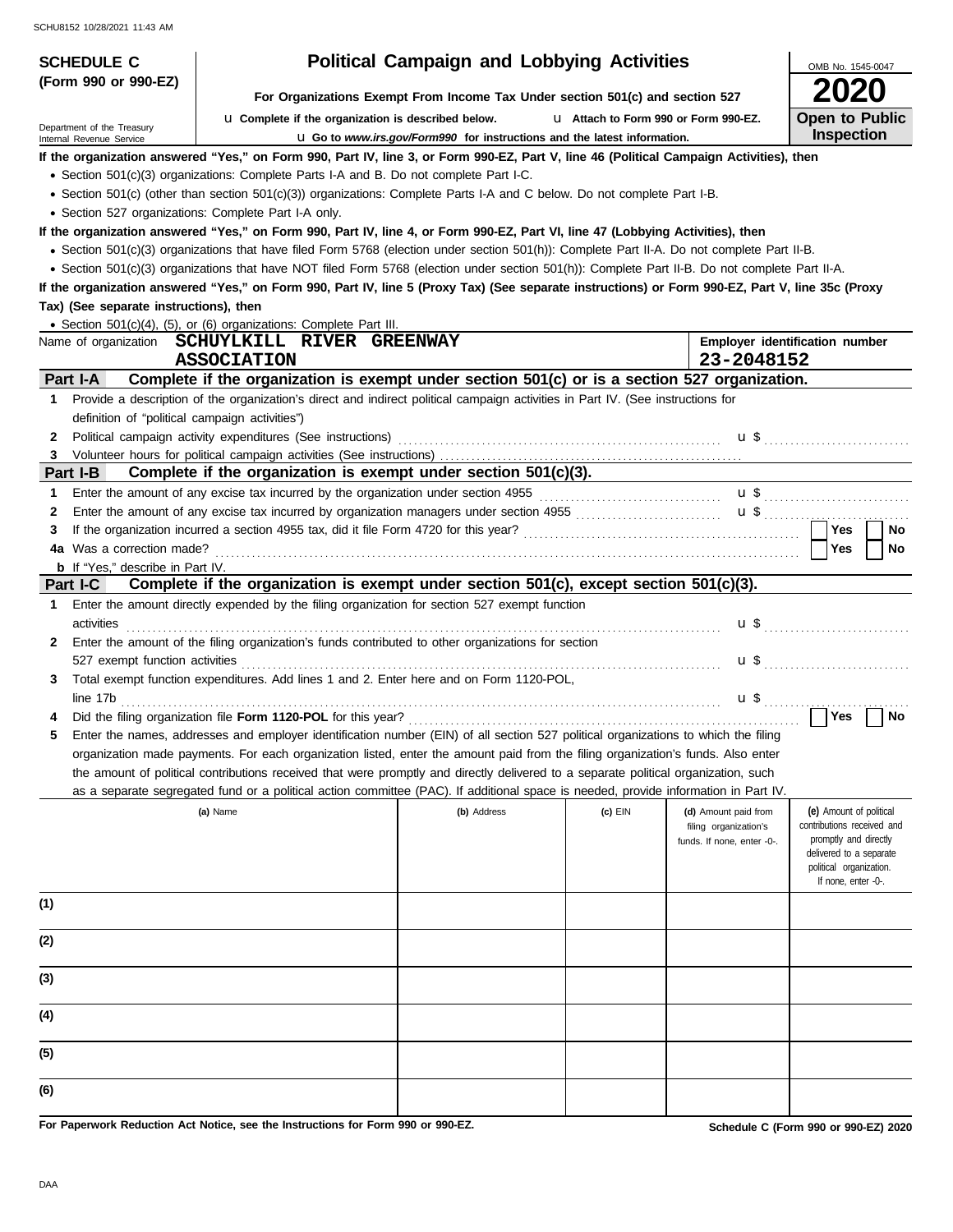|   |                      | Schedule C (Form 990 or 990-EZ) 2020 SCHUYLKILL RIVER GREENWAY                                                |                                        |                               |                                                                                  | 23-2048152                                                                                                          | Page 2         |  |  |  |
|---|----------------------|---------------------------------------------------------------------------------------------------------------|----------------------------------------|-------------------------------|----------------------------------------------------------------------------------|---------------------------------------------------------------------------------------------------------------------|----------------|--|--|--|
|   | Part II-A            |                                                                                                               |                                        |                               |                                                                                  | Complete if the organization is exempt under section 501(c)(3) and filed Form 5768 (election under                  |                |  |  |  |
|   |                      | section $501(h)$ ).                                                                                           |                                        |                               |                                                                                  |                                                                                                                     |                |  |  |  |
|   | A Check $\mathbf{u}$ |                                                                                                               |                                        |                               |                                                                                  | if the filing organization belongs to an affiliated group (and list in Part IV each affiliated group member's name, |                |  |  |  |
|   |                      |                                                                                                               |                                        |                               | address, EIN, expenses, and share of excess lobbying expenditures).              |                                                                                                                     |                |  |  |  |
| в | Check                | $\mathbf{u}$                                                                                                  |                                        |                               | if the filing organization checked box A and "limited control" provisions apply. |                                                                                                                     |                |  |  |  |
|   |                      |                                                                                                               | <b>Limits on Lobbying Expenditures</b> |                               |                                                                                  | (a) Filing                                                                                                          | (b) Affiliated |  |  |  |
|   |                      | (The term "expenditures" means amounts paid or incurred.)                                                     |                                        |                               |                                                                                  | organization's totals                                                                                               | group totals   |  |  |  |
|   |                      | 1a Total lobbying expenditures to influence public opinion (grassroots lobbying) [[[[[[[[[[[[[[[[[[[[[[[[[[[[ |                                        |                               |                                                                                  |                                                                                                                     |                |  |  |  |
|   |                      | Total lobbying expenditures to influence a legislative body (direct lobbying) [[[[[[[[[[[[[[[[[[[[[[          |                                        |                               |                                                                                  |                                                                                                                     |                |  |  |  |
|   |                      |                                                                                                               |                                        |                               |                                                                                  |                                                                                                                     |                |  |  |  |
|   |                      | d Other exempt purpose expenditures                                                                           |                                        |                               |                                                                                  |                                                                                                                     |                |  |  |  |
|   |                      |                                                                                                               |                                        |                               |                                                                                  |                                                                                                                     |                |  |  |  |
|   |                      | f Lobbying nontaxable amount. Enter the amount from the following table in both                               |                                        |                               |                                                                                  |                                                                                                                     |                |  |  |  |
|   | columns.             |                                                                                                               |                                        |                               |                                                                                  |                                                                                                                     |                |  |  |  |
|   |                      | If the amount on line 1e, column (a) or (b) is:                                                               |                                        |                               | The lobbying nontaxable amount is:                                               |                                                                                                                     |                |  |  |  |
|   |                      | Not over \$500,000                                                                                            |                                        | 20% of the amount on line 1e. |                                                                                  |                                                                                                                     |                |  |  |  |
|   |                      | Over \$500,000 but not over \$1,000,000                                                                       |                                        |                               | \$100,000 plus 15% of the excess over \$500,000.                                 |                                                                                                                     |                |  |  |  |
|   |                      | Over \$1,000,000 but not over \$1,500,000                                                                     |                                        |                               | \$175,000 plus 10% of the excess over \$1,000,000.                               |                                                                                                                     |                |  |  |  |
|   |                      | Over \$1,500,000 but not over \$17,000,000                                                                    |                                        |                               | \$225,000 plus 5% of the excess over \$1,500,000.                                |                                                                                                                     |                |  |  |  |
|   |                      | Over \$17,000,000                                                                                             | \$1.000.000.                           |                               |                                                                                  |                                                                                                                     |                |  |  |  |
|   |                      |                                                                                                               |                                        |                               |                                                                                  |                                                                                                                     |                |  |  |  |
|   |                      |                                                                                                               |                                        |                               |                                                                                  |                                                                                                                     |                |  |  |  |
|   |                      | <i>i</i> Subtract line 1f from line 1c. If zero or less, enter -0-                                            |                                        |                               |                                                                                  |                                                                                                                     |                |  |  |  |
|   |                      | j If there is an amount other than zero on either line 1h or line 1i, did the organization file Form 4720     |                                        |                               |                                                                                  |                                                                                                                     |                |  |  |  |

reporting section 4911 tax for this year? . . . . . . . . . . . . . . . . . . . . . . . . . . . . . . . . . . . . . . . . . . . . . . . . . . . . . . . . . . . . . . . . . . . . . . . . . . . . . . . . . . . . . . . . . . . . . . . . **Yes No**

**4-Year Averaging Period Under Section 501(h)**

## **(Some organizations that made a section 501(h) election do not have to complete all of the five columns below. See the separate instructions for lines 2a through 2f.)**

| Lobbying Expenditures During 4-Year Averaging Period                                   |          |          |            |            |           |  |  |
|----------------------------------------------------------------------------------------|----------|----------|------------|------------|-----------|--|--|
| Calendar year (or fiscal year<br>beginning in)                                         | (a) 2017 | (b) 2018 | $(c)$ 2019 | $(d)$ 2020 | (e) Total |  |  |
| 2a Lobbying nontaxable amount                                                          |          |          |            |            |           |  |  |
| <b>b</b> Lobbying ceiling amount<br>$(150\% \text{ of line } 2a, \text{ column } (e))$ |          |          |            |            |           |  |  |
| c Total lobbying expenditures                                                          |          |          |            |            |           |  |  |
| <b>d</b> Grassroots nontaxable amount                                                  |          |          |            |            |           |  |  |
| e Grassroots ceiling amount<br>$(150\% \text{ of line } 2d, \text{ column } (e))$      |          |          |            |            |           |  |  |
| f Grassroots lobbying expenditures                                                     |          |          |            |            |           |  |  |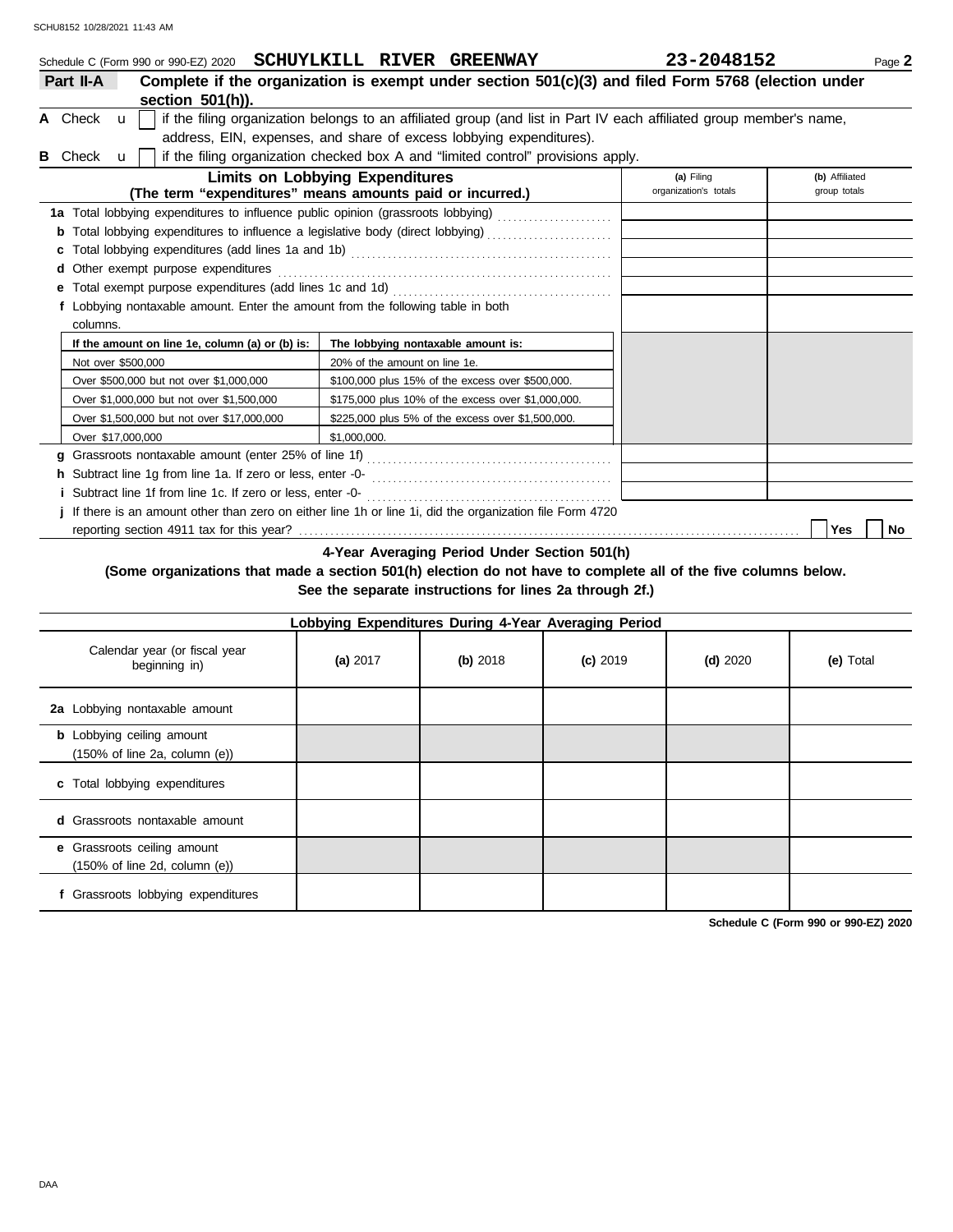|    | Schedule C (Form 990 or 990-EZ) 2020 SCHUYLKILL RIVER GREENWAY<br>Complete if the organization is exempt under section 501(c)(3) and has NOT filed Form 5768<br>Part II-B<br>(election under section 501(h)).                                                  |             | 23-2048152  |                         | Page 3 |
|----|----------------------------------------------------------------------------------------------------------------------------------------------------------------------------------------------------------------------------------------------------------------|-------------|-------------|-------------------------|--------|
|    |                                                                                                                                                                                                                                                                |             | (a)         | (b)                     |        |
|    | For each "Yes," response on lines 1a through 1i below, provide in Part IV a detailed<br>description of the lobbying activity.                                                                                                                                  | Yes         | No          | Amount                  |        |
|    | 1 During the year, did the filing organization attempt to influence foreign, national, state, or local                                                                                                                                                         |             |             |                         |        |
|    | legislation, including any attempt to influence public opinion on a legislative matter or<br>referendum, through the use of:                                                                                                                                   |             |             |                         |        |
|    | a Volunteers?                                                                                                                                                                                                                                                  |             | X           |                         |        |
|    | <b>b</b> Paid staff or management (include compensation in expenses reported on lines 1c through 1i)?                                                                                                                                                          |             | X           |                         |        |
|    | Media advertisements?                                                                                                                                                                                                                                          |             | X<br>X      |                         |        |
|    | e Publications, or published or broadcast statements?                                                                                                                                                                                                          |             | X           |                         |        |
|    | f Grants to other organizations for lobbying purposes?                                                                                                                                                                                                         |             | $\mathbf x$ |                         |        |
|    |                                                                                                                                                                                                                                                                | $\mathbf x$ |             |                         | 1,859  |
|    | h Rallies, demonstrations, seminars, conventions, speeches, lectures, or any similar means?                                                                                                                                                                    |             | $\mathbf x$ |                         |        |
|    | <i>i</i> Other activities?                                                                                                                                                                                                                                     |             | X           |                         |        |
|    | j Total. Add lines 1c through 1i entertainment contracts and the form of the contract of the contract of the contract of the contract of the contract of the contract of the contract of the contract of the contract of the c                                 |             |             |                         | 1,859  |
|    |                                                                                                                                                                                                                                                                |             | X           |                         |        |
|    | <b>b</b> If "Yes," enter the amount of any tax incurred under section 4912                                                                                                                                                                                     |             |             |                         |        |
|    | c If "Yes," enter the amount of any tax incurred by organization managers under section 4912                                                                                                                                                                   |             |             |                         |        |
|    | Complete if the organization is exempt under section 501(c)(4), section 501(c)(5), or section<br>Part III-A<br>$501(c)(6)$ .                                                                                                                                   |             |             |                         |        |
|    |                                                                                                                                                                                                                                                                |             |             | Yes                     | No     |
| 1. | Were substantially all (90% or more) dues received nondeductible by members?                                                                                                                                                                                   |             |             | 1                       |        |
| 2  | Did the organization make only in-house lobbying expenditures of \$2,000 or less?                                                                                                                                                                              |             |             | $\mathbf{2}$            |        |
| 3  | Did the organization agree to carry over lobbying and political campaign activity expenditures from the prior year?                                                                                                                                            |             |             | $\overline{\mathbf{3}}$ |        |
|    | Complete if the organization is exempt under section 501(c)(4), section 501(c)(5), or section<br>Part III-B<br>501(c)(6) and if either (a) BOTH Part III-A, lines 1 and 2, are answered "No" OR (b) Part III-A, line 3, is<br>answered "Yes."                  |             |             |                         |        |
| 1  | Dues, assessments and similar amounts from members                                                                                                                                                                                                             |             | 1           |                         |        |
| 2  | Section 162(e) nondeductible lobbying and political expenditures (do not include amounts of                                                                                                                                                                    |             |             |                         |        |
|    | political expenses for which the section 527(f) tax was paid).                                                                                                                                                                                                 |             |             |                         |        |
| a  | Current year                                                                                                                                                                                                                                                   |             | 2a          |                         |        |
|    | <b>b</b> Carryover from last year                                                                                                                                                                                                                              |             | 2b          |                         |        |
| c  | Total                                                                                                                                                                                                                                                          |             | 2c          |                         |        |
| 4  | Aggregate amount reported in section 6033(e)(1)(A) notices of nondeductible section 162(e) dues<br>If notices were sent and the amount on line 2c exceeds the amount on line 3, what portion of the                                                            |             | 3           |                         |        |
|    | excess does the organization agree to carryover to the reasonable estimate of nondeductible lobbying                                                                                                                                                           |             |             |                         |        |
|    | and political expenditure next year?                                                                                                                                                                                                                           |             | 4           |                         |        |
| 5  |                                                                                                                                                                                                                                                                |             | 5           |                         |        |
|    | Part IV<br>Supplemental Information                                                                                                                                                                                                                            |             |             |                         |        |
|    | Provide the descriptions required for Part I-A, line 1; Part I-B, line 4; Part I-C, line 5; Part II-A (affiliated group list); Part II-A, lines 1 and<br>2 (See instructions); and Part II-B, line 1. Also, complete this part for any additional information. |             |             |                         |        |
|    |                                                                                                                                                                                                                                                                |             |             |                         |        |
|    |                                                                                                                                                                                                                                                                |             |             |                         |        |
|    |                                                                                                                                                                                                                                                                |             |             |                         |        |
|    |                                                                                                                                                                                                                                                                |             |             |                         |        |
|    |                                                                                                                                                                                                                                                                |             |             |                         |        |

. . . . . . . . . . . . . . . . . . . . . . . . . . . . . . . . . . . . . . . . . . . . . . . . . . . . . . . . . . . . . . . . . . . . . . . . . . . . . . . . . . . . . . . . . . . . . . . . . . . . . . . . . . . . . . . . . . . . . . . . . . . . . . . . . . . . . . . . . . . . . . . . . . . . . . . . . . . . . . . . . . . . . .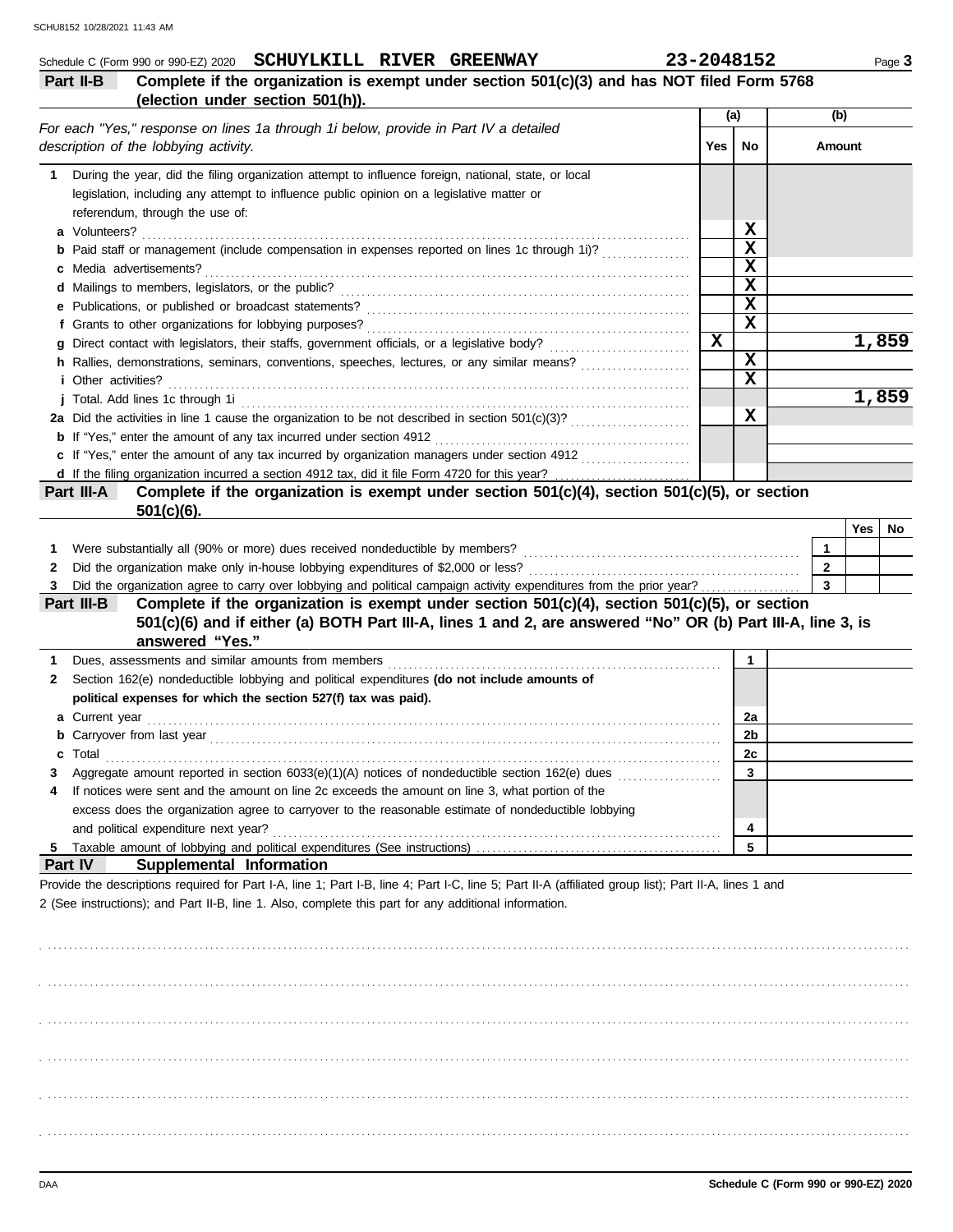|  |                                                                |  | 23-2048152 | Page 4 |
|--|----------------------------------------------------------------|--|------------|--------|
|  | Schedule C (Form 990 or 990-EZ) 2020 SCHUYLKILL RIVER GREENWAY |  |            |        |
|  |                                                                |  |            |        |
|  |                                                                |  |            |        |
|  |                                                                |  |            |        |
|  |                                                                |  |            |        |
|  |                                                                |  |            |        |
|  |                                                                |  |            |        |
|  |                                                                |  |            |        |
|  |                                                                |  |            |        |
|  |                                                                |  |            |        |
|  |                                                                |  |            |        |
|  |                                                                |  |            |        |
|  |                                                                |  |            |        |
|  |                                                                |  |            |        |
|  |                                                                |  |            |        |
|  |                                                                |  |            |        |
|  |                                                                |  |            |        |
|  |                                                                |  |            |        |
|  |                                                                |  |            |        |
|  |                                                                |  |            |        |
|  |                                                                |  |            |        |
|  |                                                                |  |            |        |
|  |                                                                |  |            |        |
|  |                                                                |  |            |        |
|  |                                                                |  |            |        |
|  |                                                                |  |            |        |
|  |                                                                |  |            |        |
|  |                                                                |  |            |        |
|  |                                                                |  |            |        |
|  |                                                                |  |            |        |
|  |                                                                |  |            |        |
|  |                                                                |  |            |        |
|  |                                                                |  |            |        |
|  |                                                                |  |            |        |
|  |                                                                |  |            |        |
|  |                                                                |  |            |        |
|  |                                                                |  |            |        |
|  |                                                                |  |            |        |
|  |                                                                |  |            |        |
|  |                                                                |  |            |        |
|  |                                                                |  |            |        |
|  |                                                                |  |            |        |
|  |                                                                |  |            |        |
|  |                                                                |  |            |        |
|  |                                                                |  |            |        |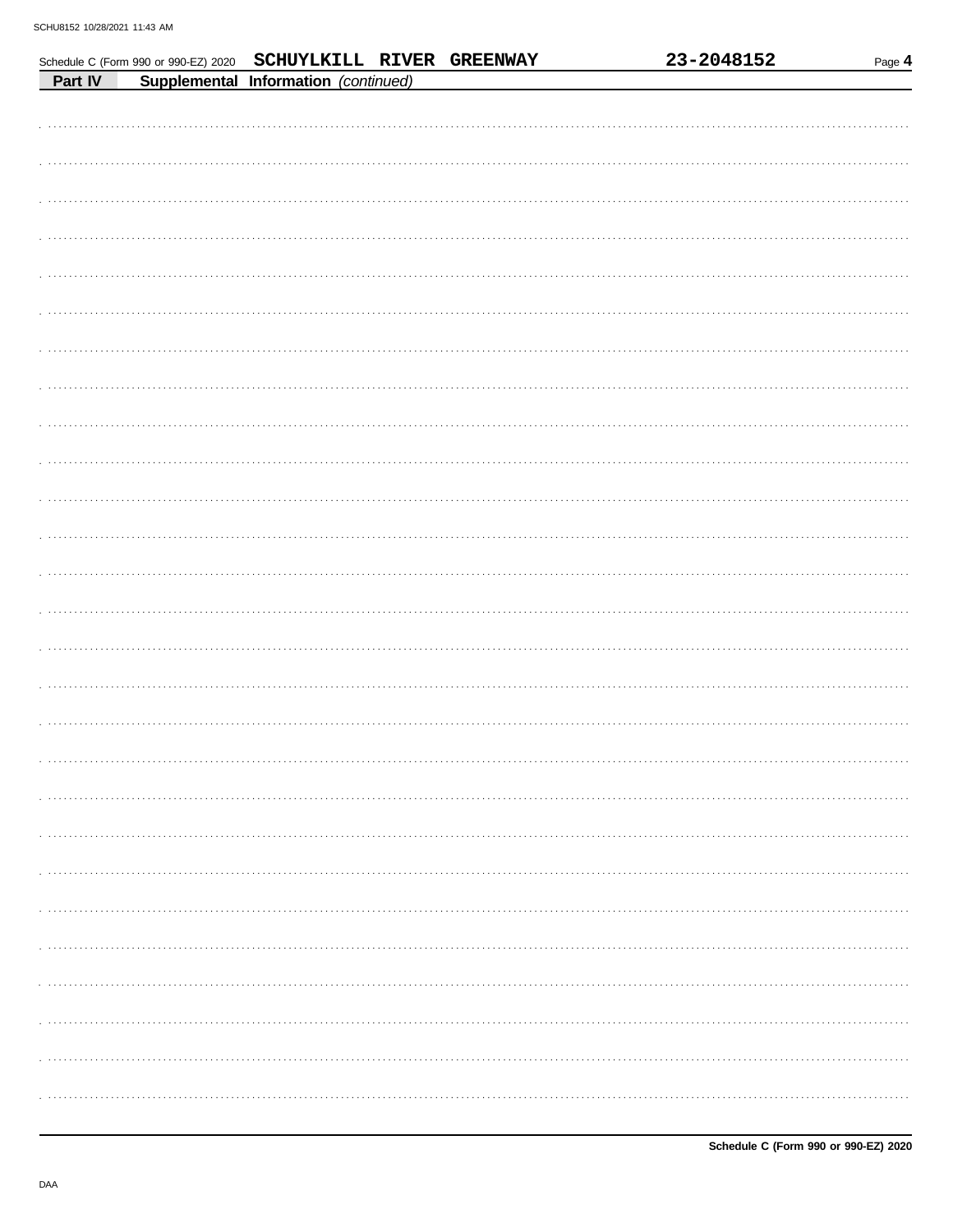|              | SCHU8152 10/28/2021 11:43 AM                                |                                                                                                                                                                                                                  |                                                                                                        |                                |                                 |
|--------------|-------------------------------------------------------------|------------------------------------------------------------------------------------------------------------------------------------------------------------------------------------------------------------------|--------------------------------------------------------------------------------------------------------|--------------------------------|---------------------------------|
|              | <b>SCHEDULE D</b>                                           |                                                                                                                                                                                                                  | <b>Supplemental Financial Statements</b><br>u Complete if the organization answered "Yes" on Form 990, |                                | OMB No. 1545-0047               |
| (Form 990)   |                                                             |                                                                                                                                                                                                                  |                                                                                                        |                                |                                 |
|              | Department of the Treasury                                  |                                                                                                                                                                                                                  | Part IV, line 6, 7, 8, 9, 10, 11a, 11b, 11c, 11d, 11e, 11f, 12a, or 12b.<br>La Attach to Form 990.     |                                | Open to Public                  |
|              | Internal Revenue Service                                    |                                                                                                                                                                                                                  | <b>u</b> Go to <i>www.irs.gov/Form990</i> for instructions and the latest information.                 |                                | Inspection                      |
|              | Name of the organization                                    | SCHUYLKILL RIVER GREENWAY                                                                                                                                                                                        |                                                                                                        | Employer identification number |                                 |
|              | <b>ASSOCIATION</b>                                          |                                                                                                                                                                                                                  |                                                                                                        | 23-2048152                     |                                 |
|              | Part I                                                      | Organizations Maintaining Donor Advised Funds or Other Similar Funds or Accounts.                                                                                                                                |                                                                                                        |                                |                                 |
|              |                                                             | Complete if the organization answered "Yes" on Form 990, Part IV, line 6.                                                                                                                                        |                                                                                                        |                                |                                 |
|              |                                                             |                                                                                                                                                                                                                  | (a) Donor advised funds                                                                                |                                | (b) Funds and other accounts    |
| 1            |                                                             |                                                                                                                                                                                                                  |                                                                                                        |                                |                                 |
| $\mathbf{2}$ |                                                             |                                                                                                                                                                                                                  |                                                                                                        |                                |                                 |
| 3            |                                                             |                                                                                                                                                                                                                  |                                                                                                        |                                |                                 |
| 4<br>5       |                                                             | Did the organization inform all donors and donor advisors in writing that the assets held in donor advised                                                                                                       |                                                                                                        |                                |                                 |
|              |                                                             | funds are the organization's property, subject to the organization's exclusive legal control?<br>[                                                                                                               |                                                                                                        |                                | Yes<br>No                       |
| 6            |                                                             | Did the organization inform all grantees, donors, and donor advisors in writing that grant funds can be used                                                                                                     |                                                                                                        |                                |                                 |
|              |                                                             | only for charitable purposes and not for the benefit of the donor or donor advisor, or for any other purpose                                                                                                     |                                                                                                        |                                |                                 |
|              |                                                             |                                                                                                                                                                                                                  |                                                                                                        |                                | Yes<br>No                       |
|              | Part II                                                     | <b>Conservation Easements.</b>                                                                                                                                                                                   |                                                                                                        |                                |                                 |
|              |                                                             | Complete if the organization answered "Yes" on Form 990, Part IV, line 7.                                                                                                                                        |                                                                                                        |                                |                                 |
| 1            |                                                             | Purpose(s) of conservation easements held by the organization (check all that apply).                                                                                                                            |                                                                                                        |                                |                                 |
|              |                                                             | Preservation of land for public use (for example, recreation or education)                                                                                                                                       | Preservation of a historically important land area                                                     |                                |                                 |
|              | Protection of natural habitat<br>Preservation of open space |                                                                                                                                                                                                                  | Preservation of a certified historic structure                                                         |                                |                                 |
| $\mathbf{2}$ |                                                             | Complete lines 2a through 2d if the organization held a qualified conservation contribution in the form of a conservation                                                                                        |                                                                                                        |                                |                                 |
|              | easement on the last day of the tax year.                   |                                                                                                                                                                                                                  |                                                                                                        |                                | Held at the End of the Tax Year |
| а            |                                                             |                                                                                                                                                                                                                  |                                                                                                        | 2a                             |                                 |
| b            |                                                             | Total acreage restricted by conservation easements [111] [12] conservation casements [11] [12] acreage restricted by conservation easements [11] [12] acreage restricted by conservation easements [11] $\alpha$ |                                                                                                        | 2b                             |                                 |
|              |                                                             | Number of conservation easements on a certified historic structure included in (a) [11] Number of conservation                                                                                                   |                                                                                                        | 2c                             |                                 |
|              |                                                             | d Number of conservation easements included in (c) acquired after 7/25/06, and not on a                                                                                                                          |                                                                                                        |                                |                                 |
|              |                                                             | historic structure listed in the National Register                                                                                                                                                               |                                                                                                        | 2d                             |                                 |
| 3            |                                                             | Number of conservation easements modified, transferred, released, extinguished, or terminated by the organization during the                                                                                     |                                                                                                        |                                |                                 |
|              | tax year <b>u</b>                                           | Number of states where property subject to conservation easement is located <b>u</b>                                                                                                                             |                                                                                                        |                                |                                 |
|              |                                                             | Does the organization have a written policy regarding the periodic monitoring, inspection, handling of                                                                                                           |                                                                                                        |                                |                                 |
|              |                                                             |                                                                                                                                                                                                                  |                                                                                                        |                                | Yes<br>No                       |
| 6            |                                                             | Staff and volunteer hours devoted to monitoring, inspecting, handling of violations, and enforcing conservation easements during the year                                                                        |                                                                                                        |                                |                                 |
|              | u <sub></sub>                                               |                                                                                                                                                                                                                  |                                                                                                        |                                |                                 |
| 7            |                                                             | Amount of expenses incurred in monitoring, inspecting, handling of violations, and enforcing conservation easements during the year                                                                              |                                                                                                        |                                |                                 |
|              |                                                             |                                                                                                                                                                                                                  |                                                                                                        |                                |                                 |
| 8            |                                                             | Does each conservation easement reported on line 2(d) above satisfy the requirements of section 170(h)(4)(B)(i)                                                                                                  |                                                                                                        |                                |                                 |
|              |                                                             | In Part XIII, describe how the organization reports conservation easements in its revenue and expense statement and                                                                                              |                                                                                                        |                                | Yes<br>No                       |
| 9            |                                                             | balance sheet, and include, if applicable, the text of the footnote to the organization's financial statements that describes the                                                                                |                                                                                                        |                                |                                 |
|              |                                                             | organization's accounting for conservation easements.                                                                                                                                                            |                                                                                                        |                                |                                 |
|              | Part III                                                    | Organizations Maintaining Collections of Art, Historical Treasures, or Other Similar Assets.                                                                                                                     |                                                                                                        |                                |                                 |
|              |                                                             | Complete if the organization answered "Yes" on Form 990, Part IV, line 8.                                                                                                                                        |                                                                                                        |                                |                                 |
|              |                                                             | 1a If the organization elected, as permitted under FASB ASC 958, not to report in its revenue statement and balance sheet works                                                                                  |                                                                                                        |                                |                                 |
|              |                                                             | of art, historical treasures, or other similar assets held for public exhibition, education, or research in furtherance of public                                                                                |                                                                                                        |                                |                                 |
|              |                                                             | service, provide in Part XIII the text of the footnote to its financial statements that describes these items.                                                                                                   |                                                                                                        |                                |                                 |
| b            |                                                             | If the organization elected, as permitted under FASB ASC 958, to report in its revenue statement and balance sheet works of                                                                                      |                                                                                                        |                                |                                 |
|              |                                                             | art, historical treasures, or other similar assets held for public exhibition, education, or research in furtherance of public service,                                                                          |                                                                                                        |                                |                                 |
|              |                                                             | provide the following amounts relating to these items:                                                                                                                                                           |                                                                                                        |                                |                                 |
|              |                                                             |                                                                                                                                                                                                                  |                                                                                                        |                                |                                 |
| 2            |                                                             | If the organization received or held works of art, historical treasures, or other similar assets for financial gain, provide the                                                                                 |                                                                                                        |                                |                                 |
|              |                                                             | following amounts required to be reported under FASB ASC 958 relating to these items:                                                                                                                            |                                                                                                        |                                |                                 |
| а            |                                                             |                                                                                                                                                                                                                  |                                                                                                        |                                |                                 |
|              |                                                             |                                                                                                                                                                                                                  |                                                                                                        |                                |                                 |

**For Paperwork Reduction Act Notice, see the Instructions for Form 990.**<br><sub>DAA</sub>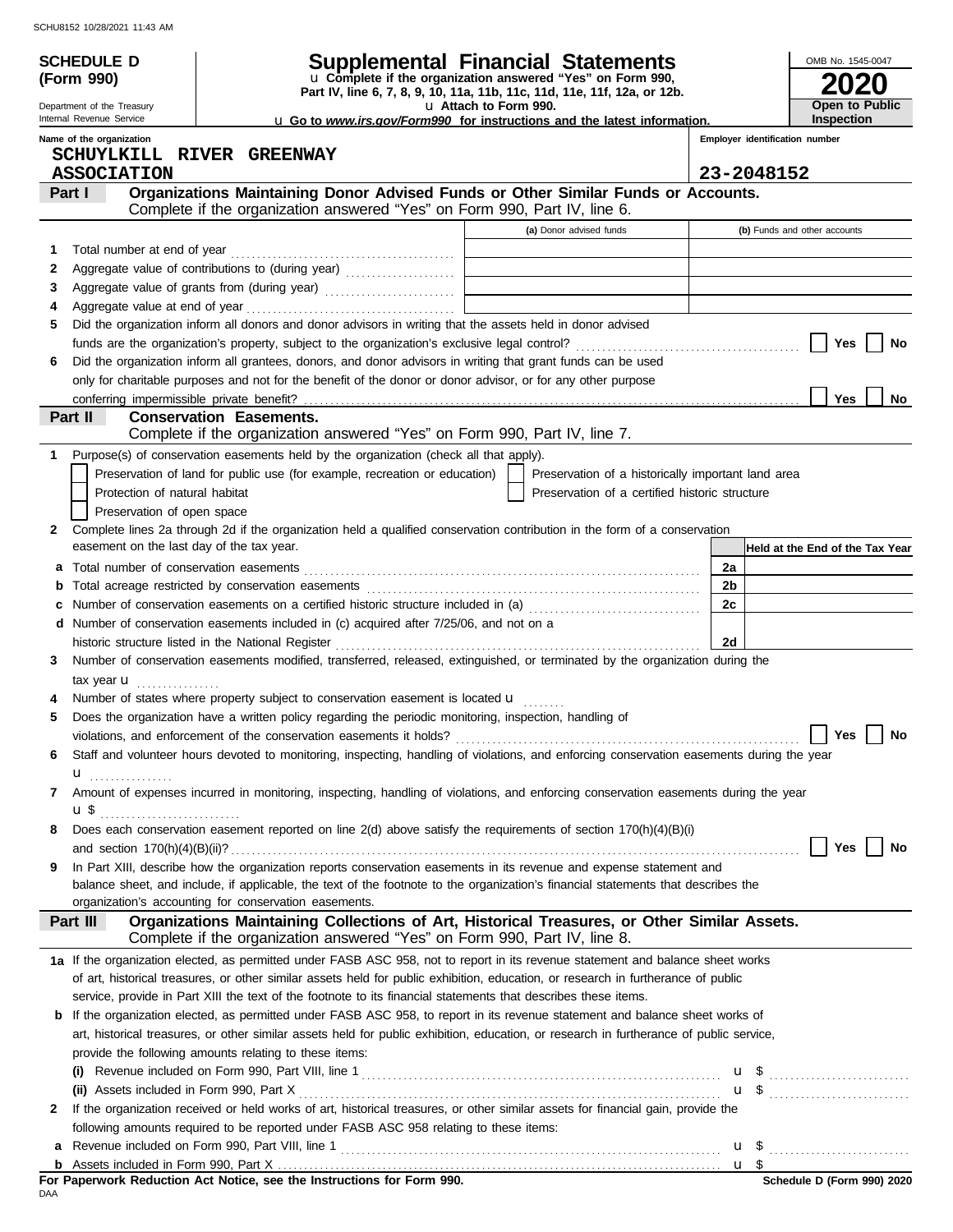|    | Schedule D (Form 990) 2020 SCHUYLKILL RIVER GREENWAY                                                                                                                                                                                                                                                                                                      |                         |                          |                    | 23-2048152      |                      |         |                     |         | Page 2 |
|----|-----------------------------------------------------------------------------------------------------------------------------------------------------------------------------------------------------------------------------------------------------------------------------------------------------------------------------------------------------------|-------------------------|--------------------------|--------------------|-----------------|----------------------|---------|---------------------|---------|--------|
| 3  | Organizations Maintaining Collections of Art, Historical Treasures, or Other Similar Assets (continued)<br>Part III<br>Using the organization's acquisition, accession, and other records, check any of the following that make significant use of its                                                                                                    |                         |                          |                    |                 |                      |         |                     |         |        |
|    | collection items (check all that apply):                                                                                                                                                                                                                                                                                                                  |                         |                          |                    |                 |                      |         |                     |         |        |
| a  | Public exhibition                                                                                                                                                                                                                                                                                                                                         | d                       | Loan or exchange program |                    |                 |                      |         |                     |         |        |
| b  | Scholarly research                                                                                                                                                                                                                                                                                                                                        | е                       |                          |                    |                 |                      |         |                     |         |        |
| c  | Preservation for future generations                                                                                                                                                                                                                                                                                                                       |                         |                          |                    |                 |                      |         |                     |         |        |
|    | Provide a description of the organization's collections and explain how they further the organization's exempt purpose in Part                                                                                                                                                                                                                            |                         |                          |                    |                 |                      |         |                     |         |        |
|    | XIII.                                                                                                                                                                                                                                                                                                                                                     |                         |                          |                    |                 |                      |         |                     |         |        |
| 5. | During the year, did the organization solicit or receive donations of art, historical treasures, or other similar                                                                                                                                                                                                                                         |                         |                          |                    |                 |                      |         | <b>Yes</b>          |         | No     |
|    | <b>Escrow and Custodial Arrangements.</b><br>Part IV                                                                                                                                                                                                                                                                                                      |                         |                          |                    |                 |                      |         |                     |         |        |
|    | Complete if the organization answered "Yes" on Form 990, Part IV, line 9, or reported an amount on Form                                                                                                                                                                                                                                                   |                         |                          |                    |                 |                      |         |                     |         |        |
|    | 990, Part X, line 21.                                                                                                                                                                                                                                                                                                                                     |                         |                          |                    |                 |                      |         |                     |         |        |
|    | 1a Is the organization an agent, trustee, custodian or other intermediary for contributions or other assets not                                                                                                                                                                                                                                           |                         |                          |                    |                 |                      |         |                     |         |        |
|    |                                                                                                                                                                                                                                                                                                                                                           |                         |                          |                    |                 |                      |         | Yes                 |         | No     |
|    | <b>b</b> If "Yes," explain the arrangement in Part XIII and complete the following table:                                                                                                                                                                                                                                                                 |                         |                          |                    |                 |                      |         |                     |         |        |
|    |                                                                                                                                                                                                                                                                                                                                                           |                         |                          |                    |                 |                      |         | Amount              |         |        |
|    | c Beginning balance <b>contract to the contract of the set of the contract of the contract of the contract of the contract of the contract of the contract of the contract of the contract of the contract of the contract of th</b>                                                                                                                      |                         |                          |                    |                 | 1c                   |         |                     |         |        |
|    |                                                                                                                                                                                                                                                                                                                                                           |                         |                          |                    |                 | 1d                   |         |                     |         |        |
| е  |                                                                                                                                                                                                                                                                                                                                                           |                         |                          |                    |                 | 1е                   |         |                     |         |        |
| f  | Ending balance <i>communication</i> and the contract of the contract of the contract of the contract of the contract of the contract of the contract of the contract of the contract of the contract of the contract of the contrac<br>2a Did the organization include an amount on Form 990, Part X, line 21, for escrow or custodial account liability? |                         |                          |                    |                 | 1f                   |         | Yes                 |         |        |
|    |                                                                                                                                                                                                                                                                                                                                                           |                         |                          |                    |                 |                      |         |                     |         | No     |
|    | Part V<br><b>Endowment Funds.</b>                                                                                                                                                                                                                                                                                                                         |                         |                          |                    |                 |                      |         |                     |         |        |
|    | Complete if the organization answered "Yes" on Form 990, Part IV, line 10.                                                                                                                                                                                                                                                                                |                         |                          |                    |                 |                      |         |                     |         |        |
|    |                                                                                                                                                                                                                                                                                                                                                           | (a) Current year        | (b) Prior year           | (c) Two years back |                 | (d) Three years back |         | (e) Four years back |         |        |
|    | 1a Beginning of year balance                                                                                                                                                                                                                                                                                                                              | 162,135                 | 141,309                  |                    | 148,718         |                      | 129,425 |                     | 121,866 |        |
|    | <b>b</b> Contributions <b>contributions</b>                                                                                                                                                                                                                                                                                                               |                         |                          |                    |                 |                      | 500     |                     |         | 575    |
|    | c Net investment earnings, gains, and                                                                                                                                                                                                                                                                                                                     |                         |                          |                    |                 |                      |         |                     |         |        |
|    |                                                                                                                                                                                                                                                                                                                                                           | 13,792                  | 22,137                   |                    | $-6,178$        |                      | 19,968  |                     |         | 8,091  |
|    | d Grants or scholarships                                                                                                                                                                                                                                                                                                                                  |                         |                          |                    |                 |                      |         |                     |         |        |
|    | e Other expenditures for facilities and                                                                                                                                                                                                                                                                                                                   |                         |                          |                    |                 |                      |         |                     |         |        |
|    |                                                                                                                                                                                                                                                                                                                                                           | 10,654<br>1,364         | 1,311                    |                    | 1,231           |                      | 1,175   |                     |         | 1,107  |
| g  | f Administrative expenses<br>End of year balance                                                                                                                                                                                                                                                                                                          | 163,909                 | 162, 135                 |                    | 141,309         |                      | 148,718 |                     | 129,425 |        |
| 2  | Provide the estimated percentage of the current year end balance (line 1g, column (a)) held as:                                                                                                                                                                                                                                                           |                         |                          |                    |                 |                      |         |                     |         |        |
|    | a Board designated or quasi-endowment u                                                                                                                                                                                                                                                                                                                   |                         |                          |                    |                 |                      |         |                     |         |        |
|    | <b>b</b> Permanent endowment $\mathbf{u}$ %                                                                                                                                                                                                                                                                                                               |                         |                          |                    |                 |                      |         |                     |         |        |
|    | c Term endowment <b>u</b>                                                                                                                                                                                                                                                                                                                                 |                         |                          |                    |                 |                      |         |                     |         |        |
|    | The percentages on lines 2a, 2b, and 2c should equal 100%.                                                                                                                                                                                                                                                                                                |                         |                          |                    |                 |                      |         |                     |         |        |
|    | 3a Are there endowment funds not in the possession of the organization that are held and administered for the                                                                                                                                                                                                                                             |                         |                          |                    |                 |                      |         |                     |         |        |
|    | organization by:                                                                                                                                                                                                                                                                                                                                          |                         |                          |                    |                 |                      |         |                     | Yes     | No     |
|    |                                                                                                                                                                                                                                                                                                                                                           |                         |                          |                    |                 |                      |         | 3a(i)               |         | X      |
|    |                                                                                                                                                                                                                                                                                                                                                           |                         |                          |                    |                 |                      |         | 3a(ii)              |         | X      |
|    |                                                                                                                                                                                                                                                                                                                                                           |                         |                          |                    |                 |                      |         | 3b                  |         |        |
|    | Describe in Part XIII the intended uses of the organization's endowment funds.<br>Part VI<br>Land, Buildings, and Equipment.                                                                                                                                                                                                                              |                         |                          |                    |                 |                      |         |                     |         |        |
|    | Complete if the organization answered "Yes" on Form 990, Part IV, line 11a. See Form 990, Part X, line 10.                                                                                                                                                                                                                                                |                         |                          |                    |                 |                      |         |                     |         |        |
|    | Description of property                                                                                                                                                                                                                                                                                                                                   | (a) Cost or other basis | (b) Cost or other basis  |                    | (c) Accumulated |                      |         | (d) Book value      |         |        |
|    |                                                                                                                                                                                                                                                                                                                                                           | (investment)            | (other)                  |                    | depreciation    |                      |         |                     |         |        |
|    |                                                                                                                                                                                                                                                                                                                                                           |                         |                          | 43,818             |                 |                      |         |                     |         | 43,818 |
|    |                                                                                                                                                                                                                                                                                                                                                           |                         |                          |                    |                 |                      |         |                     |         |        |
|    | c Leasehold improvements                                                                                                                                                                                                                                                                                                                                  |                         |                          | 198,707            |                 | 91,308               |         |                     | 107,399 |        |
|    |                                                                                                                                                                                                                                                                                                                                                           |                         |                          | 129,174            |                 | 107,613              |         |                     | 21,561  |        |
|    |                                                                                                                                                                                                                                                                                                                                                           |                         |                          | 19,015             |                 | 7,029                |         |                     | 11,986  |        |
|    | Total. Add lines 1a through 1e. (Column (d) must equal Form 990, Part X, column (B), line 10c.)                                                                                                                                                                                                                                                           |                         |                          |                    |                 | u                    |         |                     | 184,764 |        |

**Schedule D (Form 990) 2020**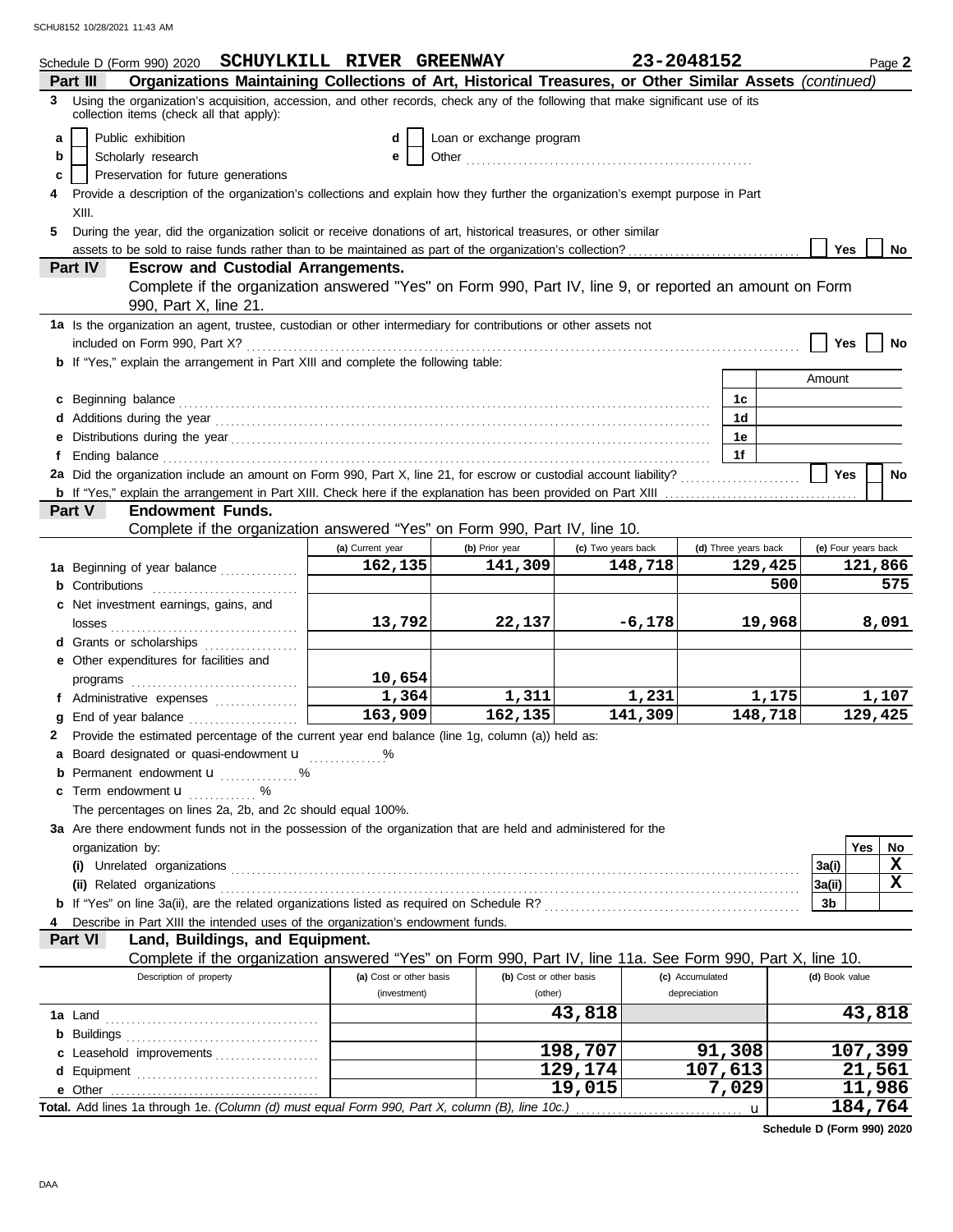|                           | Schedule D (Form 990) 2020        | SCHUYLKILL RIVER GREENWAY                                          |                 |   |                                                                                                                                                     | 23-2048152 | Page 3                           |
|---------------------------|-----------------------------------|--------------------------------------------------------------------|-----------------|---|-----------------------------------------------------------------------------------------------------------------------------------------------------|------------|----------------------------------|
| Part VII                  |                                   | <b>Investments - Other Securities.</b>                             |                 |   |                                                                                                                                                     |            |                                  |
|                           |                                   |                                                                    |                 |   | Complete if the organization answered "Yes" on Form 990, Part IV, line 11b. See Form 990, Part X, line 12.                                          |            |                                  |
|                           |                                   | (a) Description of security or category                            |                 |   | (b) Book value                                                                                                                                      |            | (c) Method of valuation:         |
|                           |                                   | (including name of security)                                       |                 |   |                                                                                                                                                     |            | Cost or end-of-year market value |
| (1) Financial derivatives |                                   |                                                                    |                 |   |                                                                                                                                                     |            |                                  |
|                           | (2) Closely held equity interests |                                                                    |                 |   |                                                                                                                                                     |            |                                  |
| $(3)$ Other               |                                   | THE PHILADELPHIA FOUNDATION                                        |                 |   | 625, 194                                                                                                                                            | Market     |                                  |
| (A)                       |                                   |                                                                    |                 |   |                                                                                                                                                     |            |                                  |
| (B)                       |                                   |                                                                    |                 |   |                                                                                                                                                     |            |                                  |
| (C)                       |                                   |                                                                    |                 |   |                                                                                                                                                     |            |                                  |
| (D)                       |                                   |                                                                    |                 |   |                                                                                                                                                     |            |                                  |
| (E)<br>(F)                |                                   |                                                                    |                 |   |                                                                                                                                                     |            |                                  |
| (G)                       |                                   |                                                                    |                 |   |                                                                                                                                                     |            |                                  |
| (H)                       |                                   |                                                                    |                 |   |                                                                                                                                                     |            |                                  |
|                           |                                   | Total. (Column (b) must equal Form 990, Part X, col. (B) line 12.) |                 | u | 625,194                                                                                                                                             |            |                                  |
| Part VIII                 |                                   | Investments - Program Related.                                     |                 |   |                                                                                                                                                     |            |                                  |
|                           |                                   |                                                                    |                 |   | Complete if the organization answered "Yes" on Form 990, Part IV, line 11c. See Form 990, Part X, line 13.                                          |            |                                  |
|                           |                                   | (a) Description of investment                                      |                 |   | (b) Book value                                                                                                                                      |            | (c) Method of valuation:         |
|                           |                                   |                                                                    |                 |   |                                                                                                                                                     |            | Cost or end-of-year market value |
| (1)                       |                                   |                                                                    |                 |   |                                                                                                                                                     |            |                                  |
| (2)                       |                                   |                                                                    |                 |   |                                                                                                                                                     |            |                                  |
| (3)                       |                                   |                                                                    |                 |   |                                                                                                                                                     |            |                                  |
| (4)                       |                                   |                                                                    |                 |   |                                                                                                                                                     |            |                                  |
| (5)                       |                                   |                                                                    |                 |   |                                                                                                                                                     |            |                                  |
| (6)                       |                                   |                                                                    |                 |   |                                                                                                                                                     |            |                                  |
| (7)                       |                                   |                                                                    |                 |   |                                                                                                                                                     |            |                                  |
| (8)                       |                                   |                                                                    |                 |   |                                                                                                                                                     |            |                                  |
| (9)                       |                                   |                                                                    |                 |   |                                                                                                                                                     |            |                                  |
| Part IX                   | <b>Other Assets.</b>              | Total. (Column (b) must equal Form 990, Part X, col. (B) line 13.) |                 | u |                                                                                                                                                     |            |                                  |
|                           |                                   |                                                                    |                 |   | Complete if the organization answered "Yes" on Form 990, Part IV, line 11d. See Form 990, Part X, line 15.                                          |            |                                  |
|                           |                                   |                                                                    | (a) Description |   |                                                                                                                                                     |            | (b) Book value                   |
| (1)                       |                                   |                                                                    |                 |   |                                                                                                                                                     |            |                                  |
| (2)                       |                                   |                                                                    |                 |   |                                                                                                                                                     |            |                                  |
| (3)                       |                                   |                                                                    |                 |   |                                                                                                                                                     |            |                                  |
| (4)                       |                                   |                                                                    |                 |   |                                                                                                                                                     |            |                                  |
| (5)                       |                                   |                                                                    |                 |   |                                                                                                                                                     |            |                                  |
| (6)                       |                                   |                                                                    |                 |   |                                                                                                                                                     |            |                                  |
| (7)                       |                                   |                                                                    |                 |   |                                                                                                                                                     |            |                                  |
| (8)                       |                                   |                                                                    |                 |   |                                                                                                                                                     |            |                                  |
| (9)                       |                                   |                                                                    |                 |   |                                                                                                                                                     |            |                                  |
|                           |                                   | Total. (Column (b) must equal Form 990, Part X, col. (B) line 15.) |                 |   |                                                                                                                                                     |            | u                                |
| Part X                    | Other Liabilities.                |                                                                    |                 |   |                                                                                                                                                     |            |                                  |
|                           |                                   |                                                                    |                 |   | Complete if the organization answered "Yes" on Form 990, Part IV, line 11e or 11f. See Form 990, Part X,                                            |            |                                  |
|                           | line $25$ .                       |                                                                    |                 |   |                                                                                                                                                     |            |                                  |
| 1.                        |                                   | (a) Description of liability                                       |                 |   |                                                                                                                                                     |            | (b) Book value                   |
| (1)                       | Federal income taxes              |                                                                    |                 |   |                                                                                                                                                     |            |                                  |
| (2)                       |                                   |                                                                    |                 |   |                                                                                                                                                     |            |                                  |
| (3)<br>(4)                |                                   |                                                                    |                 |   |                                                                                                                                                     |            |                                  |
| (5)                       |                                   |                                                                    |                 |   |                                                                                                                                                     |            |                                  |
| (6)                       |                                   |                                                                    |                 |   |                                                                                                                                                     |            |                                  |
| (7)                       |                                   |                                                                    |                 |   |                                                                                                                                                     |            |                                  |
| (8)                       |                                   |                                                                    |                 |   |                                                                                                                                                     |            |                                  |
| (9)                       |                                   |                                                                    |                 |   |                                                                                                                                                     |            |                                  |
|                           |                                   | Total. (Column (b) must equal Form 990, Part X, col. (B) line 25.) |                 |   |                                                                                                                                                     |            | u                                |
|                           |                                   |                                                                    |                 |   | 2. Liability for uncertain tax positions, In Part XIII provide the text of the footpote to the organization's financial statements that reports the |            |                                  |

bility for uncertain tax positions. In Part XIII, provide the text of the footnote to the organization's financial statements that reports the organization's liability for uncertain tax positions under FASB ASC 740. Check here if the text of the footnote has been provided in Part XIII **2.**

**X**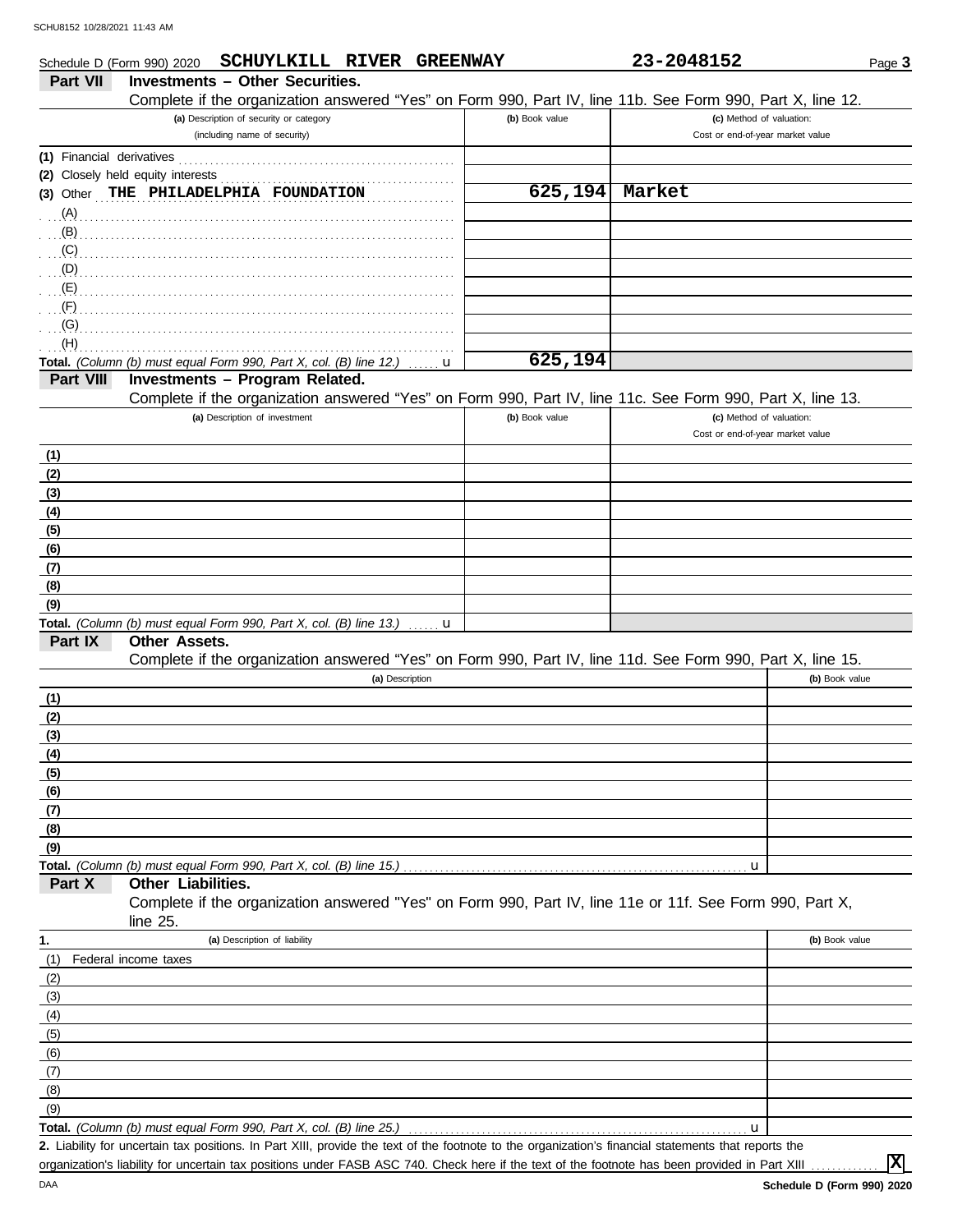|   | Schedule D (Form 990) 2020 SCHUYLKILL RIVER GREENWAY                                                                                                                                                                                                                        |                      | 23-2048152 |              | Page 4                 |
|---|-----------------------------------------------------------------------------------------------------------------------------------------------------------------------------------------------------------------------------------------------------------------------------|----------------------|------------|--------------|------------------------|
|   | Reconciliation of Revenue per Audited Financial Statements With Revenue per Return.<br>Part XI                                                                                                                                                                              |                      |            |              |                        |
|   | Complete if the organization answered "Yes" on Form 990, Part IV, line 12a.                                                                                                                                                                                                 |                      |            |              |                        |
| 1 |                                                                                                                                                                                                                                                                             |                      |            | $\mathbf{1}$ | 2,397,832              |
| 2 | Amounts included on line 1 but not on Form 990, Part VIII, line 12:                                                                                                                                                                                                         |                      |            |              |                        |
| а |                                                                                                                                                                                                                                                                             | 2a                   | 66,336     |              |                        |
| b |                                                                                                                                                                                                                                                                             | 2 <sub>b</sub>       |            |              |                        |
| c |                                                                                                                                                                                                                                                                             | 2c                   |            |              |                        |
| d |                                                                                                                                                                                                                                                                             | 2d                   |            |              |                        |
| е | Add lines 2a through 2d [11] Add [12] Add [12] Add lines 2a through 2d [12] Add lines 2a through 2d [12] Add [12] Add [12] Add [12] Add [12] Addd [12] Add [12] Add [12] Add [12] Add [12] Add [12] Add [12] Add [12] Add [12]                                              |                      |            | 2е           | 66,336                 |
| З |                                                                                                                                                                                                                                                                             |                      |            | 3            | $\overline{2,331,496}$ |
| 4 | Amounts included on Form 990, Part VIII, line 12, but not on line 1:                                                                                                                                                                                                        |                      |            |              |                        |
|   | Investment expenses not included on Form 990, Part VIII, line 7b [                                                                                                                                                                                                          | 4a                   | 5,507      |              |                        |
| b |                                                                                                                                                                                                                                                                             | 4b                   |            |              |                        |
|   | Add lines 4a and 4b                                                                                                                                                                                                                                                         |                      |            | 4c           | 5,507                  |
|   |                                                                                                                                                                                                                                                                             |                      |            | 5            | 2,337,003              |
|   | Reconciliation of Expenses per Audited Financial Statements With Expenses per Return.<br>Part XII                                                                                                                                                                           |                      |            |              |                        |
|   | Complete if the organization answered "Yes" on Form 990, Part IV, line 12a.                                                                                                                                                                                                 |                      |            |              |                        |
| 1 | Total expenses and losses per audited financial statements                                                                                                                                                                                                                  |                      |            | $\mathbf{1}$ | 2,301,987              |
| 2 | Amounts included on line 1 but not on Form 990, Part IX, line 25:                                                                                                                                                                                                           |                      |            |              |                        |
| а |                                                                                                                                                                                                                                                                             | 2a                   |            |              |                        |
| b |                                                                                                                                                                                                                                                                             | 2 <sub>b</sub>       |            |              |                        |
|   |                                                                                                                                                                                                                                                                             | 2c                   |            |              |                        |
| d |                                                                                                                                                                                                                                                                             | 2d                   |            |              |                        |
|   |                                                                                                                                                                                                                                                                             |                      |            |              |                        |
| е | Add lines 2a through 2d [11] Martin Martin Martin Martin Martin Martin Martin Martin Martin Martin Martin Martin Martin Martin Martin Martin Martin Martin Martin Martin Martin Martin Martin Martin Martin Martin Martin Mart                                              |                      |            | 2e<br>3      | 2,301,987              |
| З |                                                                                                                                                                                                                                                                             |                      |            |              |                        |
| 4 | Amounts included on Form 990, Part IX, line 25, but not on line 1:                                                                                                                                                                                                          |                      | 5,507      |              |                        |
|   | Investment expenses not included on Form 990, Part VIII, line 7b [                                                                                                                                                                                                          | 4a<br>4 <sub>b</sub> |            |              |                        |
| b |                                                                                                                                                                                                                                                                             |                      |            |              |                        |
|   | c Add lines 4a and 4b                                                                                                                                                                                                                                                       |                      |            | 4с<br>5      | 5,507<br>2,307,494     |
| 5 |                                                                                                                                                                                                                                                                             |                      |            |              |                        |
|   | Part XIII Supplemental Information.<br>Provide the descriptions required for Part II, lines 3, 5, and 9; Part III, lines 1a and 4; Part IV, lines 1b and 2b; Part V, line 4; Part X, line                                                                                   |                      |            |              |                        |
|   | 2; Part XI, lines 2d and 4b; and Part XII, lines 2d and 4b. Also complete this part to provide any additional information.<br>Part V, Line 4 - Intended Uses for Endowment Funds<br>TO SUSTAIN THE PROGRAMS OF THE SCHUYLKILL RIVER GREENWAY ASSOCIATION FOR<br>THE FUTURE. |                      |            |              |                        |
|   | Part X - FIN 48 Footnote<br>The Organization takes the position that it has no net income derived from<br>unrelated business activities and believe it has appropriate support for<br>any tax positions taken and, as such, does not have any uncertain tax                 |                      |            |              |                        |
|   | positions that are significant to the financial statements.                                                                                                                                                                                                                 |                      |            |              |                        |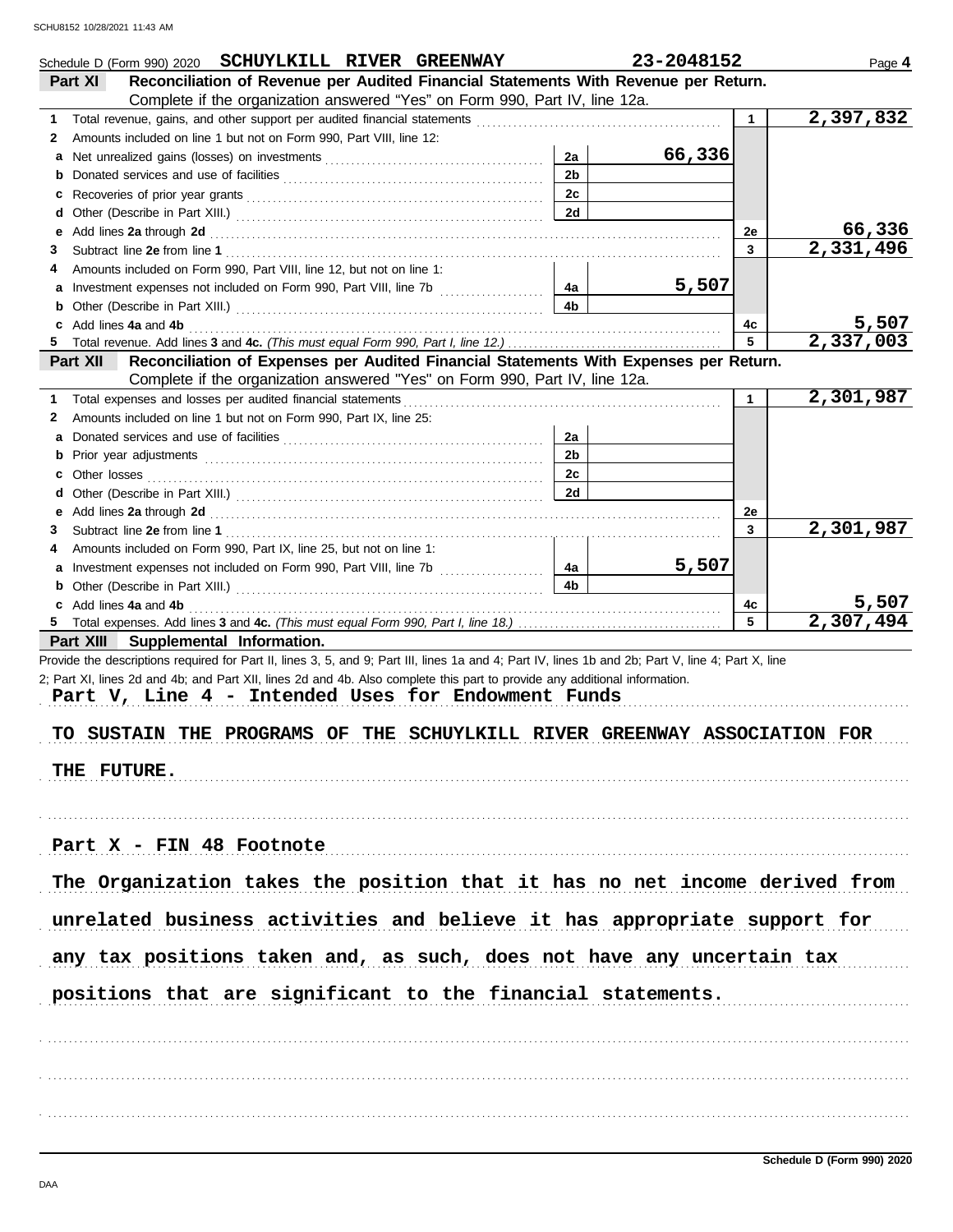|           | Schedule D (Form 990) 2020 SCHUYLKILL RIVER GREENWAY |  | 23-2048152 | Page 5 |
|-----------|------------------------------------------------------|--|------------|--------|
| Part XIII | <b>Supplemental Information (continued)</b>          |  |            |        |
|           |                                                      |  |            |        |
|           |                                                      |  |            |        |
|           |                                                      |  |            |        |
|           |                                                      |  |            |        |
|           |                                                      |  |            |        |
|           |                                                      |  |            |        |
|           |                                                      |  |            |        |
|           |                                                      |  |            |        |
|           |                                                      |  |            |        |
|           |                                                      |  |            |        |
|           |                                                      |  |            |        |
|           |                                                      |  |            |        |
|           |                                                      |  |            |        |
|           |                                                      |  |            |        |
|           |                                                      |  |            |        |
|           |                                                      |  |            |        |
|           |                                                      |  |            |        |
|           |                                                      |  |            |        |
|           |                                                      |  |            |        |
|           |                                                      |  |            |        |
|           |                                                      |  |            |        |
|           |                                                      |  |            |        |
|           |                                                      |  |            |        |
|           |                                                      |  |            |        |
|           |                                                      |  |            |        |
|           |                                                      |  |            |        |
|           |                                                      |  |            |        |
|           |                                                      |  |            |        |
|           |                                                      |  |            |        |
|           |                                                      |  |            |        |
|           |                                                      |  |            |        |
|           |                                                      |  |            |        |
|           |                                                      |  |            |        |
|           |                                                      |  |            |        |
|           |                                                      |  |            |        |
|           |                                                      |  |            |        |
|           |                                                      |  |            |        |
|           |                                                      |  |            |        |
|           |                                                      |  |            |        |
|           |                                                      |  |            |        |
|           |                                                      |  |            |        |
|           |                                                      |  |            |        |
|           |                                                      |  |            |        |
|           |                                                      |  |            |        |
|           |                                                      |  |            |        |
|           |                                                      |  |            |        |
|           |                                                      |  |            |        |
|           |                                                      |  |            |        |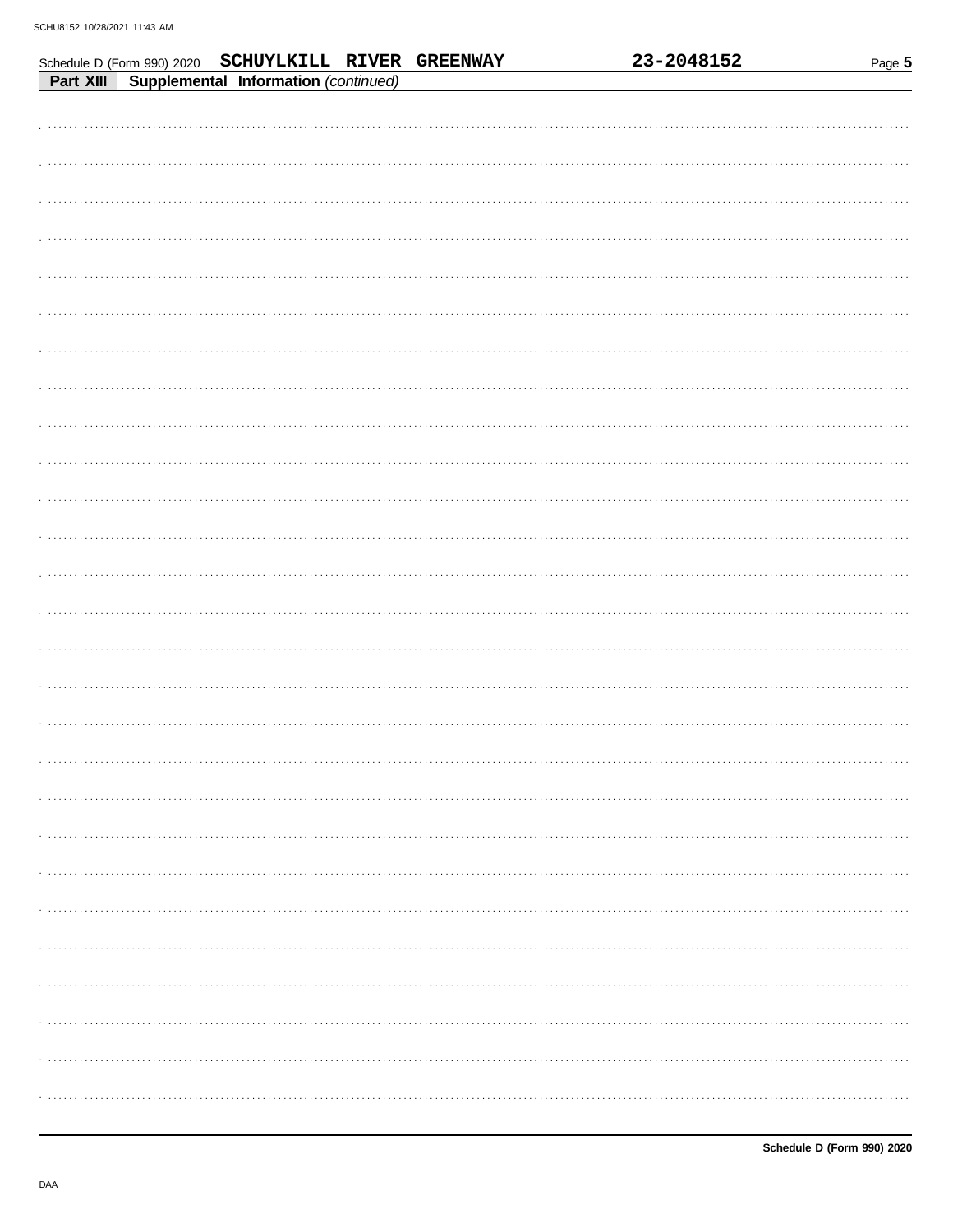| <b>SCHEDULE G</b>                                      | Supplemental Information Regarding Fundraising or Gaming Activities                                                                                                                                                                      |               |                            |                              |                                                                                                                          |                                  | OMB No. 1545-0047            |
|--------------------------------------------------------|------------------------------------------------------------------------------------------------------------------------------------------------------------------------------------------------------------------------------------------|---------------|----------------------------|------------------------------|--------------------------------------------------------------------------------------------------------------------------|----------------------------------|------------------------------|
| (Form 990 or 990-EZ)                                   | Complete if the organization answered "Yes" on Form 990, Part IV, line 17, 18, or 19, or if the                                                                                                                                          |               |                            |                              | organization entered more than \$15,000 on Form 990-EZ, line 6a.                                                         |                                  |                              |
| Department of the Treasury<br>Internal Revenue Service |                                                                                                                                                                                                                                          |               |                            |                              | LI Attach to Form 990 or Form 990-EZ.<br><b>u</b> Go to www.irs.gov/Form990 for instructions and the latest information. |                                  | Open to Public<br>Inspection |
| Name of the organization                               | SCHUYLKILL RIVER GREENWAY                                                                                                                                                                                                                |               |                            |                              |                                                                                                                          | Employer identification number   |                              |
| Part I                                                 | <b>ASSOCIATION</b><br>Fundraising Activities. Complete if the organization answered "Yes" on Form 990, Part IV, line 17.                                                                                                                 |               |                            |                              |                                                                                                                          | 23-2048152                       |                              |
|                                                        | Form 990-EZ filers are not required to complete this part.                                                                                                                                                                               |               |                            |                              |                                                                                                                          |                                  |                              |
| 1                                                      | Indicate whether the organization raised funds through any of the following activities. Check all that apply.                                                                                                                            |               |                            |                              |                                                                                                                          |                                  |                              |
| Mail solicitations<br>a                                |                                                                                                                                                                                                                                          | e             |                            |                              | Solicitation of non-government grants                                                                                    |                                  |                              |
| Internet and email solicitations<br>b                  |                                                                                                                                                                                                                                          | f             |                            |                              | Solicitation of government grants                                                                                        |                                  |                              |
| Phone solicitations<br>C                               |                                                                                                                                                                                                                                          | a             | Special fundraising events |                              |                                                                                                                          |                                  |                              |
| In-person solicitations<br>d                           |                                                                                                                                                                                                                                          |               |                            |                              |                                                                                                                          |                                  |                              |
|                                                        | 2a Did the organization have a written or oral agreement with any individual (including officers, directors, trustees,<br>or key employees listed in Form 990, Part VII) or entity in connection with professional fundraising services? |               |                            |                              |                                                                                                                          |                                  | No<br>Yes                    |
|                                                        | b If "Yes," list the 10 highest paid individuals or entities (fundraisers) pursuant to agreements under which the fundraiser is to be                                                                                                    |               |                            |                              |                                                                                                                          |                                  |                              |
|                                                        | compensated at least \$5,000 by the organization.                                                                                                                                                                                        |               |                            | (iii) Did fund-              |                                                                                                                          | (v) Amount paid to               | (vi) Amount paid to          |
|                                                        | (i) Name and address of individual                                                                                                                                                                                                       | (ii) Activity |                            | raiser have<br>custody or    | (iv) Gross receipts                                                                                                      | (or retained by)                 | (or retained by)             |
|                                                        | or entity (fundraiser)                                                                                                                                                                                                                   |               |                            | control of<br>contributions? | from activity                                                                                                            | fundraiser listed in<br>col. (i) | organization                 |
|                                                        |                                                                                                                                                                                                                                          |               |                            | Yes   No                     |                                                                                                                          |                                  |                              |
| 1                                                      |                                                                                                                                                                                                                                          |               |                            |                              |                                                                                                                          |                                  |                              |
| $\mathbf{2}$                                           |                                                                                                                                                                                                                                          |               |                            |                              |                                                                                                                          |                                  |                              |
|                                                        |                                                                                                                                                                                                                                          |               |                            |                              |                                                                                                                          |                                  |                              |
|                                                        |                                                                                                                                                                                                                                          |               |                            |                              |                                                                                                                          |                                  |                              |
| 3                                                      |                                                                                                                                                                                                                                          |               |                            |                              |                                                                                                                          |                                  |                              |
|                                                        |                                                                                                                                                                                                                                          |               |                            |                              |                                                                                                                          |                                  |                              |
| 4                                                      |                                                                                                                                                                                                                                          |               |                            |                              |                                                                                                                          |                                  |                              |
|                                                        |                                                                                                                                                                                                                                          |               |                            |                              |                                                                                                                          |                                  |                              |
| 5                                                      |                                                                                                                                                                                                                                          |               |                            |                              |                                                                                                                          |                                  |                              |
|                                                        |                                                                                                                                                                                                                                          |               |                            |                              |                                                                                                                          |                                  |                              |
|                                                        |                                                                                                                                                                                                                                          |               |                            |                              |                                                                                                                          |                                  |                              |
|                                                        |                                                                                                                                                                                                                                          |               |                            |                              |                                                                                                                          |                                  |                              |
|                                                        |                                                                                                                                                                                                                                          |               |                            |                              |                                                                                                                          |                                  |                              |
| 7                                                      |                                                                                                                                                                                                                                          |               |                            |                              |                                                                                                                          |                                  |                              |
|                                                        |                                                                                                                                                                                                                                          |               |                            |                              |                                                                                                                          |                                  |                              |
| 8                                                      |                                                                                                                                                                                                                                          |               |                            |                              |                                                                                                                          |                                  |                              |
|                                                        |                                                                                                                                                                                                                                          |               |                            |                              |                                                                                                                          |                                  |                              |
|                                                        |                                                                                                                                                                                                                                          |               |                            |                              |                                                                                                                          |                                  |                              |
| 9                                                      |                                                                                                                                                                                                                                          |               |                            |                              |                                                                                                                          |                                  |                              |
|                                                        |                                                                                                                                                                                                                                          |               |                            |                              |                                                                                                                          |                                  |                              |
| 10                                                     |                                                                                                                                                                                                                                          |               |                            |                              |                                                                                                                          |                                  |                              |
|                                                        |                                                                                                                                                                                                                                          |               |                            |                              |                                                                                                                          |                                  |                              |
|                                                        |                                                                                                                                                                                                                                          |               |                            |                              |                                                                                                                          |                                  |                              |
| Total<br>3                                             | List all states in which the organization is registered or licensed to solicit contributions or has been notified it is exempt from                                                                                                      |               |                            |                              |                                                                                                                          |                                  |                              |
| registration or licensing.                             |                                                                                                                                                                                                                                          |               |                            |                              |                                                                                                                          |                                  |                              |
|                                                        |                                                                                                                                                                                                                                          |               |                            |                              |                                                                                                                          |                                  |                              |
|                                                        |                                                                                                                                                                                                                                          |               |                            |                              |                                                                                                                          |                                  |                              |
|                                                        |                                                                                                                                                                                                                                          |               |                            |                              |                                                                                                                          |                                  |                              |
|                                                        |                                                                                                                                                                                                                                          |               |                            |                              |                                                                                                                          |                                  |                              |
|                                                        |                                                                                                                                                                                                                                          |               |                            |                              |                                                                                                                          |                                  |                              |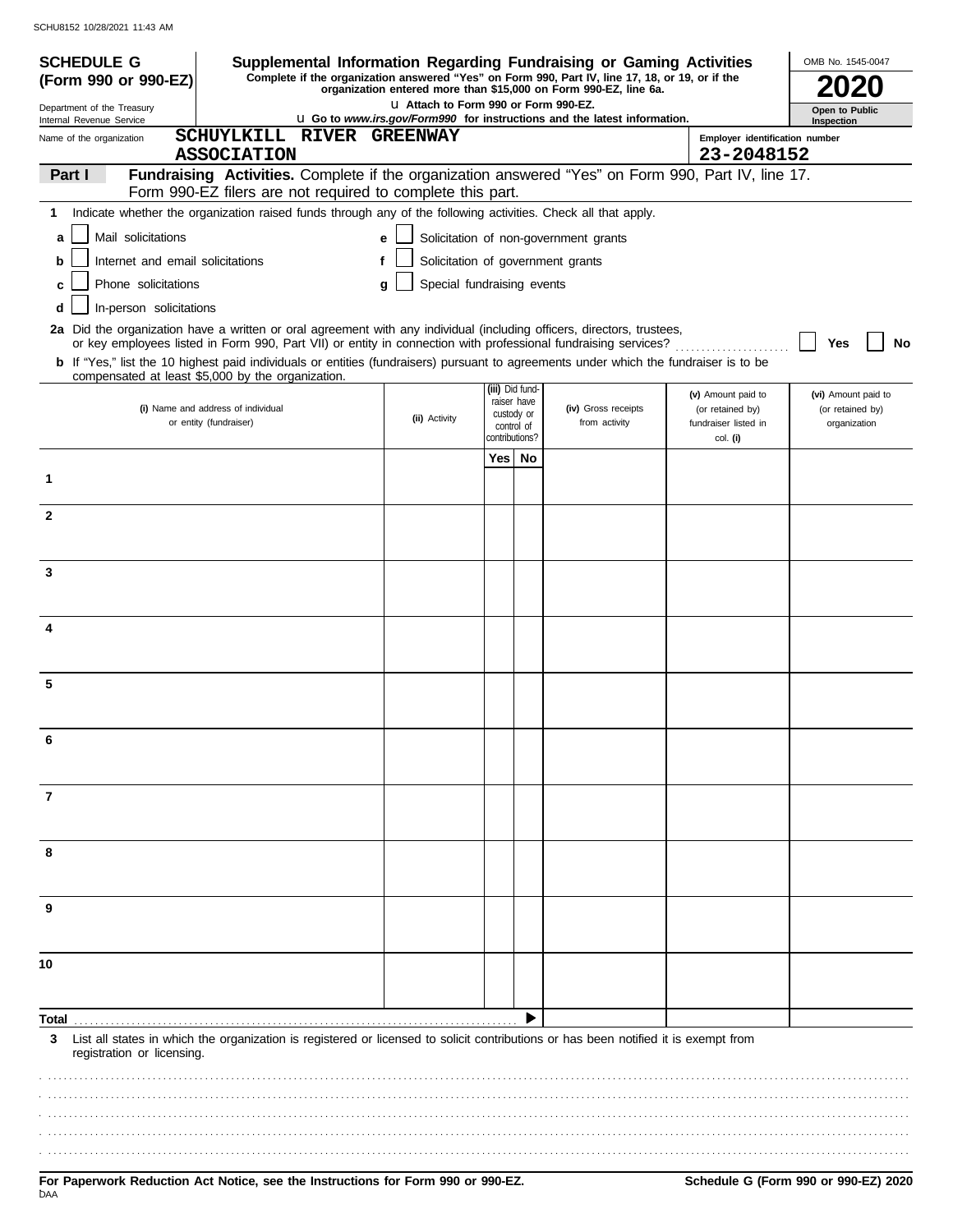## Schedule G (Form 990 or 990-EZ) 2020 **SCHUYLKILL RIVER GREENWAY 23-2048152** Page 2

**Part II Fundraising Events.** Complete if the organization answered "Yes" on Form 990, Part IV, line 18, or reported more gross receipts greater than \$5,000. than \$15,000 of fundraising event contributions and gross income on Form 990-EZ, lines 1 and 6b. List events with

| Revenue            |          | 1 Gross receipts<br>2 Less: Contributions<br>3 Gross income (line 1 minus<br>4 Cash prizes                 | (a) Event $#1$<br>RIVER SOJOURN<br>(event type)<br>70,122<br>16,075<br>54,047                                      | (b) Event $#2$<br>PADDLING FILM F<br>(event type)<br>25,241<br>10,350<br>14,891 | (c) Other events<br>$\mathbf 1$<br>(total number)<br>10,958<br>5,500<br>5,458 | (d) Total events<br>(add col. (a) through<br>$col.$ (c))<br>106,321<br>31,925<br>74,396 |
|--------------------|----------|------------------------------------------------------------------------------------------------------------|--------------------------------------------------------------------------------------------------------------------|---------------------------------------------------------------------------------|-------------------------------------------------------------------------------|-----------------------------------------------------------------------------------------|
| Expenses<br>Direct |          | 5 Noncash prizes<br>6 Rent/facility costs<br>7 Food and beverages<br>8 Entertainment                       | 1,557                                                                                                              | 3,329                                                                           | 98                                                                            | 4,984                                                                                   |
|                    | Part III | 9 Other direct expenses                                                                                    | 50,340<br>Gaming. Complete if the organization answered "Yes" on Form 990, Part IV, line 19, or reported more than | 12,765                                                                          | 2,811                                                                         | 65,916<br>70,900<br>3,496                                                               |
| Revenue            |          | 1 Gross revenue                                                                                            | \$15,000 on Form 990-EZ, line 6a.<br>(a) Bingo                                                                     | (b) Pull tabs/instant<br>bingo/progressive bingo                                | (c) Other gaming                                                              | (d) Total gaming (add<br>col. (a) through col. (c))                                     |
| Expenses<br>Direct |          | 2 Cash prizes<br>3 Noncash prizes<br>4 Rent/facility costs<br>5 Other direct expenses<br>6 Volunteer labor | Yes $%$<br>No                                                                                                      | Yes<br>. %<br><b>No</b>                                                         | Yes <b>Market</b><br>%<br><b>No</b>                                           |                                                                                         |
|                    |          |                                                                                                            | 7 Direct expense summary. Add lines 2 through 5 in column (d)                                                      |                                                                                 | ▶                                                                             |                                                                                         |
| 9                  |          | <b>b</b> If "No," explain:                                                                                 |                                                                                                                    |                                                                                 |                                                                               | Yes<br>No                                                                               |
|                    |          | <b>b</b> If "Yes," explain:                                                                                |                                                                                                                    |                                                                                 |                                                                               | Yes<br>No                                                                               |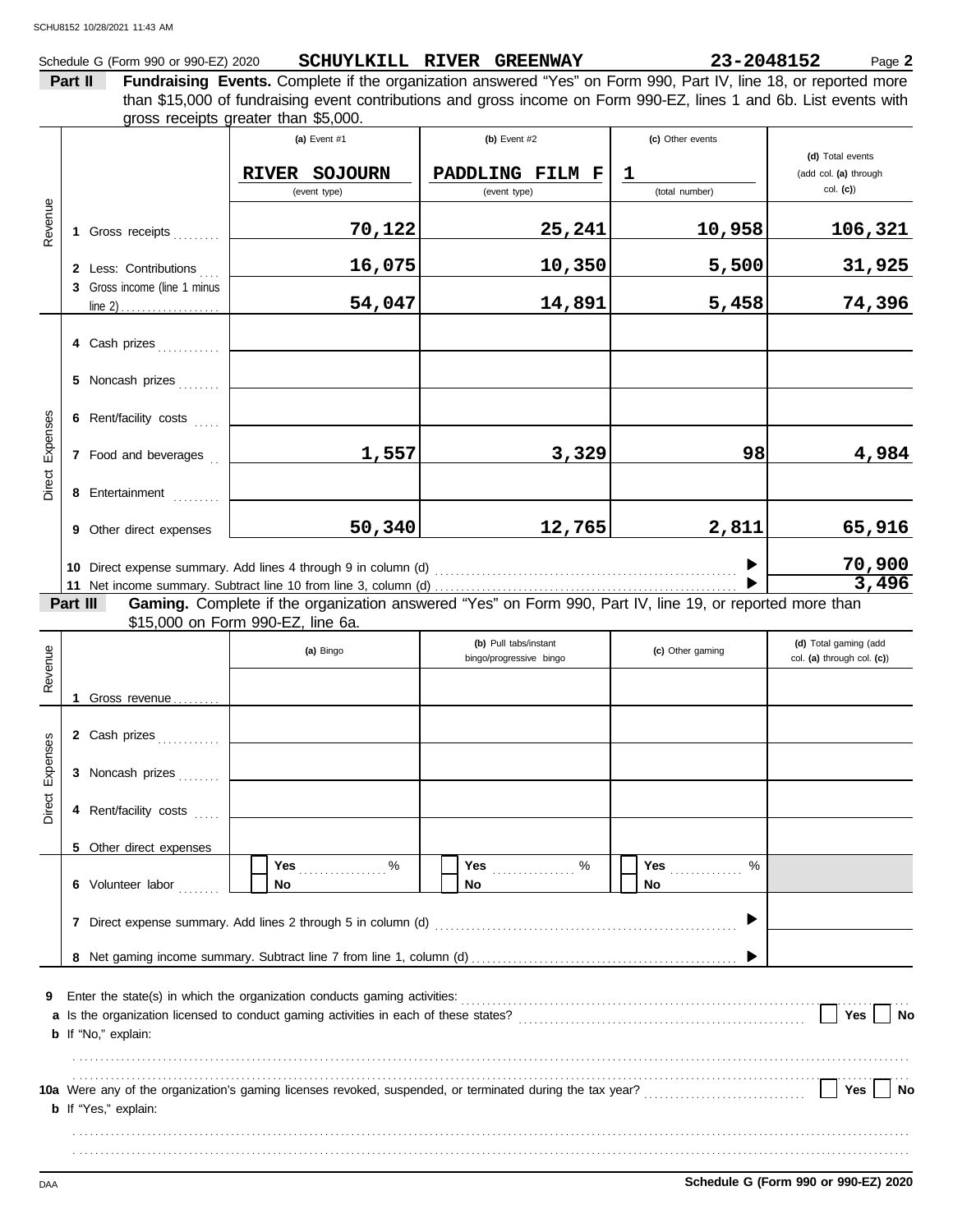|         | Schedule G (Form 990 or 990-EZ) 2020                                                                                                                                                                                                                                                                                              |          |                        | SCHUYLKILL RIVER GREENWAY | 23-2048152                                                                                                 |            |     | Page 3    |
|---------|-----------------------------------------------------------------------------------------------------------------------------------------------------------------------------------------------------------------------------------------------------------------------------------------------------------------------------------|----------|------------------------|---------------------------|------------------------------------------------------------------------------------------------------------|------------|-----|-----------|
| 11      |                                                                                                                                                                                                                                                                                                                                   |          |                        |                           |                                                                                                            |            | Yes | <b>No</b> |
| 12      | Is the organization a grantor, beneficiary or trustee of a trust, or a member of a partnership or other entity                                                                                                                                                                                                                    |          |                        |                           |                                                                                                            |            |     |           |
|         |                                                                                                                                                                                                                                                                                                                                   |          |                        |                           |                                                                                                            |            | Yes | <b>No</b> |
| 13      | Indicate the percentage of gaming activity conducted in:                                                                                                                                                                                                                                                                          |          |                        |                           |                                                                                                            |            |     |           |
| a       | The organization's facility encourance and contact the organization's facility entries and contact the organization's facility entries and contact the original contact the original contact the original contact the original                                                                                                    |          |                        |                           |                                                                                                            | 13а<br>13b |     | %<br>%    |
| b<br>14 | An outside facility <i>contained a contained a contained a contained a contained a contained a contained a contained a</i><br>Enter the name and address of the person who prepares the organization's gaming/special events books and                                                                                            |          |                        |                           |                                                                                                            |            |     |           |
|         | records:                                                                                                                                                                                                                                                                                                                          |          |                        |                           |                                                                                                            |            |     |           |
|         | Name <b>u</b> explorer and the contract of the contract of the contract of the contract of the contract of the contract of the contract of the contract of the contract of the contract of the contract of the contract of the cont                                                                                               |          |                        |                           |                                                                                                            |            |     |           |
|         | Address <b>u</b>                                                                                                                                                                                                                                                                                                                  |          |                        |                           |                                                                                                            |            |     |           |
|         | 15a Does the organization have a contract with a third party from whom the organization receives gaming<br>revenue?                                                                                                                                                                                                               |          |                        |                           |                                                                                                            |            | Yes | No        |
|         |                                                                                                                                                                                                                                                                                                                                   |          |                        |                           |                                                                                                            |            |     |           |
|         |                                                                                                                                                                                                                                                                                                                                   |          |                        |                           |                                                                                                            |            |     |           |
|         | If "Yes," enter name and address of the third party:                                                                                                                                                                                                                                                                              |          |                        |                           |                                                                                                            |            |     |           |
|         |                                                                                                                                                                                                                                                                                                                                   |          |                        |                           |                                                                                                            |            |     |           |
|         | Name <b>u</b> [1] [1] [1] [1] <b>Name u</b> [1] [1] [1] <b>11.</b> [1] <b>12.</b> [1] <b>12.</b> [1] <b>12.</b> [1] <b>12.</b> [1] <b>12.</b> [1] <b>12.</b> [1] <b>12.</b> [1] <b>12.</b> [1] <b>12.</b> [1] <b>12.</b> [1] <b>12.</b> [1] <b>12.</b> [1] <b>12.</b> [1] <b>12.</b> [1] <b>12.</b> [1] <b>12.</b> [1] <b>12.</b> |          |                        |                           |                                                                                                            |            |     |           |
|         |                                                                                                                                                                                                                                                                                                                                   |          |                        |                           |                                                                                                            |            |     |           |
|         | Address <b>u</b>                                                                                                                                                                                                                                                                                                                  |          |                        |                           |                                                                                                            |            |     |           |
| 16      | Gaming manager information:                                                                                                                                                                                                                                                                                                       |          |                        |                           |                                                                                                            |            |     |           |
|         |                                                                                                                                                                                                                                                                                                                                   |          |                        |                           |                                                                                                            |            |     |           |
|         |                                                                                                                                                                                                                                                                                                                                   |          |                        |                           |                                                                                                            |            |     |           |
|         | Description of services provided <b>u</b> electron contract the contract of the contract of the contract of the contract of the contract of the contract of the contract of the contract of the contract of the contract of the con                                                                                               |          |                        |                           |                                                                                                            |            |     |           |
|         | Director/officer                                                                                                                                                                                                                                                                                                                  | Employee | Independent contractor |                           |                                                                                                            |            |     |           |
|         |                                                                                                                                                                                                                                                                                                                                   |          |                        |                           |                                                                                                            |            |     |           |
| 17      | Mandatory distributions:                                                                                                                                                                                                                                                                                                          |          |                        |                           |                                                                                                            |            |     |           |
| a       | Is the organization required under state law to make charitable distributions from the gaming proceeds to                                                                                                                                                                                                                         |          |                        |                           |                                                                                                            |            |     |           |
|         | retain the state gaming license?<br>Enter the amount of distributions required under state law to be distributed to other exempt organizations or                                                                                                                                                                                 |          |                        |                           |                                                                                                            |            | Yes | No        |
|         | spent in the organization's own exempt activities during the tax year $\mathbf{u}$ \$                                                                                                                                                                                                                                             |          |                        |                           |                                                                                                            |            |     |           |
|         | Part IV                                                                                                                                                                                                                                                                                                                           |          |                        |                           | Supplemental Information. Provide the explanations required by Part I, line 2b, columns (iii) and (v); and |            |     |           |
|         |                                                                                                                                                                                                                                                                                                                                   |          |                        |                           | Part III, lines 9, 9b, 10b, 15b, 15c, 16, and 17b, as applicable. Also provide any additional information. |            |     |           |
|         | See instructions.                                                                                                                                                                                                                                                                                                                 |          |                        |                           |                                                                                                            |            |     |           |
|         |                                                                                                                                                                                                                                                                                                                                   |          |                        |                           |                                                                                                            |            |     |           |
|         |                                                                                                                                                                                                                                                                                                                                   |          |                        |                           |                                                                                                            |            |     |           |
|         |                                                                                                                                                                                                                                                                                                                                   |          |                        |                           |                                                                                                            |            |     |           |
|         |                                                                                                                                                                                                                                                                                                                                   |          |                        |                           |                                                                                                            |            |     |           |
|         |                                                                                                                                                                                                                                                                                                                                   |          |                        |                           |                                                                                                            |            |     |           |
|         |                                                                                                                                                                                                                                                                                                                                   |          |                        |                           |                                                                                                            |            |     |           |
|         |                                                                                                                                                                                                                                                                                                                                   |          |                        |                           |                                                                                                            |            |     |           |
|         |                                                                                                                                                                                                                                                                                                                                   |          |                        |                           |                                                                                                            |            |     |           |
|         |                                                                                                                                                                                                                                                                                                                                   |          |                        |                           |                                                                                                            |            |     |           |
|         |                                                                                                                                                                                                                                                                                                                                   |          |                        |                           |                                                                                                            |            |     |           |
|         |                                                                                                                                                                                                                                                                                                                                   |          |                        |                           |                                                                                                            |            |     |           |
|         |                                                                                                                                                                                                                                                                                                                                   |          |                        |                           |                                                                                                            |            |     |           |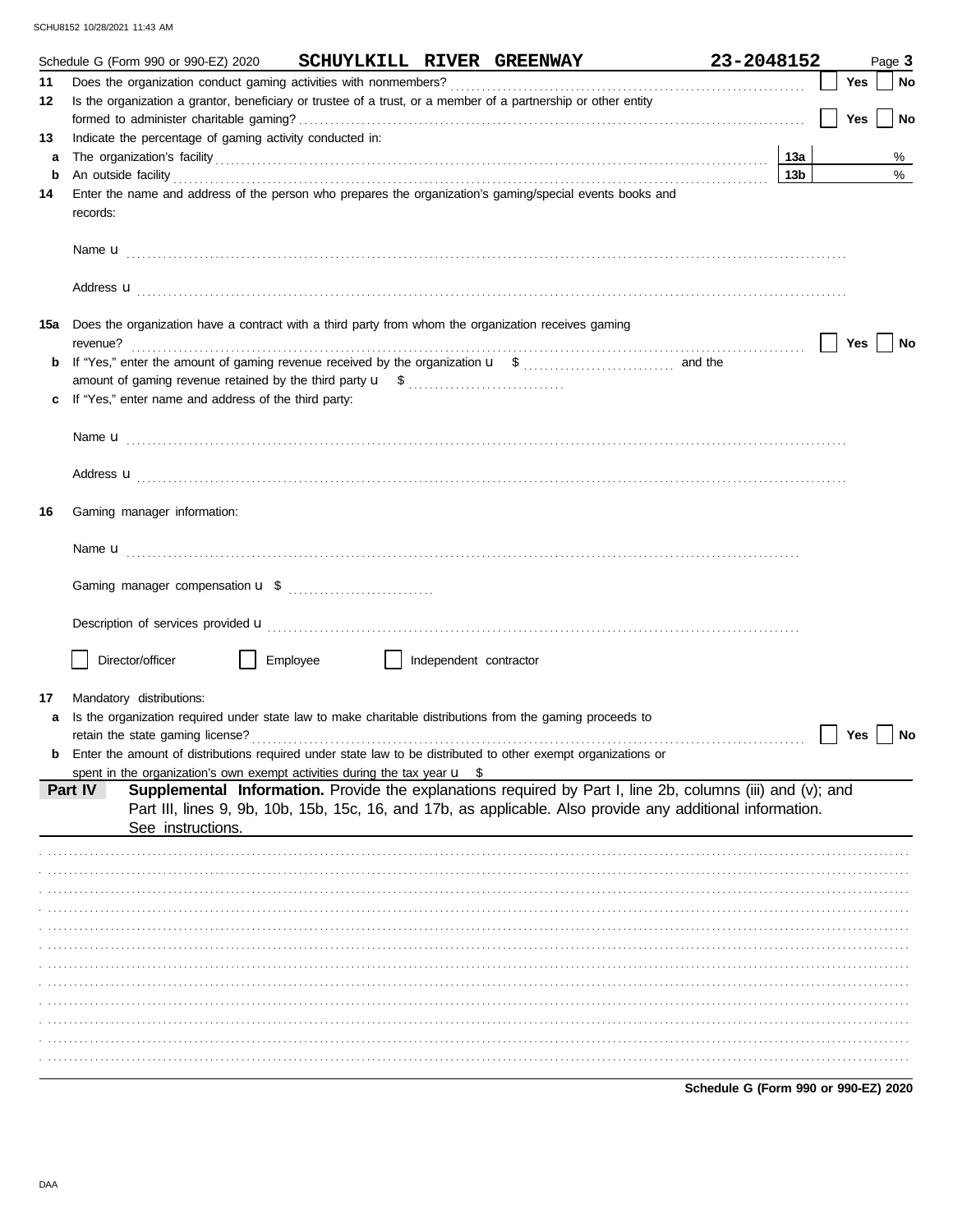| SCHU8152 10/28/2021 11:43 AM |            |  |
|------------------------------|------------|--|
|                              | SCHEDULE I |  |

**SCHEDULE L Transactions With Interested Persons**<br>(Form 990 or 990-EZ) U Complete if the organization answered "Yes" on Form 990, Part IV, line 25a, 2

OMB No. 1545-0047

| (Form 990 or 990-EZ)                                   |  |                                                                        | <b>u</b> Complete if the organization answered "Yes" on Form 990, Part IV, line 25a, 25b, 26, 27, 28a,<br>28b, or 28c, or Form 990-EZ, Part V, line 38a or 40b. |  |                                |                                                                                                                                                                                                                                                                                       |                |  |
|--------------------------------------------------------|--|------------------------------------------------------------------------|-----------------------------------------------------------------------------------------------------------------------------------------------------------------|--|--------------------------------|---------------------------------------------------------------------------------------------------------------------------------------------------------------------------------------------------------------------------------------------------------------------------------------|----------------|--|
| Department of the Treasury<br>Internal Revenue Service |  |                                                                        | LI Attach to Form 990 or Form 990-EZ.<br><b>u</b> Go to www.irs.gov/Form990 for instructions and the latest information.                                        |  |                                | <b>Open To Public</b><br>Inspection                                                                                                                                                                                                                                                   |                |  |
| Name of the organization                               |  | SCHUYLKILL RIVER GREENWAY                                              |                                                                                                                                                                 |  | Employer identification number |                                                                                                                                                                                                                                                                                       |                |  |
|                                                        |  | <b>ASSOCIATION</b>                                                     |                                                                                                                                                                 |  | 23-2048152                     |                                                                                                                                                                                                                                                                                       |                |  |
| Part I                                                 |  |                                                                        | <b>Excess Benefit Transactions</b> (section 501(c)(3), section 501(c)(4), and 501(c)(29) organizations only).                                                   |  |                                |                                                                                                                                                                                                                                                                                       |                |  |
|                                                        |  |                                                                        | Complete if the organization answered "Yes" on Form 990, Part IV, line 25a or 25b, or Form 990-EZ, Part V, line 40b.                                            |  |                                |                                                                                                                                                                                                                                                                                       |                |  |
| (a) Name of disqualified person                        |  |                                                                        | (b) Relationship between disqualified person and                                                                                                                |  | (c) Description of transaction |                                                                                                                                                                                                                                                                                       | (d) Corrected? |  |
|                                                        |  |                                                                        | organization                                                                                                                                                    |  | Yes                            | No                                                                                                                                                                                                                                                                                    |                |  |
| (1)                                                    |  |                                                                        |                                                                                                                                                                 |  |                                |                                                                                                                                                                                                                                                                                       |                |  |
| (2)                                                    |  |                                                                        |                                                                                                                                                                 |  |                                |                                                                                                                                                                                                                                                                                       |                |  |
| (3)                                                    |  |                                                                        |                                                                                                                                                                 |  |                                |                                                                                                                                                                                                                                                                                       |                |  |
| (4)                                                    |  |                                                                        |                                                                                                                                                                 |  |                                |                                                                                                                                                                                                                                                                                       |                |  |
| (5)                                                    |  |                                                                        |                                                                                                                                                                 |  |                                |                                                                                                                                                                                                                                                                                       |                |  |
| (6)                                                    |  |                                                                        |                                                                                                                                                                 |  |                                |                                                                                                                                                                                                                                                                                       |                |  |
| $\mathbf{2}$                                           |  |                                                                        | Enter the amount of tax incurred by the organization managers or disqualified persons during the year                                                           |  |                                | $\frac{115}{2}$ and $\frac{115}{2}$ and $\frac{115}{2}$ and $\frac{115}{2}$ and $\frac{115}{2}$ and $\frac{115}{2}$ and $\frac{115}{2}$ and $\frac{115}{2}$ and $\frac{115}{2}$ and $\frac{115}{2}$ and $\frac{115}{2}$ and $\frac{115}{2}$ and $\frac{115}{2}$ and $\frac{115}{2}$ a |                |  |
| 3                                                      |  |                                                                        |                                                                                                                                                                 |  |                                | $\mathbf{u}$ \$                                                                                                                                                                                                                                                                       |                |  |
|                                                        |  |                                                                        |                                                                                                                                                                 |  |                                |                                                                                                                                                                                                                                                                                       |                |  |
| Part II                                                |  | Loans to and/or From Interested Persons.                               |                                                                                                                                                                 |  |                                |                                                                                                                                                                                                                                                                                       |                |  |
|                                                        |  |                                                                        | Complete if the organization answered "Yes" on Form 990-EZ, Part V, line 38a or Form 990, Part IV, line 26; or if the                                           |  |                                |                                                                                                                                                                                                                                                                                       |                |  |
|                                                        |  | organization reported an amount on Form 990, Part X, line 5, 6, or 22. |                                                                                                                                                                 |  |                                |                                                                                                                                                                                                                                                                                       |                |  |

| (a) Name of interested person | $   +$ $ -$<br>(b) Relationship<br>with organization | $\mathbf{y} = \mathbf{y} - \mathbf{y}$<br>(c) Purpose of<br>loan | (d) Loan<br>to or from<br>the org.? | (e) Original<br>principal amount | (f) Balance due |     |    |     | (g) In default? (h) Approved (i) Written<br>by board or agreement?<br>committee? |     | agreement? |
|-------------------------------|------------------------------------------------------|------------------------------------------------------------------|-------------------------------------|----------------------------------|-----------------|-----|----|-----|----------------------------------------------------------------------------------|-----|------------|
|                               |                                                      |                                                                  | To From                             |                                  |                 | Yes | No | Yes | No                                                                               | Yes | No         |
| (1)                           |                                                      |                                                                  |                                     |                                  |                 |     |    |     |                                                                                  |     |            |
| (2)                           |                                                      |                                                                  |                                     |                                  |                 |     |    |     |                                                                                  |     |            |
| (3)                           |                                                      |                                                                  |                                     |                                  |                 |     |    |     |                                                                                  |     |            |
| (4)                           |                                                      |                                                                  |                                     |                                  |                 |     |    |     |                                                                                  |     |            |
| (5)                           |                                                      |                                                                  |                                     |                                  |                 |     |    |     |                                                                                  |     |            |
| (6)                           |                                                      |                                                                  |                                     |                                  |                 |     |    |     |                                                                                  |     |            |
| (7)                           |                                                      |                                                                  |                                     |                                  |                 |     |    |     |                                                                                  |     |            |
| (8)                           |                                                      |                                                                  |                                     |                                  |                 |     |    |     |                                                                                  |     |            |
| (9)                           |                                                      |                                                                  |                                     |                                  |                 |     |    |     |                                                                                  |     |            |
| (10)                          |                                                      |                                                                  |                                     |                                  |                 |     |    |     |                                                                                  |     |            |
|                               |                                                      |                                                                  |                                     | $u$ \$                           |                 |     |    |     |                                                                                  |     |            |

**Part III Grants or Assistance Benefiting Interested Persons.** 

Complete if the organization answered "Yes" on Form 990, Part IV, line 27.

| (a) Name of interested person | (b) Relationship between interested<br>person and the organization | (c) Amount of assistance | (d) Type of assistance              | (e) Purpose of assistance |  |  |
|-------------------------------|--------------------------------------------------------------------|--------------------------|-------------------------------------|---------------------------|--|--|
| (1)<br>TIO, LLC               | SRGA IS<br><b>SOLE MEMBER</b>                                      |                          | 63,060 PROJECT EXPENSE RECREATIONAL | PROGRAM                   |  |  |
| (2)                           |                                                                    |                          |                                     |                           |  |  |
| (3)                           |                                                                    |                          |                                     |                           |  |  |
| (4)                           |                                                                    |                          |                                     |                           |  |  |
| (5)                           |                                                                    |                          |                                     |                           |  |  |
| (6)                           |                                                                    |                          |                                     |                           |  |  |
| (7)                           |                                                                    |                          |                                     |                           |  |  |
| (8)                           |                                                                    |                          |                                     |                           |  |  |
| (9)                           |                                                                    |                          |                                     |                           |  |  |
| (10)                          |                                                                    |                          |                                     |                           |  |  |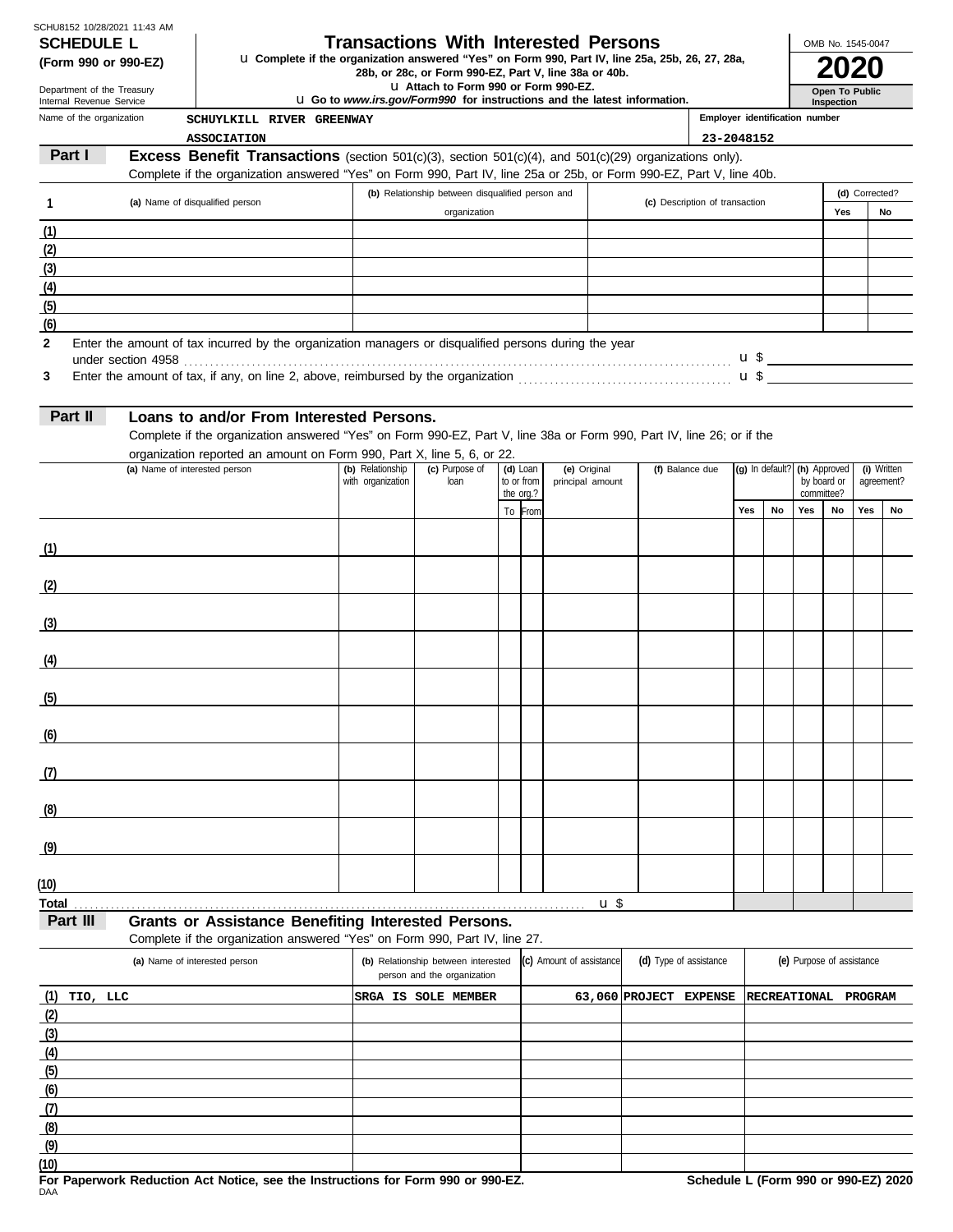### **Part IV Business Transactions Involving Interested Persons.** Schedule L (Form 990 or 990-EZ) 2020 **SCHUYLKILL RIVER GREENWAY** 23-2048152 Page 2

Complete if the organization answered "Yes" on Form 990, Part IV, line 28a, 28b, or 28c.

| (a) Name of interested person      | (b) Relationship between<br>interested person and the | (c) Amount of<br>transaction | (d) Description of transaction |     | (e) Sharing<br>of org.<br>revenues? |
|------------------------------------|-------------------------------------------------------|------------------------------|--------------------------------|-----|-------------------------------------|
|                                    | organization                                          |                              |                                | Yes | No                                  |
| (1)                                |                                                       |                              |                                |     |                                     |
| (2)                                |                                                       |                              |                                |     |                                     |
| (3)                                |                                                       |                              |                                |     |                                     |
| (4)                                |                                                       |                              |                                |     |                                     |
| (5)                                |                                                       |                              |                                |     |                                     |
| (6)                                |                                                       |                              |                                |     |                                     |
| (7)                                |                                                       |                              |                                |     |                                     |
| (8)                                |                                                       |                              |                                |     |                                     |
| (9)                                |                                                       |                              |                                |     |                                     |
| (10)                               |                                                       |                              |                                |     |                                     |
| Part V<br>Cunnlomontal Information |                                                       |                              |                                |     |                                     |

#### **Part V Supplemental Information.**

Provide additional information for responses to questions on Schedule L (see instructions).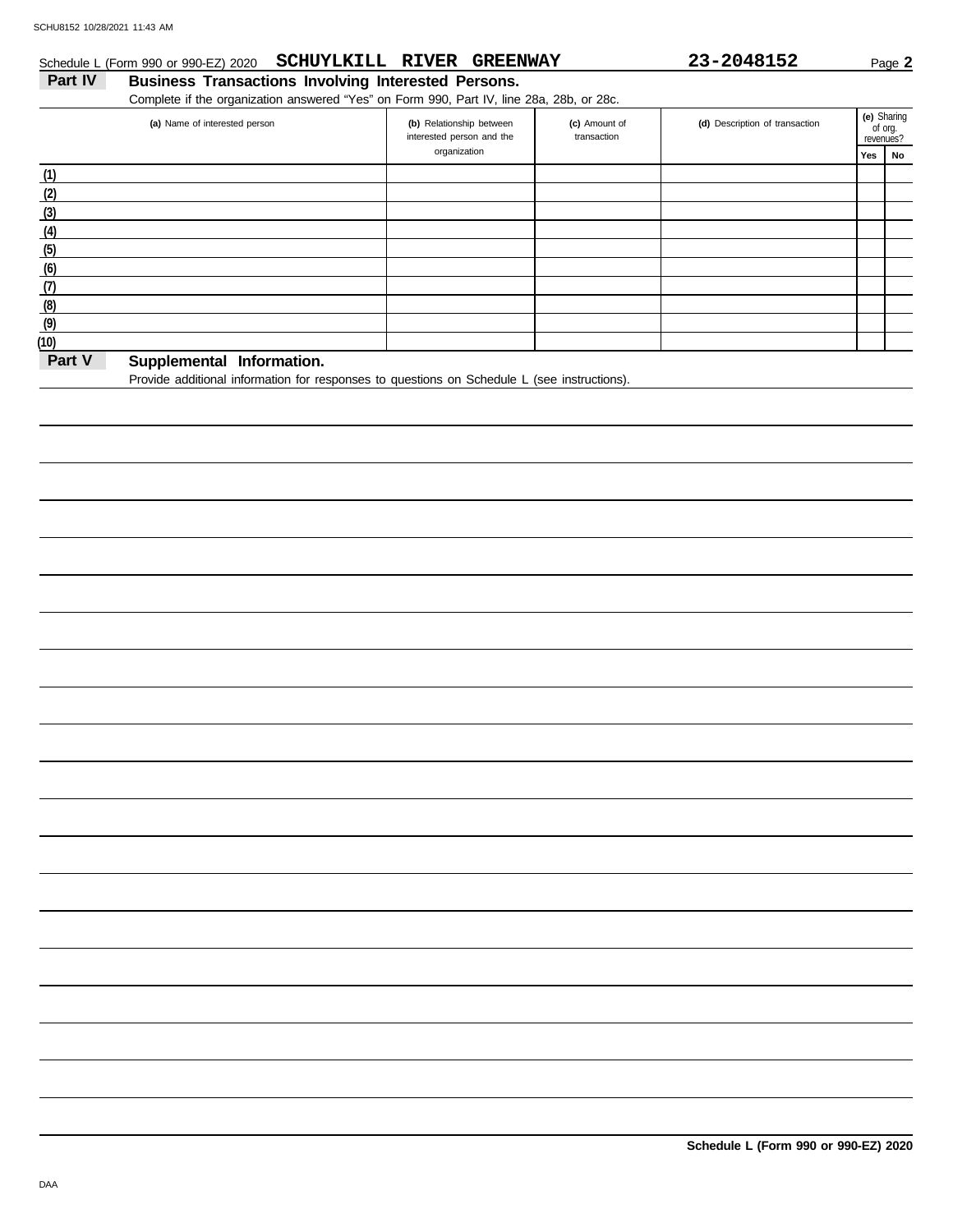| <b>SCHEDULE O</b>                                                                                           | Supplemental Information to Form 990 or 990-EZ                                                                                                                                                                                                                                                                                                                                                                                                        |                                | OMB No. 1545-0047 |
|-------------------------------------------------------------------------------------------------------------|-------------------------------------------------------------------------------------------------------------------------------------------------------------------------------------------------------------------------------------------------------------------------------------------------------------------------------------------------------------------------------------------------------------------------------------------------------|--------------------------------|-------------------|
| (Form 990 or 990-EZ)                                                                                        | Complete to provide information for responses to specific questions on<br>Form 990 or 990-EZ or to provide any additional information.                                                                                                                                                                                                                                                                                                                |                                | 2020              |
| Department of the Treasury                                                                                  | u Attach to Form 990 or 990-EZ.                                                                                                                                                                                                                                                                                                                                                                                                                       |                                | Open to Public    |
| Internal Revenue Service<br>Name of the organization                                                        | u Go to www.irs.gov/Form990 for the latest information.<br>SCHUYLKILL RIVER GREENWAY                                                                                                                                                                                                                                                                                                                                                                  | Employer identification number | <b>Inspection</b> |
|                                                                                                             | <b>ASSOCIATION</b>                                                                                                                                                                                                                                                                                                                                                                                                                                    | 23-2048152                     |                   |
| Form 990 -<br>TO.<br><b>MANAGE</b><br><b>RIVER WATERSHED</b><br>COUNTIES.<br>CITIZENS<br>OF.<br>DEBBY WYATT | Organization's Mission<br>THE SCHUYLKILL RIVER HERITAGE AREA THAT COVERS THE SCHUYLKILL<br>IN SCHUYLKILL, BERKS, CHESTER, MONTGOMERY AND PHILADELPHIA<br><b>DEDICATED</b><br>TO ASSISTING COMMUNITIES, ORGANIZATIONS AND<br>IS.<br>IТ<br>THE SCHUYLKILL RIVER REGION<br>TO PRESERVE AND<br>CULTURAL HERITAGE AND NATURAL ENVIRONMENT FOR FUTURE GENERATIONS.<br>Form 990, Part VI, Line 2 - Related Party Information Among Officers<br>ALEX SHANDERA | <b>SUSTAIN THEIR</b>           |                   |
| <b>BOARD MEMBER</b><br><b>MOTHER/DAUGHTER</b>                                                               | <b>OFFICE MGR</b>                                                                                                                                                                                                                                                                                                                                                                                                                                     |                                |                   |
| THE                                                                                                         | Form 990, Part VI, Line 11b - Organization's Process to Review Form 990<br>EXECUTIVE DIRECTOR, FINANCE MANAGER AND EXECUTIVE<br>SCHUYLKILL RIVER GREENWAY ASSOCIATION REVIEWED FORM 990 BEFORE SENDING IT                                                                                                                                                                                                                                             | <b>COMMITTEE</b>               | THE<br>OF         |
|                                                                                                             | TO THE INTERNAL REVENUE SERVICE.<br>Form 990, Part VI, Line 12c - Enforcement of Conflicts Policy                                                                                                                                                                                                                                                                                                                                                     |                                |                   |
|                                                                                                             | THE ORGANIZATION'S ADMINISTRATIVE ASSISTANT KEEPS A FILE OF THE CONFLICT OF<br>INTEREST POLICY DISCLOSURE FORMS THAT ARE REQUIRED TO BE SIGNED ANNUALLY.                                                                                                                                                                                                                                                                                              |                                |                   |
|                                                                                                             | FORMS NOT COMPLETED ARE THEN FOLLOWED UP BY THE ADMINISTRATIVE ASSISTANT.<br>Form 990, Part VI, Line 18 - No Public Disclosure Explanation<br>FORM 990 IS AVAILABLE FOR PUBLIC INSPECTION AT WWW.GUIDESTAR.ORG. FORM 990<br>AND FORM 1023 ARE ALSO AVAILABEL TO THE PUBLIC UPON REQUEST. THE REQUEST                                                                                                                                                  |                                |                   |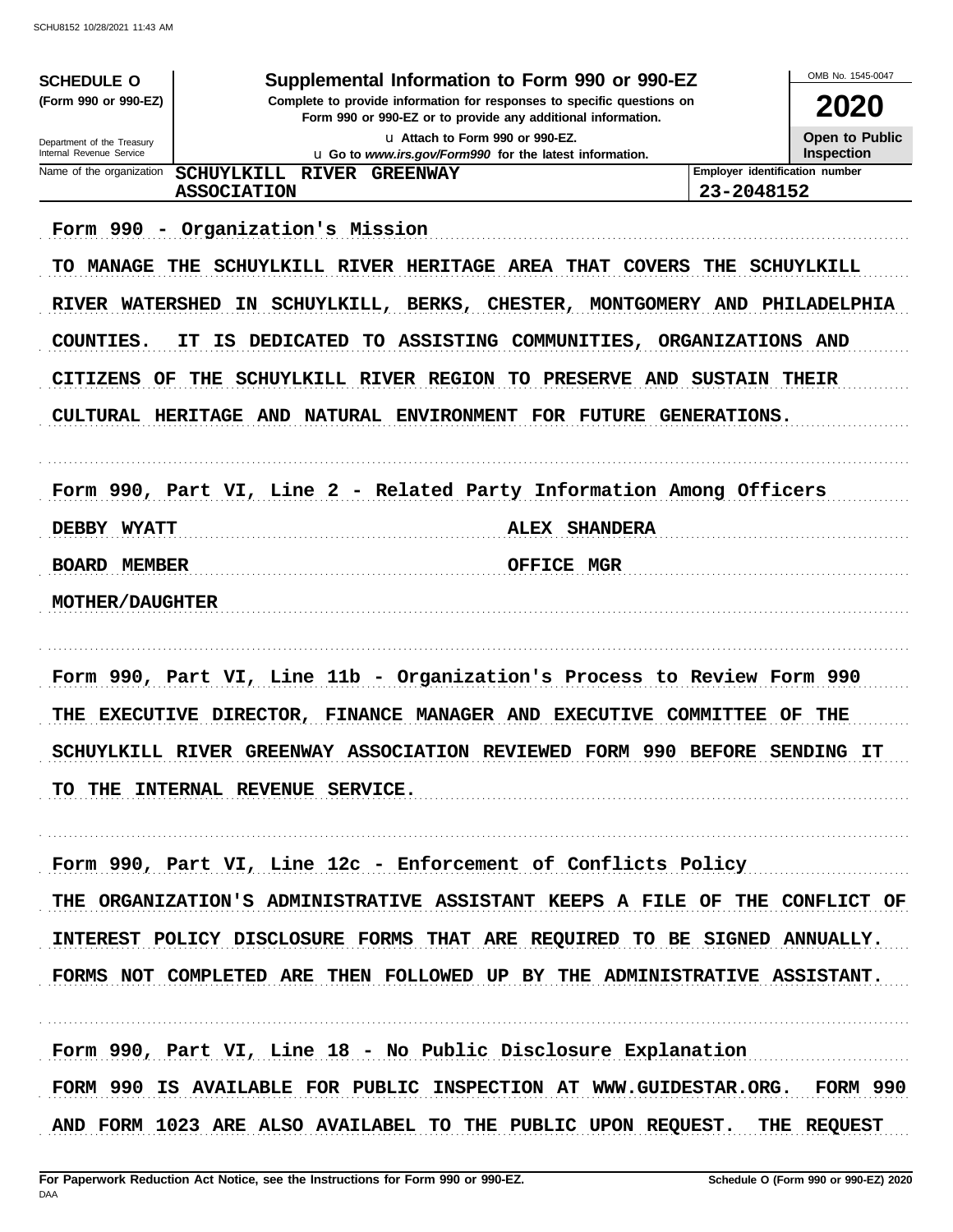| Schedule O (Form 990 or 990-EZ) 2020                                       |                     |                                          |                                        |                                              | Page 2                  |
|----------------------------------------------------------------------------|---------------------|------------------------------------------|----------------------------------------|----------------------------------------------|-------------------------|
| Name of the organization<br>SCHUYLKILL RIVER                               | <b>GREENWAY</b>     |                                          |                                        | Employer identification number<br>23-2048152 |                         |
| SHOULD BE                                                                  |                     | IN WRITING AND ADDRESSED TO THE BOARD OF |                                        | OF THE<br><b>DIRECTORS</b>                   |                         |
| <b>SCHUYLKILL RIVER</b>                                                    |                     | GREENWAY ASSOCIATION.                    | THE REQUESTED                          | <b>INFORMATION WILL</b>                      |                         |
| THEN BE PROVIDED.                                                          |                     |                                          |                                        |                                              |                         |
|                                                                            |                     |                                          |                                        |                                              |                         |
| Form 990, Part VI, Line 19 - Governing Documents Disclosure Explanation    |                     |                                          |                                        |                                              |                         |
| GOVERNING DOCUMENTS, CONFLICT                                              |                     | OF                                       | INTEREST DISCLOSURE FORMS              | <b>AND FINANCIAL</b>                         |                         |
| STATEMENTS ARE AVAILABLE TO THE PUBLIC UPON REQUEST. THE REQUEST SHOULD BE |                     |                                          |                                        |                                              |                         |
| IN WRITING AND ADDRESSED                                                   |                     |                                          | TO THE BOARD OF DIRECTORS OF           | THE                                          | <b>SCHUYLKILL RIVER</b> |
| <b>GREENWAY</b>                                                            | <b>ASSOCIATION.</b> |                                          | THE REQUESTED INFORMATION WILL THEN BE |                                              |                         |
| PROVIDED.                                                                  |                     |                                          |                                        |                                              |                         |
|                                                                            |                     |                                          |                                        |                                              |                         |
| Form 990, Part IX, Line 11g - Other Fees for Services                      |                     |                                          |                                        |                                              |                         |
| Description                                                                |                     |                                          |                                        |                                              |                         |
|                                                                            |                     |                                          |                                        |                                              |                         |
|                                                                            | Tot/Prog Service    |                                          | Mgt & General                          |                                              | Fundraising             |
| <b>CONSULTANT</b>                                                          |                     |                                          |                                        |                                              |                         |
| \$                                                                         | 81,910              | \$                                       | $\mathbf 0$                            | \$                                           | $\mathbf 0$             |
| PAYROLL SERVICE                                                            |                     |                                          |                                        |                                              |                         |
| \$                                                                         | $\mathbf 0$         | \$                                       | 1,619                                  | \$                                           | 0                       |
| CONTRACTED SERVICES                                                        |                     |                                          |                                        |                                              |                         |
| \$                                                                         | 8,202               | \$                                       | $\mathbf 0$                            | \$                                           | $\mathbf 0$             |
| <b>STAFFING</b>                                                            |                     |                                          |                                        |                                              |                         |
| \$                                                                         | 6,500               | \$                                       | $\mathbf 0$                            | \$                                           | $\mathbf 0$             |
| <b>ENGINEERING</b>                                                         |                     |                                          |                                        |                                              |                         |
|                                                                            | 148,491<br>\$       | . <b>\$</b>                              | $\mathbf 0$                            | \$                                           | $\mathbf 0$             |
| TIO, LLC                                                                   |                     |                                          |                                        |                                              |                         |
| Other Fees                                                                 |                     |                                          |                                        |                                              |                         |
| \$                                                                         |                     | $457$ \$                                 | $\overline{\mathbf{0}}$                | $\mathbf{s}$                                 | $\mathbf 0$             |
|                                                                            |                     |                                          |                                        |                                              |                         |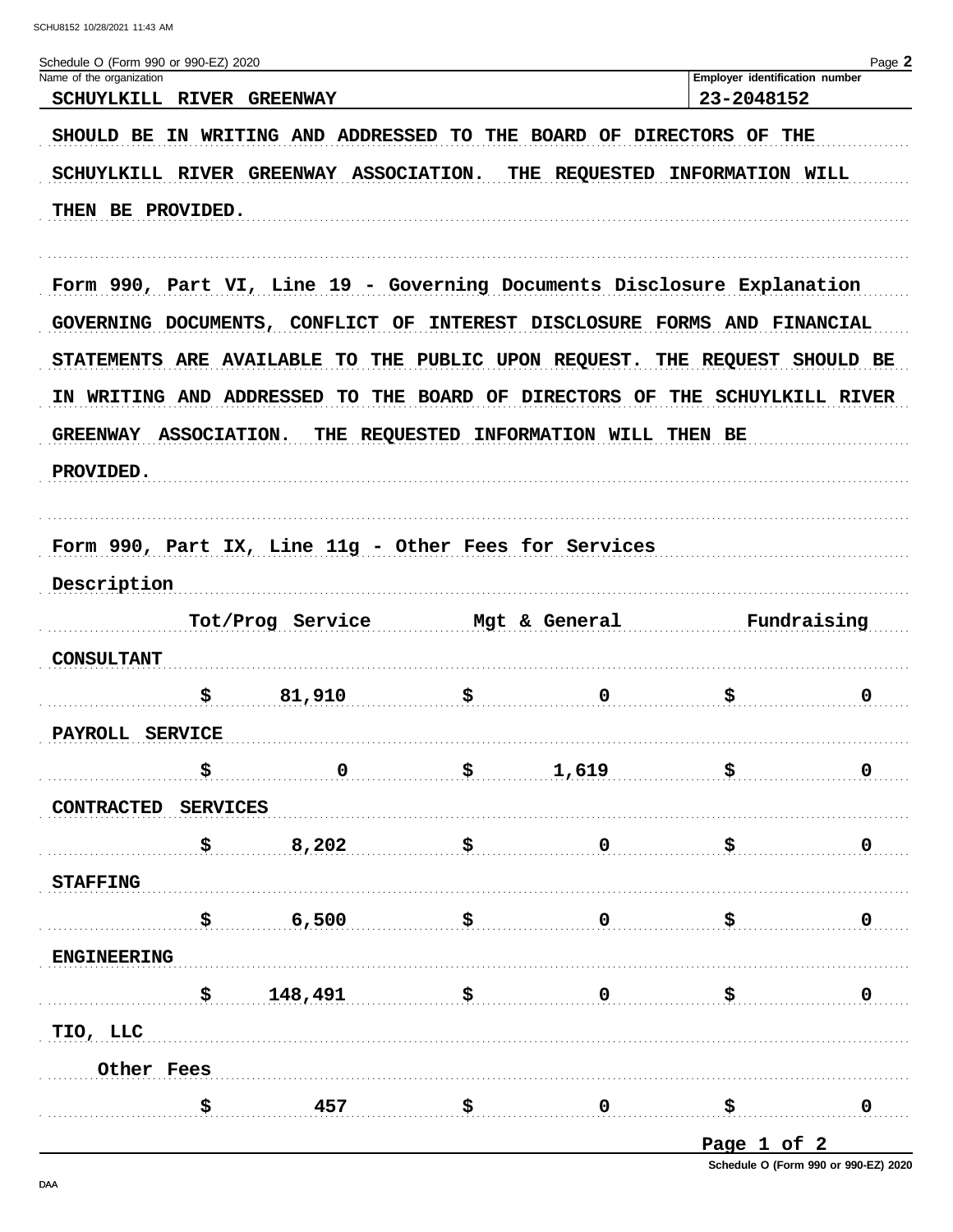| Schedule O (Form 990 or 990-EZ) 2020<br>Name of the organization |                             |                 |                   |                                | Page 2       |
|------------------------------------------------------------------|-----------------------------|-----------------|-------------------|--------------------------------|--------------|
|                                                                  |                             |                 |                   | Employer identification number |              |
| SCHUYLKILL RIVER                                                 |                             | <b>GREENWAY</b> |                   | 23-2048152                     |              |
|                                                                  |                             |                 |                   |                                |              |
|                                                                  | Total                       |                 |                   |                                |              |
|                                                                  |                             |                 |                   |                                |              |
|                                                                  | $\boldsymbol{\mathsf{S}}$ . | 245,560         | $\frac{1,619}{2}$ | . \$ .                         | $\ldots$ .0. |
|                                                                  |                             |                 |                   |                                |              |
|                                                                  |                             |                 |                   |                                |              |
|                                                                  |                             |                 |                   |                                |              |
|                                                                  |                             |                 |                   |                                |              |
|                                                                  |                             |                 |                   |                                |              |
|                                                                  |                             |                 |                   |                                |              |
|                                                                  |                             |                 |                   |                                |              |
|                                                                  |                             |                 |                   |                                |              |
|                                                                  |                             |                 |                   |                                |              |
|                                                                  |                             |                 |                   |                                |              |
|                                                                  |                             |                 |                   |                                |              |
|                                                                  |                             |                 |                   |                                |              |
|                                                                  |                             |                 |                   |                                |              |
|                                                                  |                             |                 |                   |                                |              |
|                                                                  |                             |                 |                   |                                |              |
|                                                                  |                             |                 |                   |                                |              |
|                                                                  |                             |                 |                   |                                |              |
|                                                                  |                             |                 |                   |                                |              |
|                                                                  |                             |                 |                   |                                |              |
|                                                                  |                             |                 |                   |                                |              |
|                                                                  |                             |                 |                   |                                |              |
|                                                                  |                             |                 |                   |                                |              |
|                                                                  |                             |                 |                   |                                |              |
|                                                                  |                             |                 |                   |                                |              |
|                                                                  |                             |                 |                   |                                |              |
|                                                                  |                             |                 |                   |                                |              |
|                                                                  |                             |                 |                   |                                |              |
|                                                                  |                             |                 |                   |                                |              |
|                                                                  |                             |                 |                   |                                |              |
|                                                                  |                             |                 |                   |                                |              |
|                                                                  |                             |                 |                   |                                |              |
|                                                                  |                             |                 |                   |                                |              |
|                                                                  |                             |                 |                   |                                |              |
|                                                                  |                             |                 |                   |                                |              |
|                                                                  |                             |                 |                   |                                |              |
|                                                                  |                             |                 |                   |                                |              |
|                                                                  |                             |                 |                   |                                |              |
|                                                                  |                             |                 |                   |                                |              |
|                                                                  |                             |                 |                   |                                |              |
|                                                                  |                             |                 |                   |                                |              |
|                                                                  |                             |                 |                   |                                |              |
|                                                                  |                             |                 |                   |                                |              |
|                                                                  |                             |                 |                   |                                |              |
|                                                                  |                             |                 |                   |                                |              |
|                                                                  |                             |                 |                   |                                |              |

| Page 2 of 2 |  |                                      |  |
|-------------|--|--------------------------------------|--|
|             |  | Schedule O (Form 990 or 990-EZ) 2020 |  |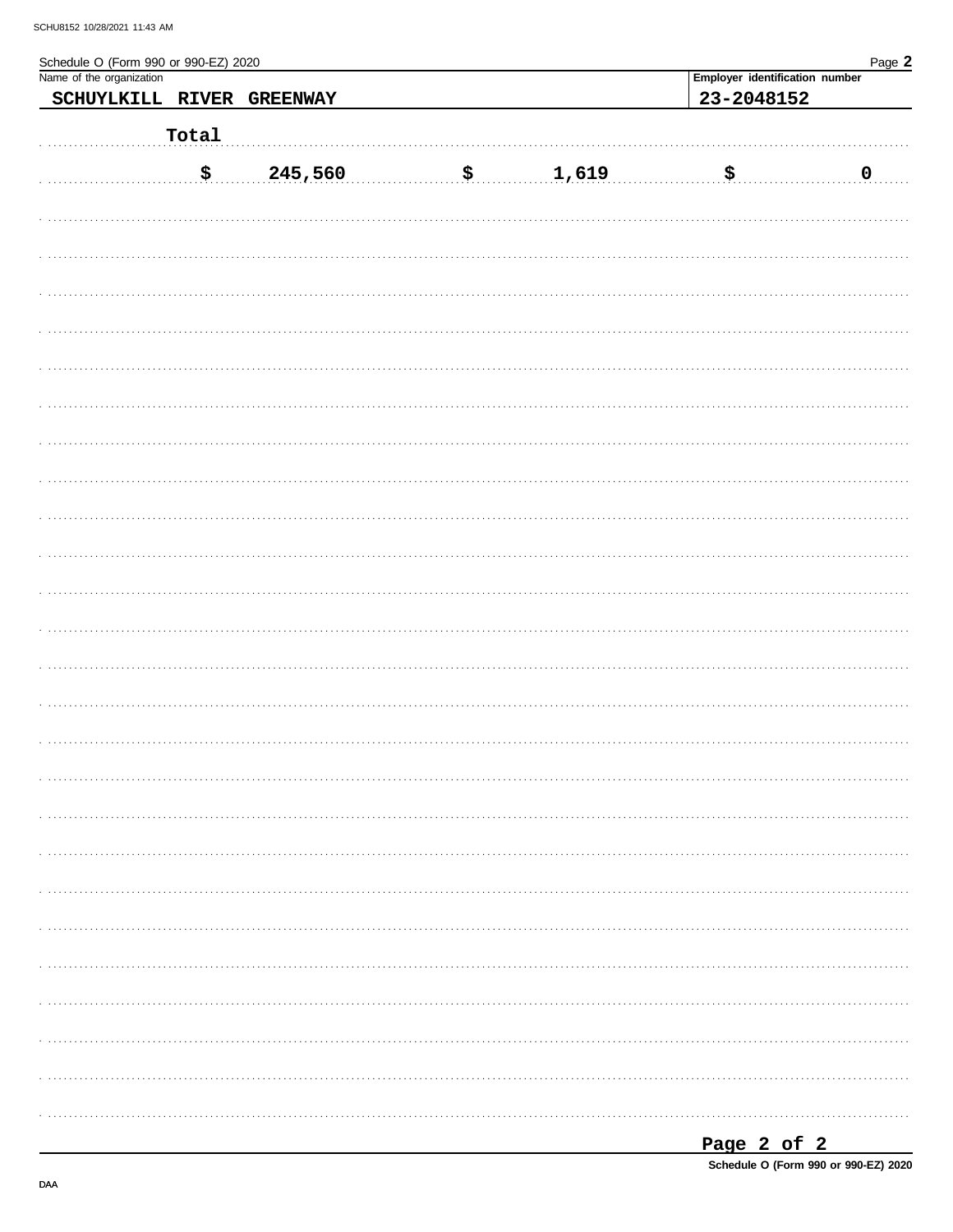|                                                                              |                                                                                                                                                                                                  | OMB No. 1545-0047                     |  |  |  |  |  |
|------------------------------------------------------------------------------|--------------------------------------------------------------------------------------------------------------------------------------------------------------------------------------------------|---------------------------------------|--|--|--|--|--|
| Form $990 - T$                                                               | <b>Exempt Organization Business Income Tax Return</b><br>(and proxy tax under section 6033(e))                                                                                                   |                                       |  |  |  |  |  |
|                                                                              | For calendar year 2020 or other tax year beginning [1] [1] The calendary can ending<br>.                                                                                                         | Open to Public Inspection             |  |  |  |  |  |
| Department of the Treasury<br>Internal Revenue Service                       | <b>uGo</b> to www.irs.gov/Form990T for instructions and the latest information.<br><b>u</b> Do not enter SSN numbers on this form as it may be made public if your organization is a 501(c)(3).  | for $501(c)(3)$<br>Organizations Only |  |  |  |  |  |
| Check box if<br>address changed.                                             | Check box if name changed and see instructions.)<br>Name of organization                                                                                                                         | D Employer identification number      |  |  |  |  |  |
| в<br>Exempt under section                                                    | SCHUYLKILL RIVER GREENWAY<br>23-2048152<br><b>ASSOCIATION</b>                                                                                                                                    |                                       |  |  |  |  |  |
| x<br>3 <sub>1</sub>                                                          | Print                                                                                                                                                                                            |                                       |  |  |  |  |  |
| 501( $\bf{C}$ )(<br>220(e)<br>408(e)                                         | Number, street, and room or suite no. If a P.O. box, see instructions.<br>or<br>E Group exemption number<br>(see instructions)<br>140 COLLEGE DRIVE<br><b>Type</b>                               |                                       |  |  |  |  |  |
| 408A<br>530(a)                                                               | 8152<br>City or town, state or province, country, and ZIP or foreign postal code<br>PA 19464<br><b>POTTSTOWN</b><br>F.                                                                           | Check box if                          |  |  |  |  |  |
| 529(a)<br>529A                                                               | 2,909,534                                                                                                                                                                                        | an amended return.                    |  |  |  |  |  |
| Check organization type <b>u</b><br>G                                        | $ \mathbf{X} $ 501(c) corporation<br>$501(c)$ trust<br>Other trust<br>401(a) trust                                                                                                               | Applicable reinsurance entity         |  |  |  |  |  |
| Check if filing only to <b>u</b><br>н                                        | Claim credit from Form 8941<br>Claim a refund shown on Form 2439                                                                                                                                 |                                       |  |  |  |  |  |
|                                                                              |                                                                                                                                                                                                  |                                       |  |  |  |  |  |
|                                                                              |                                                                                                                                                                                                  |                                       |  |  |  |  |  |
| ĸ                                                                            | During the tax year, was the corporation a subsidiary in an affiliated group or a parent-subsidiary controlled group?<br>$\mathbf{u}$ $\mathbf{u}$ $\mathbf{u}$ $\mathbf{v}$ Yes $\mathbf{X}$ No |                                       |  |  |  |  |  |
|                                                                              | If "Yes," enter the name and identifying number of the parent corporation                                                                                                                        |                                       |  |  |  |  |  |
| u                                                                            |                                                                                                                                                                                                  |                                       |  |  |  |  |  |
|                                                                              | The books are in care of <b>u ORGANIZATION</b>                                                                                                                                                   | Telephone number u 484-945-0200       |  |  |  |  |  |
| Part I                                                                       | <b>Total Unrelated Business Taxable income</b>                                                                                                                                                   |                                       |  |  |  |  |  |
| 1                                                                            | Total of unrelated business taxable income computed from all unrelated trades or businesses (see                                                                                                 |                                       |  |  |  |  |  |
| instructions)                                                                | 1                                                                                                                                                                                                | $-9,371$                              |  |  |  |  |  |
| Reserved<br>2                                                                | $\mathbf{2}$                                                                                                                                                                                     |                                       |  |  |  |  |  |
| 3                                                                            | 3<br>Add lines 1 and 2                                                                                                                                                                           | $-9,371$                              |  |  |  |  |  |
| 4                                                                            | 4                                                                                                                                                                                                |                                       |  |  |  |  |  |
| 5                                                                            | 5                                                                                                                                                                                                | $-9,371$                              |  |  |  |  |  |
| 6                                                                            | 6                                                                                                                                                                                                |                                       |  |  |  |  |  |
| 7                                                                            | Total of unrelated business taxable income before specific deduction and section 199A deduction.                                                                                                 |                                       |  |  |  |  |  |
| Subtract line 6 from line 5                                                  | 7                                                                                                                                                                                                | $-9,371$                              |  |  |  |  |  |
| 8                                                                            | 8                                                                                                                                                                                                | 1,000                                 |  |  |  |  |  |
| 9                                                                            | 9                                                                                                                                                                                                |                                       |  |  |  |  |  |
| Total deductions. Add lines 8 and 9<br>10                                    | 10                                                                                                                                                                                               | 1,000                                 |  |  |  |  |  |
| 11                                                                           | Unrelated business taxable income. Subtract line 10 from line 7. If line 10 is greater than line 7.                                                                                              |                                       |  |  |  |  |  |
|                                                                              | 11                                                                                                                                                                                               | 0                                     |  |  |  |  |  |
| Part II<br><b>Tax Computation</b>                                            |                                                                                                                                                                                                  | 0                                     |  |  |  |  |  |
| 1                                                                            | Organizations taxable as corporations. Multiply Part I, line 11 by 21% (0.21)<br>1                                                                                                               |                                       |  |  |  |  |  |
| 2<br>Part I, line 11 from:                                                   | Trusts taxable at trust rates. See instructions for tax computation. Income tax on the amount on<br>$\mathbf{1}$                                                                                 | 0                                     |  |  |  |  |  |
|                                                                              | Tax rate schedule or<br>2<br>3                                                                                                                                                                   |                                       |  |  |  |  |  |
| Proxy tax. See instructions<br>3<br>Other tax amounts. See instructions<br>4 | 4                                                                                                                                                                                                |                                       |  |  |  |  |  |
| Alternative minimum tax (trusts only)<br>5                                   | 5                                                                                                                                                                                                |                                       |  |  |  |  |  |
| 6                                                                            | Tax on noncompliant facility income. See instructions<br>6                                                                                                                                       |                                       |  |  |  |  |  |
|                                                                              | $\overline{7}$                                                                                                                                                                                   |                                       |  |  |  |  |  |
|                                                                              |                                                                                                                                                                                                  |                                       |  |  |  |  |  |

**For Paperwork Reduction Act Notice, see instructions.**

Form **990-T** (2020)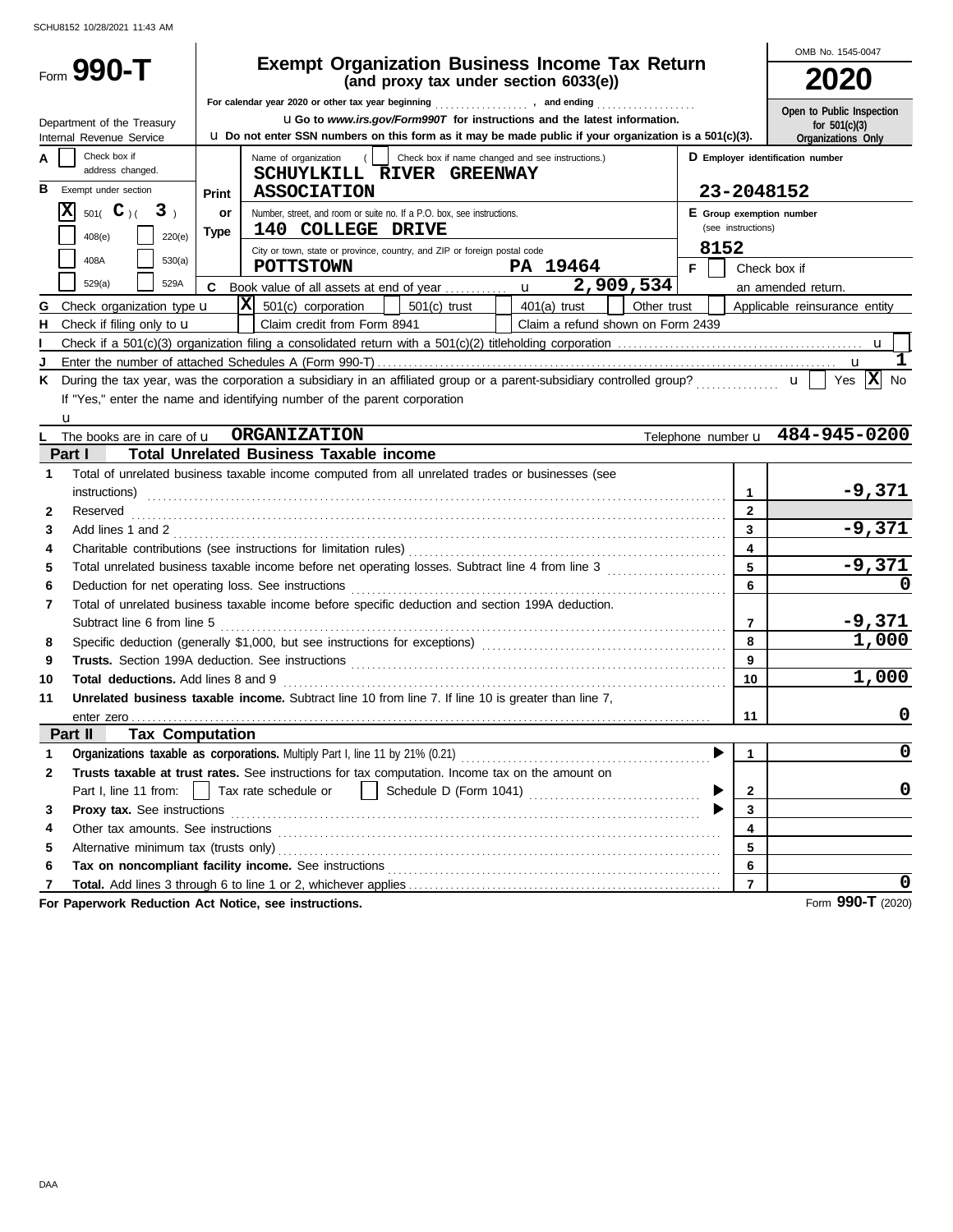May the IRS discuss this return **6g Part III Tax and Payments Part IV Statements Regarding Certain Activities and Other Information** (see instructions) **1a** Foreign tax credit (corporations attach Form 1118; trusts attach Form 1116) ......... 1a **b 1b** Other credits (see instructions) . . . . . . . . . . . . . . . . . . . . . . . . . . . . . . . . . . . . . . . . . . . . . . . . . . . . . . . . . **c 1c** General business credit. Attach Form 3800 (see instructions) . . . . . . . . . . . . . . . . . . . . . . . . . **d 1d** Credit for prior year minimum tax (attach Form 8801 or 8827) . . . . . . . . . . . . . . . . . . . . . . . . . **e Total credits.** Add lines 1a through 1d . . . . . . . . . . . . . . . . . . . . . . . . . . . . . . . . . . . . . . . . . . . . . . . . . . . . . . . . . . . . . . . . . . . . . . . . . . . . . . . . . . . **1e 4 2 2** Subtract line 1e from Part II, line 7 . . . . . . . . . . . . . . . . . . . . . . . . . . . . . . . . . . . . . . . . . . . . . . . . . . . . . . . . . . . . . . . . . . . . . . . . . . . . . . . . . . . . . . . **3 Total tax.** Add lines 2 and 3 (see instructions). | | Check if includes tax previously deferred under **4 6 6a** Payments: A 2019 overpayment credited to 2020 . . . . . . . . . . . . . . . . . . . . . . . . . . . . . . . . . . . . . **b** 2020 estimated tax payments. Check if section 643(g) election applies  $\mathbf{u} \cup \mathbf{b}$ **c 6c** Tax deposited with Form 8868 . . . . . . . . . . . . . . . . . . . . . . . . . . . . . . . . . . . . . . . . . . . . . . . . . . . . . . . . . **d** Foreign organizations: Tax paid or withheld at source (see instructions) ................ 6d **e 6e** Backup withholding (see instructions) . . . . . . . . . . . . . . . . . . . . . . . . . . . . . . . . . . . . . . . . . . . . . . . . . . **f 10 Total payments.** Add lines 6a through 6g . . . . . . . . . . . . . . . . . . . . . . . . . . . . . . . . . . . . . . . . . . . . . . . . . . . . . . . . . . . . . . . . . . . . . . . . . . . . . . . **11** Enter the amount of line 10 you want: **Credited to 2021 estimated tax <b>u 11 11 11 Refunded <b>u** | 11 **10 7** Tax due. If line 7 is smaller than the total of lines 4, 5, and 8, enter amount owed .................................. **7 8 Overpayment.** If line 7 is larger than the total of lines 4, 5, and 8, enter amount overpaid . . . . . . . . . . . . . . . . . . . . . . . . . . **8 9 Refunded** u **9 Yes No 1 2 3** Form 990-T (2020) Page **2 SCHUYLKILL RIVER GREENWAY 23-2048152** Other credits, adjustments, and payments: Form 2439 Estimated tax penalty (see instructions). Check if Form 2220 is attached . . . . . . . . . . . . . . . . . . . . . . . . . . . . . . . . . . . . . . u At any time during the 2020 calendar year, did the organization have an interest in or a signature or other authority over a financial account (bank, securities, or other) in a foreign country? If "Yes," the organization may have to file During the tax year, did the organization receive a distribution from, or was it the grantor of, or transferor to, a If "Yes," see instructions for other forms the organization may have to file. Enter the amount of tax-exempt interest received or accrued during the tax year  $\ldots$ . Other taxes. Check if from: | | Form 4255 | | Form 8611 | | Form 8697 | | Form 8866 Other (attach statement) . . . . . . . . . . . . . . . . . . . . . . . . . . . . . . . . . . . . . . . . . . . . . . . . . . . . . . . . . . . Under penalties of perjury, I declare that I have examined this return, including accompanying schedules and statements, and to the best of my knowledge and belief, it is u u Form 4136 **Contract Contract Contract Contract Contract Contract Contract Contract Contract Contract Contract Contract Contract Contract Contract Contract Contract Contract Contract Contract Contract Contract Contract Cont** here **u** *imminimum in the set of the set of the set of the set of the set of the set of the set of the set of the set of the set of the set of the set of the set of the set of the set of the set of the set of the set of* **g** Credit for small employer health insurance premiums (attach Form 8941) **. . . . . . . . . . . 6f** FinCEN Form 114, Report of Foreign Bank and Financial Accounts. If "Yes," enter the name of the foreign country 5 2020 net 965 tax liability paid from Form 965-A or Form 965-B, Part II, column (k), line 4 **5 3** section 1294. Enter tax amount here . . . . . . . . . . . . . . . . . . . . . . . . . . . . . . . . . . . . . . . . . . . . . . . . . . . u . **a** foreign trust? . . . . . . . . . . . . . . . . . . . . . . . . . . . . . . . . . . . . . . . . . . . . . . . . . . . . . . . . . . . . . . . . . . . . . . . . . . . . . . . . . . . . . . . . . . . . . . . . . . . . . . . . . . . . . . . . . . . . . . . . . . . . . . . . . . . **a 4** If 4a is "Yes," has the organization described the change on Form 990, 990-EZ, 990-PF, or Form 1128? If "No," Did the organization change its method of accounting? (see instructions) . . . . . . . . . . . . . . . . . . . . . . . . . . . . . . . . . . . . . . . . . . . . . . . . . . . . . . . . . . . . . . . . . . . . **b** explain in Part V **Part V Supplemental Information** Provide the explanation required by Part IV, line 4b. Also, provide any other additional information. See instructions. . . . . . . . . . . . . . . . . . . . . . . . . . . . . . . . . . . . . . . . . . . . . . . . . . . . . . . . . . . . . . . . . . . . . . . . . . . . . . . . . . . . . . . . . . . . . . . . . . . . . . . . . . . . . . . . . . . . . . . . . . . . . . . . . . . . . . . . . . . . . . . . . . . . . . . . . . . . . . . . . . . . . . . . . . . . . . . . . . . . . . . . . . . . . . . . . . . . . . . . . . . . . . . . . . . . . . . . . . . . . . . . . . . . . . . . . . . . . . . . . . . . . . . . . . . . . . . . . . . . . . . . . . . . . . . . . . . . . . . . . . . . . . . . . . . . . . . . . . . . . . . . . . . . . . . . . . . . . . . . . . . . . . . . . . . . . **0 0 X X X** SCHU8152 10/28/2021 11:43 AM

| <b>Sign</b>     | true, correct, and complete. Declaration of preparer (other than taxpayer) is based on all information of which preparer has any knowledge. |                   | May the IRS discuss this return<br>with the preparer shown below |          |               |                                         |
|-----------------|---------------------------------------------------------------------------------------------------------------------------------------------|-------------------|------------------------------------------------------------------|----------|---------------|-----------------------------------------|
| <b>Here</b>     | u                                                                                                                                           |                   | <b>U EXECUTIVE DIRECTOR</b>                                      |          |               | (see instructions)?<br>Yes<br><b>No</b> |
|                 | Signature of officer                                                                                                                        | Date              | Title                                                            |          |               |                                         |
|                 | Print/Type preparer's name                                                                                                                  |                   | Preparer's signature                                             | Date     | Check         | ıXl<br>PTIN                             |
| Paid            | Barbara A. Akins, CPA                                                                                                                       |                   | Barbara A. Akins, CPA                                            | 10/28/21 | self-employed | P00614262                               |
| <b>Preparer</b> | Firm's name                                                                                                                                 | Barbara Akins,    | <b>CPA</b>                                                       |          | Firm's EIN    | 47-3768625                              |
| Use Only        |                                                                                                                                             | 835 Route 100 N   |                                                                  |          |               |                                         |
|                 | Firm's address                                                                                                                              | Bechtelsville, PA | 19505-9201                                                       |          | Phone no.     | 484-321-3839                            |
|                 |                                                                                                                                             |                   |                                                                  |          |               | $\sim$ $\sim$ $\sim$ $\sim$             |

Form **990-T** (2020)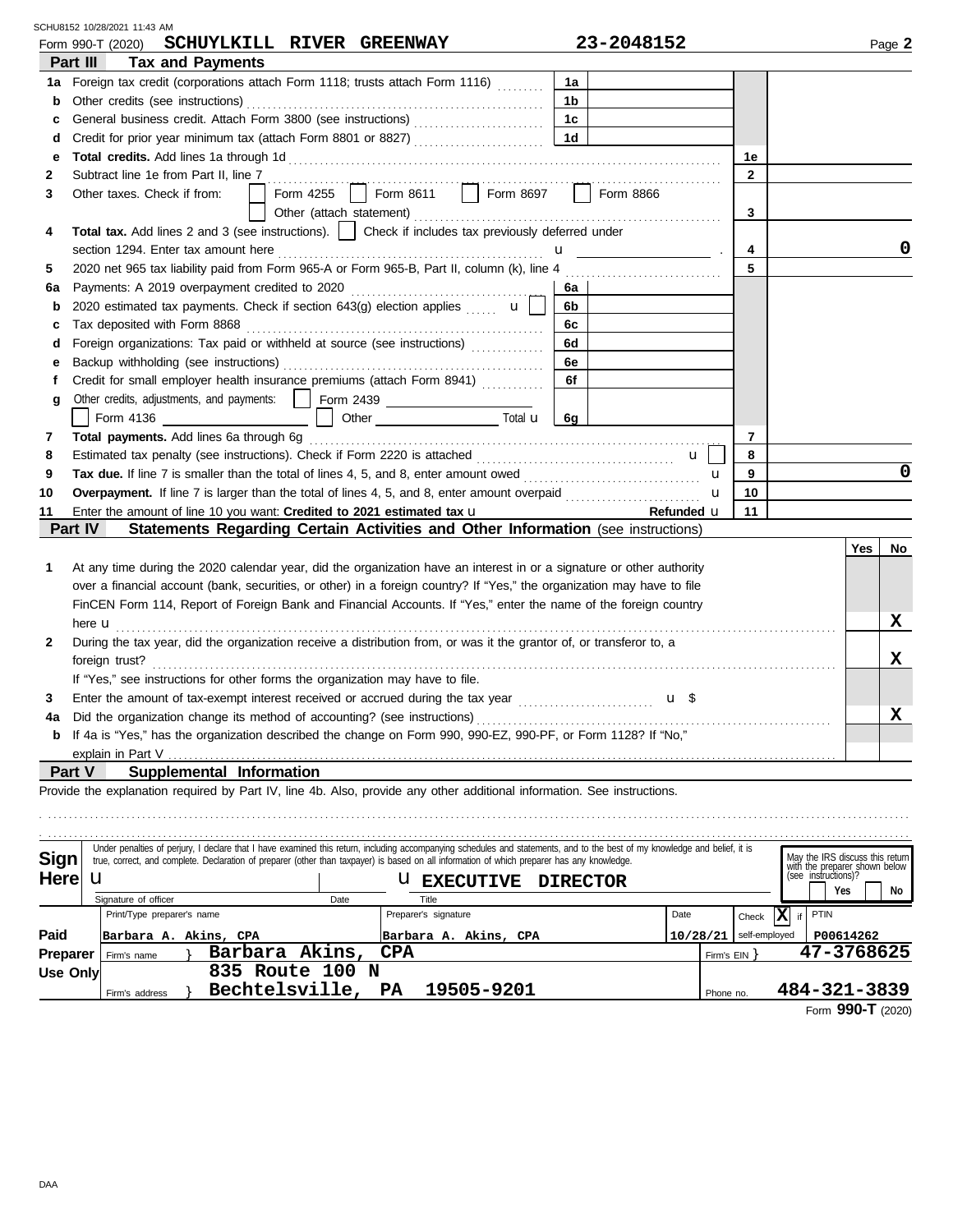| <b>Unrelated Business Taxable Income</b><br><b>SCHEDULE A</b>                                                 |                                                       |                                                                           |                                                                                                                                                                                                                               |                |            |                                                       |              |                               | OMB No. 1545-0047 |
|---------------------------------------------------------------------------------------------------------------|-------------------------------------------------------|---------------------------------------------------------------------------|-------------------------------------------------------------------------------------------------------------------------------------------------------------------------------------------------------------------------------|----------------|------------|-------------------------------------------------------|--------------|-------------------------------|-------------------|
|                                                                                                               | (Form 990-T)                                          |                                                                           | From an Unrelated Trade or Business                                                                                                                                                                                           |                |            |                                                       |              |                               |                   |
| <b>UGo to www.irs.gov/Form990T for instructions and the latest information.</b><br>Department of the Treasury |                                                       |                                                                           |                                                                                                                                                                                                                               |                |            |                                                       |              | Open to Public Inspection for |                   |
|                                                                                                               | Internal Revenue Service                              |                                                                           | <b>u</b> Do not enter SSN numbers on this form as it may be made public if your organization is a 501(c)(3).                                                                                                                  |                |            |                                                       |              | 501(c)(3) Organizations Only  |                   |
|                                                                                                               | A Name of the organization<br><b>SCHUYLKILL RIVER</b> | <b>GREENWAY</b>                                                           |                                                                                                                                                                                                                               |                |            | <b>B</b> Employer identification number<br>23-2048152 |              |                               |                   |
|                                                                                                               |                                                       |                                                                           |                                                                                                                                                                                                                               |                |            |                                                       | ı            |                               |                   |
|                                                                                                               |                                                       | C Unrelated Business Activity Code (see instructions) $\mathbf{u}$ 713990 |                                                                                                                                                                                                                               |                |            | D Sequence:                                           |              | of                            | ı                 |
|                                                                                                               |                                                       |                                                                           | E Describe the unrelated trade or business <b>u</b> TAKE IT OUTDOORS ADVENTURE                                                                                                                                                |                |            |                                                       |              |                               |                   |
|                                                                                                               | Part I                                                | <b>Unrelated Trade or Business Income</b>                                 |                                                                                                                                                                                                                               |                | (A) Income | (B) Expenses                                          |              | (C) Net                       |                   |
| 1a                                                                                                            | Gross receipts or sales                               | 104,205                                                                   |                                                                                                                                                                                                                               |                |            |                                                       |              |                               |                   |
| b                                                                                                             |                                                       |                                                                           |                                                                                                                                                                                                                               | 1c             | 104,205    |                                                       |              |                               |                   |
| 2                                                                                                             |                                                       |                                                                           |                                                                                                                                                                                                                               | $\overline{2}$ |            |                                                       |              |                               |                   |
| 3                                                                                                             |                                                       |                                                                           |                                                                                                                                                                                                                               | 3              | 104,205    |                                                       |              |                               | 104,205           |
| 4a                                                                                                            |                                                       | Capital gain net income (attach Sch D (Form 1041 or Form                  |                                                                                                                                                                                                                               |                |            |                                                       |              |                               |                   |
|                                                                                                               |                                                       |                                                                           |                                                                                                                                                                                                                               | 4a             |            |                                                       |              |                               |                   |
| b                                                                                                             |                                                       |                                                                           | Net gain (loss) (Form 4797) (attach Form 4797) (see instructions)                                                                                                                                                             | 4b             |            |                                                       |              |                               |                   |
| c                                                                                                             |                                                       |                                                                           |                                                                                                                                                                                                                               | 4c             |            |                                                       |              |                               |                   |
| 5                                                                                                             |                                                       | Income (loss) from partnership and S corporation (attach                  |                                                                                                                                                                                                                               |                |            |                                                       |              |                               |                   |
|                                                                                                               |                                                       |                                                                           |                                                                                                                                                                                                                               | 5              |            |                                                       |              |                               |                   |
| 6                                                                                                             |                                                       |                                                                           |                                                                                                                                                                                                                               | 6              |            |                                                       |              |                               |                   |
| 7                                                                                                             |                                                       |                                                                           |                                                                                                                                                                                                                               | $\overline{7}$ |            |                                                       |              |                               |                   |
| 8                                                                                                             |                                                       | Interest, annuities, royalties, and rents from a controlled               |                                                                                                                                                                                                                               |                |            |                                                       |              |                               |                   |
|                                                                                                               |                                                       |                                                                           |                                                                                                                                                                                                                               | 8              |            |                                                       |              |                               |                   |
| 9                                                                                                             |                                                       | Investment income of section $501(c)(7)$ , (9), or (17)                   |                                                                                                                                                                                                                               |                |            |                                                       |              |                               |                   |
| 10                                                                                                            |                                                       |                                                                           |                                                                                                                                                                                                                               | 9<br>10        |            |                                                       |              |                               |                   |
| 11                                                                                                            | Advertising income (Part IX)                          |                                                                           |                                                                                                                                                                                                                               | 11             |            |                                                       |              |                               |                   |
| 12                                                                                                            |                                                       |                                                                           | Other income (see instructions; attach statement)                                                                                                                                                                             | 12             |            |                                                       |              |                               |                   |
| 13                                                                                                            |                                                       |                                                                           |                                                                                                                                                                                                                               | 13             | 104,205    |                                                       |              |                               | 104,205           |
|                                                                                                               | Part II                                               |                                                                           | Deductions Not Taken Elsewhere (See instructions for limitations on deductions) Deductions must be directly                                                                                                                   |                |            |                                                       |              |                               |                   |
|                                                                                                               |                                                       | connected with the unrelated business income                              |                                                                                                                                                                                                                               |                |            |                                                       |              |                               |                   |
| 1                                                                                                             |                                                       |                                                                           |                                                                                                                                                                                                                               |                |            |                                                       | 1            |                               |                   |
| 2                                                                                                             | Salaries and wages                                    |                                                                           |                                                                                                                                                                                                                               |                |            |                                                       | $\mathbf{2}$ |                               | 46,392            |
|                                                                                                               |                                                       |                                                                           | Repairs and maintenance contained and contained and maintenance contained and maintenance contained and maintenance                                                                                                           |                |            |                                                       | 3            |                               | 657               |
| 3                                                                                                             |                                                       |                                                                           |                                                                                                                                                                                                                               |                |            |                                                       |              |                               |                   |
| 4                                                                                                             | Bad debts                                             |                                                                           | Interest (attach statement) (see instructions) [11] matter contracts are a statement of the statement of statement of statement of statement of statement of statement of statement of statement of statement of statement of |                |            |                                                       | 4            |                               |                   |

|                  |                                                                                                       |    | 3,646                        |
|------------------|-------------------------------------------------------------------------------------------------------|----|------------------------------|
| 12 <sup>12</sup> |                                                                                                       |    |                              |
|                  |                                                                                                       |    |                              |
|                  |                                                                                                       |    | 57,420                       |
|                  |                                                                                                       |    | 113,576                      |
| 16               | Unrelated business income before net operating loss deduction. Subtract line 15 from Part I, line 13, |    |                              |
|                  | $\text{column } (C)$                                                                                  |    | -9,371                       |
| 17               |                                                                                                       |    |                              |
|                  |                                                                                                       | 18 | $-9,371$                     |
|                  | For Paperwork Reduction Act Notice, see instructions.                                                 |    | Schedule A (Form 990-T) 2020 |

**9**

**950**

**4,511**

**950**

**7**

Contributions to deferred compensation plans . . . . . . . . . . . . . . . . . . . . . . . . . . . . . . . . . . . . . . . . . . . . . . . . . . . . . . . . . . . . . . . . . . . . . . . . . . . . . . . **10 10** Depletion . . . . . . . . . . . . . . . . . . . . . . . . . . . . . . . . . . . . . . . . . . . . . . . . . . . . . . . . . . . . . . . . . . . . . . . . . . . . . . . . . . . . . . . . . . . . . . . . . . . . . . . . . . . . . . . . . . . . . Less depreciation claimed in Part III and elsewhere on return . . . . . . . . . . . . . . . . . . . . . . . . . . . . . . . . . **8a 8b**

Taxes and licenses . . . . . . . . . . . . . . . . . . . . . . . . . . . . . . . . . . . . . . . . . . . . . . . . . . . . . . . . . . . . . . . . . . . . . . . . . . . . . . . . . . . . . . . . . . . . . . . . . . . . . . . . . . . **6 6**

Depreciation (attach Form 4562) (see instructions) . . . . . . . . . . . . . . . . . . . . . . . . . . . . . . . . . . . . . . . . . . . .

DAA

**9**

**8 7**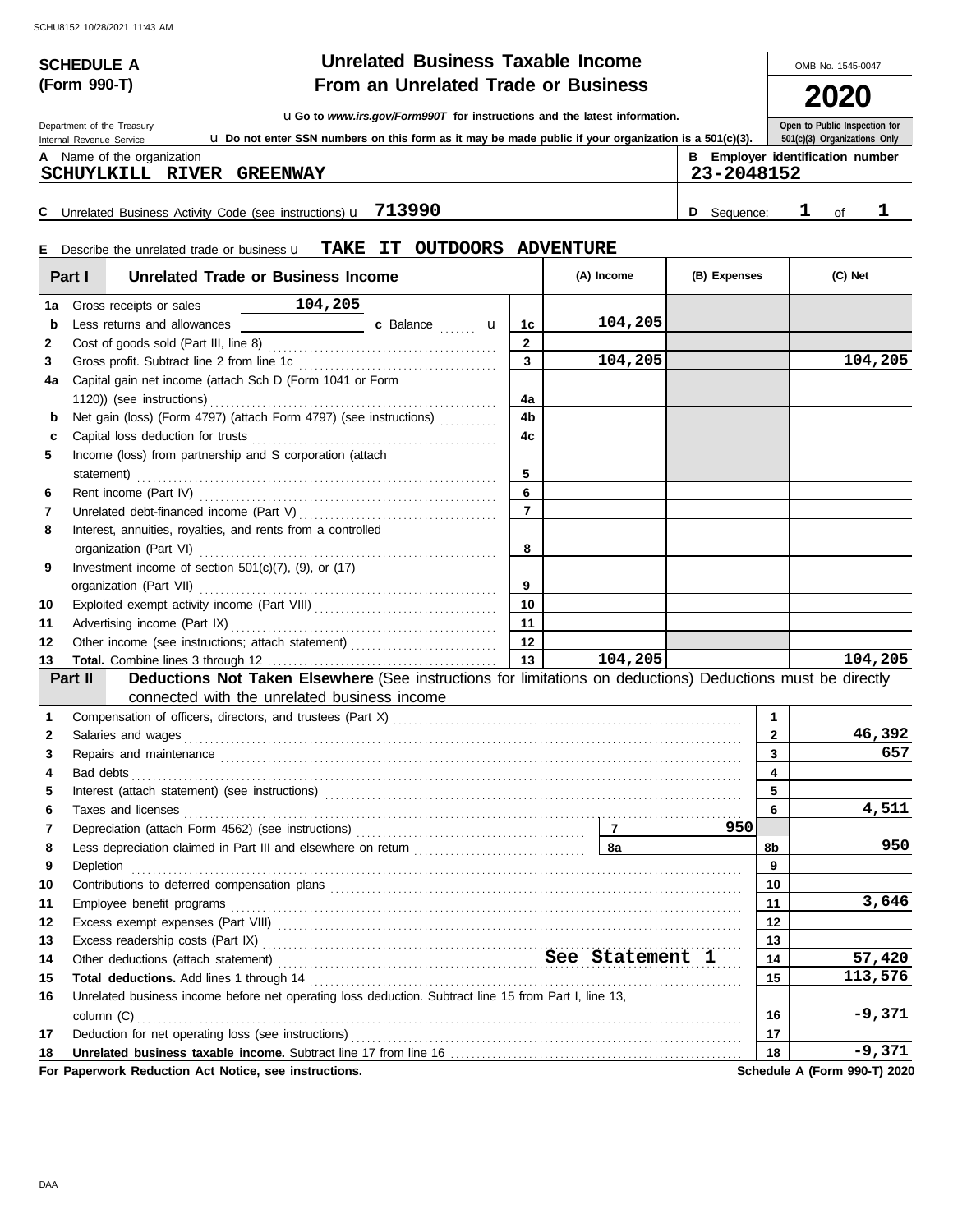|             | SCHU8152 10/28/2021 11:43 AM<br>Schedule A (Form 990-T) 2020                                                                                                                                                                        | SCHUYLKILL RIVER GREENWAY |                                       | 23-2048152                   | Page 2                                                                                                                                                                                                                                                                                                 |
|-------------|-------------------------------------------------------------------------------------------------------------------------------------------------------------------------------------------------------------------------------------|---------------------------|---------------------------------------|------------------------------|--------------------------------------------------------------------------------------------------------------------------------------------------------------------------------------------------------------------------------------------------------------------------------------------------------|
|             | <b>Cost of Goods Sold</b><br>Part III                                                                                                                                                                                               |                           | Enter method of inventory valuation u |                              |                                                                                                                                                                                                                                                                                                        |
| 1           |                                                                                                                                                                                                                                     |                           |                                       | $\mathbf{1}$                 |                                                                                                                                                                                                                                                                                                        |
| 2           | Purchases                                                                                                                                                                                                                           |                           |                                       | $\overline{2}$               |                                                                                                                                                                                                                                                                                                        |
| 3           | Cost of labor<br><u>cost</u> of labor<br><br>$\frac{1}{2}$                                                                                                                                                                          |                           |                                       | $\mathbf{3}$                 |                                                                                                                                                                                                                                                                                                        |
| 4           |                                                                                                                                                                                                                                     |                           |                                       | $\overline{\mathbf{4}}$<br>5 |                                                                                                                                                                                                                                                                                                        |
| 5<br>6      |                                                                                                                                                                                                                                     |                           |                                       | 6                            |                                                                                                                                                                                                                                                                                                        |
| 7           |                                                                                                                                                                                                                                     |                           |                                       | $\overline{7}$               |                                                                                                                                                                                                                                                                                                        |
| 8           | Cost of goods sold. Subtract line 7 from line 6. Enter here and in Part I, line 2                                                                                                                                                   |                           |                                       | 8                            |                                                                                                                                                                                                                                                                                                        |
| 9           | Do the rules of section 263A (with respect to property produced or acquired for resale) apply to the organization?                                                                                                                  |                           |                                       |                              | Yes<br><b>No</b>                                                                                                                                                                                                                                                                                       |
|             | Part IV<br>Rent Income (From Real Property and Personal Property Leased with Real Property)                                                                                                                                         |                           |                                       |                              |                                                                                                                                                                                                                                                                                                        |
| 1           | Description of property (property street address, city, state, ZIP code). Check if a dual-use (see instructions)                                                                                                                    |                           |                                       |                              |                                                                                                                                                                                                                                                                                                        |
|             | Α                                                                                                                                                                                                                                   |                           |                                       |                              |                                                                                                                                                                                                                                                                                                        |
|             | в                                                                                                                                                                                                                                   |                           |                                       |                              |                                                                                                                                                                                                                                                                                                        |
|             | С<br>D                                                                                                                                                                                                                              |                           |                                       |                              |                                                                                                                                                                                                                                                                                                        |
|             |                                                                                                                                                                                                                                     | A                         | в                                     | C                            | D                                                                                                                                                                                                                                                                                                      |
| 2           | Rent received or accrued<br>.                                                                                                                                                                                                       |                           |                                       |                              |                                                                                                                                                                                                                                                                                                        |
| a           | From personal property (if the percentage of                                                                                                                                                                                        |                           |                                       |                              |                                                                                                                                                                                                                                                                                                        |
|             | rent for personal property is more than 10%                                                                                                                                                                                         |                           |                                       |                              |                                                                                                                                                                                                                                                                                                        |
|             | but not more than 50%)<br>.                                                                                                                                                                                                         |                           |                                       |                              |                                                                                                                                                                                                                                                                                                        |
|             | <b>b</b> From real and personal property (if the                                                                                                                                                                                    |                           |                                       |                              |                                                                                                                                                                                                                                                                                                        |
|             | percentage of rent for personal property exceeds                                                                                                                                                                                    |                           |                                       |                              |                                                                                                                                                                                                                                                                                                        |
|             | 50% or if the rent is based on profit or income).                                                                                                                                                                                   |                           |                                       |                              |                                                                                                                                                                                                                                                                                                        |
|             | c Total rents received or accrued by property.                                                                                                                                                                                      |                           |                                       |                              |                                                                                                                                                                                                                                                                                                        |
|             | Add lines 2a and 2b, columns A through D                                                                                                                                                                                            |                           |                                       |                              |                                                                                                                                                                                                                                                                                                        |
| 3           |                                                                                                                                                                                                                                     |                           |                                       |                              |                                                                                                                                                                                                                                                                                                        |
| 4           | Deductions directly connected with the income                                                                                                                                                                                       |                           |                                       |                              |                                                                                                                                                                                                                                                                                                        |
|             | in lines 2(a) and 2(b) (attach statement)                                                                                                                                                                                           |                           |                                       |                              |                                                                                                                                                                                                                                                                                                        |
| 5           |                                                                                                                                                                                                                                     |                           |                                       |                              |                                                                                                                                                                                                                                                                                                        |
|             |                                                                                                                                                                                                                                     |                           |                                       |                              |                                                                                                                                                                                                                                                                                                        |
| Part V<br>1 | <b>Unrelated Debt-Financed Income</b> (see instructions)<br>Description of debt-financed property (street address, city, state, ZIP code). Check if a dual-use (see instructions)                                                   |                           |                                       |                              |                                                                                                                                                                                                                                                                                                        |
|             | Α                                                                                                                                                                                                                                   |                           |                                       |                              |                                                                                                                                                                                                                                                                                                        |
|             | В                                                                                                                                                                                                                                   |                           |                                       |                              |                                                                                                                                                                                                                                                                                                        |
|             | С                                                                                                                                                                                                                                   |                           |                                       |                              |                                                                                                                                                                                                                                                                                                        |
|             | D                                                                                                                                                                                                                                   |                           |                                       |                              |                                                                                                                                                                                                                                                                                                        |
|             |                                                                                                                                                                                                                                     | $\mathsf{A}$              | в                                     | C                            | D                                                                                                                                                                                                                                                                                                      |
| 2           | Gross income from or allocable to debt-financed                                                                                                                                                                                     |                           |                                       |                              |                                                                                                                                                                                                                                                                                                        |
|             | Deductions directly connected with or allocable                                                                                                                                                                                     |                           |                                       |                              |                                                                                                                                                                                                                                                                                                        |
| 3           | to debt-financed property                                                                                                                                                                                                           |                           |                                       |                              |                                                                                                                                                                                                                                                                                                        |
|             | a Straight line depreciation (attach statement)                                                                                                                                                                                     |                           |                                       |                              |                                                                                                                                                                                                                                                                                                        |
|             | <b>b</b> Other deductions (attach statement)                                                                                                                                                                                        |                           |                                       |                              |                                                                                                                                                                                                                                                                                                        |
| C           | Total deductions (add lines 3a and 3b,                                                                                                                                                                                              |                           |                                       |                              |                                                                                                                                                                                                                                                                                                        |
|             | columns A through D)                                                                                                                                                                                                                |                           |                                       |                              |                                                                                                                                                                                                                                                                                                        |
| 4           | Amount of average acquisition debt on or allocable                                                                                                                                                                                  |                           |                                       |                              |                                                                                                                                                                                                                                                                                                        |
|             | to debt-financed property (attach statement)                                                                                                                                                                                        |                           |                                       |                              |                                                                                                                                                                                                                                                                                                        |
| 5           | Average adjusted basis of or allocable to debt-                                                                                                                                                                                     |                           |                                       |                              |                                                                                                                                                                                                                                                                                                        |
|             | financed property (attach statement)                                                                                                                                                                                                |                           | $\frac{1}{100}$<br>$\%$               | $\%$                         | $\frac{0}{0}$                                                                                                                                                                                                                                                                                          |
| 6<br>7      | Gross income reportable. Multiply line 2 by line 6                                                                                                                                                                                  |                           |                                       |                              |                                                                                                                                                                                                                                                                                                        |
|             |                                                                                                                                                                                                                                     |                           |                                       |                              |                                                                                                                                                                                                                                                                                                        |
| 8           |                                                                                                                                                                                                                                     |                           |                                       |                              |                                                                                                                                                                                                                                                                                                        |
| 9           | Allocable deductions. Multiply line 3c by line 6                                                                                                                                                                                    |                           |                                       |                              |                                                                                                                                                                                                                                                                                                        |
| 10          | Total allocable deductions. Add line 9, columns A through D. Enter here and on Part I, line 7, column (B)                                                                                                                           |                           |                                       |                              | $\mathbf{u}$ <u>and</u> $\mathbf{u}$ and $\mathbf{u}$ and $\mathbf{u}$ and $\mathbf{u}$ and $\mathbf{u}$ and $\mathbf{u}$ and $\mathbf{u}$ and $\mathbf{u}$ and $\mathbf{u}$ and $\mathbf{u}$ and $\mathbf{u}$ and $\mathbf{u}$ and $\mathbf{u}$ and $\mathbf{u}$ and $\mathbf{u}$ and $\mathbf{u}$ an |
| 11          | Total dividends-received deductions included in line 10 <b>Constant Construction</b> and the construction of the construction of the construction of the construction of the construction of the construction of the construction o |                           |                                       |                              |                                                                                                                                                                                                                                                                                                        |
|             |                                                                                                                                                                                                                                     |                           |                                       |                              |                                                                                                                                                                                                                                                                                                        |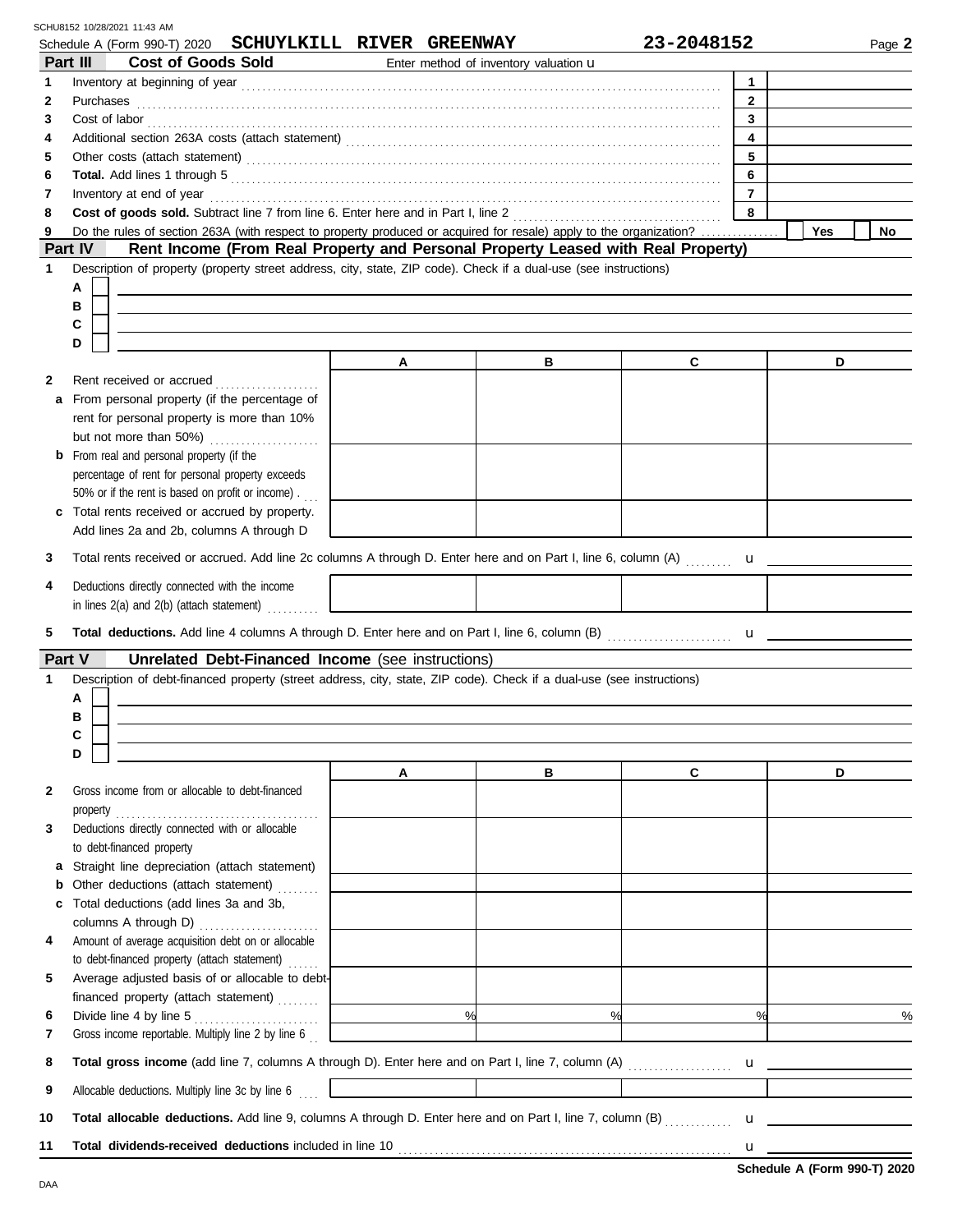| Schedule A (Form 990-T) 2020 SCHUYLKILL RIVER                                                              |                                                                                            |                           | <b>GREENWAY</b> |                                     |   |                       |                                                    | 23-2048152                                            |              | Page 3                                             |
|------------------------------------------------------------------------------------------------------------|--------------------------------------------------------------------------------------------|---------------------------|-----------------|-------------------------------------|---|-----------------------|----------------------------------------------------|-------------------------------------------------------|--------------|----------------------------------------------------|
| <b>Part VI</b>                                                                                             | Interest, Annuities, Royalties, and Rents from Controlled Organizations (see instructions) |                           |                 |                                     |   |                       |                                                    |                                                       |              |                                                    |
|                                                                                                            |                                                                                            |                           |                 |                                     |   |                       |                                                    | Exempt/Nonexempt Controlled Organization              |              |                                                    |
| 1. Name of controlled                                                                                      | 2. Employer                                                                                |                           |                 | 3. Net unrelated                    |   | 4. Total of specified |                                                    | 5. Part of column 4                                   |              | 6. Deductions directly                             |
| organization                                                                                               | identification<br>number                                                                   |                           |                 | income (loss)<br>(see instructions) |   | payments made         |                                                    | that is included in the<br>controlling organization's |              | connected with<br>income in column 5               |
|                                                                                                            |                                                                                            |                           |                 |                                     |   |                       |                                                    | gross income                                          |              |                                                    |
|                                                                                                            |                                                                                            |                           |                 |                                     |   |                       |                                                    |                                                       |              |                                                    |
| (1)                                                                                                        |                                                                                            |                           |                 |                                     |   |                       |                                                    |                                                       |              |                                                    |
| (2)                                                                                                        |                                                                                            |                           |                 |                                     |   |                       |                                                    |                                                       |              |                                                    |
| (3)<br>(4)                                                                                                 |                                                                                            |                           |                 |                                     |   |                       |                                                    |                                                       |              |                                                    |
|                                                                                                            |                                                                                            |                           |                 | Nonexempt Controlled Organizations  |   |                       |                                                    |                                                       |              |                                                    |
| 7. Taxable income                                                                                          | 8. Net unrelated                                                                           |                           |                 | 9. Total of specified               |   |                       | 10. Part of column 9                               |                                                       |              | 11. Deductions directly                            |
|                                                                                                            | income (loss)                                                                              |                           |                 | payments made                       |   |                       | that is included in the                            |                                                       |              | connected with                                     |
|                                                                                                            | (see instructions)                                                                         |                           |                 |                                     |   |                       | controlling organization's                         |                                                       |              | income in column 10                                |
|                                                                                                            |                                                                                            |                           |                 |                                     |   |                       | gross income                                       |                                                       |              |                                                    |
| (1)                                                                                                        |                                                                                            |                           |                 |                                     |   |                       |                                                    |                                                       |              |                                                    |
| (2)                                                                                                        |                                                                                            |                           |                 |                                     |   |                       |                                                    |                                                       |              |                                                    |
| (3)                                                                                                        |                                                                                            |                           |                 |                                     |   |                       |                                                    |                                                       |              |                                                    |
| (4)                                                                                                        |                                                                                            |                           |                 |                                     |   |                       |                                                    |                                                       |              |                                                    |
|                                                                                                            |                                                                                            |                           |                 |                                     |   |                       | Add columns 5 and 10.<br>Enter here and on Part I, |                                                       |              | Add columns 6 and 11.<br>Enter here and on Part I, |
|                                                                                                            |                                                                                            |                           |                 |                                     |   |                       | line 8, column (A)                                 |                                                       |              | line 8, column (B)                                 |
|                                                                                                            |                                                                                            |                           |                 |                                     |   |                       |                                                    |                                                       |              |                                                    |
| <b>Totals</b>                                                                                              |                                                                                            |                           |                 |                                     | u |                       |                                                    |                                                       |              |                                                    |
| <b>Part VII</b>                                                                                            | Investment Income of a Section 501(c)(7), (9), or (17)                                     |                           |                 |                                     |   | Organization          |                                                    | (see instructions)                                    |              |                                                    |
| 1. Description of income                                                                                   |                                                                                            | 2. Amount of income       |                 | 3. Deductions<br>directly connected |   |                       |                                                    | 4. Set-asides<br>(attach statement)                   |              | 5. Total deductions<br>and set-asides              |
|                                                                                                            |                                                                                            |                           |                 | (attach statement)                  |   |                       |                                                    |                                                       |              | (add columns 3 and 4)                              |
|                                                                                                            |                                                                                            |                           |                 |                                     |   |                       |                                                    |                                                       |              |                                                    |
| (1)<br>(2)                                                                                                 |                                                                                            |                           |                 |                                     |   |                       |                                                    |                                                       |              |                                                    |
| (3)                                                                                                        |                                                                                            |                           |                 |                                     |   |                       |                                                    |                                                       |              |                                                    |
| (4)                                                                                                        |                                                                                            |                           |                 |                                     |   |                       |                                                    |                                                       |              |                                                    |
|                                                                                                            |                                                                                            | Add amounts in column 2.  |                 |                                     |   |                       |                                                    |                                                       |              | Add amounts in column 5.                           |
|                                                                                                            |                                                                                            | Enter here and on Part I, |                 |                                     |   |                       |                                                    |                                                       |              | Enter here and on Part I,                          |
|                                                                                                            |                                                                                            | line 9, column (A)        |                 |                                     |   |                       |                                                    |                                                       |              | line 9, column (B)                                 |
|                                                                                                            |                                                                                            |                           |                 |                                     |   |                       |                                                    |                                                       |              |                                                    |
| Part VIII                                                                                                  | Exploited Exempt Activity Income, Other Than Advertising Income (see instructions)         |                           |                 |                                     |   |                       |                                                    |                                                       |              |                                                    |
| Description of exploited activity:                                                                         |                                                                                            |                           |                 |                                     |   |                       |                                                    |                                                       |              |                                                    |
| Gross unrelated business income from trade or business. Enter here and on Part I, line 10, column (A)<br>2 |                                                                                            |                           |                 |                                     |   |                       |                                                    |                                                       | $\mathbf{2}$ |                                                    |
| Expenses directly connected with production of unrelated business income. Enter here and on Part I,<br>3   |                                                                                            |                           |                 |                                     |   |                       |                                                    |                                                       |              |                                                    |
| line $10$ , column $(B)$                                                                                   |                                                                                            |                           |                 |                                     |   |                       |                                                    |                                                       | 3            |                                                    |
| Net income (loss) from unrelated trade or business. Subtract line 3 from line 2. If a gain, complete<br>4  |                                                                                            |                           |                 |                                     |   |                       |                                                    |                                                       |              |                                                    |
| lines 5 through 7                                                                                          |                                                                                            |                           |                 |                                     |   |                       |                                                    |                                                       | 4            |                                                    |
| 5                                                                                                          |                                                                                            |                           |                 |                                     |   |                       |                                                    |                                                       | 5            |                                                    |
| 6<br>Expenses attributable to income entered on line 5                                                     |                                                                                            |                           |                 |                                     |   |                       |                                                    |                                                       | 6            |                                                    |
| Excess exempt expenses. Subtract line 5 from line 6, but do not enter more than the amount on line<br>7    |                                                                                            |                           |                 |                                     |   |                       |                                                    |                                                       |              |                                                    |
|                                                                                                            |                                                                                            |                           |                 |                                     |   |                       |                                                    |                                                       | 7            | <b>Colonials A (Form 000 T) 0000</b>               |

**Schedule A (Form 990-T) 2020**

SCHU8152 10/28/2021 11:43 AM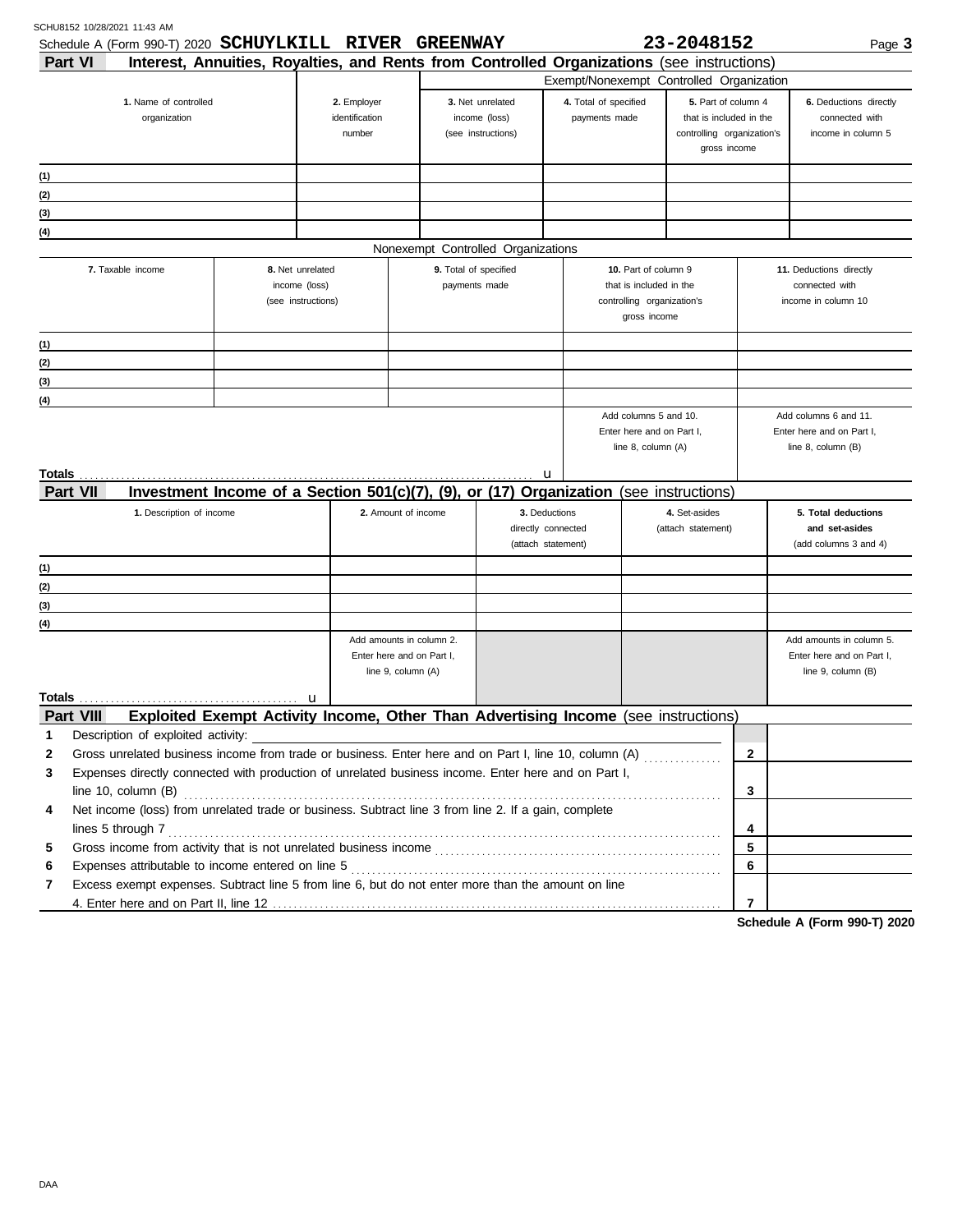| C                                                 | D                                                                                                                                                                                                                                                                                                                               |
|---------------------------------------------------|---------------------------------------------------------------------------------------------------------------------------------------------------------------------------------------------------------------------------------------------------------------------------------------------------------------------------------|
|                                                   |                                                                                                                                                                                                                                                                                                                                 |
|                                                   |                                                                                                                                                                                                                                                                                                                                 |
|                                                   |                                                                                                                                                                                                                                                                                                                                 |
|                                                   | $\mathbf u$ and $\mathbf u$ and $\mathbf u$ and $\mathbf u$ and $\mathbf u$ and $\mathbf u$ and $\mathbf u$ and $\mathbf u$ and $\mathbf u$ and $\mathbf u$ and $\mathbf u$ and $\mathbf u$ and $\mathbf u$ and $\mathbf u$ and $\mathbf u$ and $\mathbf u$ and $\mathbf u$ and $\mathbf u$ and $\mathbf u$ and $\mathbf u$ and |
| Part II, line 13 <b>Part II, line 13 Part III</b> | $\mathbf{u}$                                                                                                                                                                                                                                                                                                                    |
|                                                   |                                                                                                                                                                                                                                                                                                                                 |
| 3. Percentage<br>of time devoted<br>to business   | 4. Compensation<br>attributable to<br>unrelated business                                                                                                                                                                                                                                                                        |
|                                                   | %                                                                                                                                                                                                                                                                                                                               |
|                                                   | %                                                                                                                                                                                                                                                                                                                               |
|                                                   | $\%$<br>%                                                                                                                                                                                                                                                                                                                       |
| u                                                 |                                                                                                                                                                                                                                                                                                                                 |
|                                                   |                                                                                                                                                                                                                                                                                                                                 |
|                                                   |                                                                                                                                                                                                                                                                                                                                 |

. . . . . . . . . . . . . . . . . . . . . . . . . . . . . . . . . . . . . . . . . . . . . . . . . . . . . . . . . . . . . . . . . . . . . . . . . . . . . . . . . . . . . . . . . . . . . . . . . . . . . . . . . . . . . . . . . . . . . . . . . . . . . . . . . . . . . . . . . . . . . . . . . . . . . . . . . . . . . . . . . . . . . .

. . . . . . . . . . . . . . . . . . . . . . . . . . . . . . . . . . . . . . . . . . . . . . . . . . . . . . . . . . . . . . . . . . . . . . . . . . . . . . . . . . . . . . . . . . . . . . . . . . . . . . . . . . . . . . . . . . . . . . . . . . . . . . . . . . . . . . . . . . . . . . . . . . . . . . . . . . . . . . . . . . . . . .

. . . . . . . . . . . . . . . . . . . . . . . . . . . . . . . . . . . . . . . . . . . . . . . . . . . . . . . . . . . . . . . . . . . . . . . . . . . . . . . . . . . . . . . . . . . . . . . . . . . . . . . . . . . . . . . . . . . . . . . . . . . . . . . . . . . . . . . . . . . . . . . . . . . . . . . . . . . . . . . . . . . . . .

. . . . . . . . . . . . . . . . . . . . . . . . . . . . . . . . . . . . . . . . . . . . . . . . . . . . . . . . . . . . . . . . . . . . . . . . . . . . . . . . . . . . . . . . . . . . . . . . . . . . . . . . . . . . . . . . . . . . . . . . . . . . . . . . . . . . . . . . . . . . . . . . . . . . . . . . . . . . . . . . . . . . . .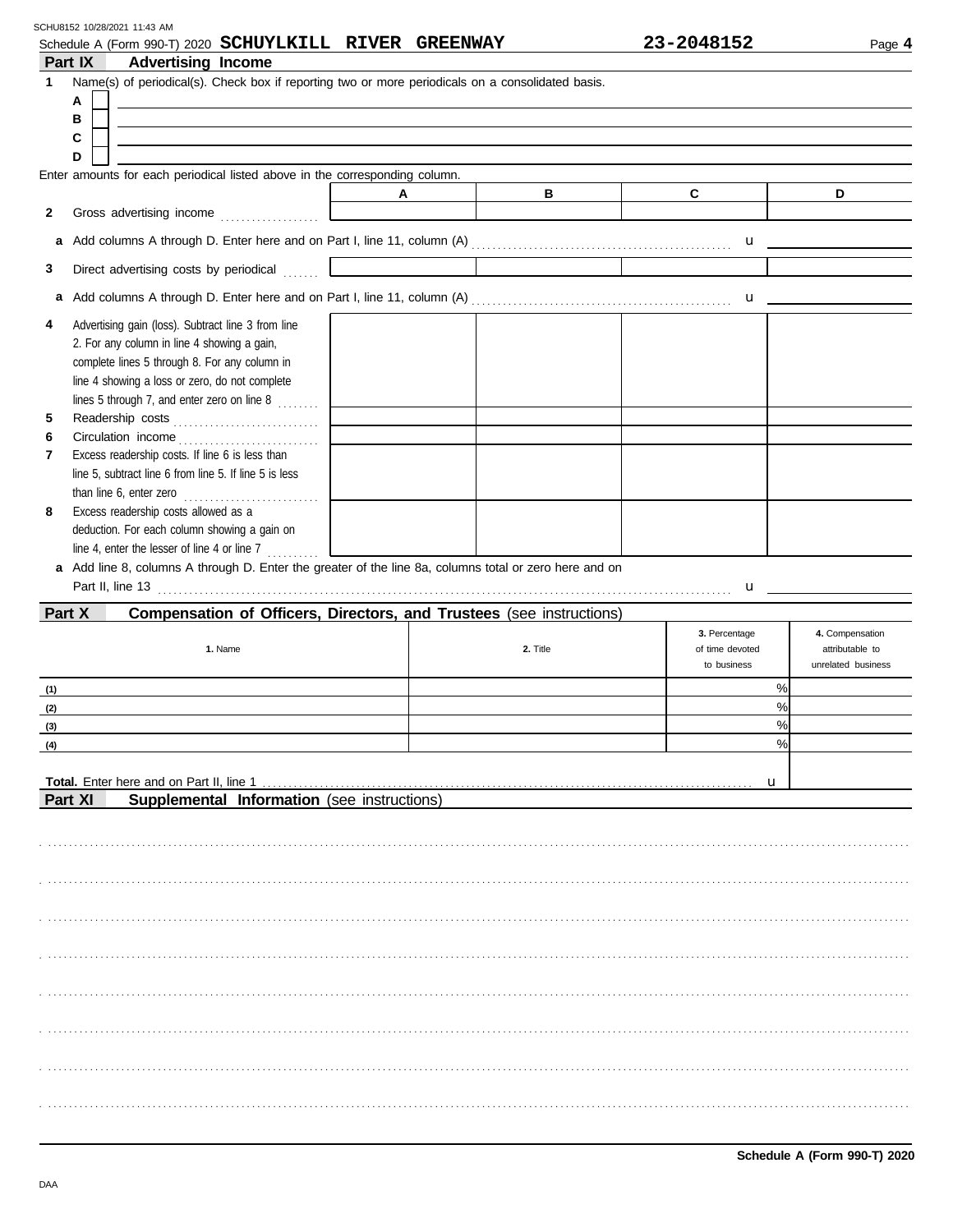FYE: 12/31/2020

## **TAKE IT OUTDOORS ADVENTURE Statement 1 - Schedule A (990T), Part II, Line 14 - Other Deductions**

| <b>Description</b>        | Amount       |
|---------------------------|--------------|
| Advertising               | \$<br>2,607  |
| Occupancy                 | 7,389        |
| Travel                    | 3,573        |
| TELEPHONE                 | 181          |
| <b>SUPPLIES</b>           | 30,333       |
| MISCELLANEOUS<br>EXPENSES | 1,930        |
| Office                    | 2,773        |
| Insurance                 | 7,347        |
| Other Professional Fees   | 457          |
| Printing and Publications | 80           |
| Conferences/Meetings      | 750          |
| Total                     | \$<br>57,420 |